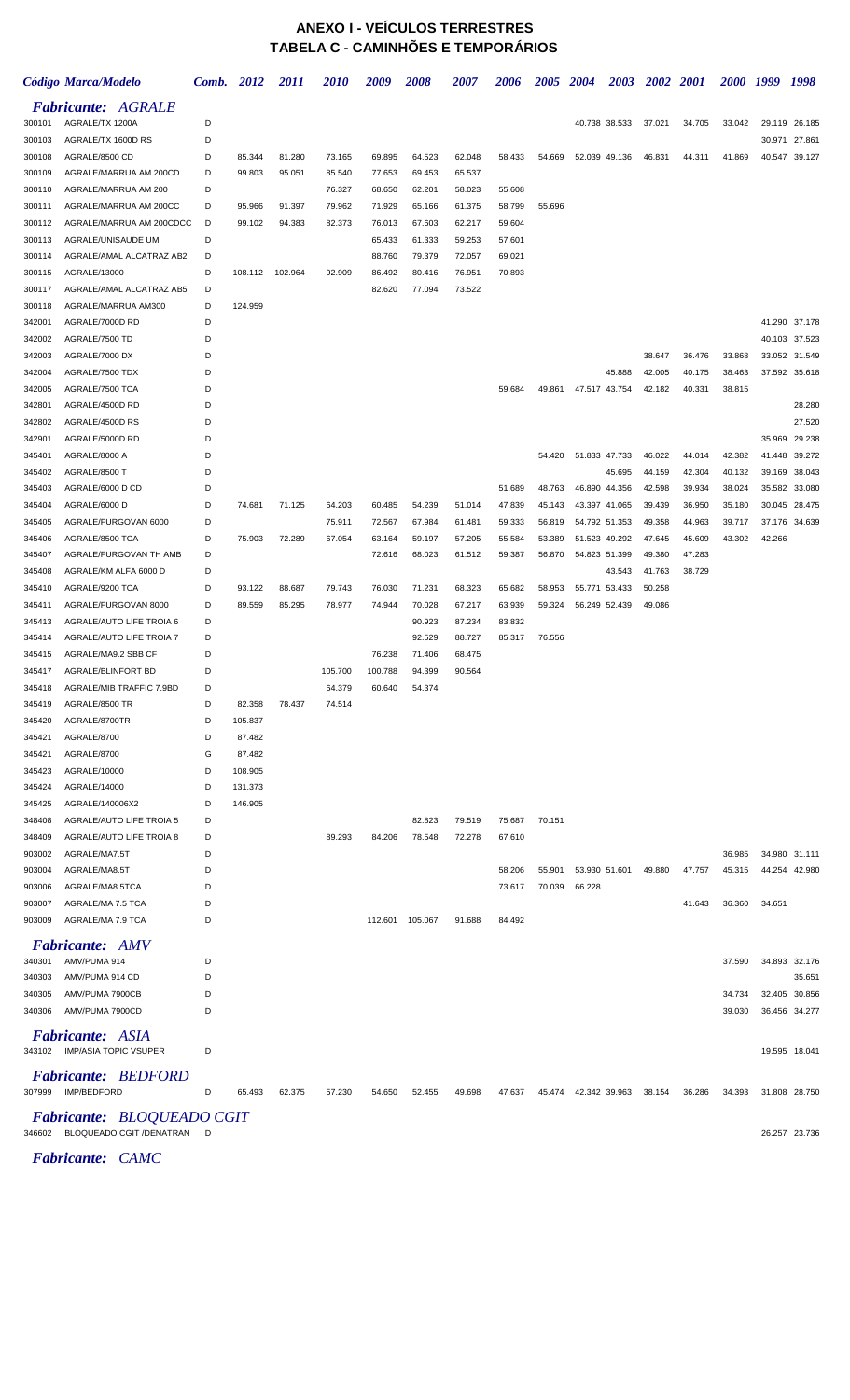| 349900           | Código Marca/Modelo<br>I/CAMC HN4250G37 CLM3                      | Comb.<br>D | 2012    | <i>2011</i> | <i>2010</i> | 2009<br>228.321 | <i><b>2008</b></i><br>219.729 | <i><b>2007</b></i><br>209.687 | <i><b>2006</b></i> | <i><b>2005</b></i> | 2004          | 2003   | <b>2002</b>      | 2001             | <i><b>2000</b></i> | 1999          | 1998          |
|------------------|-------------------------------------------------------------------|------------|---------|-------------|-------------|-----------------|-------------------------------|-------------------------------|--------------------|--------------------|---------------|--------|------------------|------------------|--------------------|---------------|---------------|
|                  | <b>Fabricante: CBO</b>                                            |            |         |             |             |                 |                               |                               |                    |                    |               |        |                  |                  |                    |               |               |
| 310500           | I/CBO TRUCKS CB02200 4X2                                          | D          |         |             | 53.527      | 50.350          | 46.040                        |                               |                    |                    |               |        |                  |                  |                    |               |               |
| 310501           | I/CBO TRUCKS CBO4000 4X2                                          | D          |         |             | 58.699      | 55.182          | 52.788                        |                               |                    |                    |               |        |                  |                  |                    |               |               |
| 347000           | <b>Fabricante: CCC</b><br>I/CCC INGERS IR2064EU300                | D          |         |             |             |                 |                               |                               |                    |                    |               |        |                  |                  |                    |               | 29.165        |
|                  | <b>Fabricante: CITROEN</b>                                        |            |         |             |             |                 |                               |                               |                    |                    |               |        |                  |                  |                    |               |               |
| 346900           | I/CITROEN JUMPER 35MH                                             | D          |         |             |             |                 |                               |                               |                    |                    |               |        | 24.618           | 23.978           | 23.165             |               | 16.903 15.573 |
| 346901<br>347500 | I/CITROEN JUMPER 35C<br>CITROEN/JUMPER FURG 35MH                  | D<br>D     |         |             |             |                 |                               |                               |                    | 30.559             | 29.598 27.383 |        | 26.654           | 20.034           | 18.434             | 16.963        |               |
|                  |                                                                   |            |         |             |             |                 |                               |                               |                    |                    |               |        |                  |                  |                    |               |               |
| 999999           | <b>Fabricante:</b> CODIGO NAO CADASTRADO<br>CODIGO NAO CADASTRADO | G          | 20.523  | 19.546      | 17.902      | 16.616          | 12.507                        | 11.607                        | 10.288             | 9.269              | 8.656         | 7.869  | 7.514            | 7.073            | 6.745              | 6.474         | 6.053         |
| 999999           | CODIGO NAO CADASTRADO                                             | D          | 88.089  | 83.895      | 74.666      | 70.587          | 67.454                        | 64.330                        | 41.397             | 36.875             | 34.992 33.132 |        | 31.905           | 22.917           | 21.865             |               | 20.937 15.296 |
| 345601           | <b>Fabricante: DAEWOO</b><br><b>IMP/DAEWOO DLX</b>                | D          |         |             |             |                 |                               |                               |                    |                    |               |        |                  |                  |                    |               | 27.500        |
| 903901           | IMP/DAEWOO BH 117                                                 | G          |         |             |             |                 |                               |                               |                    |                    |               |        |                  |                  |                    | 7.982         | 7.418         |
| 903901           | IMP/DAEWOO BH 117                                                 | D          |         |             |             |                 |                               |                               |                    |                    |               |        |                  |                  |                    |               | 9.449         |
|                  | <b>Fabricante: DAF</b>                                            |            |         |             |             |                 |                               |                               |                    |                    |               |        |                  |                  |                    |               |               |
| 308103           | I/DAF XF105 FTS                                                   | G          | 410.738 | 393.051     |             |                 |                               |                               |                    |                    |               |        |                  |                  |                    |               |               |
| 308104           | I/DAF XF105 FTT                                                   | G          | 415.041 | 397.169     |             |                 |                               |                               |                    |                    |               |        |                  |                  |                    |               |               |
| 904001           | <b>Fabricante: DIMEX</b><br>I/DIMEX DPTB D-1622                   | D          |         |             |             |                 |                               |                               |                    |                    |               |        |                  |                  |                    |               | 32.154 30.338 |
|                  | <b>Fabricante: DODGE</b>                                          |            |         |             |             |                 |                               |                               |                    |                    |               |        |                  |                  |                    |               |               |
| 301199           | DODGE/D900                                                        | D          |         |             |             |                 |                               |                               |                    |                    |               |        |                  |                  |                    |               | 28.365        |
| 308300           | I/DODGE RAM 2500                                                  | D          | 128.151 | 122.049     | 106.405     | 99.926          | 88.485                        | 78.484                        | 73.215             | 63.836             | 59.646 58.948 |        | 57.167           |                  |                    |               |               |
| 308301           | I/DODGE RAM 2500 SLT                                              | D          |         |             | 85.530      | 79.593          | 75.803                        | 70.180                        | 65.136             | 61.059             | 58.207 56.849 |        | 54.102           | 50.679           | 48.079             | 45.755        | 43.391        |
| 308301           | I/DODGE RAM 2500 SLT                                              | G          |         |             | 85.530      | 79.593          | 75.803                        | 70.180                        | 65.136             | 61.059             | 58.207 56.849 |        | 54.102           | 50.679           | 48.079             |               | 45.755 43.391 |
| 308302           | I/DODGE RAM 2500 RC                                               | D          |         |             |             | 79.020          | 71.660                        | 66.307                        | 61.555             | 57.183             | 55.945        |        |                  |                  |                    |               |               |
| 308303<br>308305 | I/DODGE RAM ARB SPACE<br>I/DODGE RAM 3500                         | D<br>D     |         | 97.463      | 92.983      | 88.100          | 79.874                        | 73.935                        | 68.631             | 66.565             |               |        |                  |                  |                    |               |               |
| 308309           | I/RAM 2500 LARAMIE                                                | D          | 120.992 | 115.231     |             |                 |                               |                               |                    |                    |               |        |                  |                  |                    |               |               |
| 308310           | I/DODGE RAM3500 LARAMIE                                           | G          | 165.176 | 158.064     |             |                 |                               |                               |                    |                    |               |        |                  |                  |                    |               |               |
| 325199           | DODGE/P750                                                        | D          |         |             |             |                 |                               |                               |                    |                    |               |        | 51.682           | 49.457           | 47.326             |               | 45.287 43.337 |
| 325299           | DODGE/P900                                                        | D          |         |             |             |                 |                               |                               |                    |                    |               |        | 52.249           | 49.999           | 47.846             |               | 45.785 43.813 |
| 346022           | I/DODGE RAM TRV TROPVAN                                           | D          |         |             |             | 101.130         | 96.614                        | 83.873                        | 76.472             | 65.600             | 62.482        |        |                  |                  |                    |               |               |
|                  | <b>Fabricante: DONGFENG</b><br>349700 I/DONGFENG LZ4250 MDB       | D          |         |             |             |                 | 185.324 175.689               | 167.547                       |                    |                    |               |        |                  |                  |                    |               |               |
| 313902           | Fabricante: DONGYANG<br>I/DONGFENG EQ1060TJ20D3                   | D          | 50.541  | 48.135      | 45.571      |                 |                               |                               |                    |                    |               |        |                  |                  |                    |               |               |
|                  | Fabricante: DOTTO<br>347200 I/DOTTO F87 MACCHINE                  | D          |         |             |             |                 |                               |                               |                    |                    |               |        |                  |                  |                    | 28.967 26.191 |               |
| 308604           | <b>Fabricante: DUCATO</b><br>I/DUCATO MAXI RONTAN AMB             | D          |         |             |             |                 |                               |                               |                    |                    |               |        |                  | 30.127           | 27.529             |               | 25.964 23.506 |
|                  | Fabricante: FABRICAÇÃO PROPRIA                                    |            |         |             |             |                 |                               |                               |                    |                    |               |        |                  |                  |                    |               |               |
| 399991           | TECNOBUS/F.PROPRIA                                                | G          |         |             |             |                 |                               |                               |                    |                    |               |        |                  |                  |                    |               | 27.117 24.590 |
| 399991           | TECNOBUS/F.PROPRIA                                                | D          |         |             |             |                 |                               |                               |                    |                    |               |        |                  |                  |                    |               | 32.991 31.650 |
| 350200           | <b>Fabricante:</b> FAW<br>I/FAW CA4258P2K2T1EA80                  | D          |         |             |             |                 | 177.729 171.942               | 165.296                       |                    |                    |               |        |                  |                  |                    |               |               |
|                  | <b>Fabricante:</b> FIAT                                           |            |         |             |             |                 |                               |                               |                    |                    |               |        |                  |                  |                    |               |               |
| 301600           | FIAT/DUCATO VIATURE A                                             | D          |         |             |             |                 |                               |                               |                    |                    | 34.297 32.474 |        | 28.537           | 27.242           | 24.664             | 21.801        |               |
| 301601           | <b>FIAT/DUCATO MAXI</b>                                           | D          |         |             |             |                 |                               |                               | 41.532             | 37.167             | 34.527 32.684 |        | 30.180           | 28.276           | 25.751             |               |               |
| 301602           | FIAT/DUCATO MAXICARGO                                             | D          |         |             |             |                 |                               | 43.683                        | 41.219             | 36.860             | 34.259 32.429 |        | 29.950           | 28.051           |                    |               |               |
| 301603           | FIAT/DUCATO ANCAR AMB                                             | D          |         |             | 61.960      | 56.822          | 50.744                        | 47.065                        | 44.331             | 41.705             | 38.980        |        |                  |                  |                    |               |               |
| 301699<br>301899 | <b>FIAT</b><br><b>FIAT/124</b>                                    | D<br>D     | 66.064  | 62.919      | 56.112      | 53.566          | 49.513                        | 46.946                        | 44.989             | 42.958             | 39.980 37.744 | 34.961 | 33.375<br>36.038 | 31.741<br>34.274 | 30.073<br>32.487   | 27.804 26.880 | 30.035 29.020 |
| 301902           | <b>FIAT/130 LD</b>                                                | D          | 66.065  | 62.920      | 56.111      | 53.578          | 49.519                        | 46.936                        | 44.994             | 42.967             | 39.979 37.747 |        | 36.040           | 34.286           | 32.475             |               | 30.035 29.015 |
| 302299           | <b>FIAT/190</b>                                                   | D          |         |             |             |                 |                               |                               |                    |                    |               | 34.479 | 32.922           | 31.315           | 29.663             |               | 27.436 26.503 |
| 308601           | <b>IMP/FIAT DUCATO 8</b>                                          | D          |         |             |             |                 |                               |                               |                    |                    |               |        |                  |                  |                    |               | 19.215 16.868 |
| 308602           | <b>IMP/FIAT DUCATO 10</b>                                         | D          |         |             |             |                 |                               |                               |                    |                    |               |        |                  |                  |                    |               | 23.214 22.115 |
| 308603           | <b>IMP/FIAT DUCATO MAXI</b>                                       | D          |         |             |             |                 |                               |                               |                    |                    |               |        |                  | 28.044           | 25.540             | 24.043 21.937 |               |
| 308699           | <b>IMP/FIAT</b>                                                   | D          |         |             |             |                 |                               |                               |                    |                    |               |        |                  | 55.055           | 51.156             |               | 46.710 43.073 |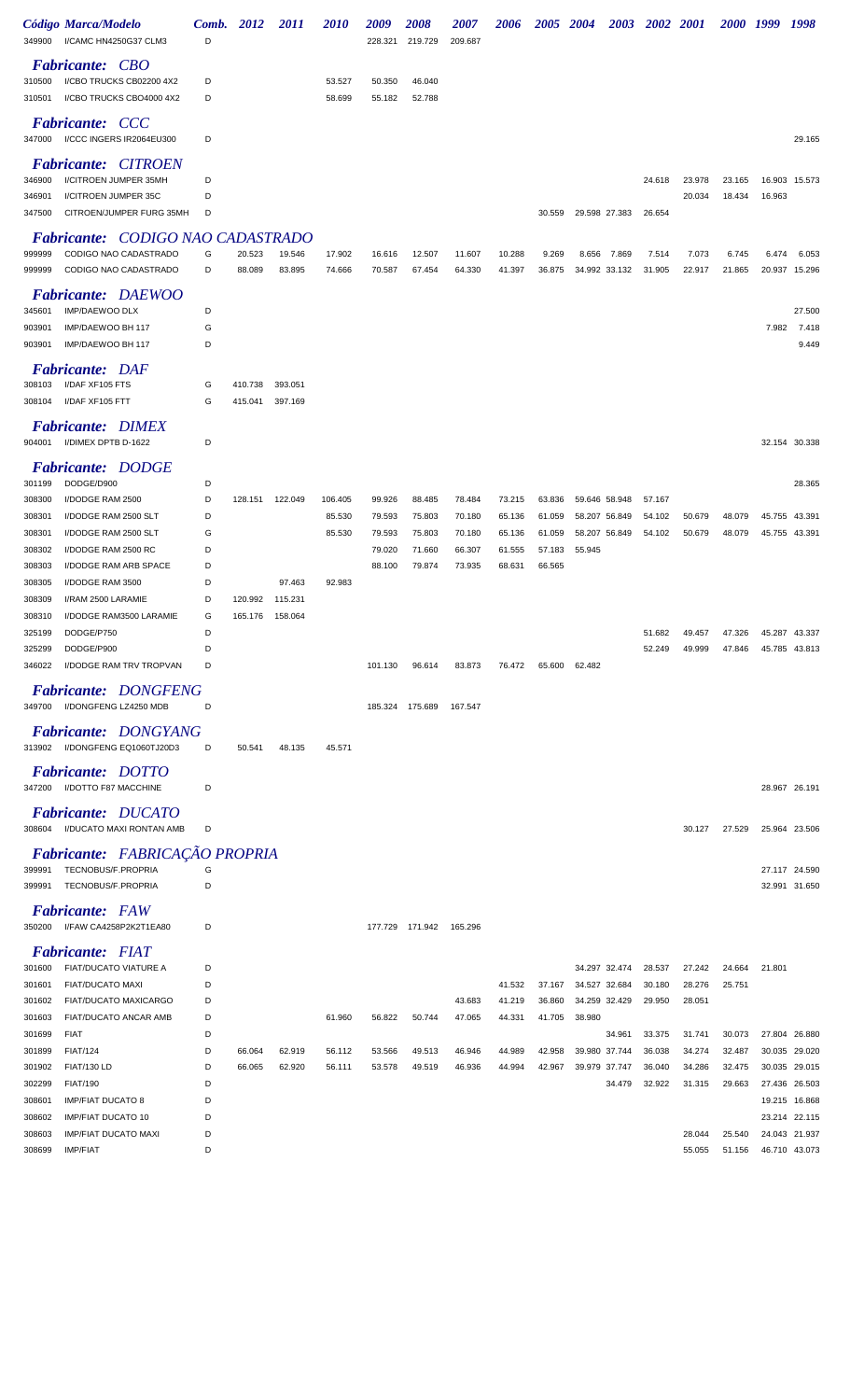|                  | Código Marca/Modelo                                  | Comb.  | 2012    | 2011    | <i>2010</i> | 2009             | 2008             | 2007             | 2006             | <i><b>2005</b></i> | 2004          | 2003                           | <b>2002</b>      | 2001             | 2000 1999        |        | 1998          |
|------------------|------------------------------------------------------|--------|---------|---------|-------------|------------------|------------------|------------------|------------------|--------------------|---------------|--------------------------------|------------------|------------------|------------------|--------|---------------|
| 332201           | <b>Fabricante:</b> FNM<br>FNM/180 N3                 | G      |         |         |             |                  |                  |                  |                  |                    |               |                                | 45.435           | 43.478           | 41.606           |        | 39.815 38.100 |
|                  | <b>Fabricante:</b> FORD                              |        |         |         |             |                  |                  |                  |                  |                    |               |                                |                  |                  |                  |        |               |
| 303601           | FORD/CARGO 4030                                      | D      |         |         |             |                  |                  |                  |                  |                    |               | 89.216 72.986                  | 67.540           | 65.396           | 62.624           | 60.326 | 57.986        |
| 303699           | FORD/CARGO 1113                                      | D      |         |         |             |                  |                  |                  |                  |                    |               | 105.578                        | 97.773           | 90.901           | 83.578           | 77.083 | 70.866        |
| 303899           | FORD/CARGO 1117                                      | D      |         |         |             |                  |                  |                  |                  |                    |               |                                |                  |                  |                  |        | 56.624        |
| 304100<br>304101 | FORD/CARGO 1317F<br>FORD/CARGO 1717 P                | D<br>D |         |         |             |                  |                  | 69.629           | 66.693           | 61.459             |               | 58.747 53.903<br>65.538 62.385 | 52.845<br>58.442 | 47.063           | 43.828           |        |               |
| 304102           | FORD/CARGO1717 E                                     | D      | 106.576 | 101.501 | 94.306      | 89.770           | 84.910           | 80.491           | 76.897           | 72.624             | 69.188 65.726 |                                |                  |                  |                  |        |               |
| 304103           | FORD/CARGO 1317 E                                    | D      | 93.736  | 89.273  | 83.996      | 80.341           | 75.824           | 71.385           | 68.356           | 62.995             |               | 60.194 55.243                  |                  |                  |                  |        |               |
| 304104           | FORD/RODOKINHO CARGO CT                              | D      | 99.129  | 94.409  | 87.784      | 84.279           | 79.919           | 76.312           | 71.331           | 66.051             | 63.531 61.141 |                                | 58.374           | 55.147           | 52.204           |        | 49.962 47.378 |
| 304105           | FORD/VIR CARGO 4031 4X2                              | D      |         |         |             |                  |                  |                  |                  |                    |               | 78.503 70.701                  | 68.054           | 63.970           | 60.096           |        |               |
| 304106           | FORD/CARGO 1832 E                                    | D      | 145.473 | 138.546 | 129.643     | 122.432          | 115.085          |                  |                  |                    |               |                                |                  |                  |                  |        |               |
| 304107           | FORD/C1317E TRUKAM CT                                | D      |         |         | 89.426      | 86.020           | 81.127           |                  |                  |                    |               |                                |                  |                  |                  |        |               |
| 304108           | FORD/CARGO 1717E TOPLINE<br>FORD/CARGO 1317E MORAL   | D<br>D | 117.345 | 111.757 | 108.019     |                  |                  |                  |                  |                    |               |                                |                  |                  |                  |        |               |
| 304109<br>304111 | FORD/CARGO 1317E BASF                                | D      | 108.342 | 103.183 | 95.419      | 90.581           | 81.558           |                  |                  |                    |               |                                |                  |                  |                  |        |               |
| 304113           | FORD/CARGO 1319                                      | D      | 109.830 |         |             |                  |                  |                  |                  |                    |               |                                |                  |                  |                  |        |               |
| 304114           | FORD/CARGO 1723 L                                    | D      | 134.050 |         |             |                  |                  |                  |                  |                    |               |                                |                  |                  |                  |        |               |
| 304115           | FORD/CARGO 1723                                      | D      | 134.050 |         |             |                  |                  |                  |                  |                    |               |                                |                  |                  |                  |        |               |
| 304199           | FORD/CARGO 1317                                      | D      |         |         |             |                  | 77.391           | 72.879           | 69.803           | 64.318             | 61.456 56.441 |                                | 54.835           | 53.489           | 50.714           |        | 48.214 45.693 |
| 304300           | FORD/CARGO 1517 F                                    | D      |         |         |             |                  |                  |                  | 83.764           | 77.632             | 73.509 70.237 |                                | 63.302           | 52.482           |                  |        |               |
| 304301           | FORD/CARGO 1517 E                                    | D      | 106.553 | 101.479 | 94.899      | 90.082           | 83.496           | 79.571           | 76.332           | 71.518             |               | 68.642 66.342                  | 59.738           | 57.260           | 54.259           | 51.588 | 48.870        |
| 304699           | FORD/12000                                           | D      |         |         |             |                  |                  |                  |                  |                    |               |                                | 53.011           | 49.485           | 47.196           |        | 45.120 41.300 |
| 305701           | FORD/F350 G                                          | D<br>D | 61.685  | 58.747  | 54.312      | 52.056           | 49.320           | 46.873           | 45.052           | 42.905             | 41.067 39.402 |                                | 38.103           | 36.822           | 35.183           | 34.185 | 32.883        |
| 305702<br>305703 | FORD/F350 RONTAN WORK<br>FORD/F350 TROPICAMPO        | D      | 61.850  | 58.905  | 54.575      | 52.419           | 49.765           | 47.404           | 45.568           | 43.479<br>41.258   |               | 41.640 39.942<br>39.526 37.919 | 38.623<br>36.653 | 37.328<br>35.429 | 35.660<br>33.848 | 32.871 | 34.635 33.338 |
| 305704           | FORD/F350 INDESTCAR                                  | D      |         | 56.147  |             | 51.360           | 48.650           | 46.259           | 44.463           | 42.330             |               | 40.541 38.882                  | 37.612           | 36.344           | 34.714           | 33.712 |               |
| 305705           | FORD/F350 CIOATO STEEL                               | D      |         |         |             |                  |                  |                  |                  |                    |               | 40.284 38.634                  | 37.369           | 36.110           | 34.503           |        | 33.516 32.240 |
| 305706           | FORD/F350 LARTE GXT                                  | D      |         |         |             |                  |                  |                  |                  |                    |               | 48.898 47.754                  | 42.975           |                  |                  |        |               |
| 305707           | FORD/NOGUEIRA TRUCKCLASS                             | D      |         |         |             |                  |                  |                  | 56.612           | 52.690             |               | 47.889 45.175                  | 44.216           | 40.662           | 36.988           |        |               |
| 305708           | FORD/F350 CD                                         | D      | 81.972  | 78.069  | 72.383      | 68.589           | 64.027           | 60.745           | 56.067           | 52.555             | 48.879 47.547 |                                |                  |                  |                  |        |               |
| 305710           | FORD/F350 TR TROPICAMPO                              | D      | 99.920  | 95.162  | 85.564      | 78.012           | 70.298           | 63.916           | 59.531           | 55.944             | 53.390 50.924 |                                | 48.463           | 45.902           | 42.815           |        | 42.108 40.646 |
| 305713           | FORD/F350 G HOBBY JUNIOR                             | D      |         |         |             |                  |                  |                  | 44.580           | 42.453             | 40.635        |                                |                  |                  |                  |        |               |
| 305714           | FORD/F350 RIBEIRAUTO AMB                             | D      |         |         |             | 53.984           | 51.135           | 48.614           | 46.712           | 44.494             |               |                                |                  |                  |                  |        |               |
| 305715<br>305716 | FORD/F350 GUEVEL AMB MO1<br>FORD/CARGO CIOATO 2628 E | D      | 282.273 | 268.831 |             |                  | 51.294           | 48.767           | 46.869           | 44.609             |               |                                |                  |                  |                  |        |               |
| 305799           | FORD/F350                                            | D      |         |         |             |                  |                  |                  |                  |                    |               | 38.685                         | 37.406           | 36.142           | 34.517           |        | 33.549 32.276 |
| 305899           | FORD/F400                                            | D      |         |         |             |                  |                  |                  |                  |                    |               |                                |                  |                  | 35.848           |        | 34.818 33.500 |
| 305901           | <b>FORD/F4000 SS</b>                                 | D      |         |         |             |                  |                  |                  |                  |                    |               | 50.891 47.732                  | 45.264           | 43.551           | 41.473           | 39.701 | 38.050        |
| 305902           | FORD/F4000 TURBO 4BT                                 | D      |         |         |             |                  |                  |                  |                  |                    |               |                                |                  |                  | 35.419           |        | 34.402 33.086 |
| 305903           | FORD/F4000 TURBO 4.3T                                | D      |         |         |             |                  |                  |                  |                  |                    |               |                                |                  | 56.150           | 53.015           |        | 50.590 41.504 |
| 305904           | <b>FORD/F4000 G</b>                                  | D      | 62.854  | 59.861  | 54.632      | 52.924           | 49.931           | 47.321           | 45.751           | 43.201             |               | 41.634 39.764                  | 38.387           | 36.847           | 35.073           |        | 34.664 33.408 |
| 305906<br>305907 | FORD/F4000 TERRITORIO4X4<br>FORD/F350D TERRITORIO4X4 | D<br>D |         |         | 53.603      | 77.531<br>51.372 | 73.218<br>48.658 | 69.774<br>46.229 | 67.156<br>44.430 | 63.685<br>42.325   |               | 40.514 38.878                  | 37.603           | 36.344           | 34.708           |        | 33.709 32.440 |
| 305908           | FORD/F350G TERRITORIO4X4                             | D      | 98.683  | 93.984  | 84.542      | 77.032           | 69.447           | 63.114           | 58.790           | 55.226             | 52.708        |                                |                  |                  |                  |        |               |
| 305909           | FORD/F4000 VIDA AMB                                  | D      |         |         |             |                  |                  | 61.887           | 59.543           | 56.501             |               |                                |                  |                  |                  |        |               |
| 305910           | FORD/F4000 4X4                                       | D      | 79.027  | 75.264  | 69.655      | 67.792           | 63.787           | 60.592           |                  |                    |               |                                |                  |                  |                  |        |               |
| 305911           | FORD/F4000 RANGEL CAM CD                             | D      |         |         | 99.666      |                  |                  |                  |                  |                    |               |                                |                  |                  |                  |        |               |
| 305912           | FORD/F14000 RANGEL CAMCD                             | D      |         |         |             |                  |                  |                  |                  |                    |               |                                |                  |                  |                  |        | 49.788 47.098 |
| 305913           | FORD/NTRUCKS F4000 CLASS                             | D      | 79.997  | 76.189  | 71.484      | 68.760           | 64.956           |                  |                  |                    |               |                                |                  |                  |                  |        |               |
| 305914           | FORD/F4000 MASCARELLO                                | D      | 84.865  | 80.824  |             |                  |                  |                  |                  |                    |               |                                |                  |                  |                  |        |               |
| 305915<br>305999 | I/FORD F-350 AWD<br><b>FORD/F4000</b>                | G<br>D |         |         |             |                  | 94.137           |                  |                  | 52.809             |               | 50.763 47.621                  | 45.172           | 43.455           | 41.396           |        | 39.612 37.975 |
| 308701           | IMP/FORD F4000                                       | D      |         |         |             |                  |                  |                  |                  |                    |               |                                |                  | 44.299           | 42.174           |        | 40.370 38.688 |
| 308702           | IMP/FORD E350 WCOACH AMI                             | D      |         |         |             |                  |                  |                  |                  |                    |               |                                |                  |                  |                  |        | 29.101        |
| 308705           | IMP/FORD F800                                        | D      |         |         |             |                  |                  |                  |                  |                    |               |                                |                  |                  |                  |        | 31.856 30.637 |
| 308706           | IMP/FORD ECONOLINE E350                              | D      |         |         |             |                  |                  |                  |                  |                    |               |                                |                  |                  | 31.527           |        | 30.630 29.465 |
| 308708           | IMP/FORD E476 CS                                     | G      |         |         |             |                  |                  |                  |                  |                    |               |                                |                  |                  |                  |        | 15.645        |
| 308708           | IMP/FORD E476 CS                                     | D      |         |         |             |                  |                  |                  |                  |                    |               |                                |                  |                  | 31.530           |        | 30.624 29.476 |
| 308709           | IMP/FORD F 350                                       | D      |         |         |             |                  |                  |                  |                  |                    |               |                                |                  |                  | 33.690           |        | 33.308 32.066 |
| 308710           | I/FORD F80                                           | D<br>D |         |         |             |                  |                  |                  |                  |                    |               |                                |                  |                  |                  |        | 33.416 32.135 |
| 308711<br>308712 | I/MO FORD F8000 M2592S<br>I/FORD F450                | D      |         |         |             |                  |                  |                  |                  |                    |               |                                | 46.646           | 45.184           | 43.196           |        | 35.794        |
| 308714           | I/FORD L T8501                                       | D      |         |         |             |                  |                  |                  |                  |                    |               |                                |                  |                  |                  |        | 97.614 93.548 |
| 308716           | I/FORD F650                                          | D      |         |         |             |                  |                  |                  | 89.507           |                    | 75.274 71.362 |                                |                  |                  |                  |        |               |
| 308717           | I/FORD F350 XL 4X2                                   | D      |         |         |             |                  |                  |                  |                  |                    |               | 40.405 38.755 37.483           |                  |                  |                  |        |               |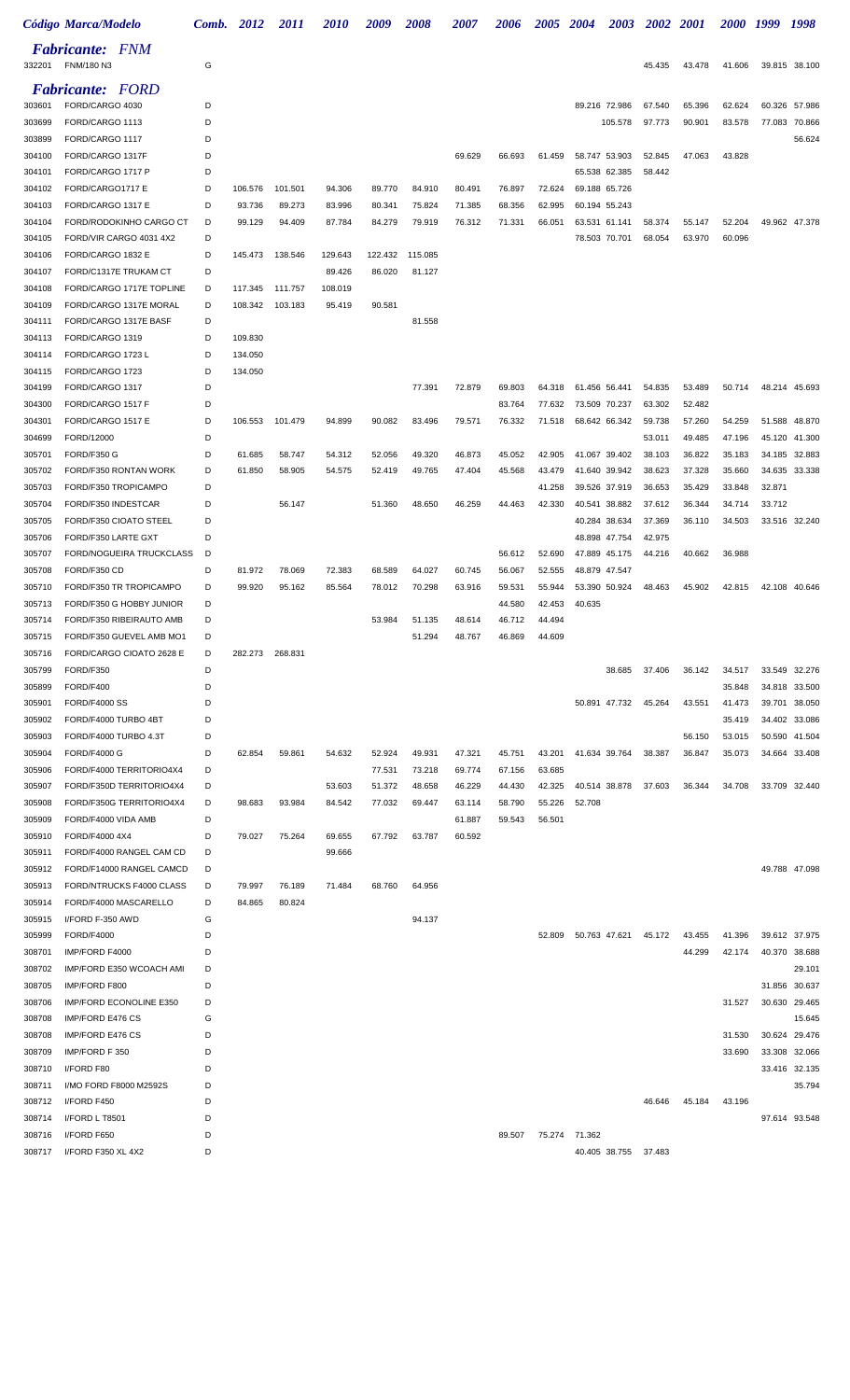|        | <b>Código Marca/Modelo</b> | Comb. 2012 |                 | <i>2011</i> | <i>2010</i> | 2009    | <b>2008</b>               | 2007    | 2006                    |                           | 2005 2004                        | <b>2003</b>   | <b>2002 2001</b> |        | 2000 1999 |        | 1998          |
|--------|----------------------------|------------|-----------------|-------------|-------------|---------|---------------------------|---------|-------------------------|---------------------------|----------------------------------|---------------|------------------|--------|-----------|--------|---------------|
| 308799 | <b>IMP/FORD</b>            | D          |                 |             |             |         |                           |         |                         |                           |                                  |               |                  |        |           |        | 30.520        |
| 320004 | FORD/CARGO 1215            | D          |                 |             |             |         |                           |         |                         |                           |                                  |               | 68.759           | 56.549 | 52.761    |        | 50.718 48.479 |
| 320009 | FORD/CARGO 1415            | D          |                 |             |             |         |                           |         |                         |                           |                                  |               |                  | 74.846 | 62.311    |        | 58.819 53.406 |
| 320010 | FORD/C 4532 E EQUIPG CA    | D          |                 |             |             |         |                           | 105.267 |                         |                           |                                  |               |                  |        |           |        |               |
| 320201 | FORD/CARGO 814             | D          |                 |             |             |         |                           |         |                         |                           |                                  |               |                  | 42.532 | 40.851    |        | 39.253 37.706 |
| 320202 | FORD/CARGO 814 TECAR PAS   | D          |                 |             |             |         |                           |         |                         |                           |                                  |               |                  | 42.462 | 40.691    |        | 39.395 37.864 |
| 320203 | FORD/TUTTO CARGO 2630 4E   | D          |                 |             |             |         |                           |         |                         |                           |                                  |               | 86.040           | 82.813 | 77.851    | 75.449 |               |
| 320204 | FORD/CARGO 1217            | D          |                 |             |             |         |                           |         |                         |                           |                                  | 61.446        | 54.697           | 51.241 | 46.517    |        | 39.890 36.495 |
| 320205 | FORD/CARGO 815             | D          |                 |             |             |         |                           |         | 57.877                  |                           | 53.748 51.615 49.776             |               | 47.511           | 45.066 | 41.855    |        | 37.055 34.473 |
| 320206 | FORD/CARGO 2425 SCHWING    | D          |                 |             |             |         |                           |         |                         |                           |                                  |               | 97.903           | 93.622 | 88.074    |        |               |
|        | FORD/CARGO 815 MU          | D          |                 |             |             |         |                           |         |                         |                           |                                  | 49.771        | 47.492           | 45.033 | 43.272    |        |               |
| 320207 |                            |            |                 |             |             |         |                           |         |                         |                           |                                  |               |                  |        |           |        |               |
| 320208 | FORD/CARGO 815 RHINUS800   | D          |                 |             |             |         |                           |         | 57.841                  | 53.520                    |                                  | 51.519 49.580 | 47.342           | 44.711 | 42.880    |        |               |
| 320209 | FORD/CARGO 3222            | D          |                 |             |             |         |                           |         | 81.673                  |                           | 78.072 71.541 64.956             |               | 59.543           | 58.110 |           |        |               |
| 320210 | FORD/CARGO 2631            | D          |                 |             |             |         |                           | 133.319 | 126.712                 |                           | 107.465 102.773 99.235           |               | 96.305           | 88.752 |           |        |               |
| 320211 | FORD/CARGO 4031            | D          |                 |             |             |         |                           |         | 85.208                  |                           | 81.818 75.297 67.997             |               | 65.404           | 64.147 | 61.936    |        |               |
| 320212 | FORD/CARGO 2626            | D          |                 |             |             |         |                           |         | 114.217                 |                           | 106.710 101.464 97.617           |               | 94.227           | 89.298 |           |        |               |
| 320213 | FORD/CARGO 2622            | D          |                 |             |             |         |                           | 112.847 | 107.756                 | 101.612                   |                                  | 96.771 93.415 | 89.704           | 83.691 | 77.939    |        |               |
| 320214 | FORD/CARGO 1722            | D          |                 |             |             | 99.237  | 93.789                    | 89.035  | 85.109                  | 79.083                    |                                  | 75.465 71.278 | 67.629           | 65.755 | 62.346    |        |               |
| 320215 | FORD/CARGO 1721            | D          |                 |             |             |         |                           |         | 89.852                  | 80.011                    |                                  | 76.453 73.204 | 68.081           | 66.448 | 61.873    |        |               |
| 320216 | FORD/CARGO 1731            | D          |                 |             |             |         |                           |         | 101.712                 | 96.576                    |                                  | 88.722 80.198 | 76.751           | 70.359 |           |        |               |
| 320217 | FORD/CARGO 1717            | D          |                 |             |             |         |                           |         | 73.402                  | 69.591                    |                                  | 66.176 63.031 | 56.383           | 50.364 | 46.907    |        |               |
| 320218 | FORD/CARGO 816             | D          |                 |             |             |         |                           |         |                         |                           |                                  | 51.741 49.890 | 47.601           | 45.168 |           |        |               |
| 320220 | FORD/CARGO 1521            | D          |                 |             |             |         |                           |         | 92.064                  | 85.980                    |                                  | 80.041 74.935 | 69.629           | 62.868 | 58.528    |        |               |
| 320221 | FORD/CARGO 4331            | D          |                 |             |             |         |                           |         | 91.989                  | 84.595                    | 74.174 68.130                    |               | 66.385           | 63.085 |           |        |               |
| 320222 | FORD/CARGO 2421            | D          |                 |             |             |         |                           |         | 89.558                  | 82.427                    | 77.474 71.445                    |               | 69.041           |        |           |        |               |
| 320223 | FORD/MULTIEIXO C 2626 4E   | D          |                 |             |             |         |                           |         | 114.135                 |                           | 106.331 101.254 97.212           |               | 93.865           | 89.654 |           |        |               |
| 320224 |                            | D          |                 |             |             |         |                           |         |                         |                           |                                  |               |                  |        |           |        |               |
|        | FORD/MULTIEIXO C 2631 4E   |            |                 |             |             |         |                           |         | 126.126                 |                           | 107.063 102.545 98.809           |               | 95.910           |        |           |        |               |
| 320225 | FORD/CARGO 815 S           | D          |                 |             |             |         | 65.243                    | 62.340  | 58.198                  | 54.049                    |                                  | 51.896 50.069 | 47.765           |        |           |        |               |
| 320226 | FORD/MULTIEIXO C2622 8X4   | D          |                 |             |             |         | 118.915                   | 112.570 | 107.706                 | 101.231                   |                                  | 96.547 92.981 | 89.408           |        |           |        |               |
| 320228 | FORD/CARGO 815 E           | D          | 82.694          | 78.757      | 73.696      | 70.404  | 66.737                    | 63.760  | 59.562                  | 55.282                    |                                  | 53.136 51.220 |                  |        |           |        |               |
| 320231 | FORD/CARGO 4331 S          | D          |                 |             |             |         |                           | 92.862  | 90.340                  | 84.599                    |                                  | 74.178 68.103 | 65.030           |        |           |        |               |
| 320232 | FORD/CARGO 5031            | D          |                 |             |             |         |                           |         |                         | 156.146  143.744  138.447 |                                  |               |                  |        |           |        |               |
| 320233 | FORD/CARGO 2831            | D          |                 |             |             |         |                           |         |                         | 120.413 110.806 107.279   |                                  |               |                  |        |           |        |               |
| 320234 | FORD/CARGO 5032 E          | D          |                 |             |             | 154.292 | 144.864                   | 138.405 | 126.288                 |                           | 116.373 112.579                  |               |                  |        |           |        |               |
| 320235 | FORD/CARGO 2622 E          | D          | 150.210 143.058 |             | 133.587     | 127.006 | 120.074                   | 113.807 | 108.749                 |                           | 102.515 97.610 87.875            |               |                  |        |           |        |               |
| 320236 | FORD/CARGO 4432 E          | D          |                 |             |             |         | 92.401                    | 89.991  | 84.082                  |                           | 76.805 74.621                    |               |                  |        |           |        |               |
| 320237 | FORD/CARGO 2932 E          | D          |                 |             |             |         | 167.874  161.155  148.170 |         | 135.535 128.539 124.458 |                           |                                  |               |                  |        |           |        |               |
| 320238 | FORD/CARGO 1722 E          | D          | 113.913 108.488 |             | 101.859     | 96.914  | 91.647                    | 86.979  | 83.083                  |                           | 77.243 73.704                    |               |                  |        |           |        |               |
| 320239 | FORD/CARGO 2422 E          | D          | 135.923         | 129.451     | 121.212     |         | 115.954 109.088           | 103.916 | 99.603                  | 94.609                    | 90.326                           |               |                  |        |           |        |               |
| 320240 | FORD/CARGO 2428 E          | D          | 143.602         | 136.764     | 128.310     |         | 122.105 115.766           | 109.594 | 105.357                 | 94.257                    | 90.499                           |               |                  |        |           |        |               |
| 320241 | FORD/CARGO 2632 E          | D          |                 |             | 164.414     |         | 154.972 147.448           | 138.931 |                         |                           | 133.797 121.160 117.094          |               |                  |        |           |        |               |
| 320242 | FORD/CARGO 2628 E          | D          | 161.879         | 154.170     | 144.730     |         | 137.559 128.756           | 118.074 |                         | 111.913 102.254           | 99.439                           |               |                  |        |           |        |               |
| 320243 | FORD/CARGO 815 E TOPLINE   | D          | 82.877          | 78.931      | 73.390      | 70.474  | 66.819                    | 63.784  | 59.658                  | 55.200                    | 53.108                           |               |                  |        |           |        |               |
|        |                            |            |                 |             |             |         |                           |         |                         |                           |                                  |               |                  |        |           |        |               |
| 320244 | FORD/MULTIEIXO 2628E 8X4   | D          | 197.304         | 187.908     | 173.709     |         | 164.537 154.057           | 147.236 |                         | 134.514 128.866           |                                  |               |                  |        |           |        |               |
| 320245 | FORD/C2628 PMERECHIM 8X4   | D          | 187.240         | 178.325     | 166.442     |         | 158.985 148.693           | 136.342 | 129.389                 |                           |                                  |               |                  |        |           |        |               |
| 320246 | FORD/C2831 PMERECHIM 8X4   | D          |                 |             |             |         |                           |         |                         |                           | 121.050 109.985 105.339          |               |                  |        |           |        |               |
| 320247 | FORD/C2428 PMERECHIM 8X2   | D          | 180.202         | 171.622     | 160.133     |         | 153.014 143.138           | 131.156 |                         | 124.491 116.741           |                                  |               |                  |        |           |        |               |
| 320248 | FORD/CARGO 4532 E          | D          | 130.834         | 124.604     | 116.567     |         | 110.542 104.605           | 99.223  | 93.975                  |                           |                                  |               |                  |        |           |        |               |
| 320249 | FORD/CARGO 712             | D          | 77.157          | 73.483      | 68.762      | 65.253  | 61.381                    | 57.810  | 54.245                  |                           |                                  |               |                  |        |           |        |               |
| 320250 | FORD/CARGO 2422 E MAGICA   | D          | 135.920         | 129.448     | 120.429     |         | 115.813 108.964           | 103.665 | 99.537                  | 94.218                    |                                  | 90.095 86.755 |                  |        |           |        |               |
| 320251 | FORD/CARGO 4432E TOPLINE   | D          |                 |             |             |         |                           | 89.816  | 84.031                  | 79.939                    |                                  |               |                  |        |           |        |               |
| 320252 | FORD/CARGO 2428E TOPLINE   | D          | 139.272         | 132.641     | 124.453     |         | 118.449 112.330           | 106.307 | 102.128                 | 96.343                    |                                  |               |                  |        |           |        |               |
| 320253 | FORD/CARGO 2422E TOPLINE   | D          | 132.463         | 126.156     | 118.111     | 113.014 | 106.297                   | 101.224 | 97.108                  |                           |                                  |               |                  |        |           |        |               |
| 320254 | FORD/CARGO 4532E TOPLINE   | D          | 124.959         | 119.009     | 111.288     | 105.593 | 99.903                    | 94.765  | 90.199                  |                           |                                  |               |                  |        |           |        |               |
| 320255 | FORD/C5032 PMERECHIM 8X4   | D          |                 |             |             |         | 159.102                   | 151.942 | 138.859                 |                           |                                  |               |                  |        |           |        |               |
| 320257 | FORD/C2422 PMERECHIM 8X2   | D          | 157.950         | 150.429     |             | 138.780 | 130.541                   | 124.265 |                         |                           | 119.269  112.864  107.997105.758 |               |                  |        |           |        |               |
| 320258 | FORD/CARGO CIOATO 2428 E   | D          | 157.903         | 150.385     | 140.159     |         | 134.191 127.199           |         |                         |                           |                                  |               |                  |        |           |        |               |
| 320259 | FORD/CARGO CIOATO 4532 E   | D          |                 |             | 121.805     |         | 116.167 109.870           | 104.210 | 99.215                  |                           |                                  |               |                  |        |           |        |               |
|        |                            |            |                 |             |             |         |                           |         |                         |                           |                                  |               |                  |        |           |        |               |
| 320260 | FORD/CARGO CIOATO 2422 E   | D          |                 |             | 128.631     |         | 123.741 116.421           |         |                         |                           |                                  |               |                  |        |           |        |               |
| 320261 | FORD/CARGO CIOATO 815 E    | D          |                 |             |             |         | 72.199                    | 68.949  | 64.470                  |                           |                                  |               |                  |        |           |        |               |
| 320262 | FORD/CHAPEMEC CARGO        | D          |                 |             |             |         |                           |         |                         |                           | 76.175 72.030 68.509             |               | 65.169           | 62.178 |           |        |               |
| 320263 | FORD/CARGO 2628E MASTER    | D          | 198.319         | 188.875     | 177.377     | 168.508 | 157.712                   | 144.670 |                         |                           |                                  |               |                  |        |           |        |               |
| 320265 | FORD/CARGO 2428E TRIELED   | D          | 151.619         | 144.399     | 134.671     | 128.771 | 122.107                   | 115.478 |                         |                           |                                  |               |                  |        |           |        |               |
| 320266 | FORD/CARGO BELP SL         | D          | 108.794         | 103.614     | 97.487      | 93.226  | 87.978                    | 82.849  | 79.332                  | 73.077                    |                                  | 69.835 64.122 |                  |        |           |        |               |
| 320267 | FORD/CARGO 4331 TOPLINE    | D          |                 |             |             |         |                           |         | 99.865                  | 91.829                    |                                  | 80.537 73.972 | 70.605           |        |           |        |               |
| 320268 | FORD/CARGO 4331 MOURA      | D          |                 |             |             |         |                           |         |                         | 93.970                    | 82.428 75.692                    |               |                  |        |           |        |               |
| 320269 | FORD/C2622E PMERECHIM 84   | D          |                 |             | 165.576     |         | 158.267 149.639           | 141.726 |                         |                           |                                  |               |                  |        |           |        |               |
| 320270 | FORD/C2422E PMERECHIM 82   | D          | 150.595         | 143.424     | 133.453     |         | 128.314 120.746           | 114.906 | 110.289                 |                           |                                  |               |                  |        |           |        |               |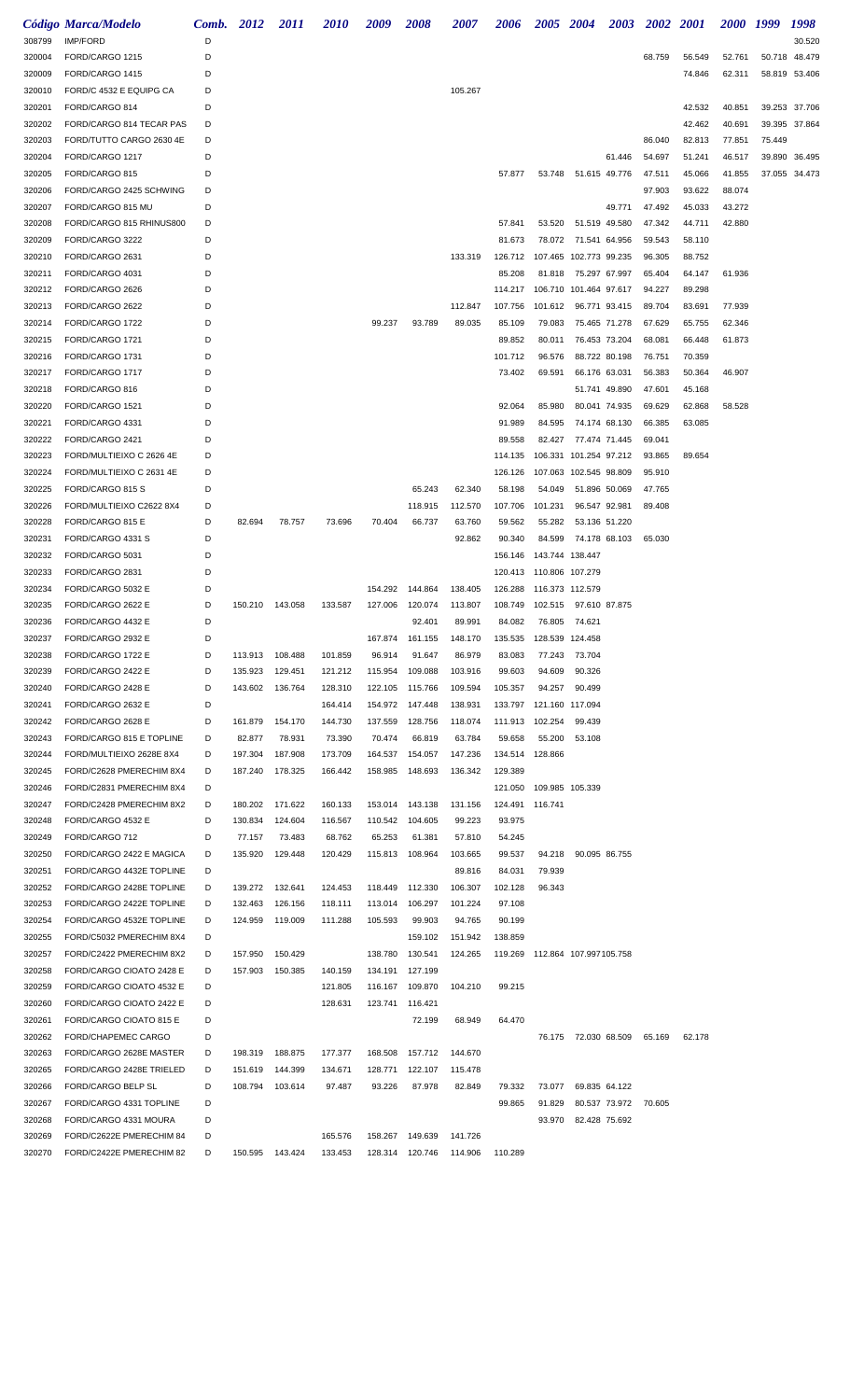|                  | Código Marca/Modelo                                | Comb.  | 2012               | <i>2011</i> | <i>2010</i> | 2009    | <b>2008</b>     | 2007    | 2006             | 2005 2004 |                | <b>2003</b>   | 2002 2001 |                  | <i>2000</i>      | 1999             | 1998                    |
|------------------|----------------------------------------------------|--------|--------------------|-------------|-------------|---------|-----------------|---------|------------------|-----------|----------------|---------------|-----------|------------------|------------------|------------------|-------------------------|
| 320273           | FORD/MULTIEIXO 2428E 8X4                           | D      | 171.709            | 163.533     | 152.490     | 145.896 | 138.267         | 130.756 |                  |           |                |               |           |                  |                  |                  |                         |
| 320274           | FORD/C4532 TRUKAM CA                               | D      |                    |             | 123.057     | 117.369 | 110.959         | 105.224 |                  |           |                |               |           |                  |                  |                  |                         |
| 320275           | FORD/CARGO 815 DUTRA CD                            | D      |                    |             | 87.569      |         |                 |         |                  |           |                |               |           |                  |                  |                  |                         |
| 320276           | FORD/CARGO 4030 TOPLINE                            | D      |                    |             |             |         |                 |         |                  |           |                |               |           | 68.256           | 65.388           |                  | 62.981 60.507           |
| 320277           | FORD/CARGO 1722E TOPLINE                           | D      | 114.021            | 108.592     | 105.497     | 100.981 | 95.399          | 90.603  | 86.573           | 80.440    |                | 76.753 72.494 | 68.765    | 65.914           |                  |                  |                         |
| 320278           | FORD/C4331 RODOEIXO CA                             | D      |                    |             |             |         |                 |         | 100.878          | 92.476    |                | 81.238 74.433 | 71.092    |                  |                  |                  |                         |
| 320280           | FORD/CARGO 2428E MOURA                             | D      | 155.246            | 147.854     | 138.695     | 132.060 | 125.209         |         |                  |           |                |               |           |                  |                  |                  |                         |
| 320282           | FORD/CARGO 1317E TOPLINE                           | D      | 111.355            | 106.053     | 102.595     | 97.157  | 91.511          | 86.629  | 82.711           | 77.269    | 73.851         |               |           |                  |                  |                  |                         |
| 320283<br>320284 | FORD/CARGO 4331 ZAMBONI<br>FORD/CARGO 4432 ZAMBONI | D<br>D |                    |             |             |         | 102.478         | 96.646  | 99.490<br>90.466 | 91.248    | 80.126 73.411  |               |           |                  |                  |                  |                         |
| 320285           | FORD/C4331 BAULER CAM                              | D      |                    |             |             |         |                 |         | 96.379           | 88.376    | 77.641         |               |           |                  |                  |                  |                         |
| 320286           | FORD/CARGO PARTHENON CAM D                         |        |                    |             |             |         | 97.610          | 92.544  | 88.383           | 83.474    | 79.545 75.593  |               | 70.516    | 67.919           | 64.861           |                  | 62.678 60.049           |
| 320287           | FORD/C2428E CARMETAL 8X2                           | D      | 170.165 162.063    |             |             |         |                 |         |                  |           |                |               |           |                  |                  |                  |                         |
| 320288           | FORD/CARGO MANOS CAMI                              | D      |                    |             |             |         |                 |         |                  |           |                | 51.625        | 49.308    | 46.585           |                  |                  |                         |
| 320290           | FORD/CARGO RANGEL                                  | D      |                    |             | 78.671      | 76.947  |                 |         |                  |           |                |               |           |                  |                  |                  |                         |
| 320291           | FORD/C 4331 SETEC CM                               | D      |                    |             |             |         |                 |         | 95.476           |           | 87.555 76.922  |               |           |                  |                  |                  |                         |
| 320292           | FORD/CARGO 2428E MASTER                            | D      | 156.505            | 149.053     | 139.802     | 133.121 |                 |         |                  |           |                |               |           |                  |                  |                  |                         |
| 320293           | FORD/VIR CARGO 4331S 4X2                           | D      |                    |             |             |         |                 |         | 98.042           | 89.867    | 79.228 76.184  |               |           |                  |                  |                  |                         |
| 320294           | FORD/VIR CARGO 4532E 4X2                           | G      |                    |             |             |         |                 |         | 99.254           |           |                |               |           |                  |                  |                  |                         |
| 320296           | FORD/MULTIEIXO FC6332 CM                           | D      |                    |             | 168.790     | 160.283 | 151.800         |         |                  |           |                |               |           |                  |                  |                  |                         |
| 320298           | FORD/CARGO 815 TRV FMAXX                           | D      | 305.684            | 291.128     | 261.535     | 247.629 |                 |         |                  |           |                |               |           |                  |                  |                  |                         |
| 320299           | FORD/CARGO                                         | D      |                    |             |             |         |                 |         |                  | 42.872    | 40.977 39.403  |               | 38.082    | 36.953           | 35.343           |                  | 34.113 32.781           |
| 321199<br>328502 | FORD/F2000<br>FORD/CARGO 1630                      | D<br>D |                    |             |             |         |                 |         |                  |           |                | 94.528        | 85.068    | 79.691           | 34.896<br>75.013 | 34.512<br>65.154 | 33.234<br>59.623        |
| 328503           | FORD/C4432 E CENTRAL CA                            | D      |                    |             |             |         |                 |         | 106.830          |           |                |               |           |                  |                  |                  |                         |
| 328504           | FORD/CARGO 712 TOPLINE                             | D      | 75.637             | 72.035      |             |         | 70.622          |         |                  |           |                |               |           |                  |                  |                  |                         |
| 328506           | FORD/CARGO 816 RODOMOURA                           | D      | 93.755             |             |             |         |                 |         |                  |           |                |               |           |                  |                  |                  |                         |
| 328599           | FORD/CARGO 1618                                    | D      |                    |             |             |         |                 |         |                  |           |                | 109.649       | 87.315    | 83.008           | 79.029           | 75.765           | 72.320                  |
| 328899           | FORD/CARGO 1215                                    | D      |                    |             |             |         |                 |         |                  |           |                |               |           |                  |                  | 50.253           | 48.021                  |
| 328999           | FORD/CARGO 1218                                    | D      |                    |             |             |         |                 |         |                  |           |                |               |           |                  |                  |                  | 69.873                  |
| 329099           | FORD/CARGO 1415                                    | D      |                    |             |             |         |                 |         |                  |           |                |               |           |                  |                  |                  | 58.814 53.378           |
| 329101           | FORD/CARGO 1421                                    | D      |                    |             |             |         |                 |         |                  |           |                | 86.546        | 76.536    | 70.995           | 65.745           | 59.294           | 56.584                  |
| 329102           | FORD/CARGO 1621                                    | D      |                    |             |             |         |                 |         |                  |           |                | 83.745        | 77.674    | 71.791           | 65.768           | 57.614           | 52.176                  |
| 329199           | FORD/CARGO 1418<br>FORD/CARGO 1422                 | D<br>D |                    |             |             |         |                 |         |                  |           |                | 106.094       | 98.248    | 91.307           | 83.996           |                  | 77.462 71.167           |
| 329202<br>329203 | FORD/CARGO 2425                                    | D      |                    |             |             |         |                 |         |                  |           |                | 108.331       | 94.428    | 86.804<br>90.641 | 74.229<br>85.435 | 70.276           | 67.143<br>81.742 77.734 |
| 329204           | FORD/TUTTO CARGO 2425 4E                           | D      |                    |             |             |         |                 |         |                  |           | 108.416100.771 |               | 98.566    | 95.977           |                  |                  |                         |
| 329205           | FORD/MULTIEIX CARGO 2425                           | D      |                    |             |             |         |                 |         |                  |           | 108.253100.588 |               | 98.581    | 96.030           |                  |                  |                         |
| 329206           | FORD/MULTIEIXO 6332E 8X4                           | D      |                    |             | 167.775     |         | 159.293 150.832 |         |                  |           |                |               |           |                  |                  |                  |                         |
| 329299           | FORD/CARGO 1615                                    | D      |                    |             |             |         |                 |         |                  |           |                | 82.652        | 65.493    | 63.316           | 60.561           |                  | 58.122 55.634           |
| 329701           | FORD/F14000 HD                                     | D      |                    |             |             |         |                 |         |                  |           |                |               |           |                  | 58.129           |                  | 52.195 48.055           |
| 329702           | FORD/F14000 160                                    | D      |                    |             |             |         |                 |         | 91.834           | 72.941    |                | 69.550 66.636 | 64.295    | 61.603           | 58.775           |                  | 52.753 48.570           |
| 329703           | FORD/F14000 210                                    | D      |                    |             |             |         |                 |         |                  |           |                | 66.306 63.505 | 61.289    | 58.743           | 56.004           | 50.274           | 46.284                  |
| 329799           | FORD/F14000                                        | D      |                    |             |             |         |                 |         |                  |           |                | 67.838        | 65.450    | 62.741           | 59.815           | 53.716           | 49.426                  |
| 337699           | FORD/CARGO 3224                                    | D      |                    |             |             |         |                 |         |                  |           |                |               |           |                  |                  |                  | 65.402                  |
| 337902<br>337903 | FORD/CARGO 1519 B<br>FORD/CARGO 1719               | D<br>D | 121.220<br>125.311 |             |             |         |                 |         |                  |           |                |               |           |                  |                  |                  |                         |
| 337904           | FORD/CARGO 1933 TL                                 | D      | 178.015            | 169.557     |             |         |                 |         |                  |           |                |               |           |                  |                  |                  |                         |
| 337905           | FORD/CARGO 1933 T                                  | G      | 178.015            |             |             |         |                 |         |                  |           |                |               |           |                  |                  |                  |                         |
| 337905           | FORD/CARGO 1933 T                                  | D      | 178.015            |             |             |         |                 |         |                  |           |                |               |           |                  |                  |                  |                         |
| 337906           | FORD/CARGO 3133 6X4                                | D      | 212.303            |             |             |         |                 |         |                  |           |                |               |           |                  |                  |                  |                         |
| 337907           | FORD/CARGO 2629 6X4                                | D      | 189.400            |             |             |         |                 |         |                  |           |                |               |           |                  |                  |                  |                         |
| 337908           | FORD/CARGO 2623 6X4                                | G      | 141.946            |             |             |         |                 |         |                  |           |                |               |           |                  |                  |                  |                         |
| 337908           | FORD/CARGO 2623 6X4                                | D      | 141.946            |             |             |         |                 |         |                  |           |                |               |           |                  |                  |                  |                         |
| 337909           | FORD/CARGO 816 S                                   | D      | 88.008             |             |             |         |                 |         |                  |           |                |               |           |                  |                  |                  |                         |
| 337910           | FORD/CARGO 2429                                    | D      | 163.777            |             |             |         |                 |         |                  |           |                |               |           |                  |                  |                  |                         |
| 337911           | FORD/CARGO 2423 L                                  | D      | 143.001            |             |             |         |                 |         |                  |           |                |               |           |                  |                  |                  |                         |
| 337912           | FORD/CARGO 2423                                    | D      | 145.387            |             |             |         |                 |         |                  |           |                |               |           |                  |                  |                  |                         |
| 337913<br>337914 | FORD/CARGO 2429 L<br>FORD/CARGO 1933 L             | D<br>D | 163.777<br>178.015 |             |             |         |                 |         |                  |           |                |               |           |                  |                  |                  |                         |
| 337914           | FORD/CARGO 1933 L                                  | G      | 178.015            |             |             |         |                 |         |                  |           |                |               |           |                  |                  |                  |                         |
| 337915           | FORD/CARGO 1933                                    | D      | 178.015            |             |             |         |                 |         |                  |           |                |               |           |                  |                  |                  |                         |
| 338600           | FORD/CARGO 1417 F                                  | D      |                    |             |             |         |                 |         |                  |           |                | 68.274        | 60.732    | 57.948           | 53.331           |                  | 47.890 43.831           |
| 339301           | FORD/CARGO 1617                                    | D      |                    |             |             |         |                 |         |                  |           |                | 85.645        | 67.928    | 65.693           | 62.845           |                  | 60.274 57.706           |
| 339302           | FORD/CARGO 1617 ET CH15                            | D      |                    |             |             |         |                 |         |                  |           |                | 87.580        | 73.047    | 70.337           | 67.202           |                  |                         |
| 339304           | FORD/C816 S TOPLINE CD                             | D      | 89.210             |             |             |         |                 |         |                  |           |                |               |           |                  |                  |                  |                         |
| 339401           | FORD/CARGO 1622                                    | D      |                    |             |             |         |                 |         |                  |           |                | 97.426        | 78.528    | 76.126           | 72.751           |                  | 70.028 66.503           |
| 339402           | FORD/CARGO 1622 HYR                                | D      |                    |             |             |         |                 |         |                  |           |                | 89.357        | 75.975    | 73.307           |                  |                  |                         |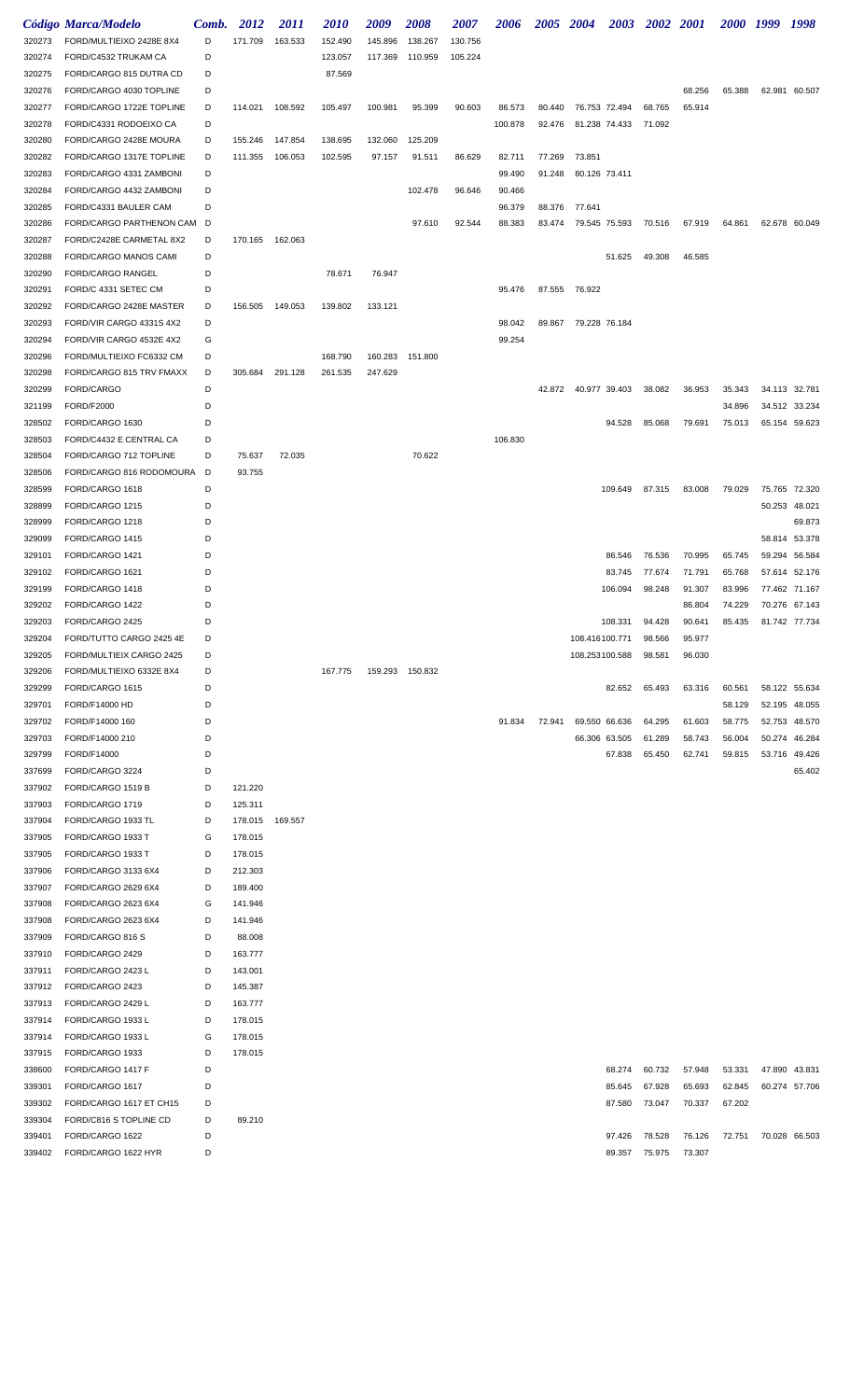|                  | Código Marca/Modelo                              | Comb.  | 2012              | <i>2011</i>       | <i>2010</i>      | 2009               | <i><b>2008</b></i> | <i><b>2007</b></i> | 2006             | 2005 2004        |                        | <b>2003</b>   | <b>2002</b> | <i>2001</i>                     | <i><b>2000</b></i> | 1999   | 1998          |
|------------------|--------------------------------------------------|--------|-------------------|-------------------|------------------|--------------------|--------------------|--------------------|------------------|------------------|------------------------|---------------|-------------|---------------------------------|--------------------|--------|---------------|
| 339403           | FORD/CARGO 1622 TOPLINE                          | D      |                   |                   |                  |                    |                    |                    |                  |                  |                        |               | 77.041      | 74.629                          | 71.364             |        | 68.655 65.207 |
| 339404           | FORD/CARGO 2628E TOPLINE                         | D      |                   |                   | 156.989          |                    |                    |                    |                  |                  |                        |               |             |                                 |                    |        |               |
| 339501           | FORD/CARGO 2322                                  | D      |                   |                   |                  |                    |                    |                    |                  |                  |                        |               |             | 129.196 119.678 111.181 102.289 |                    |        | 94.310 86.686 |
| 339601           | FORD/CARGO 2422                                  | D      |                   |                   |                  |                    |                    | 103.238            | 99.033           | 94.023           |                        | 89.777 87.779 | 84.682      | 81.739                          | 78.220             |        | 75.089 71.959 |
| 339602           | FORD/CARGO 2422 T                                | D      |                   |                   |                  |                    |                    | 103.893            | 99.622           | 94.550           |                        | 90.307 87.669 | 85.163      |                                 |                    |        |               |
| 339603           | FORD/CARGO 2422T TPOLINE                         | D      |                   |                   |                  |                    |                    |                    | 100.171          | 94.827           |                        | 90.649 87.310 | 85.400      |                                 |                    |        |               |
| 339604           | FORD/CARGO 2422 CN                               | D      | 153.005           | 145.719           |                  |                    |                    |                    |                  |                  |                        |               |             |                                 |                    |        |               |
| 339605           | FORD/CARGO 2628 CN 6X4                           | D      | 173.526           | 165.263           | 158.886          |                    |                    |                    |                  |                  |                        |               |             |                                 |                    |        |               |
| 339606           | FORD/CARGO 1932 CNT                              | D      | 160.260           | 152.629           |                  |                    |                    |                    |                  |                  |                        |               |             |                                 |                    |        |               |
| 339607           | FORD/CARGO 2428 CN                               | D      | 153.073           | 145.784           |                  | 133.592            |                    |                    |                  |                  |                        |               |             |                                 |                    |        |               |
| 339608<br>339609 | FORD/CARGO 2622 CN 6X4<br>FORD/CARGO 815 N       | D<br>D | 165.900<br>88.597 | 158.001<br>84.379 |                  |                    |                    |                    |                  |                  |                        |               |             |                                 |                    |        |               |
| 339610           | FORD/CARGO 1317 CN                               | D      | 106.690           | 101.611           |                  |                    |                    |                    |                  |                  |                        |               |             |                                 |                    |        |               |
| 339611           | FORD/CARGO 1517 CN                               | D      | 122.685           | 119.379           |                  |                    |                    |                    |                  |                  |                        |               |             |                                 |                    |        |               |
| 339612           | FORD/CARGO 1722 CN                               | D      | 114.927           | 109.455           |                  |                    |                    |                    |                  |                  |                        |               |             |                                 |                    |        |               |
| 339613           | FORD/CARGO 3132 CN 6X4                           | D      | 190.590           | 181.514           | 172.437          |                    |                    |                    |                  |                  |                        |               |             |                                 |                    |        |               |
| 339614           | FORD/CARGO 1932 CN                               | D      | 163.880           | 156.077           |                  |                    |                    |                    |                  |                  |                        |               |             |                                 |                    |        |               |
| 339615           | FORD/CARGO 2422 CNL                              | D      | 152.996           | 145.711           |                  |                    |                    |                    |                  |                  |                        |               |             |                                 |                    |        |               |
| 339616           | FORD/CARGO 2428 CNL                              | D      | 172.456           | 164.244           | 155.407          |                    |                    |                    |                  |                  |                        |               |             |                                 |                    |        |               |
| 339617           | FORD/CARGO 1932 CNL                              | D      | 149.740           | 142.610           |                  |                    |                    |                    |                  |                  |                        |               |             |                                 |                    |        |               |
| 339618           | FORD/CARGO 1722 CNL                              | D      | 114.914           | 109.442           |                  |                    |                    |                    |                  |                  |                        |               |             |                                 |                    |        |               |
| 339619           | FORD/CARGO 1717 CN                               | D      | 115.888           | 110.370           |                  |                    |                    |                    |                  |                  |                        |               |             |                                 |                    |        |               |
| 339620           | FORD/CARGO 1932 CNLT                             | D      | 163.499           | 155.714           |                  |                    |                    |                    |                  |                  |                        |               |             |                                 |                    |        |               |
| 339701           | FORD/CARGO 3530                                  | D      |                   |                   |                  |                    |                    |                    |                  |                  |                        | 103.166       | 95.526      | 88.756                          | 81.638             |        | 75.293 69.210 |
| 339702           | FORD/PM1000TAO CAM 3E                            | D      |                   |                   | 57.124           | 54.989             | 51.923             | 49.477             | 47.623           | 45.176           | 43.167 40.669          |               | 38.637      | 37.421                          | 35.770             | 33.654 | 32.211        |
| 339801           | FORD/F11000                                      | D      |                   |                   |                  |                    |                    |                    |                  |                  |                        | 55.872        | 53.772      | 50.159                          | 47.849             | 45.740 | 41.876        |
| 340801           | FORD/F12000 L                                    | D      |                   |                   |                  |                    |                    |                    |                  |                  |                        |               |             |                                 | 47.583             |        | 45.465 41.647 |
| 340802           | FORD/F12000 L GUEVEL CD4                         | D      |                   |                   |                  |                    |                    |                    |                  |                  |                        |               |             |                                 |                    |        | 40.855        |
| 340803           | FORD/F12000 160                                  | D      |                   |                   |                  |                    |                    |                    | 65.463           | 59.826           |                        | 56.863 53.597 | 51.566      | 48.126                          | 45.917             |        | 43.887 40.165 |
| 340804           | FORD/F12000 TRV FMAX                             | D      |                   |                   |                  |                    |                    |                    |                  |                  | 169.435 150.952132.240 |               | 127.267     | 119.633                         |                    |        |               |
| 340805           | FORD/F12000 RANGEL CAMCD                         | D      |                   |                   |                  |                    |                    |                    |                  |                  |                        |               | 55.837      | 52.483                          | 50.241             |        |               |
| 340899           | FORD/F12000                                      | D      |                   |                   |                  |                    |                    |                    |                  |                  |                        | 58.127 54.797 | 52.716      | 49.211                          | 46.916             |        | 44.866 41.070 |
| 343302           | FORD/CARGO 2630                                  | D      |                   |                   |                  |                    |                    |                    |                  |                  |                        | 98.204        | 84.982      | 82.125                          | 77.312             |        | 74.419 71.383 |
| 343305           | FORD/CARGO 6332 E                                | D      | 171.459           | 163.295           | 152.767          | 144.307            | 136.710            | 121.870            | 116.028          |                  |                        |               |             |                                 |                    |        |               |
| 343306<br>343308 | FORD/CARGO 5632 E<br>FORD/C6332E PMERECHIM 84    | D<br>D |                   |                   |                  | 174.170<br>158.663 | 158.616<br>150.245 | 147.914<br>141.779 |                  |                  |                        |               |             |                                 |                    |        |               |
| 343312           | FORD/LOC CARGO 2630 TRA                          | D      |                   |                   |                  |                    |                    |                    |                  |                  |                        |               |             |                                 | 89.011             |        |               |
| 346001           | FORD/F250 SUPER DUTY K                           | G      |                   |                   |                  |                    |                    |                    |                  |                  |                        | 30.471        | 28.233      | 26.140                          | 22.713             |        | 21.748 19.475 |
| 346001           | FORD/F250 SUPER DUTY K                           | D      |                   |                   |                  |                    |                    |                    |                  |                  |                        | 37.833        | 33.609      | 32.224                          | 28.983             |        | 27.884 19.604 |
| 346002           | FORD/F250 SUPER DUTY G                           | G      |                   |                   |                  |                    |                    |                    |                  |                  |                        | 20.618        | 19.377      | 18.036                          | 17.176             |        | 16.288 15.105 |
| 346002           | FORD/F250 SUPER DUTY G                           | D      |                   |                   |                  |                    |                    |                    |                  |                  |                        | 30.279        | 28.682      | 25.702                          | 24.204             |        | 22.592 20.619 |
| 346003           | FORD/F250 SUPER DUTY L                           | D      |                   |                   |                  |                    |                    |                    |                  |                  |                        |               |             |                                 | 29.188             |        | 28.093 19.748 |
| 346004           | I/FORD F250 S.CAB LARIAT                         | D      |                   |                   |                  |                    |                    |                    |                  |                  |                        |               | 57.599      | 55.322                          | 51.273             |        |               |
| 346005           | FORD/F250 ENGESIG AMB                            | D      |                   |                   | 78.760           | 74.580             | 69.930             | 65.948             | 60.758           | 57.129           |                        | 54.565 51.980 | 49.806      | 47.224                          |                    |        |               |
| 346006           | I/FORD F250 LARIAT                               | G      |                   |                   |                  |                    | 61.536             | 58.026             | 55.210           | 51.764           |                        | 49.008 46.526 | 44.327      | 42.201                          | 39.825             |        | 34.036 32.420 |
| 346006           | I/FORD F250 LARIAT                               | D      |                   |                   |                  |                    | 81.175             | 76.550             | 68.247           | 64.154           |                        | 61.278 58.391 | 55.923      | 53.054                          | 50.545             | 44.221 | 36.665        |
| 346007           | FORD/F250 XL W20                                 | D      | 84.812            | 80.774            | 72.550           | 65.814             | 61.861             | 58.668             | 51.938           | 48.350           |                        | 43.927 41.458 | 39.626      |                                 |                    |        |               |
| 346009           | FORD/F250 XLT W20                                | D      | 85.928            | 81.836            | 73.298           | 66.592             | 62.454             | 58.456             | 54.949           | 51.593           |                        | 48.505 45.617 | 42.723      |                                 |                    |        |               |
| 346011           | FORD/F250 XLT W21                                | D      | 110.926           | 105.645           | 94.441           | 86.183             | 77.850             | 73.724             | 63.334           | 60.221           |                        |               |             |                                 |                    |        |               |
| 346013           | FORD/F250 XLT F22                                | D      | 85.930            | 81.838            | 73.275           | 66.603             | 62.455             | 58.464             | 55.909           | 53.303           |                        |               |             |                                 |                    |        |               |
| 346014           | FORD/F250 XL F21                                 | D      | 84.690            | 80.658            | 72.329           | 66.474             | 60.594             | 57.690             | 49.551           | 47.738           |                        |               |             |                                 |                    |        |               |
| 346015           | FORD/F250 XLT F21                                | D      | 98.713            | 94.013            | 84.272           | 77.075             | 72.239             | 68.653             | 59.655           | 56.725           |                        |               |             |                                 |                    |        |               |
| 346016           | FORD/F250 XL F22                                 | D      | 79.856            | 76.054            | 66.633           | 60.153             | 54.021             | 51.236             | 49.857           | 47.814           |                        |               |             |                                 |                    |        |               |
| 346018           | FORD/F250 TRV TROPCAMPO                          | D      | 116.139           | 110.609           | 98.963           | 86.090             | 79.312             | 75.228             | 65.993           | 62.030           |                        |               |             |                                 |                    |        |               |
| 346019<br>346020 | FORD/F250 TRV TROPCLASS<br>FORD/F250 TRV TROPCAB | D<br>D | 115.285<br>98.093 | 109.796<br>93.423 | 98.418<br>83.824 | 85.488<br>70.658   | 77.209<br>63.671   | 73.314<br>59.790   | 63.692<br>51.831 | 59.889<br>48.744 |                        |               |             |                                 |                    |        |               |
| 346021           | FORD/F250 TRV TROPVAN                            | D      |                   |                   | 97.213           | 88.017             | 75.521             | 71.115             | 63.665           | 59.882           |                        |               |             |                                 |                    |        |               |
| 346023           | FORD/F250 VIDA AMB                               | D      |                   |                   | 73.640           | 67.344             | 63.144             | 59.979             |                  |                  |                        |               |             |                                 |                    |        |               |
| 346024           | FORD/F250 ARB MASTER                             | D      |                   |                   | 69.619           | 62.864             | 56.479             | 53.575             | 52.418           | 50.179           |                        |               |             |                                 |                    |        |               |
| 346025           | FORD/F250 ARB CLASS                              | D      |                   |                   |                  | 87.624             | 79.143             | 75.177             |                  |                  |                        |               |             |                                 | 54.479             |        |               |
| 346026           | FORD/F4000 TRV MULTI                             | D      | 121.375 115.596   |                   | 108.740          | 104.041            | 97.800             | 92.443             | 88.179           | 82.877           |                        | 78.683 74.891 | 71.566      | 67.208                          | 64.256             | 61.205 |               |
| 346027           | I/FORD F250 CREW CAB 4X4                         | D      |                   |                   |                  | 70.356             | 65.968             | 61.789             |                  |                  |                        |               |             |                                 |                    |        |               |
| 346028           | FORD/F250 TRV VAN EXECUT                         | D      | 104.585           | 99.605            | 96.941           | 84.314             | 77.692             | 73.668             | 66.603           | 62.409           |                        | 58.999 56.967 | 54.594      | 51.219                          |                    |        |               |
| 346029           | I/FORD F250 SUPER DUTY                           | D      | 58.303            | 55.527            | 53.218           |                    |                    |                    |                  |                  |                        |               |             |                                 |                    |        |               |
| 346030           | <b>I/FORD F250 LARIAT</b>                        | D      |                   |                   | 67.351           | 63.763             | 59.923             |                    |                  |                  |                        |               |             |                                 |                    |        |               |
| 346031           | I/FORD F-350 SUPER DUTY                          | D      | 117.484           | 111.891           | 102.080          | 98.011             |                    |                    |                  |                  |                        |               |             |                                 |                    |        |               |
| 346032           | I/FORD F250 4X4CC LARIAT                         | D      |                   |                   | 181.646          |                    |                    |                    |                  |                  |                        |               |             |                                 |                    |        |               |
| 346033           | I/FORD F450 DRWCC LARIAT                         | D      | 91.203            | 86.861            |                  |                    |                    |                    |                  |                  |                        |               |             |                                 |                    |        |               |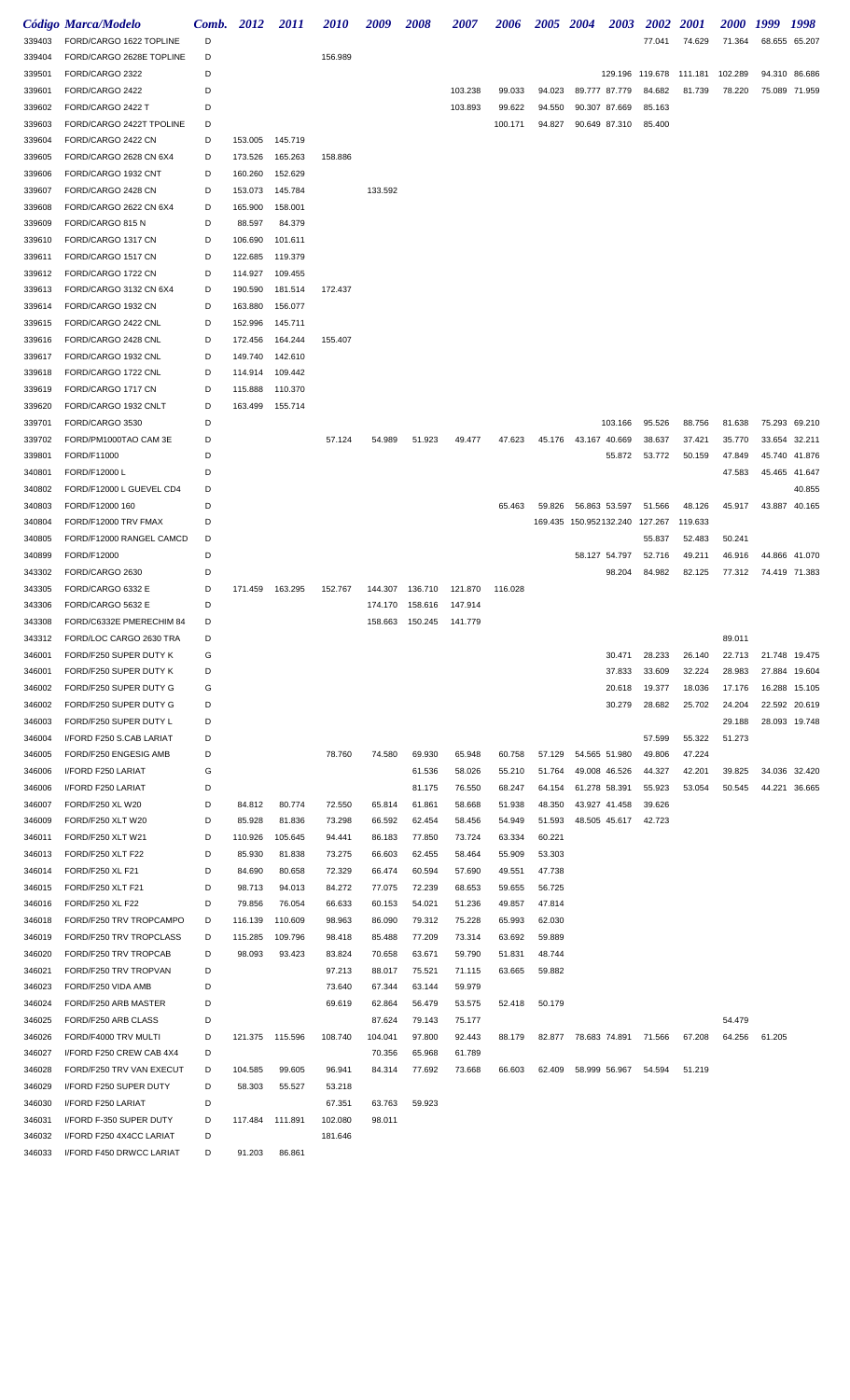|                  | Código Marca/Modelo                                    | Comb.  | 2012    | <i>2011</i> | <i>2010</i> | 2009    | <i><b>2008</b></i> | <i><b>2007</b></i> | 2006    | 2005 2004 |                        |                      | 2003 2002 2001 |        |        | 2000 1999 1998 |                                |
|------------------|--------------------------------------------------------|--------|---------|-------------|-------------|---------|--------------------|--------------------|---------|-----------|------------------------|----------------------|----------------|--------|--------|----------------|--------------------------------|
| 346034           | FORD/F250 TCA AMB                                      | G      | 75.965  | 72.695      |             |         |                    |                    |         |           |                        |                      |                |        |        |                |                                |
| 346036           | I/FORD F350 LARIAT 4X4CC<br>FORD/F250 TRV TROPMINE     | G<br>G | 112.543 | 107.697     |             |         |                    |                    |         |           |                        |                      |                |        |        |                |                                |
| 346037<br>346101 | FORD/F16000 160                                        | D      | 113.167 | 108.295     |             |         |                    |                    |         |           |                        |                      |                |        | 63.232 |                | 60.111 53.739                  |
| 346102           | FORD/F16000 210                                        | D      |         |             |             |         |                    |                    |         |           |                        | 74.239 71.384        | 68.843         | 65.978 | 63.468 |                | 60.353 50.912                  |
| 346502           | FORD/FORD F350 ENGESIG                                 | D      | 61.851  | 58.906      | 54.585      | 52.405  | 49.743             | 47.417             | 45.542  | 43.492    | 41.627 39.933          |                      | 38.620         | 37.332 | 35.650 |                | 34.634 33.321                  |
| 347702           | FORD/C 2425 LIEBHERR HTM                               | D      |         |             |             |         |                    |                    |         |           |                        | 105.160              | 97.944         | 93.664 | 88.060 |                |                                |
| 347706           | FORD/C 2626 LIEBHERR HTM                               | D      |         |             |             |         |                    |                    | 114.124 |           | 106.314 101.248 97.237 |                      | 93.906         | 89.106 |        |                |                                |
| 347804           | FORD/F4000 CIOATO STEEL                                | D      |         |             | 83.534      | 79.158  | 73.916             | 70.142             | 64.737  | 60.638    | 56.970                 | 53.350               | 50.975         | 48.631 |        |                |                                |
| 347900           | FORD/TRAILCAR CARGO 4031                               | D      |         |             |             |         |                    |                    |         |           |                        | 76.506 69.065        | 66.405         | 65.308 |        |                |                                |
| 347901           | FORD/C4031 RODOEIXO CA                                 | D      |         |             |             |         |                    |                    |         |           |                        |                      | 84.453         |        |        |                |                                |
| 348405           | <b>FORD/AUTO LIFE TROIAL4</b>                          | D      |         |             |             |         | 93.805             | 87.707             | 83.481  | 77.102    | 73.136                 |                      |                |        |        |                |                                |
| 349600           | FORD/CARGO 815E BELP SL                                | D      | 89.159  | 84.914      | 78.990      | 75.808  | 71.864             |                    |         |           |                        |                      |                |        |        |                |                                |
| 349601           | FORD/CARGO 2422E BELP SL                               | D      | 146.931 | 139.935     | 130.184     | 125.156 | 117.756            |                    |         |           |                        |                      |                |        |        |                |                                |
| 349602           | FORD/CARGO 2428E BELP SL                               | D      | 151.044 | 143.852     | 134.121     | 128.348 | 121.609            | 115.035            |         |           |                        |                      |                |        |        |                |                                |
| 349603           | FORD/CARGO 4532E BELP SL                               | D      | 139.167 | 132.541     | 123.167     | 117.427 | 111.087            | 105.330            |         |           |                        |                      |                |        |        |                |                                |
| 349800           | FORD/CARGO 1317 MAGICA                                 | D      | 109.394 | 104.184     | 95.174      | 89.480  |                    |                    |         |           |                        |                      |                |        |        |                |                                |
| 349801           | FORD/CARGO 1722E MAGICA                                | D      |         |             |             |         |                    |                    |         |           |                        | 79.593 75.041 71.219 |                |        |        |                |                                |
| 349802           | FORD/CARGO 2428E MAGICA                                | D      | 149.805 | 142.671     | 133.829     | 127.444 | 120.810            | 114.353            |         |           |                        |                      |                |        |        |                |                                |
| 349803           | FORD/CARGO 815EMAGICA                                  | D      | 91.328  | 86.979      | 81.393      | 77.777  | 73.744             |                    |         |           |                        |                      |                |        |        |                |                                |
| 349804           | FORD/CARGO 4432E MAGICA                                | D      |         |             |             |         |                    | 93.563             |         |           |                        |                      |                |        |        |                |                                |
| 349805           | FORD/CARGO 4331 MAGICA                                 | D      |         |             |             |         |                    |                    |         | 90.754    | 79.700 73.047          |                      |                |        |        |                |                                |
| 349806           | FORD/CARGO 4532E MAGICA                                | D      | 140.053 | 133.385     | 124.002     | 118.201 | 111.829            |                    |         |           |                        |                      |                |        |        |                |                                |
| 349807           | FORD/CARGO 4030 MAGICA                                 | D      |         |             |             |         |                    |                    |         |           |                        | 77.547               |                |        |        |                |                                |
| 350000           | FORD/CARGO CHAVANTE BRUT                               | D      |         |             |             |         |                    |                    |         | 51.564    |                        | 49.267 46.420        | 44.089         |        |        |                |                                |
| 903401           | FORD/B1621                                             | D      |         |             |             |         |                    |                    |         |           |                        |                      |                |        |        |                | 30.687 28.205                  |
| 903402           | FORD/CARGO 815 MO                                      | D      | 82.461  | 78.535      | 73.624      | 70.470  | 66.981             | 64.128             | 59.884  | 55.726    |                        | 53.537 51.630        | 49.282         | 46.724 |        |                |                                |
| 903403<br>903405 | FORD/CARGO 815 ML<br>FORD/CARGO 816 MO                 | D<br>D | 82.457  | 78.531      | 73.659      | 70.499  | 66.986             | 64.153             | 59.895  | 55.728    |                        | 53.525 51.645        | 49.271         | 46.748 |        |                | 40.061 38.482                  |
|                  |                                                        |        |         |             |             |         |                    |                    |         |           |                        |                      |                |        |        |                |                                |
|                  | <b>Fabricante:</b> FOTON                               |        |         |             |             |         |                    |                    |         |           |                        |                      |                |        |        |                |                                |
| 350101           | I/FOTON AUMARK 938ISF170                               | D      | 66.875  | 63.691      | 60.895      |         |                    |                    |         |           |                        |                      |                |        |        |                |                                |
| 350400           | I/FOTON ZZT5082 XLC                                    | D      | 53.082  | 50.555      | 48.984      | 48.357  |                    |                    |         |           |                        |                      |                |        |        |                |                                |
| 350402           | I/FOTON AUMARK 638ISF140                               | D      | 65.690  | 62.562      | 59.864      |         |                    |                    |         |           |                        |                      |                |        |        |                |                                |
|                  | <i>FREIGHTLINER</i><br>Fabricante:                     |        |         |             |             |         |                    |                    |         |           |                        |                      |                |        |        |                |                                |
| 342600           | <b>I/FREIGHTLINER</b>                                  | D      |         |             |             |         |                    |                    |         |           | 101.526 97.510 93.632  |                      |                |        |        |                |                                |
| 342601           | I/FREIGHTLINER 532 FL70                                | D      |         |             |             |         |                    |                    |         |           |                        | 73.802 70.118        | 68.585         |        |        |                |                                |
|                  | <b>Fabricante:</b> FWD                                 |        |         |             |             |         |                    |                    |         |           |                        |                      |                |        |        |                |                                |
|                  | 900999 IMP/FWD                                         | D      |         |             |             |         |                    |                    |         |           |                        |                      |                |        |        |                | 68.936                         |
|                  |                                                        |        |         |             |             |         |                    |                    |         |           |                        |                      |                |        |        |                |                                |
|                  | <b>Fabricante: GM - CHEVROLET</b>                      |        |         |             |             |         |                    |                    |         |           |                        |                      |                |        |        |                |                                |
| 305709           | I/GM SILVERADO INDESTCAR                               | G      |         |             |             |         |                    |                    |         |           |                        |                      |                |        | 23.216 |                | 21.586 20.426                  |
| 305709           | I/GM SILVERADO INDESTCAR                               | D      |         |             |             |         |                    |                    |         |           |                        |                      |                |        | 37.333 |                | 33.923 30.091                  |
| 307301           | GM/CHEVROLET D40 CUSTOM                                | D      |         |             |             |         |                    |                    |         |           |                        |                      |                |        | 48.582 |                | 45.585 41.784                  |
| 307399           | GM/CHEVROLET D40                                       | D      |         |             |             |         |                    |                    |         |           |                        |                      |                |        | 51.394 |                | 49.056 46.505                  |
| 307699           | GM/CHEVROLET D70                                       | D      |         |             |             |         |                    |                    |         |           |                        |                      |                |        | 53.031 |                | 49.687 45.477                  |
| 308001           | <b>IMP/GM TRAFIC TA1C</b>                              | D      |         |             |             |         |                    |                    |         |           |                        | 26.368               | 25.034         | 23.842 | 22.638 |                | 21.599 16.388                  |
| 308001           | <b>IMP/GM TRAFIC TA1C</b>                              | G      |         |             |             |         |                    |                    |         |           |                        | 20.519               | 19.482         | 18.555 | 17.618 |                | 16.808 14.361                  |
| 308003<br>308003 | <b>IMP/GM TRAFIC TA13</b><br><b>IMP/GM TRAFIC TA13</b> | D<br>G |         |             |             |         |                    |                    |         |           |                        |                      |                |        |        |                | 20.438 15.856<br>16.554 14.121 |
| 308004           | <b>IMP/GM SPACE V TA1C</b>                             | D      |         |             |             |         |                    |                    |         |           |                        |                      |                |        |        |                | 15.246 13.888                  |
| 308004           | <b>IMP/GM SPACE V TA1C</b>                             | G      |         |             |             |         |                    |                    |         |           |                        |                      |                |        |        |                | 14.188 13.294                  |
| 308005           | IMP/GM SPACE V T31C                                    | G      |         |             |             |         |                    |                    |         |           |                        |                      |                |        |        |                | 14.734 14.116                  |
| 308006           | IMP/GM SPACE V TA13                                    | G      |         |             |             |         |                    |                    |         |           |                        |                      |                |        |        |                | 14.172 13.299                  |
| 308006           | IMP/GM SPACE V TA13                                    | D      |         |             |             |         |                    |                    |         |           |                        |                      |                |        |        |                | 15.267 13.896                  |
| 308007           | I/GM SILVERADO CONQ HD                                 | D      |         |             |             |         |                    |                    |         |           |                        |                      |                | 35.168 | 32.588 |                | 31.214 28.530                  |
| 308008           | I/GM SILV CAB DUP GASOL                                | G      |         |             |             |         |                    |                    |         |           |                        |                      |                |        |        |                | 22.844 21.620                  |
| 308010           | I/GM SILVERADO K2500 HD                                | G      |         |             |             |         |                    |                    |         | 36.432    |                        | 32.526 28.584        | 24.285         | 21.631 | 18.742 |                |                                |
| 308010           | I/GM SILVERADO K2500 HD                                | D      |         |             |             |         |                    |                    |         | 88.482    |                        | 82.177 77.239        | 70.754         | 65.530 | 58.928 |                |                                |
| 308011           | I/GM CHAPEMEC CARIBE                                   | D      |         |             |             |         |                    |                    |         |           |                        |                      |                |        | 31.925 |                | 30.326 28.291                  |
| 308013           | I/GM SILVERADO K3500                                   | G      |         |             |             |         |                    |                    |         | 41.646    | 39.028 36.068          |                      |                |        |        |                |                                |
| 308014           | I/GM SILVERADO K3500 HD                                | G      |         |             |             |         |                    |                    | 51.685  | 43.000    | 40.931                 |                      |                |        |        |                |                                |
| 308015           | I/GM SILVERADO K3500 HD                                | D      |         |             | 142.967     |         | 124.879 117.909    |                    |         |           |                        |                      |                |        |        |                |                                |
| 308016           | I/GM SILVERADO K3500 LTZ                               | D      |         |             |             | 247.931 |                    |                    |         |           |                        |                      |                |        |        |                |                                |
| 308099           | <b>IMP/CHEVROLET</b>                                   | D      |         |             |             |         |                    |                    |         |           |                        |                      |                |        | 48.465 |                | 44.683 40.159                  |
| 308801           | <b>IMP/GMC 7.110</b>                                   | D      |         |             |             |         |                    |                    |         |           |                        |                      |                |        |        |                | 36.948 35.496                  |
| 308802           | IMP/GMC 12.170                                         | D      |         |             |             |         |                    |                    |         |           |                        |                      |                |        | 44.608 |                | 43.237 41.633                  |
| 308803           | IMP/GMC 14.190                                         | D      |         |             |             |         |                    |                    |         |           |                        |                      |                |        |        |                | 43.599 41.683                  |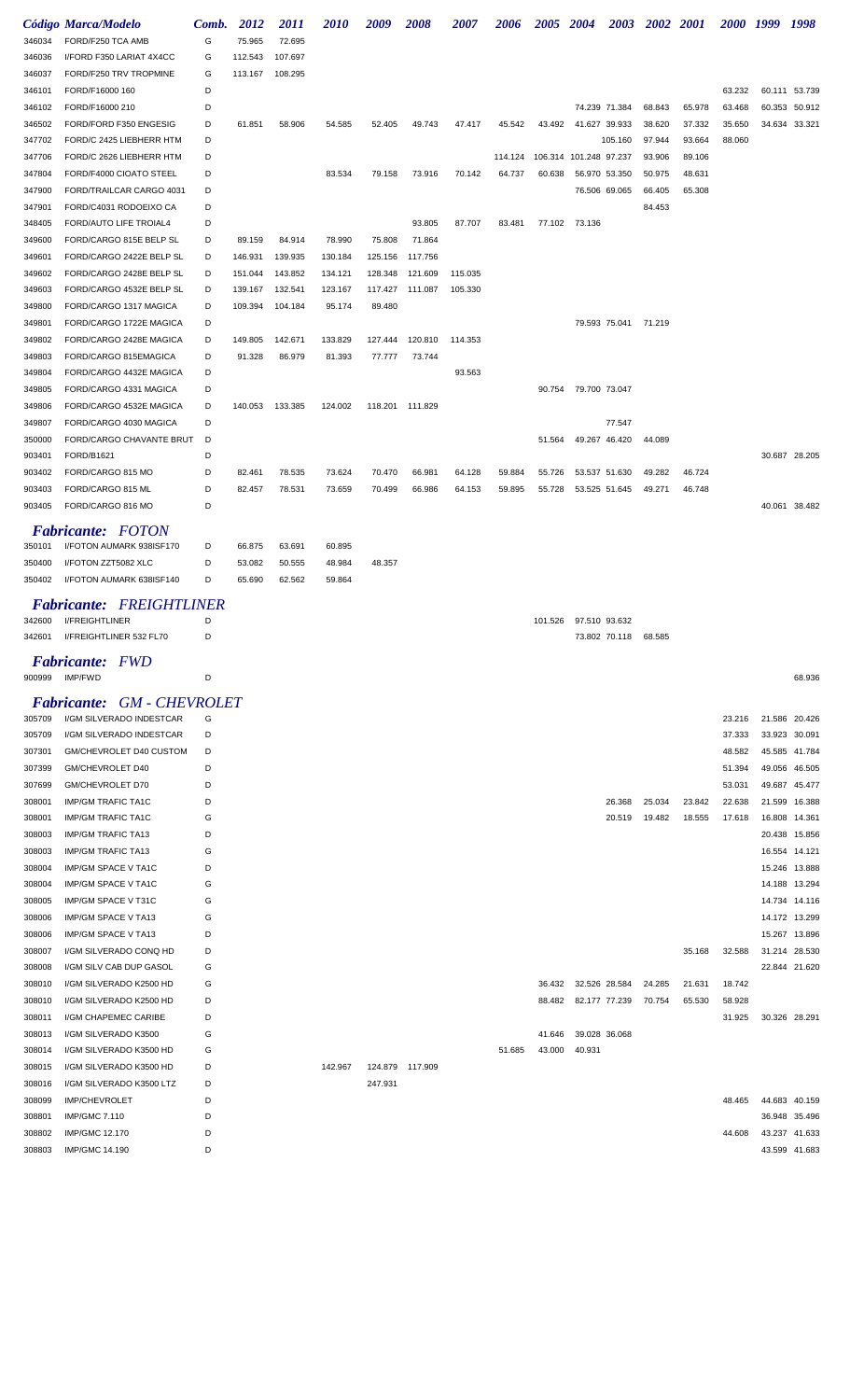|        | Código Marca/Modelo                     | Comb. | 2012            | 2011    | <i>2010</i> | 2009    | 2008    | <i><b>2007</b></i> | 2006    | <i><b>2005</b></i> | 2004                             | <b>2003</b> | <b>2002</b> | <b>2001</b> | <i><b>2000</b></i> | 1999   | 1998          |
|--------|-----------------------------------------|-------|-----------------|---------|-------------|---------|---------|--------------------|---------|--------------------|----------------------------------|-------------|-------------|-------------|--------------------|--------|---------------|
| 308804 | IMP/GMC 16.220                          | D     |                 |         |             |         |         |                    |         |                    |                                  |             |             |             |                    | 48.944 | 45.993        |
| 308806 | <b>IMP/GMC 6.100</b>                    | D     |                 |         |             |         |         |                    |         |                    |                                  |             |             |             |                    |        | 29.914        |
| 308807 | <b>IMP/GMC 6.150</b>                    | D     |                 |         |             |         |         |                    |         |                    |                                  |             |             |             |                    |        | 29.947        |
| 308808 | <b>IMP/GMC 15.190</b>                   | D     |                 |         |             |         |         |                    |         |                    |                                  |             |             |             | 60.641             | 58.458 | 56.011        |
| 308809 | IMP/GMC 5-90                            | D     |                 |         |             |         |         |                    |         |                    |                                  |             |             | 31.575      | 30.072             | 28.520 | 26.364        |
| 308811 | <b>IMP/GMC T 7500</b>                   | D     |                 |         |             |         |         |                    |         |                    |                                  |             |             |             |                    | 29.333 | 27.357        |
| 308812 | <b>IMP/GMC C 6500</b>                   | D     |                 |         |             |         |         |                    |         |                    |                                  |             | 36.120      | 32.298      | 30.794             | 29.235 | 27.274        |
| 308813 | IMP/GMC3-90                             | D     |                 |         |             |         |         |                    |         |                    |                                  |             |             |             |                    |        | 26.318        |
| 308814 | GMC/6150 RONTAN AMB                     | G     |                 |         |             |         |         |                    |         |                    |                                  |             |             | 14.430      | 12.357             | 9.809  | 9.382         |
| 308815 | GMC/3500 HD                             | D     |                 |         |             |         |         |                    |         |                    |                                  | 41.019      | 35.428      | 31.680      | 30.196             | 28.672 | 26.736        |
| 308816 | I/GMC SIERRA K2500                      | D     |                 |         |             | 140.532 | 133.737 | 127.025            | 120.279 |                    | 112.828 107.056101.725           |             | 98.121      | 94.353      | 87.540             |        |               |
| 308817 | I/GMC SIERRA K2500 EST                  | D     |                 |         |             |         |         |                    |         |                    |                                  |             | 38.411      | 34.357      | 32.734             |        |               |
| 308899 | IMP/GMC                                 | D     |                 |         |             |         |         |                    |         |                    |                                  |             | 35.245      | 31.575      | 30.068             |        | 28.452 26.369 |
| 320100 | <b>GM/SILVERADO CONQUEST HD</b>         | D     |                 |         |             |         |         |                    |         |                    |                                  |             |             |             | 30.406             | 29.120 |               |
| 320103 | I/GM SILVERADO 2500HD                   | D     |                 |         |             |         | 92.539  | 83.118             | 77.604  |                    |                                  |             |             |             |                    |        |               |
|        | I/GM SILVERADO 2500HDLTZ                | D     |                 |         | 126.733     | 110.692 | 104.542 | 91.852             |         |                    |                                  |             |             |             |                    |        |               |
| 320104 |                                         |       |                 |         |             |         |         |                    |         |                    |                                  |             |             |             |                    |        |               |
| 320105 | I/GM SILVERADO HD                       | D     |                 |         |             |         |         |                    |         |                    | 49.039 45.051                    |             | 43.194      |             |                    |        |               |
| 320106 | I/GM SILVERADO 2500 HD                  | D     | 175.732         | 167.365 | 158.720     |         |         |                    |         |                    |                                  |             |             |             |                    |        |               |
| 320107 | I/GM SILVERADO 3500HDLTZ                | G     |                 |         | 128.509     |         |         |                    |         |                    |                                  |             |             |             |                    |        |               |
| 320199 | <b>GM/CHEVROLET</b>                     | D     |                 |         |             |         |         |                    |         |                    |                                  |             |             |             |                    | 49.434 | 44.132        |
| 331299 | GM/CHEVROLET 22000                      | D     |                 |         |             |         |         |                    | 97.964  | 91.847             | 87.154 82.803                    |             | 78.637      | 74.893      | 71.081             | 67.841 | 64.305        |
| 331501 | GM/CHEVROLET 12000 CUSTOM               | D     |                 |         |             |         |         |                    |         |                    |                                  |             |             | 64.075      | 59.133             | 54.885 | 50.609        |
| 342501 | GM/6000 CUSTOM                          | D     |                 |         |             |         |         |                    |         |                    |                                  |             | 63.256      | 58.611      | 54.117             | 50.205 | 46.288        |
| 342502 | IMP/CHEVROLET K3500                     | D     |                 |         |             |         |         | 109.924            | 74.900  | 54.636             | 44.222 39.242                    |             | 35.425      | 31.683      | 30.186             | 28.669 | 26.738        |
| 344501 | GMC/6100                                | D     |                 |         |             |         |         |                    |         |                    | 45.205 42.946                    |             | 35.632      | 31.865      | 30.381             | 28.838 | 26.909        |
| 344502 | GMC/6150                                | D     |                 |         |             |         |         |                    |         |                    | 40.424 38.386                    |             | 36.754      | 34.610      | 33.171             | 32.180 | 31.057        |
| 344503 | GMC/12.170                              | D     |                 |         |             |         |         |                    |         | 62.426             | 59.257 56.272                    |             | 51.628      | 49.558      | 46.578             | 45.138 | 43.467        |
| 344504 | GMC/14.190                              | D     |                 |         |             |         |         |                    |         |                    |                                  |             | 52.072      | 50.148      | 48.117             | 45.301 | 43.312        |
| 344505 | GMC/16.220                              | D     |                 |         |             |         |         |                    |         |                    |                                  |             | 58.143      | 55.194      | 52.515             | 50.125 | 47.394        |
| 344506 | GMC/7110                                | D     |                 |         |             |         |         |                    |         |                    |                                  | 44.583      | 42.062      | 40.624      | 39.214             | 37.750 | 36.262        |
| 344507 | GMC/15.190                              | D     |                 |         |             |         |         |                    |         |                    |                                  |             | 73.747      | 64.327      | 61.972             |        | 59.741 57.251 |
| 344508 | GMC/7110 TECAR PAS35                    | D     |                 |         |             |         |         |                    |         |                    |                                  |             | 42.557      | 41.084      | 39.660             | 38.177 |               |
| 346503 | GMC/6150 ENGESIG                        | D     |                 |         |             |         |         |                    |         |                    |                                  |             | 37.256      | 35.064      | 33.608             |        | 32.628 31.480 |
|        |                                         |       |                 |         |             |         |         |                    |         |                    |                                  |             |             |             |                    |        |               |
|        | <b>GMC</b><br><i><b>Fabricante:</b></i> |       |                 |         |             |         |         |                    |         |                    |                                  |             |             |             |                    |        |               |
| 308818 | I/GMC HUMMER STRETCH LIM                | G     |                 |         | 197.885     |         |         |                    |         |                    |                                  |             |             |             |                    |        |               |
|        | <b>Fabricante: GROVE</b>                |       |                 |         |             |         |         |                    |         |                    |                                  |             |             |             |                    |        |               |
| 346301 | I/GROVE TM 800                          | D     |                 |         |             |         |         |                    |         |                    |                                  | 26.686      | 25.477      |             |                    |        |               |
|        |                                         |       |                 |         |             |         |         |                    |         |                    |                                  |             |             | 24.230      | 22.965             |        | 21.232 19.199 |
|        | <b>Fabricante: HUALING</b>              |       |                 |         |             |         |         |                    |         |                    |                                  |             |             |             |                    |        |               |
|        | 349901 I/HUALING CAMC HN4250P43         | D     |                 |         | 291.945     |         |         |                    |         |                    |                                  |             |             |             |                    |        |               |
|        |                                         |       |                 |         |             |         |         |                    |         |                    |                                  |             |             |             |                    |        |               |
|        | <b>Fabricante: HYUNDAI</b>              |       |                 |         |             |         |         |                    |         |                    |                                  |             |             |             |                    |        |               |
| 344101 | IMP/HYUNDAI H100 SUPER                  | G     |                 |         |             |         |         |                    |         |                    |                                  |             |             |             | 14.464             |        | 13.780 12.517 |
| 344101 | IMP/HYUNDAI H100 SUPER                  | D     |                 |         |             |         |         |                    |         |                    |                                  |             |             |             | 24.158             |        | 21.882 18.696 |
| 344102 | I/HYUNDAI PORTER GLSELDB                | D     |                 |         |             |         |         |                    |         |                    | 27.115 21.354                    |             | 20.475      | 17.934      | 17.246             |        | 16.906 16.476 |
| 344103 | I/HYUNDAI PORTER GLELLDS                | D     |                 |         |             |         |         |                    |         |                    |                                  | 21.516      | 18.494      | 17.601      | 16.887             |        |               |
| 344104 | I/HYUNDAI PORTER GLELLD                 | D     |                 |         |             |         |         |                    |         |                    | 27.124 21.223                    |             | 18.245      | 17.370      | 16.659             |        | 16.336 15.524 |
| 344105 | I/HYUNDAI HD 65                         | D     |                 |         |             |         |         |                    |         |                    |                                  |             |             | 37.683      | 35.627             | 34.234 |               |
| 344107 | HYUNDAI/HD 78                           | D     | 71.034          | 59.688  |             |         |         |                    |         |                    |                                  |             |             |             |                    |        |               |
| 344108 | I/HYUNDAI HD 72                         | D     |                 |         |             |         |         |                    |         |                    |                                  |             |             |             | 35.458             |        |               |
|        | <b>Fabricante: INTERNATIONAL</b>        |       |                 |         |             |         |         |                    |         |                    |                                  |             |             |             |                    |        |               |
| 308905 | I/INTERNATIONAL 9200 6X4                | D     |                 |         |             |         |         |                    |         |                    |                                  |             |             |             |                    |        | 79.440 76.702 |
|        |                                         | D     |                 |         |             |         |         |                    |         |                    |                                  |             |             |             |                    |        |               |
| 308906 | I/INTERNACIONAL MP 1000                 |       |                 |         |             |         |         |                    |         |                    |                                  |             | 61.582      | 57.242      | 53.222             |        |               |
| 308999 | IMP/INTERNATIONAL                       | D     |                 |         |             |         |         |                    |         |                    |                                  |             |             |             |                    |        | 52.165        |
| 345708 | INTERNATIONAL/4900 4X2                  | D     |                 |         |             |         |         |                    |         |                    |                                  | 74.675      | 67.719      | 64.005      | 61.933             |        |               |
| 345709 | INTERNATIONAL/4900T 4X2                 | D     |                 |         |             |         |         |                    |         |                    |                                  |             | 68.944      | 65.170      | 63.078             |        | 59.559 54.646 |
| 345710 | INTERNATIONAL/4900 6X4                  | D     |                 |         |             |         |         |                    |         |                    |                                  | 78.564      | 72.041      | 67.453      | 63.755             | 60.639 |               |
| 345711 | INTERNATIONAL/9200 4X2                  | D     |                 |         |             |         |         |                    |         |                    |                                  |             | 86.866      | 81.897      | 77.525             |        | 72.045 67.581 |
| 345712 | INTERNATIONAL/9200 6X4                  | D     |                 |         |             |         |         |                    |         |                    |                                  |             | 94.363      | 91.013      | 87.143             | 81.694 |               |
| 345713 | INTERNATIONAL/9800 4X2                  | D     |                 |         |             |         |         |                    |         |                    | 106.826                          |             | 91.636      | 86.518      | 82.888             | 80.654 |               |
| 345714 | INTERNATIONAL/9800 6X4                  | D     |                 |         |             | 152.520 | 145.291 | 137.945            |         |                    | 130.652  122.481  116.287110.473 |             | 95.375      | 91.064      | 85.671             | 84.573 |               |
| 345715 | INTERNATIONAL/4700 4X2                  | D     |                 |         |             |         |         |                    |         |                    | 66.768                           |             | 61.490      | 58.222      | 54.143             | 52.157 |               |
| 345716 | INTERNATIONAL/4700T 4X2                 | D     |                 |         |             |         |         |                    |         |                    |                                  |             | 61.583      | 57.207      | 53.236             |        |               |
| 345719 | INTERNATIONAL/9800I 6X2                 | D     | 225.464         | 214.728 | 203.910     |         |         |                    |         |                    |                                  |             |             |             |                    |        |               |
| 345720 | INTERNATIONAL/9800I 6X4                 | D     | 277.230         | 264.029 | 262.341     |         |         |                    |         |                    |                                  |             |             |             |                    |        |               |
| 345721 | INTERNATIONAL/4400 6X2                  | D     | 149.468         | 142.351 |             |         |         |                    |         |                    |                                  |             |             |             |                    |        |               |
| 345722 | INTERNATIONAL/4400 4X2                  | D     | 227.759         | 217.951 |             |         |         |                    |         |                    |                                  |             |             |             |                    |        |               |
| 345723 | INTERNATIONAL/4400 6X4                  | G     | 197.034 188.550 |         |             |         |         |                    |         |                    |                                  |             |             |             |                    |        |               |
|        |                                         |       |                 |         |             |         |         |                    |         |                    |                                  |             |             |             |                    |        |               |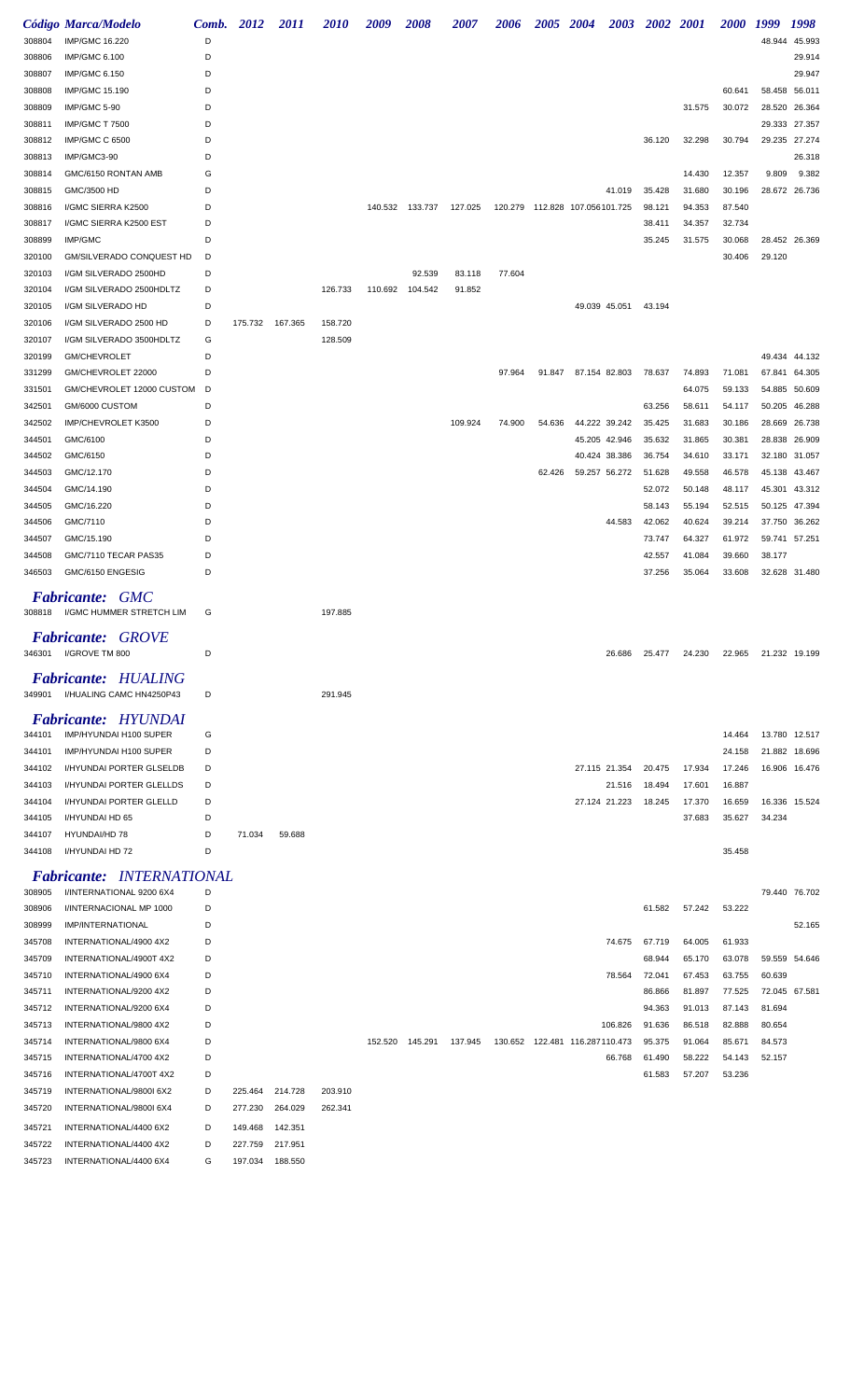|                  | Código Marca/Modelo                                  |        | <b>Comb.</b> 2012  | <b>2011</b>        | <i>2010</i>        | 2009               | <b>2008</b>               | 2007              | 2006              | 2005 2004         |        |               | 2003 2002 2001 |  | 2000 1999 | 1998          |
|------------------|------------------------------------------------------|--------|--------------------|--------------------|--------------------|--------------------|---------------------------|-------------------|-------------------|-------------------|--------|---------------|----------------|--|-----------|---------------|
| 344302           | <b>Fabricante: ISUZU</b><br>I/ISUZU EXR              | D      |                    |                    |                    |                    |                           |                   |                   |                   |        |               |                |  |           | 30.675 27.649 |
| 901599           | IMP/ISUZU                                            | G      |                    |                    |                    |                    |                           |                   |                   |                   |        |               |                |  |           | 12.172 9.848  |
|                  | <b>Fabricante: IVECO-FIAT</b>                        |        |                    |                    |                    |                    |                           |                   |                   |                   |        |               |                |  |           |               |
| 310003           | IVECO/DCAMPO4013 4X4CD                               | D      |                    |                    |                    |                    | 55.021                    | 51.407            | 48.182            | 45.389            |        |               |                |  |           |               |
| 310004           | IVECO/STRALIHD 450S42TN1                             | D      |                    |                    |                    |                    |                           | 173.785           | 166.270           | 156.730           |        |               |                |  |           |               |
| 310005<br>310010 | IVECO/STRALIHD 570S42TN1<br>IVECO/DAILY7013 CC1 HOBB | D<br>D |                    |                    |                    | 192.011            | 184.105                   | 177.098<br>55.955 | 171.098<br>53.506 | 155.164<br>49.571 | 47.627 |               |                |  |           |               |
| 310011           | IVECO/DAILY5013 CC1 HOBB                             | D      |                    |                    |                    |                    |                           |                   | 46.415            | 43.096            | 40.050 |               |                |  |           |               |
| 310012           | IVECO/DAILY13 RONTAN AMB                             | D      |                    |                    |                    |                    | 63.620                    | 60.777            | 56.705            | 52.660            |        | 49.333 46.390 |                |  |           |               |
| 310013           | IVECO/STRALISHD 490S38TN                             | D      |                    |                    | 173.366            | 160.433            | 151.377                   | 139.443           | 132.427           |                   |        |               |                |  |           |               |
| 310014           | IVECO/STRALISHD 490S42TN                             | D      |                    |                    | 186.679            | 174.660            | 165.619                   | 151.060           | 143.425           |                   |        |               |                |  |           |               |
| 310015           | IVECO/STRALIHD 740S42TZN                             | D      |                    |                    | 226.901            | 213.789            | 204.639                   | 196.201           | 186.955           |                   |        |               |                |  |           |               |
| 310016           | I/IVECOSTRALISHD 490S38T<br>IVECO/DAILY55C16 CS      | D      |                    |                    |                    | 159.609            | 150.583                   | 144.010           |                   |                   |        |               |                |  |           |               |
| 310017<br>310018 | IVECO/DAILY55C16 VETRATO                             | D<br>D | 68.898<br>82.706   | 65.617<br>78.768   | 58.433<br>71.889   | 55.275<br>67.665   | 52.591<br>63.851          | 47.917<br>62.608  | 45.521<br>59.041  |                   |        |               |                |  |           |               |
| 310019           | IVECO/DAILY70C16 CS                                  | D      | 72.141             | 68.705             | 63.665             | 60.590             | 58.388                    | 55.241            |                   |                   |        |               |                |  |           |               |
| 310020           | <b>IVECO/DAILY CC1 TCA AMB</b>                       | D      | 70.542             | 67.184             | 61.509             | 57.934             | 55.144                    | 53.925            | 47.251            |                   | 42.644 |               |                |  |           |               |
| 310021           | IVECO/DAILY55C16 CS-IF                               | D      |                    |                    |                    | 57.918             | 55.107                    | 50.492            | 47.931            |                   |        |               |                |  |           |               |
| 310023           | IVECO/DAILY55C16 CD-IF                               | D      |                    |                    |                    |                    | 54.369                    | 50.123            | 47.602            |                   |        |               |                |  |           |               |
| 310024           | IVERCO/DAILY55C16 GF-IF                              | D      |                    |                    |                    | 65.351             | 61.129                    | 56.990            | 54.115            |                   |        |               |                |  |           |               |
| 310025           | IVECO/DAILY55C16 MF-IF                               | D      |                    |                    |                    | 57.791             | 55.009                    | 50.377            | 47.858            |                   |        |               |                |  |           |               |
| 310026           | IVECO/DAILY55C16 VET-I                               | D<br>D |                    |                    |                    | 70.284             | 66.356                    | 61.033            | 57.980            |                   |        |               |                |  |           |               |
| 310027<br>310029 | IVECO/DAILY70C16 CS-IF<br>IVECO/DAILY55C16 CD        | D      | 77.529             | 73.838             | 65.773             | 56.259<br>62.181   | 54.216<br>59.181          | 51.309<br>56.721  |                   |                   |        |               |                |  |           |               |
| 310030           | IVECO/DAILY55C16 GRANFUR                             | D      | 80.308             | 76.484             | 68.217             | 64.991             | 60.799                    | 55.733            | 52.915            |                   |        |               |                |  |           |               |
| 310031           | IVECO/DAILY55C16 MAXIFUR                             | D      | 85.305             | 81.243             | 72.661             | 69.355             | 65.351                    | 60.440            | 57.418            |                   |        |               |                |  |           |               |
| 310032           | IVECO/DAILY70C16 CD                                  | D      | 71.845             | 68.425             | 63.431             | 60.344             | 58.155                    | 55.062            |                   |                   |        |               |                |  |           |               |
| 310033           | IVECO/STRALIHD 490S38TN1                             | D      |                    |                    |                    | 159.602            | 150.553                   | 139.003           | 132.007           |                   |        |               |                |  |           |               |
| 310034           | IVECO/STRALIHD 490S42TN1                             | D      |                    |                    |                    | 175.963            | 166.794                   | 153.746           | 146.045           |                   |        |               |                |  |           |               |
| 310039           | <b>IVECO/DAILY CIRILO AMB</b>                        | D      | 61.699             | 58.761             | 54.302             | 51.178             | 48.903                    |                   |                   |                   |        |               |                |  |           |               |
| 310040           | IVECO/EUROCARGO 260E25N                              | D<br>D | 168.777            | 160.740            | 134.942<br>246.044 | 129.891<br>236.298 | 123.639<br>228.764        | 116.968           |                   |                   |        |               |                |  |           |               |
| 310042<br>310043 | IVECO/TRAKKER 380T38N<br>IVECO/TRAKKER 380T42N       | D      | 304.589            | 290.085            | 253.571            | 243.654            | 233.089                   |                   |                   |                   |        |               |                |  |           |               |
| 310044           | IVECO/TRAKKER 720T42TN                               | D      | 309.157            | 294.436            | 257.540            | 246.737            | 236.477                   |                   |                   |                   |        |               |                |  |           |               |
| 310045           | IVECO/260E25N 6X4                                    | D      | 160.589            | 152.942            | 136.013            | 129.833            |                           |                   |                   |                   |        |               |                |  |           |               |
| 310047           | IVECO/170E25N 4X2                                    | D      | 112.864            | 107.489            | 103.446            | 98.746             | 94.260                    | 89.743            |                   |                   |        |               |                |  |           |               |
| 310050           | IVECO/TECTOR 240E25                                  | D      | 141.779            | 135.028            | 119.082            | 113.740            | 109.156                   | 103.881           |                   |                   |        |               |                |  |           |               |
| 310051           | IVECO/TECTOR 170E25T                                 | D      | 126.244            | 120.233            | 105.714            | 101.183            | 97.116                    |                   |                   |                   |        |               |                |  |           |               |
| 310052           | IVECO/ECTECTOR 170E24N                               | D      |                    |                    | 100.505            | 96.453             | 93.220                    | 89.789            |                   |                   |        |               |                |  |           |               |
| 310053<br>310054 | IVECO/TECTOR 170E25<br>IVECO/TECTOR 260E25           | D<br>D | 126.254<br>152.204 | 120.242<br>144.957 | 105.689<br>127.809 | 101.163<br>122.033 | 96.879                    | 92.240            |                   |                   |        |               |                |  |           |               |
| 310056           | IVECO/DAILY 70C16HDCS                                | D      | 69.986             | 66.654             | 58.975             | 55.684             |                           |                   |                   |                   |        |               |                |  |           |               |
| 310057           | IVECO/DAILY 70C16HDCD                                | D      | 78.407             | 74.674             | 71.451             |                    |                           |                   |                   |                   |        |               |                |  |           |               |
| 310059           | IVECO/STRHD740 TRUKAM CA                             | D      |                    |                    |                    | 232.859            | 222.983                   | 213.707           |                   |                   |        |               |                |  |           |               |
| 310061           | IVECO/STRALIS 490S38T                                | D      | 205.412            | 195.631            | 172.431            |                    | 161.910 151.372           |                   |                   |                   |        |               |                |  |           |               |
| 310062           | IVECO/STRALIS 570S38T                                | D      | 225.281            | 214.554            | 189.511            |                    | 180.952 165.452           | 157.480           |                   |                   |        |               |                |  |           |               |
| 310063           | IVECO/STRALIS 490S42T                                | D      | 219.928            | 209.456            | 184.381            |                    | 174.933 164.428           | 163.769           |                   |                   |        |               |                |  |           |               |
| 310064           | IVECO/STRALIS 570S42T                                | D      | 236.668            | 225.398            | 198.727            | 192.847            | 183.370                   | 175.291           |                   |                   |        |               |                |  |           |               |
| 310066<br>310067 | IVECO/STRALIS 740S42TZ<br>IVECO/DAILY ADAPTA AMB     | D<br>D | 271.830            | 258.886            | 227.959<br>58.941  | 55.562             | 217.772 206.721<br>53.079 |                   |                   |                   |        |               |                |  |           |               |
| 310068           | I/IVECO CURSOR 450E33T                               | D      | 166.082            | 158.173            |                    |                    |                           |                   |                   |                   |        |               |                |  |           |               |
| 310069           | IVECO/CURSOR 450E33T                                 | D      | 163.380            | 155.601            | 140.204            |                    | 133.575 124.544           |                   |                   |                   |        |               |                |  |           |               |
| 310070           | I/IVECO TRAKKER AD260T38                             | D      |                    |                    |                    | 234.540            |                           |                   |                   |                   |        |               |                |  |           |               |
| 310071           | IVECO/STRALIS 490S46T                                | D      | 226.977            | 216.169            | 189.979            | 182.229            |                           |                   |                   |                   |        |               |                |  |           |               |
| 310072           | IVECO/STRALIS 570S46T                                | D      | 257.616            | 245.349            | 215.816            | 206.852            |                           |                   |                   |                   |        |               |                |  |           |               |
| 310073           | I/IVECO STRALIS 490S46T                              | D      | 226.978            | 216.170            | 189.994            | 182.281            |                           |                   |                   |                   |        |               |                |  |           |               |
| 310074           | I/IVECO STRALIS 570S46T                              | D      | 257.620            | 245.353            | 215.838            | 206.811            |                           |                   |                   |                   |        |               |                |  |           |               |
| 310075<br>310077 | IVECO/STRALIS 740S46TZ<br>IVECO/STRALIS 490S41T      | D<br>D | 279.518<br>215.479 | 266.208<br>205.218 | 243.090<br>180.859 | 238.010<br>173.130 |                           |                   |                   |                   |        |               |                |  |           |               |
| 310078           | IVECO/STRALIS 740S41TZ                               | D      | 266.187            | 253.512            | 223.041            | 213.683            |                           |                   |                   |                   |        |               |                |  |           |               |
| 310081           | IVECO/STRALIS 570S41T                                | D      | 235.718            | 224.494            | 204.131            | 199.135            |                           |                   |                   |                   |        |               |                |  |           |               |
| 310083           | IVECO/VERTIS 130V18                                  | D      | 104.070            | 99.115             | 90.787             | 85.727             |                           |                   |                   |                   |        |               |                |  |           |               |
| 310085           | IVECO/DAILY55C16 MARTI M                             | D      | 67.222             | 64.022             | 61.610             | 58.584             | 55.754                    |                   |                   |                   |        |               |                |  |           |               |
| 310086           | <b>IVECO/TECTOR MULTIEIXO</b>                        | D      | 140.665            | 133.967            | 117.796            | 112.724            |                           |                   |                   |                   |        |               |                |  |           |               |
| 310087           | IVECO/CURSOR 450E33TY                                | D      | 163.370            | 155.591            | 140.144            | 133.602            |                           |                   |                   |                   |        |               |                |  |           |               |
| 310088           | IVECO/VERTIS 90V16                                   | D      | 77.011             | 73.345             | 67.170             | 63.413             |                           |                   |                   |                   |        |               |                |  |           |               |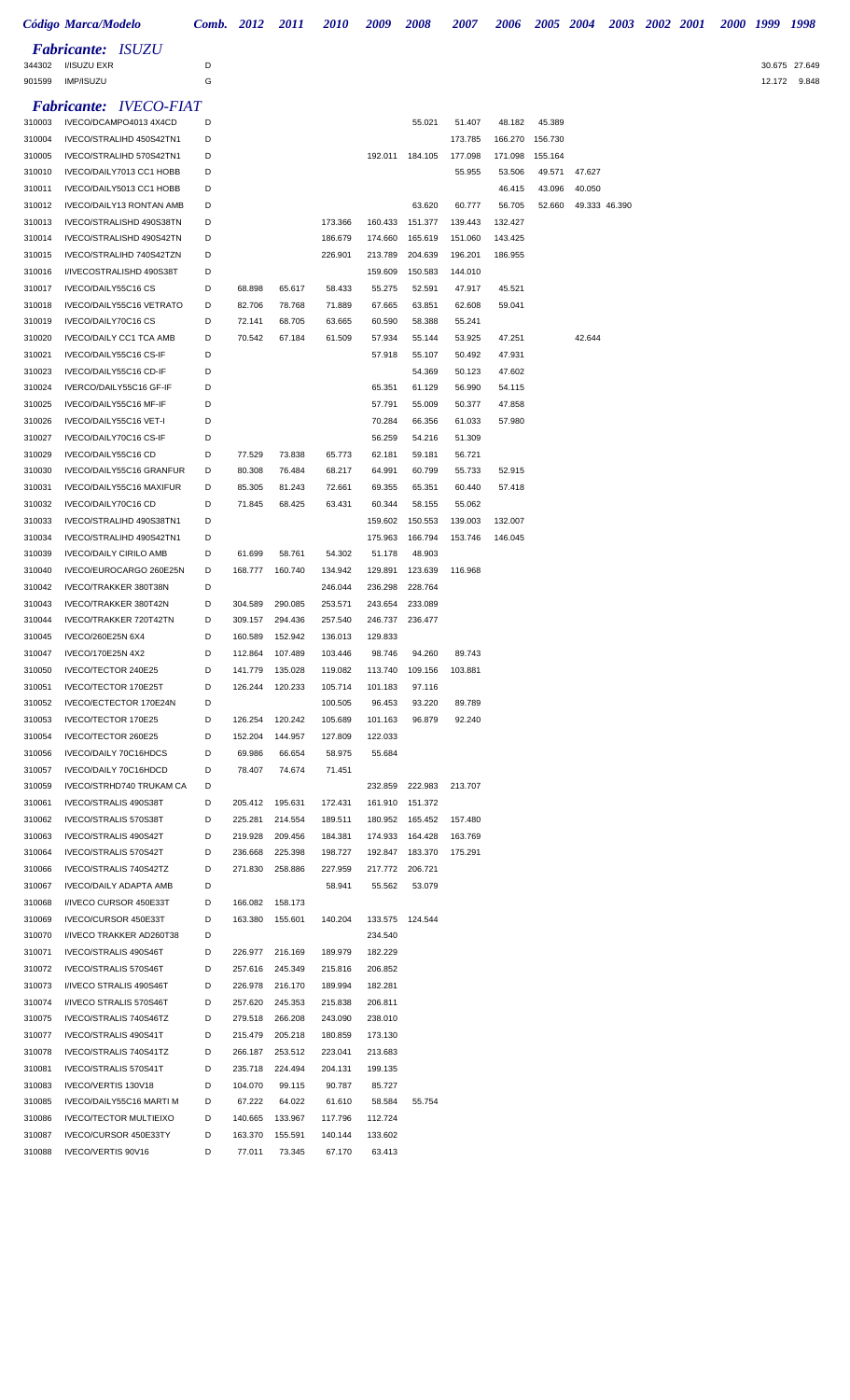|                  | Código Marca/Modelo                                  | Comb.  | 2012            | <i>2011</i> | <i>2010</i> | 2009    | 2008                               | <i><b>2007</b></i> | 2006    | 2005 2004       | <b>2003</b>                                        | 2002 2001     |         |                  | 2000 1999 | 1998                           |
|------------------|------------------------------------------------------|--------|-----------------|-------------|-------------|---------|------------------------------------|--------------------|---------|-----------------|----------------------------------------------------|---------------|---------|------------------|-----------|--------------------------------|
| 310093           | IVECO/CURSOR 180E33                                  | G      | 140.355         | 134.311     |             |         |                                    |                    |         |                 |                                                    |               |         |                  |           |                                |
| 310096           | IVECO/TEC240 PMERECHIM82                             | D      | 158.436         | 150.892     | 134.604     | 127.469 | 121.644                            |                    |         |                 |                                                    |               |         |                  |           |                                |
| 310097           | IVECO/STH570 PMERECHIM82                             | D      |                 |             | 209.918     |         | 197.510 182.292                    |                    |         |                 |                                                    |               |         |                  |           |                                |
| 343401           | <b>IMP/IVECO EUROTRAKKER</b>                         | D      |                 |             |             |         |                                    |                    |         |                 |                                                    |               |         | 84.733           |           | 83.053 79.744                  |
| 343402           | <b>IMP/IVECO EUROTECH</b>                            | D      |                 |             |             |         |                                    |                    |         |                 |                                                    |               |         | 84.984           |           | 81.712 77.226                  |
| 343403           | IMP/IVECO EUROCARGO 150N                             | D      |                 |             |             |         |                                    |                    |         |                 |                                                    |               |         |                  |           | 53.889 51.847                  |
| 343404           | IMP/IVECO EUROCARGO 150T                             | D      |                 |             |             |         |                                    |                    |         |                 |                                                    |               |         |                  |           | 53.881 51.857                  |
| 343405           | IMP/IVECO EUROCARGO 160N                             | D      |                 |             |             |         |                                    |                    |         |                 | 72.171                                             | 70.688        | 68.852  | 66.875           |           | 64.374 61.936                  |
| 343407           | IMP/IVECO FIATDAI.T3510B                             | D      |                 |             |             |         |                                    |                    |         |                 |                                                    | 34.907        | 33.192  | 31.468           | 29.093    | 28.115                         |
| 343408           | IMP/IVECO FIATDAI.T3510C                             | D      |                 |             |             |         |                                    |                    |         |                 |                                                    |               | 32.724  | 31.005           |           | 28.675 27.705                  |
| 343409           | IMP/IVECO FIATDAI.T4910B                             | D      |                 |             |             |         |                                    |                    |         |                 |                                                    |               |         |                  |           | 36.785 31.578                  |
| 343410           | IMP/IVECO FIATDAI.T4910C                             | D      |                 |             |             |         |                                    |                    |         |                 |                                                    |               |         | 38.032           |           | 36.710 31.532                  |
| 343411           | IMP/IVECOFIAT D T4910VB1                             | D      |                 |             |             |         |                                    |                    |         |                 |                                                    |               |         | 30.265           |           | 28.890 26.122                  |
| 343412           | IMP/IVECOFIAT D T3510VB2                             | D      |                 |             |             |         |                                    |                    |         |                 |                                                    |               | 34.084  | 32.279           | 29.850    |                                |
| 343413           | IMP/IVECOFIAT D T4910VC1                             | D      |                 |             |             |         |                                    |                    |         |                 |                                                    |               |         |                  |           | 35.209 31.576                  |
| 343414           | IMP/IVECOFIAT D T4910VC2                             | D      |                 |             |             |         |                                    |                    |         |                 |                                                    |               |         |                  | 29.004    | 26.564                         |
| 343415           | IMP/IVECOFIAT D T4912 C1                             | D      |                 |             |             |         |                                    | 54.882             | 48.089  |                 | 44.747 41.605 40.103                               | 37.973        | 36.567  | 35.259           | 34.181    | 32.802                         |
| 343416           | IMP/IVECOFIAT D T4912 C2                             | D      |                 |             |             |         |                                    |                    |         |                 |                                                    | 38.068        | 36.643  | 35.342           | 34.257    | 32.863                         |
| 343417           | IMP/IVECOFIAT D T4912VC1                             | D<br>D |                 |             |             |         |                                    | 52.514             | 45.992  | 42.811          | 39.801 38.364                                      | 36.343        | 34.982  | 33.740           |           | 32.708 31.376<br>34.186 32.800 |
| 343418           | IMP/IVECOFIAT D T4912VC2<br>IMP/IVECOFIAT D T4912 B1 | D      |                 |             |             |         |                                    | 54.886             | 48.102  | 44.741          | 41.586 40.090                                      | 37.972        | 36.569  | 35.264<br>35.631 |           | 34.544 33.141                  |
| 343421<br>343422 | IMP/IVECOFIAT D T4912 B2                             | D      |                 |             |             |         |                                    |                    |         |                 |                                                    |               |         | 35.645           |           | 34.556 33.127                  |
| 343423           | IMP/IVECOFIAT D T4912VB1                             | D      |                 |             |             |         |                                    |                    |         |                 |                                                    | 38.072        | 36.651  | 35.343           |           | 34.252 32.866                  |
| 343424           | IMP/IVECOFIAT D T4912VB2                             | D      |                 |             |             |         |                                    |                    |         |                 |                                                    |               |         | 32.298           | 31.302    | 30.028                         |
| 343425           | <b>IMP/IVECOFIAT D T5912 B1</b>                      | D      |                 |             |             |         |                                    |                    |         |                 |                                                    |               |         | 33.839           | 31.290    | 30.225                         |
| 343427           | IMP/IVECOFIAT E 150E18 1                             | D      |                 |             |             |         |                                    |                    |         |                 |                                                    |               |         |                  |           | 53.701 51.732                  |
| 343428           | IMP/IVECOFIAT E 150E18 2                             | D      |                 |             |             |         |                                    |                    |         |                 |                                                    |               |         |                  |           | 55.503 53.484                  |
| 343429           | IMP/IVECOFIAT E 150E183                              | D      |                 |             |             |         |                                    |                    |         |                 |                                                    |               |         |                  |           | 55.486 53.475                  |
| 343430           | IMP/IVECOFIAT E 160E21 1                             | D      |                 |             |             |         |                                    |                    |         |                 |                                                    |               |         | 64.882           | 62.984    | 60.599                         |
| 343431           | IMP/IVECOFIAT E 160E21 2                             | D      |                 |             |             |         |                                    |                    |         |                 | 80.482 73.617                                      | 70.937        | 68.628  | 66.423           | 64.457    | 62.019                         |
| 343432           | IMP/IVECOFIAT E 160E213                              | D      |                 |             |             |         |                                    |                    | 90.475  | 84.827          | 80.535 73.624                                      | 70.925        | 68.615  | 66.429           |           | 64.442 62.025                  |
| 343433           | IMP/IVECOFIAT D T3510VB1                             | D      |                 |             |             |         |                                    |                    |         |                 | 36.766                                             | 35.088        | 33.388  | 31.628           |           | 29.243 28.264                  |
| 343434           | IMP/IVECOFIAT D T4910VB2                             | D      |                 |             |             |         |                                    |                    |         |                 |                                                    |               | 40.887  | 37.758           |           | 35.040 31.424                  |
| 343435           | IMP/IVECOFIAT D T3510VC1                             | D      |                 |             |             |         |                                    |                    |         |                 |                                                    |               |         |                  | 27.894    | 26.962                         |
| 343436           | IMP/IVECOFIAT D T3510VC2                             | D      |                 |             |             |         |                                    | 45.876             | 43.976  | 41.988          | 39.091 36.884                                      | 35.212        | 33.502  | 31.740           | 29.358    | 28.360                         |
| 343437           | IMP/IVECOFIAT E 450E37HT                             | D      |                 |             |             |         |                                    |                    |         |                 |                                                    | 96.506        | 92.987  | 89.404           |           | 86.668 82.369                  |
| 343438           | IMP/IVECOFIAT E 450E37T                              | D      |                 |             |             |         |                                    |                    |         |                 | 113.278 107.271100.977                             | 96.156        | 92.652  | 89.036           | 86.344    | 82.074                         |
| 343440           | IMP/IVECOFIAT E 120E15                               | D      |                 |             |             |         |                                    |                    |         |                 | 75.256 69.939                                      | 64.613        | 59.832  | 55.245           |           | 47.244 43.876                  |
| 343441           | IMP/IVECOFIAT D T3512 B                              | D      | 64.566          | 61.492      | 54.840      | 52.360  | 48.407                             | 45.874             | 43.964  | 41.991          | 39.074 36.891                                      | 35.225        | 33.492  | 31.738           |           | 29.361 28.373                  |
| 343442           | IMP/IVECOFIAT D T3512 C                              | D      | 64.568          | 61.493      | 54.840      | 52.364  | 48.403                             | 45.885             | 43.960  | 41.992          | 39.078 36.891                                      | 35.213        | 33.503  | 31.746           |           | 29.352 28.360                  |
| 343443           | IMP/IVECOFIAT D T3512 VB                             | D      | 64.569          | 61.494      | 54.859      | 52.379  | 48.396                             | 45.884             | 43.971  | 41.973          | 39.069 36.882                                      | 35.218        | 33.502  | 31.747           |           | 29.351 28.360                  |
| 343444           | IMP/IVECOFIAT D T3512 VC                             | D      | 64.564          | 61.490      | 54.859      | 52.351  | 48.385                             | 45.879             | 43.959  | 41.973          | 39.070 36.897                                      | 35.224        | 33.498  | 31.745           |           | 29.345 28.370                  |
| 343445           | I/IVECO T3510 RONTAN AMB                             | D      |                 |             |             |         |                                    |                    |         |                 | 36.755                                             | 35.093        | 33.376  | 31.637           |           | 29.253 28.256                  |
| 343446           | I/IVECOFIAT 40 10W                                   | D      |                 |             |             |         |                                    |                    |         |                 |                                                    |               |         |                  |           | 27.900 26.955                  |
| 343448           | I/IVECOFIAT D4911G CC                                | D      |                 |             |             |         |                                    |                    |         |                 |                                                    |               |         |                  |           | 28.362 26.556                  |
| 343449           | I/IVECOFIAT E 450E37T- P                             | D      |                 |             |             |         |                                    |                    |         |                 | 112.760105.806 101.750                             |               | 95.490  | 85.343           |           | 80.620 74.874                  |
| 343450           | I/IVECOFIAT ECARGO170E21                             | D      |                 |             |             |         |                                    |                    |         |                 |                                                    | 74.614 71.914 | 69.534  | 67.330           |           | 65.316 62.847                  |
| 343451           | I/IVECO ECURSOR 450E31T                              | D      |                 |             |             |         |                                    |                    |         |                 | 71.676                                             | 68.272        | 65.006  |                  |           |                                |
| 343454           | I/IVECO ECTECTOR 170E22                              | D      |                 |             |             | 92.181  | 89.074                             | 85.788             | 82.299  |                 | 77.471 74.471 71.904                               | 64.391        | 57.100  | 52.180           |           |                                |
| 343456           | I/IVECO ETECH 440E42TZP                              | D      |                 |             |             |         |                                    |                    |         |                 | 135.822130.650 125.536                             |               | 111.957 |                  |           |                                |
| 343457           | I/IVECOFIAT D4912 HOBBYJ                             | D      |                 |             |             |         |                                    |                    |         |                 |                                                    |               | 36.845  | 35.519           |           | 34.446 33.040                  |
| 343458           | I/IVECO ETECH 740E42 TZ                              | D      |                 |             |             |         |                                    |                    |         |                 | 159.290  147.815  141.636136.271  130.935  112.539 |               |         |                  |           |                                |
| 343459           | I/IVECO ETECTOR 170E22IF                             | D      |                 |             |             |         |                                    | 85.375             | 81.887  |                 | 77.095 74.102 71.545                               |               |         |                  |           |                                |
| 343460           | I/IVECO ETRAKKER 380E37H                             | D      |                 |             |             |         |                                    |                    |         |                 | 193.452  182.480  174.550166.036                   |               |         |                  |           |                                |
| 343461           | I/IVECOSTRALIHD 450S38T1                             | D      |                 |             |             |         |                                    |                    | 152.351 | 144.095 138.124 |                                                    |               |         |                  |           |                                |
| 343462           | I/IVECOSTRALISHD 450S38T                             | D      |                 |             |             | 181.106 | 168.642                            | 161.743            | 153.466 |                 |                                                    |               |         |                  |           |                                |
| 343463           | I/IVECO ECTECTOR 230E22                              | D      |                 |             |             |         | 107.419 103.783                    | 99.699             | 96.011  |                 |                                                    |               |         |                  |           |                                |
| 343464           | I/IVECO ETRAKKER720E42HT                             | D      |                 |             |             |         |                                    |                    |         |                 | 188.677 179.973174.468                             |               |         |                  |           |                                |
| 343466           | IVECO/EUROCARGO 170E21N1                             | D      |                 |             |             |         |                                    | 78.466             | 73.086  | 67.756          | 65.038                                             |               |         |                  |           |                                |
| 343467           | I/IVECOEUROCARGO 170E21                              | D<br>D |                 |             |             |         |                                    | 170.186            | 81.472  |                 | 76.705 73.740 71.187                               |               |         |                  |           |                                |
| 343471<br>343472 | I/IVECOSTRALHD 450S42TIF<br>I/IVECOTRAKKER 720T42T   | D      |                 |             | 251.453     |         | 186.643 177.426<br>230.745 222.956 | 212.526            | 200.621 | 189.274 180.565 |                                                    |               |         |                  |           |                                |
| 343473           | I/IVECOSTRALIHD 740S42TZ                             | D      |                 |             |             | 211.815 | 202.662                            | 194.326            | 185.189 | 158.085 153.698 |                                                    |               |         |                  |           |                                |
| 343475           | I/IVECOTRAKKER 380T38                                | D      |                 |             |             | 233.335 | 225.223                            | 214.618            | 204.338 | 188.259 180.478 |                                                    |               |         |                  |           |                                |
| 343476           | I/IVECO STRALIHD 570S38T                             | D      |                 |             |             | 173.205 | 159.737                            | 152.993            | 145.156 |                 |                                                    |               |         |                  |           |                                |
| 343477           | I/IVECOSTRALISHD 490S42T                             | D      |                 |             |             | 175.923 | 166.804                            | 159.181            | 151.209 |                 |                                                    |               |         |                  |           |                                |
| 343478           | I/IVECOECCURSOR 450E32T                              | D      |                 |             |             | 118.607 | 114.320                            | 110.291            |         |                 |                                                    |               |         |                  |           |                                |
| 343485           | IVECO/EUROCARGO 170E22                               | D      | 117.737 112.131 |             | 94.104      | 91.130  | 87.749                             |                    |         |                 |                                                    |               |         |                  |           |                                |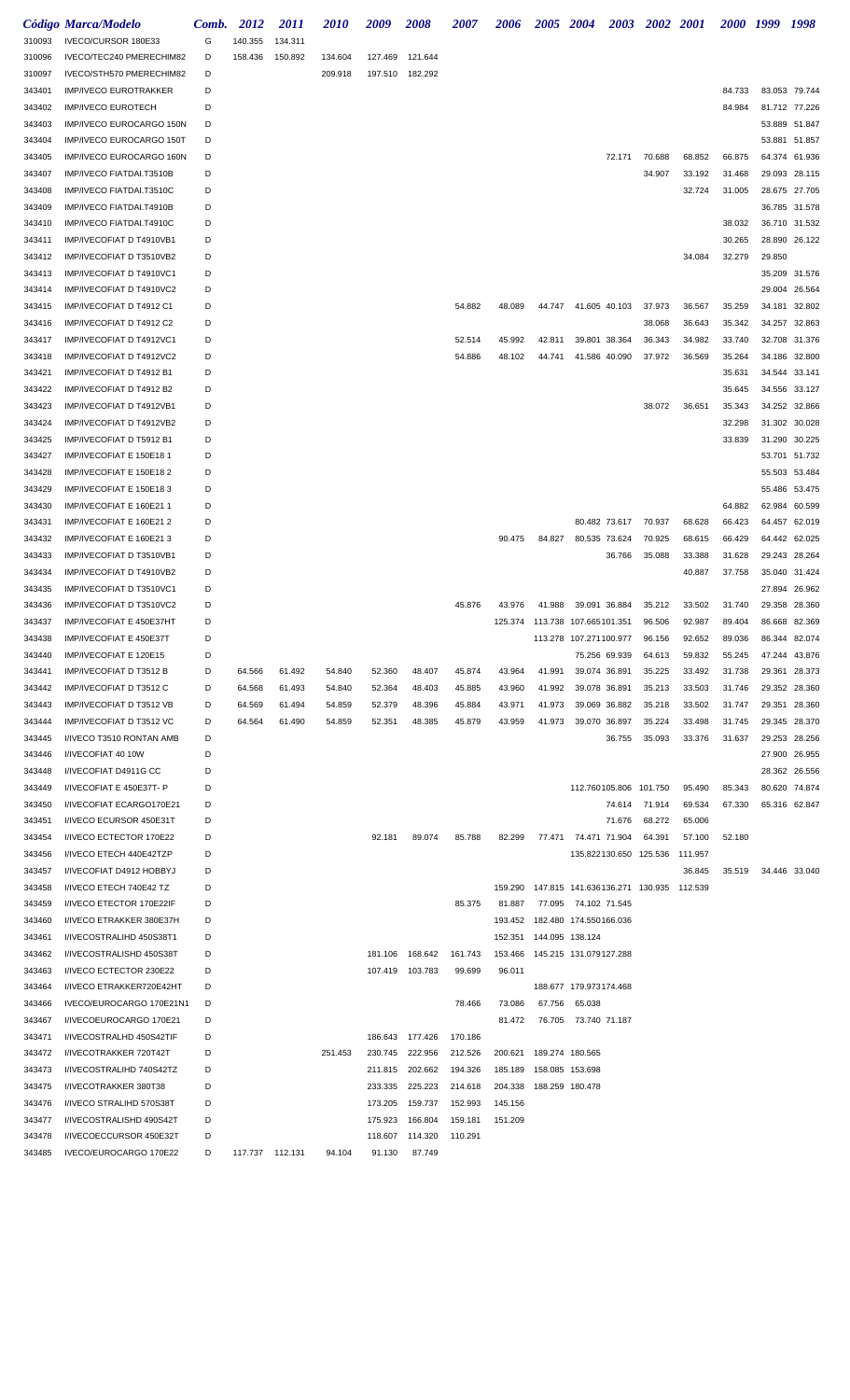|                  | Código Marca/Modelo                                   | Comb.  | 2012               | 2011               | <i>2010</i>        | 2009               | 2008             | 2007             | 2006             | 2005 2004        |                                  | <b>2003</b>   | 2002 2001        |                  | 2000 1999 |        | 1998          |
|------------------|-------------------------------------------------------|--------|--------------------|--------------------|--------------------|--------------------|------------------|------------------|------------------|------------------|----------------------------------|---------------|------------------|------------------|-----------|--------|---------------|
| 343486           | IVECO/EUROCARGO 170E24                                | D      | 119.654            | 113.956            | 95.652             | 92.595             | 89.186           |                  |                  |                  |                                  |               |                  |                  |           |        |               |
| 343487           | IVECO/EUROCARGO 230E24                                | D      | 135.693            | 129.232            | 108.866            | 104.791            | 100.856          | 96.675           |                  |                  |                                  |               |                  |                  |           |        |               |
| 343488           | IVECO/EUROCARGO 230E22                                | D      |                    |                    |                    | 103.264            | 99.514           | 94.970           |                  |                  |                                  |               |                  |                  |           |        |               |
| 343489           | I/IVECO EUROCARGO 170E22                              | D      |                    |                    |                    | 88.985             | 85.727           | 82.038           |                  |                  |                                  |               |                  |                  |           |        |               |
| 343492           | I/IVECO EUROCARGO 230E24<br>I/IVECO TECTOR 240E25S    | D<br>D |                    |                    |                    | 104.687            | 100.755          | 96.564           |                  |                  |                                  |               |                  |                  |           |        |               |
| 343497<br>343498 | IVECO/TECTOR 240E25S                                  | D      | 154.191<br>153.048 | 146.850<br>145.760 | 139.578<br>128.552 | 134.301<br>122.789 | 117.069          |                  |                  |                  |                                  |               |                  |                  |           |        |               |
| 343499           | <b>IMP/IVECO</b>                                      | D      |                    |                    |                    |                    |                  |                  |                  |                  |                                  | 39.090 36.912 | 35.240           | 33.504           | 31.758    | 29.364 | 28.382        |
| 347100           | IVECOFIAT/DAILY3510 VAN                               | D      |                    |                    |                    |                    |                  |                  |                  |                  |                                  | 37.374        | 35.762           | 34.428           | 32.928    | 31.890 | 30.522        |
| 347101           | IVECOFIAT/DAILY3510 C.C                               | D      |                    |                    |                    |                    |                  |                  |                  | 41.736           |                                  | 38.848 36.672 | 35.013           | 33.303           | 31.559    | 29.191 | 28.195        |
| 347102           | IVECOFIAT/DAILY3512 VAN                               | D      |                    |                    |                    |                    |                  | 50.413           | 47.669           | 44.300           |                                  | 41.211 36.886 | 35.307           | 33.988           | 32.483    | 31.469 | 30.123        |
| 347103           | IVECOFIAT/DAILY3512 C.C                               | D      |                    |                    |                    |                    |                  | 43.965           | 42.142           | 40.248           |                                  | 37.453 35.348 | 33.765           | 32.100           | 30.418    | 28.133 | 27.190        |
| 347104           | IVECOFIAT/DAILY4910 VAN                               | D      |                    |                    |                    |                    |                  |                  |                  |                  |                                  |               |                  |                  |           | 31.355 | 29.376        |
| 347105           | IVECOFIAT/DAILY4910 C.C                               | D      |                    |                    |                    |                    |                  |                  |                  |                  |                                  |               |                  |                  |           |        | 26.481        |
| 347106           | IVECOFIAT/DAILY4912 VAN                               | D      |                    |                    |                    |                    |                  |                  |                  |                  |                                  | 35.743        | 34.245           | 32.687           | 31.498    | 30.548 | 29.472        |
| 347107           | IVECOFIAT/DAILY4912 C.C                               | D      |                    |                    |                    |                    |                  |                  |                  |                  |                                  | 41.204 39.727 | 37.622           | 36.237           | 34.930    | 33.867 | 32.484        |
| 347110           | IVECOFIAT/DAILY3510 VAN1                              | D      |                    |                    |                    |                    |                  | 48.237           | 45.608           | 42.304           | 39.331 35.225                    |               | 33.693           | 32.443           | 31.017    | 30.047 |               |
| 347111<br>347112 | IVECOFIAT/DAILY3510 C.C1                              | D<br>D |                    |                    |                    |                    |                  |                  | 44.636           | 42.516           |                                  | 39.575 37.366 | 35.670           | 33.927           | 32.137    | 29.732 |               |
| 347113           | IVECOFIAT/DAILY3512 VAN1<br>IVECOFIAT/DAILY3512 C.C1  | D      |                    |                    |                    |                    |                  | 48.343           | 45.686           | 42.465           | 39.500 35.371                    | 38.244        | 33.837<br>36.510 | 32.575<br>34.736 | 31.152    |        | 30.178 28.872 |
| 347114           | IVECOFIAT/DAILY4910 VAN1                              | D      |                    |                    |                    |                    |                  |                  |                  |                  |                                  |               |                  |                  |           |        | 31.358 29.385 |
| 347115           | IVECOFIAT/DAILY4910 C.C1                              | D      |                    |                    |                    |                    |                  |                  |                  |                  |                                  |               |                  |                  |           |        | 26.476        |
| 347116           | IVECOFIAT/DAILY4912 VAN1                              | D      |                    |                    |                    |                    |                  | 47.780           | 44.909           | 41.890           |                                  | 38.817 36.486 | 34.964           | 33.360           | 32.156    | 31.187 |               |
| 347117           | IVECOFIAT/DAILY4912 C.C1                              | D      |                    |                    |                    |                    |                  | 54.055           | 47.380           | 43.982           |                                  | 40.881 39.409 | 37.333           | 35.947           | 34.653    | 33.598 |               |
| 347119           | IVECOFIAT/DAILY5912 C.C1                              | D      |                    |                    |                    |                    |                  |                  |                  |                  |                                  | 45.923 42.367 | 40.387           | 39.438           | 36.870    |        |               |
| 347120           | IVECO/3510V1 RONTAN AMB                               | D      |                    |                    |                    |                    |                  |                  | 45.265           | 41.987           |                                  | 39.037 34.958 | 33.443           | 32.202           | 30.779    | 29.820 |               |
| 347121           | <b>IVECOFIAT/DAILY VIATUREA</b>                       | D      |                    |                    |                    |                    |                  |                  |                  |                  |                                  | 38.036        | 36.386           | 35.027           | 33.489    |        |               |
| 347122           | <b>IVECO/KM IVECVAN</b>                               | D      |                    |                    |                    |                    |                  |                  | 43.628           | 41.582           | 38.707 36.529                    |               | 34.882           | 33.175           |           |        |               |
| 347123           | <b>IVECOFIAT/DAILY CORTEZI1</b>                       | D      |                    |                    |                    |                    |                  |                  |                  | 44.047           |                                  | 40.952 36.680 | 35.094           | 33.791           | 32.307    |        | 31.294 29.951 |
| 347124           | IVECOFIAT/DCITY3510 VAN1                              | D      |                    |                    |                    |                    |                  |                  | 45.615           | 42.297           | 39.338 35.225                    |               | 33.717           | 32.442           | 31.022    |        |               |
| 347125           | IVECOFIAT/DCITY3510 VAN                               | D      |                    |                    |                    |                    |                  |                  |                  |                  |                                  | 35.620        | 34.088           | 32.819           |           |        |               |
| 347126           | <b>IVECOFIAT/DAILY CORTEZI2</b>                       | D      |                    |                    |                    |                    |                  |                  |                  | 45.049           | 41.891 37.508                    |               | 35.890           | 34.545           |           |        |               |
| 347127<br>347128 | I/VECOFIAT/3510 GCASA AMB<br>IVECOFIAT/D4912 HOBBY JU | D<br>D |                    |                    |                    |                    |                  | 50.459           | 47.689<br>46.814 | 44.219<br>43.459 | 41.144 36.834<br>40.390 38.931   |               | 35.228<br>36.887 | 33.919<br>35.514 |           |        |               |
| 347129           | <b>IVECOFIAT/DAILY TH AMB</b>                         | D      |                    |                    |                    | 56.912             | 54.174           | 51.434           | 48.630           | 45.102           | 41.930 37.545                    |               | 35.932           | 34.600           |           |        |               |
| 347134           | IVECO/DAILY4012 VETRATO                               | D      |                    |                    |                    |                    |                  |                  |                  |                  |                                  | 51.816 50.106 | 46.859           |                  |           |        |               |
| 347136           | IVECO/DAILY6012 CC                                    | D      |                    |                    |                    |                    |                  |                  |                  |                  |                                  | 45.939 42.388 | 40.401           |                  |           |        |               |
| 347137           | IVECO/DAILY6012 CC1                                   | D      |                    |                    |                    |                    |                  |                  |                  | 48.791           | 45.912 42.381                    |               | 40.404           | 38.654           |           |        |               |
| 347142           | IVECOFIAT/D5912 HOBBY JU                              | D      |                    |                    |                    |                    |                  |                  |                  |                  |                                  | 45.932 42.375 | 40.410           | 39.348           |           |        |               |
| 347144           | IVECOFIAT/D5912 SCHEID C                              | D      |                    |                    |                    |                    |                  | 64.024           | 60.622           | 56.038           |                                  | 52.087 48.073 | 45.807           |                  |           |        |               |
| 347145           | <b>IVECOFIAT/DCITY CORTEZIA</b>                       | D      |                    |                    |                    |                    |                  |                  |                  |                  |                                  | 70.552 67.358 | 62.677           |                  |           |        |               |
| 347146           | IVECO/DAILY6012 HOBBY JU                              | D      |                    |                    |                    |                    |                  |                  |                  |                  |                                  | 45.918 42.386 | 40.401           |                  |           |        |               |
| 347147           | IVECO/4912 RONTAN AMB                                 | D      |                    |                    |                    |                    |                  |                  | 46.549           | 43.228           |                                  | 40.166 38.733 | 36.681           |                  |           |        |               |
| 347148           | IVECO/DAILY6013 CC                                    | D      |                    |                    |                    |                    |                  | 53.100           | 50.340           | 47.082           |                                  |               |                  |                  |           |        |               |
| 347149           | IVECO/DAILY6013 CC1                                   | D      |                    |                    |                    |                    |                  |                  |                  |                  |                                  | 45.017 41.520 | 39.598           |                  |           |        |               |
| 347150<br>347151 | IVECO/DAILY5013 CC<br>IVECO/DAILY5013 CC1             | D<br>D |                    |                    |                    |                    | 54.239<br>60.282 | 52.764<br>59.065 | 47.080<br>53.905 | 43.729<br>48.859 | 47.843                           |               |                  |                  |           |        |               |
| 347152           | IVECO/DAILY5013 VAN                                   | D      |                    |                    |                    |                    | 61.403           | 58.224           | 53.983           | 49.972           | 47.006 43.635                    |               | 40.642           |                  |           |        |               |
| 347153           | IVECO/DAILY5013 VAN1                                  | D      |                    |                    |                    |                    |                  | 58.216           | 53.987           | 49.963           | 47.005 43.659                    |               | 42.006           |                  |           |        |               |
| 347156           | IVECO/EUROTECH 450E37TN                               | D      |                    |                    |                    |                    |                  |                  |                  |                  | 127.104 114.962 108.730101.681   |               |                  |                  |           |        |               |
| 347157           | IVECO/ECTECTOR 170E22 N                               | D      |                    |                    | 96.705             | 92.875             | 89.738           | 86.436           | 82.875           |                  | 78.028 75.019                    |               |                  |                  |           |        |               |
| 347159           | IVECO/EUROTECH 450E37TN1                              | D      |                    |                    |                    |                    |                  | 134.132          |                  |                  | 127.160  114.960  108.764101.668 |               |                  |                  |           |        |               |
| 347160           | IVECO/EUROTECH740E42TZN1                              | D      |                    |                    |                    |                    |                  |                  | 160.964          |                  | 149.384 143.208137.753           |               |                  |                  |           |        |               |
| 347161           | IVECO/ECTECTOR 170E22 N1                              | D      |                    |                    |                    | 92.621             | 89.460           | 86.201           | 82.700           |                  | 77.833 74.812                    |               |                  |                  |           |        |               |
| 347162           | IVECO/DAILY7012 CC1                                   | D      |                    |                    |                    |                    |                  | 55.954           | 53.531           | 49.565           | 47.649 43.960                    |               | 42.471           |                  |           |        |               |
| 347163           | IVECO/DAILY4912 CD1                                   | D      |                    |                    |                    |                    |                  |                  | 53.309           | 49.365           |                                  | 46.410 42.877 | 40.890           |                  |           |        |               |
| 347164           | IVECO/DAILY7012 CD1                                   | D      |                    |                    |                    |                    |                  |                  | 54.598           | 51.697           | 49.212                           |               |                  |                  |           |        |               |
| 347165           | IVECO/DAILY4013 VAN                                   | D      |                    |                    |                    |                    |                  | 60.698           | 56.650           | 52.611           |                                  |               |                  |                  |           |        |               |
| 347166<br>347167 | IVECO/DAILY4013 CC1<br>IVECO/DAILY4013 VAN1           | D<br>D |                    |                    |                    |                    | 49.804           | 44.590<br>60.394 | 42.739<br>56.371 | 40.710<br>52.327 | 37.879<br>49.031                 |               |                  |                  |           |        |               |
| 347168           | IVECO/DAILY3510 CD1                                   | D      |                    |                    |                    |                    |                  |                  | 51.372           | 48.402           |                                  | 44.763 43.602 | 41.518           | 39.637           | 37.738    | 36.105 |               |
| 347171           | IVECO/DAILY7012 CC                                    | D      |                    |                    |                    |                    |                  |                  |                  | 46.996           | 45.182 43.858                    |               |                  |                  |           |        |               |
| 347173           | IVECO/DAILY4013 CC                                    | D      |                    |                    |                    |                    |                  | 44.583           | 42.725           | 40.700           | 37.897                           |               |                  |                  |           |        |               |
| 347175           | IVECO/DAILY7013 CD1                                   | D      |                    |                    |                    |                    |                  | 59.200           | 54.582           | 49.151           | 47.316                           |               |                  |                  |           |        |               |
| 347176           | IVECO/DAILY7013 CC1                                   | D      |                    |                    |                    |                    | 60.258           | 55.953           | 53.534           | 49.562           | 47.624                           |               |                  |                  |           |        |               |
| 347177           | IVECO/DAILY5013 CD1                                   | D      |                    |                    |                    |                    |                  | 56.515           | 51.599           | 47.244           | 45.276                           |               |                  |                  |           |        |               |
| 347178           | IVECO/DAILY4013 CD1                                   | D      |                    |                    |                    |                    |                  |                  | 51.374           | 48.394           | 47.196                           |               |                  |                  |           |        |               |
| 347179           | IVECO/DAILYCITY3813 VAN1                              | D      |                    |                    |                    |                    | 52.405           | 49.752           | 46.999           | 42.149           | 40.668                           |               |                  |                  |           |        |               |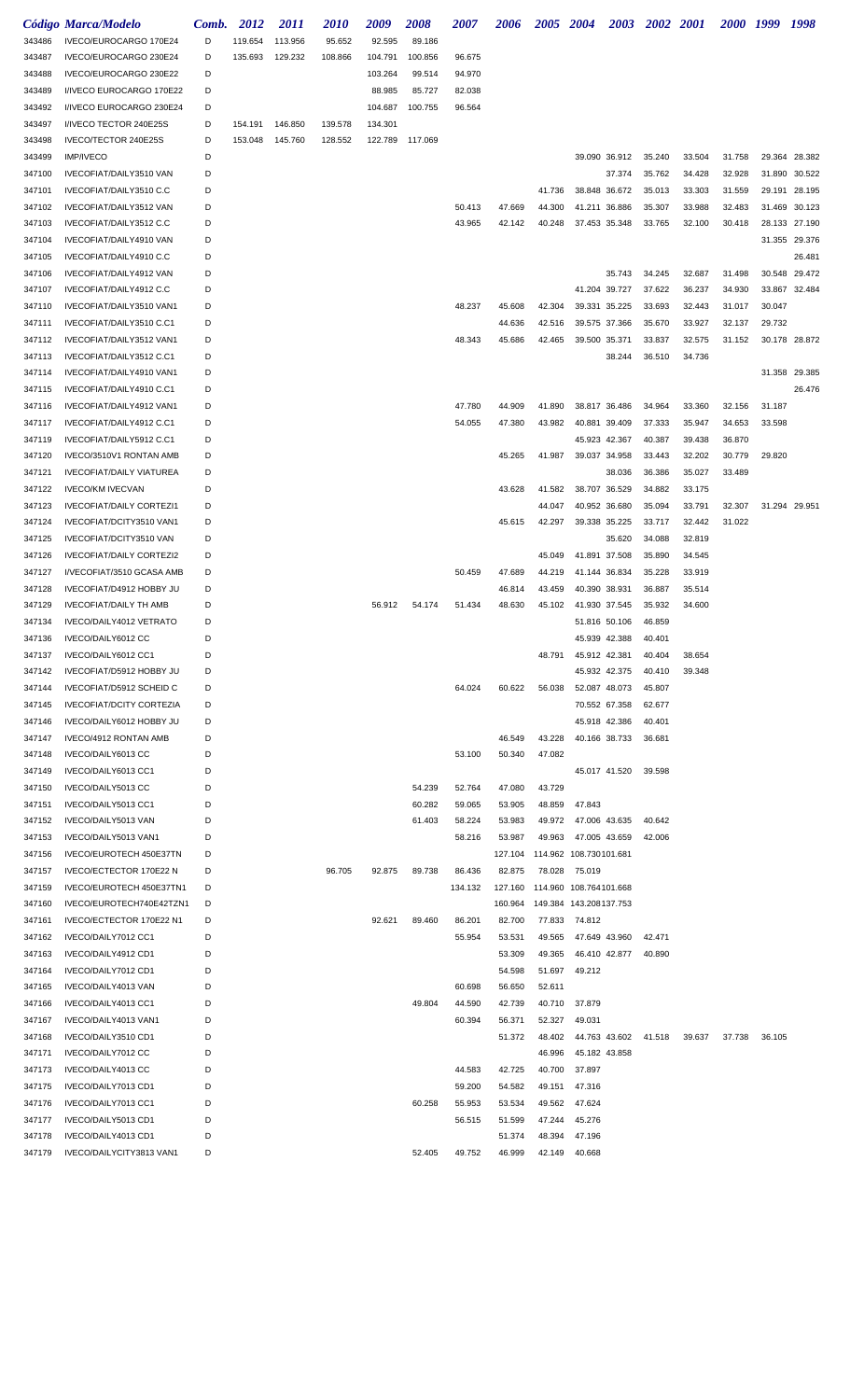|        | Código Marca/Modelo             | Comb. 2012 |                 | 2011    | <i>2010</i> | 2009    | 2008            | <i><b>2007</b></i> | 2006                      | 2005 2004 |               | 2003 2002 2001 |  | 2000 1999 1998 |  |
|--------|---------------------------------|------------|-----------------|---------|-------------|---------|-----------------|--------------------|---------------------------|-----------|---------------|----------------|--|----------------|--|
| 347180 | IVECO/DAILYCITY3813 VAN         | D          |                 |         |             |         | 53.188          | 49.775             | 47.018                    | 44.261    |               |                |  |                |  |
| 347181 | IVECO/DAILY5013 CD              | D          |                 |         |             |         | 58.974          | 56.501             | 51.586                    | 49.193    |               |                |  |                |  |
| 347182 | IVECO/DAILY7013 CC              | D          |                 |         |             |         | 60.054          | 55.962             | 53.511                    | 49.562    | 47.624        |                |  |                |  |
| 347183 | IVECO/DAILY7013 CD              | D          |                 |         |             |         | 62.577          | 59.197             | 54.557                    | 52.304    |               |                |  |                |  |
| 347185 | IVECO/STRALISHD 450S38TN        | D          |                 |         |             |         | 185.971         | 173.943            | 166.406                   | 158.181   |               |                |  |                |  |
| 347186 | IVECO/STRALIHD 450S38TN1        | D          |                 |         |             |         | 168.297         | 161.432            | 153.229  144.953  137.428 |           |               |                |  |                |  |
| 347187 | IVECO/STRALIHD 570S38TN1        | D          |                 |         |             | 173.180 | 159.823         | 152.925            | 145.191                   | 133.900   |               |                |  |                |  |
| 347188 | IVECO/STRALISHD 570S38TN        | D          |                 |         | 186.768     | 175.780 | 162.116         | 155.213            | 147.267 136.750           |           |               |                |  |                |  |
| 347190 | IVECO/DAILY5013 VETRATO         | D          |                 |         |             |         | 57.834          | 56.184             | 50.919                    |           |               |                |  |                |  |
| 347191 | IVECO/DAILY4013 VETRATO         | D          |                 |         |             |         | 54.004          | 50.776             | 47.642                    | 44.619    |               |                |  |                |  |
| 347192 | IVECO/DAILY5013 VETRATO1        | D          |                 |         |             |         | 55.887          | 55.218             | 51.794                    |           |               |                |  |                |  |
| 347193 | I/IVECOSTRALISHD 570S42T        | D          |                 |         |             | 191.910 | 184.081         | 177.090            | 171.037  146.943  139.837 |           |               |                |  |                |  |
| 347195 | IVECO/ECTECTOR 230E22N1         | D          |                 |         |             | 107.371 | 103.782         | 99.651             | 96.023                    |           | 84.449 81.983 |                |  |                |  |
| 347196 | IVECO/STRALHD 740S42TZN1        | D          |                 |         |             | 211.727 | 202.742         | 194.360            | 185.281                   | 171.144   |               |                |  |                |  |
| 347197 | IVECO/STRALISHD 570S42TN        | D          |                 |         | 201.298     | 192.556 | 184.686         | 177.618            | 171.593 155.063           |           |               |                |  |                |  |
| 347198 | IVECO/STRALISHD 450S42TN        | D          |                 |         |             |         | 169.691         | 158.538            | 151.684 142.245           |           |               |                |  |                |  |
| 350089 | I/IVECOECCURSOR GNG 450         | D          |                 |         |             |         | 132.813         |                    |                           |           |               |                |  |                |  |
| 350090 | IVECO/ECCURSOR 450E32TN         | D          | 141.063         | 134.346 | 119.853     | 114.398 | 110.342         | 106.429            | 101.139                   | 94.864    |               |                |  |                |  |
| 350091 | IVECO/D GREENCAR AMB 09         | D          | 65.677          | 62.549  | 57.271      | 53.945  | 51.346          | 50.264             | 44.841                    | 41.640    |               |                |  |                |  |
| 350092 | <b>IVECO/DAILY MODIFICAR EM</b> | D          |                 |         | 59.738      | 56.245  | 53.569          | 47.981             | 45.967                    | 43.800    |               |                |  |                |  |
| 350093 | <b>IVECO/RIBEIRAUTO AMB</b>     | D          | 68.579          | 65.314  | 59.809      | 56.340  | 53.617          | 52.438             | 45.942                    |           |               |                |  |                |  |
| 350095 | <b>IVECO/UNISAUDE ATHENA AM</b> | D          |                 |         |             |         |                 | 49.775             | 47.011                    | 43.876    |               |                |  |                |  |
| 350098 | <b>IVECO/DAILY GCASA AMB1</b>   | D          |                 |         | 60.237      | 56.717  | 54.011          | 49.157             | 47.124                    |           |               |                |  |                |  |
| 350100 | <b>IVECO/TRAILCAR CONCORDE</b>  | D          |                 |         |             |         | 172.827         | 164.117            | 139.774 119.761 113.961   |           |               |                |  |                |  |
| 350600 | IVECO/STRALIS 460S36T           | D          | 184.687         |         |             |         |                 |                    |                           |           |               |                |  |                |  |
| 350600 | IVECO/STRALIS 460S36T           | G          | 184.687         |         |             |         |                 |                    |                           |           |               |                |  |                |  |
| 350601 | IVECO/TECTOR 240E28S            | D          | 159.802         |         |             |         |                 |                    |                           |           |               |                |  |                |  |
| 350602 | IVECO/TECTOR 240E28             | D          | 159.160         |         |             |         |                 |                    |                           |           |               |                |  |                |  |
| 350605 | IVECO/VERTIS 130V19             | G          | 87.062          |         |             |         |                 |                    |                           |           |               |                |  |                |  |
| 350607 | IVECO/TRAKKER 740T48T           | D          | 334.395         |         |             |         |                 |                    |                           |           |               |                |  |                |  |
| 350613 | IVECO/STRALIS 490S40T           | D          | 210.801         |         |             |         |                 |                    |                           |           |               |                |  |                |  |
| 350616 | IVECO/STRALIS 600S40T           | D          | 230.944         |         |             |         |                 |                    |                           |           |               |                |  |                |  |
| 350620 | IVECO/STRALIS 800S44TZ          | D          | 299.105         |         |             |         |                 |                    |                           |           |               |                |  |                |  |
| 350621 | IVECO/STRALIS 600S44T           | D          | 246.172         |         |             |         |                 |                    |                           |           |               |                |  |                |  |
| 350633 | IVECO/STRALIS 800S48TZ          | G          | 269.679         |         |             |         |                 |                    |                           |           |               |                |  |                |  |
| 350633 | IVECO/STRALIS 800S48TZ          | D          | 269.679         |         |             |         |                 |                    |                           |           |               |                |  |                |  |
| 350639 | IVECO/TECTOR 240E22             | D          | 135.594 130.041 |         |             |         |                 |                    |                           |           |               |                |  |                |  |
| 350643 | IVECO/STRALIS 530S36T           | D          | 210.813         |         |             |         |                 |                    |                           |           |               |                |  |                |  |
| 350647 | IVECO/EUROC23 TOPLINE CD        | D          | 141.694         | 134.947 |             |         |                 |                    |                           |           |               |                |  |                |  |
| 350649 | IVECO/DAILY70C RONTAN CT        | D          | 67.219          | 64.019  |             |         |                 |                    |                           |           |               |                |  |                |  |
| 351000 | IVECO/ECTECTOR 230E24N1         | D          |                 |         |             |         | 108.033 104.397 | 100.250            | 96.566                    | 89.707    |               |                |  |                |  |
| 351001 | IVECO/ECTECTOR 230E24N          | D          |                 |         | 114.142     | 109.009 | 105.182         | 101.454            | 97.224                    | 89.483    |               |                |  |                |  |
| 351002 | I/IVECOECTECTOR 230E24          | D          |                 |         |             | 108.507 | 104.719         | 101.004            | 96.790                    | 89.114    |               |                |  |                |  |
| 351003 | IVECO/DAILY45S16 VETRATO        | D          | 65.686          | 62.558  | 55.506      | 52.475  | 49.530          | 48.213             |                           |           |               |                |  |                |  |
| 351013 | IVECO/DAILY45S14 CS             | D          | 67.730          | 64.505  | 57.322      | 53.913  | 50.860          | 48.657             |                           |           |               |                |  |                |  |
| 351014 | IVECO/DAILY45S14 CD             | D          | 77.232          | 73.555  | 65.535      | 62.132  |                 |                    |                           |           |               |                |  |                |  |
| 351016 | IVECO/DAILY45S14 GRANFUR        | D          | 73.207          | 69.721  | 62.232      | 59.178  | 55.637          | 53.290             |                           |           |               |                |  |                |  |
| 351021 | IVECO/ECTECTOR 230E22N          | D          |                 | 120.881 | 117.386     | 114.478 | 110.594         | 106.193            |                           |           |               |                |  |                |  |
| 351023 | IVECO/ECTECTOR 170E24NB         | D          |                 |         |             | 99.758  | 96.383          | 92.829             |                           |           |               |                |  |                |  |
| 351027 | IVECO/ECTECTOR 170E24NF         | D          |                 |         |             | 99.171  | 95.799          | 92.301             |                           |           |               |                |  |                |  |
| 351029 | IVECO/ECTECTOR 170E24NH         | D          |                 |         |             | 117.724 | 113.200         | 108.645            |                           |           |               |                |  |                |  |
| 351031 | IVECO/ECTECTOR 170E24NJ         | D          |                 |         |             | 98.223  | 94.904          | 91.398             |                           |           |               |                |  |                |  |
| 351032 | <b>IVECO/DAILYGF RONTAN AMB</b> | D          |                 |         | 60.410      | 56.881  | 54.289          | 49.169             |                           |           |               |                |  |                |  |
| 351033 | IVECO/E ROSSETTI 450E32T        | D          |                 |         |             | 113.573 | 109.523         | 105.592            |                           |           |               |                |  |                |  |
| 351034 | IVECO/240E25 MASTER             | D          | 163.588         | 155.798 | 138.972     | 131.592 |                 |                    |                           |           |               |                |  |                |  |
| 351045 | I/IVECO TRAKKER 410T42H         | G          | 312.079         | 297.219 | 277.458     |         |                 |                    |                           |           |               |                |  |                |  |
| 351049 | IVECO/ECARGO CIOATO 170         | D          | 129.245         | 123.091 | 103.312     | 100.019 |                 |                    |                           |           |               |                |  |                |  |
| 351050 | IVECO/CAVALLINO 450E32T         | D          |                 | 140.692 | 133.324     |         |                 |                    |                           |           |               |                |  |                |  |
| 351052 | <b>IVECO/TECTOR MANOS C</b>     | D          |                 |         | 124.951     |         |                 |                    |                           |           |               |                |  |                |  |
| 351057 | IVECO/STR570S DALBOZA CA        | D          | 243.650         | 232.049 | 220.262     |         |                 |                    |                           |           |               |                |  |                |  |
| 351061 | IVECO/CUR450 RODOVALE CA        | D          | 164.375         | 156.548 |             |         |                 |                    |                           |           |               |                |  |                |  |
| 351062 | IVECO/CURS450 ZAMBONI CA        | D          | 157.337         | 149.845 |             |         |                 |                    |                           |           |               |                |  |                |  |
| 351063 | IVECO/STR740S DALBOZA CA        | D          | 250.521         | 238.591 |             |         |                 |                    |                           |           |               |                |  |                |  |
| 351065 | IVECO/DAILY 70C17HDCS           | D          | 78.590          |         |             |         |                 |                    |                           |           |               |                |  |                |  |
| 351066 | IVECO/DAILY 70C17HDCD           | D          | 73.551          |         |             |         |                 |                    |                           |           |               |                |  |                |  |
| 351073 | IVECO/DAILY 55C17CD             | D          | 86.457          |         |             |         |                 |                    |                           |           |               |                |  |                |  |
| 351083 | IVECO/DAILY 55C17CS             | D          | 68.964          |         |             |         |                 |                    |                           |           |               |                |  |                |  |
| 351087 | IVECO/DAILY 45S17CS             | D          | 72.044          |         |             |         |                 |                    |                           |           |               |                |  |                |  |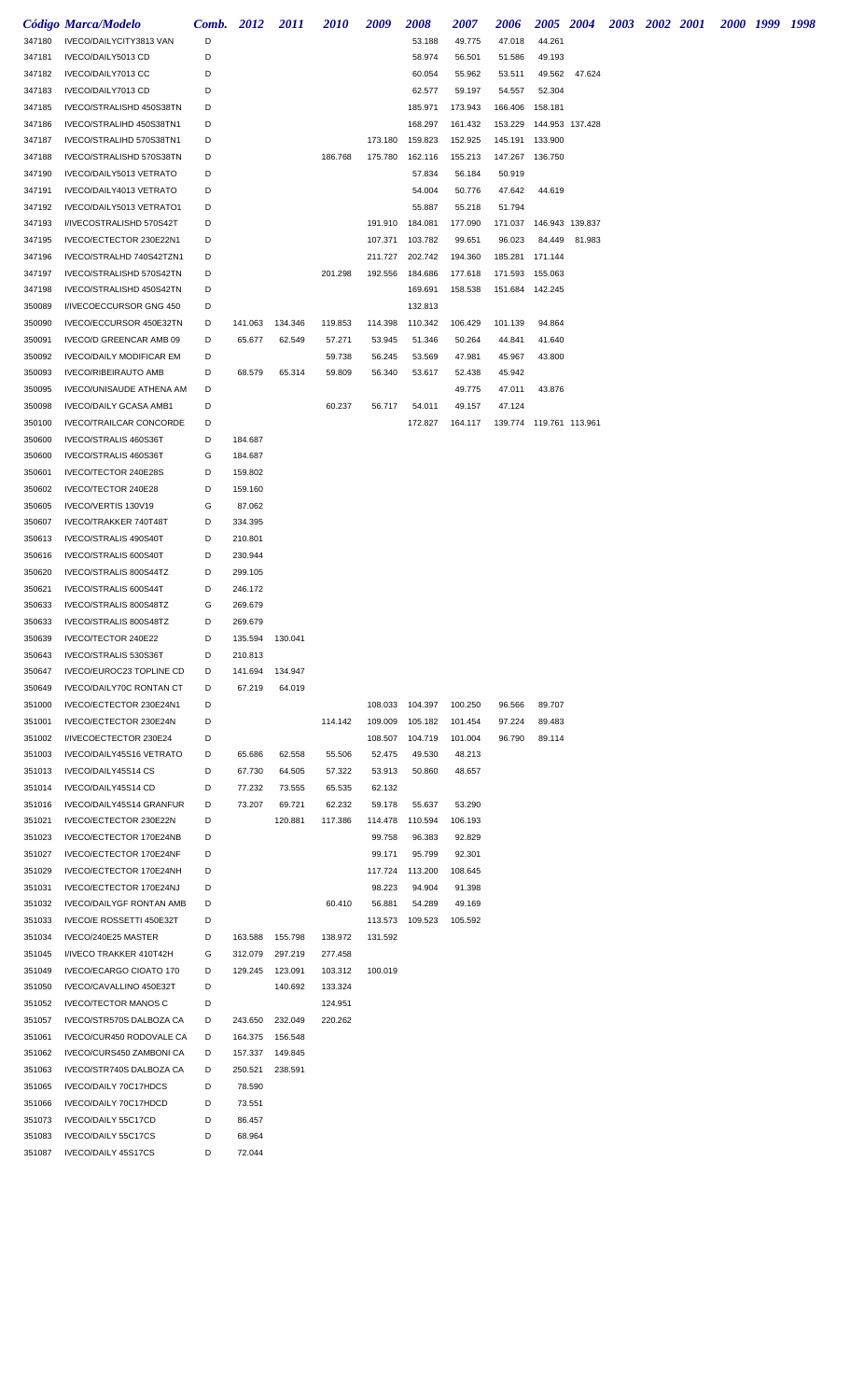|        | Código Marca/Modelo             | Comb. | 2012    | <i>2011</i> | <i>2010</i> | 2009    | <b>2008</b> | <i><b>2007</b></i> | 2006   | 2005 2004 |                        |               | 2003 2002 2001 |        |        | 2000 1999 1998 |               |
|--------|---------------------------------|-------|---------|-------------|-------------|---------|-------------|--------------------|--------|-----------|------------------------|---------------|----------------|--------|--------|----------------|---------------|
| 351089 | IVECO/DAILY 45S17GRANFUR        | D     | 79.095  |             |             |         |             |                    |        |           |                        |               |                |        |        |                |               |
| 351093 | IVECO/TECTOR 170E20             | G     | 110.705 | 105.938     |             |         |             |                    |        |           |                        |               |                |        |        |                |               |
| 351095 | IVECO/TECTOR 170E22             | D     | 113.465 |             |             |         |             |                    |        |           |                        |               |                |        |        |                |               |
| 351096 | IVECO/TECTOR 260E28             | D     | 159.160 |             |             |         |             |                    |        |           |                        |               |                |        |        |                |               |
| 351097 | IVECO/VERTIS 90V18              | G     | 70.166  |             |             |         |             |                    |        |           |                        |               |                |        |        |                |               |
| 903701 | IMP/IVECOFIAT D T4912 MO        | D     |         |             |             |         |             |                    |        |           |                        |               |                | 33.860 | 32.659 |                | 31.665 30.369 |
| 903703 | IMP/IVECOFIAT E 35              | D     |         |             |             |         |             |                    |        |           |                        |               |                |        | 31.427 |                | 29.047 28.066 |
| 904100 | IVECOFIAT/D4912 SCUDATO         | D     |         |             |             |         |             |                    |        |           |                        |               |                | 35.262 | 33.994 | 32.968         |               |
| 904102 | IVECOFIAT/D4912 SCUDATO1        | D     |         |             |             |         |             | 52.509             | 45.992 | 42.806    | 39.804 38.346          |               | 36.332         | 34.974 | 33.726 |                | 32.704 31.369 |
|        | <b>Fabricante: JBC</b>          |       |         |             |             |         |             |                    |        |           |                        |               |                |        |        |                |               |
|        | 311201 I/JBC SY1040 DVA         | D     | 40.216  | 38.301      |             |         |             |                    |        |           |                        |               |                |        |        |                |               |
|        |                                 |       |         |             |             |         |             |                    |        |           |                        |               |                |        |        |                |               |
|        | <b>Fabricante: JIANGHUAI</b>    |       |         |             |             |         |             |                    |        |           |                        |               |                |        |        |                |               |
|        | 349500 I/JIANGHUAI HFC4181KR1K3 | D     |         |             |             | 185.968 | 178.469     | 167.655            |        |           |                        |               |                |        |        |                |               |
|        | <b>Fabricante: JMC</b>          |       |         |             |             |         |             |                    |        |           |                        |               |                |        |        |                |               |
| 350500 | I/JMC N900 CONVAY               | D     | 54.741  | 52.135      |             |         |             |                    |        |           |                        |               |                |        |        |                |               |
| 350501 | I/JMC N601 LONGO                | D     | 51.687  | 49.225      |             |         |             |                    |        |           |                        |               |                |        |        |                |               |
|        | <b>Fabricante: KENWORTH</b>     |       |         |             |             |         |             |                    |        |           |                        |               |                |        |        |                |               |
|        | 335900 I/KENWORTH T2000 6X4     | D     |         |             |             |         |             |                    |        |           | 167.969161.416 149.148 |               |                |        |        |                |               |
|        |                                 |       |         |             |             |         |             |                    |        |           |                        |               |                |        |        |                |               |
|        | <b>Fabricante:</b> KIA MOTORS   |       |         |             |             |         |             |                    |        |           |                        |               |                |        |        |                |               |
| 341402 | IMP/KIA K2400                   | D     |         |             |             |         |             |                    |        |           |                        |               |                |        |        |                | 13.591        |
| 341403 | IMP/KIA K3600 S                 | D     |         |             |             |         |             |                    |        |           |                        |               |                |        |        |                | 20.684 19.627 |
| 341404 | IMP/KIA K2700 DLX               | D     |         |             |             |         |             |                    | 31.895 | 29.980    | 26.912 25.118          |               | 23.912         | 22.383 | 20.814 |                | 18.326 17.442 |
| 341405 | I/KIA BESTA SV GRAND            | D     |         |             |             |         |             |                    | 42.172 | 31.295    | 24.351 23.463          |               | 22.600         | 22.079 | 21.014 |                | 20.467 17.890 |
| 341499 | IMP/KIA                         | D     |         |             |             |         |             |                    |        |           |                        |               | 23.582         | 21.838 | 20.778 |                | 19.246 14.354 |
| 342201 | KIA/K3500 S                     | D     |         |             |             |         |             |                    |        |           |                        |               |                |        |        |                | 20.959 19.898 |
|        | Fabricante: LIAZ                |       |         |             |             |         |             |                    |        |           |                        |               |                |        |        |                |               |
|        | 300004    I/LIAZ S    110       | D     |         |             |             |         |             |                    |        |           |                        |               |                |        |        |                | 14.325        |
|        |                                 |       |         |             |             |         |             |                    |        |           |                        |               |                |        |        |                |               |
|        | <b>Fabricante: LUNA</b>         |       |         |             |             |         |             |                    |        |           |                        | 28.224 26.636 |                |        |        |                |               |
|        | 345901 IMP/LUNA AT.120 47       | D     |         |             |             |         |             |                    |        |           |                        |               | 25.427         | 24.187 | 22.920 |                | 21.192 19.166 |
|        | <b>Fabricante: M.BENZ</b>       |       |         |             |             |         |             |                    |        |           |                        |               |                |        |        |                |               |
| 300005 | M.BENZ/712E DOMINIK DMK7        | D     |         |             |             |         |             |                    | 59.115 | 56.567    | 54.473 52.367          |               |                |        |        |                |               |
| 309102 | IMP/M.BENZ MB 180D              | D     |         |             |             |         |             |                    |        |           |                        |               |                |        |        |                | 20.124        |
| 309107 | IMP/M.BENZ 310D SPRINTERC       | D     |         |             |             |         |             |                    |        |           |                        |               |                | 28.058 | 25.987 |                | 23.982 22.381 |
| 309108 | IMP/M.BENZ 310D SPRINTERF       | D     |         |             |             |         |             |                    |        |           |                        |               |                |        | 31.706 |                | 28.712 26.835 |
| 309111 | IMP/MB ENGERAUTO SPR AMB        | D     |         |             |             |         |             |                    |        |           |                        |               |                |        |        |                | 28.818 26.932 |
| 309113 | I/MBENZ 812D SCANMOBILE         | D     |         |             |             |         |             |                    |        |           |                        |               |                |        |        |                | 42.937 41.530 |
| 309114 | I/M.BENZ 312D SPRINTER C        | D     |         |             |             |         |             |                    |        |           |                        |               | 37.926         | 33.059 | 31.542 | 28.385         | 25.388        |
| 309115 | I/MBENZ 310SF RONTAN AMB        | D     |         |             |             |         |             |                    |        |           |                        |               |                | 34.041 | 32.626 |                | 29.545 27.605 |
| 309118 | I/M.BENZ 412D SPRINTER C        | D     |         |             |             |         |             |                    |        |           |                        |               | 33.075         | 31.828 | 30.406 |                | 27.509 25.158 |
| 309119 | IMP/M.BENZ 312D SPRINTERF       | D     |         |             |             |         |             |                    |        |           |                        |               | 31.018         | 28.515 | 26.189 |                | 25.041 24.481 |
| 309121 | I/M.BENZ 3850 A 6X6             | D     |         |             |             |         |             |                    |        |           |                        |               |                |        |        |                | 45.220 43.720 |
| 309123 | I/MBENZ 312SF RONTAN AMB        | D     |         |             |             |         |             |                    |        |           |                        |               | 31.027         | 28.509 | 26.187 | 24.369         |               |
| 309124 | I/M.BENZ 412SC ALL AMB          | D     |         |             |             |         |             |                    |        |           |                        |               | 32.695         | 30.057 | 27.599 |                |               |
| 309125 | I/M.BENZ 312SF ALL AMB          | D     |         |             |             |         |             |                    |        |           |                        |               | 31.007         | 28.512 | 26.177 | 24.397         |               |
| 309126 | I/M.BENZ 312D VIATURE A         | D     |         |             |             |         |             |                    |        |           |                        |               | 34.984         | 32.151 | 29.523 |                | 28.460 25.353 |
| 309127 | I/MBENZ 310D SPR TF AMB1        | D     |         |             |             |         |             |                    |        |           |                        |               |                |        | 34.248 |                | 31.010 28.981 |
| 309128 | I/MBENZ 310D SPR TF UTI1        | D     |         |             |             |         |             |                    |        |           |                        |               |                |        | 32.148 |                | 29.109 27.201 |
| 309131 | I/M.BENZ DB 1419F               | D     |         |             |             |         |             |                    |        |           |                        | 89.659        | 85.305         | 77.032 | 73.960 |                | 70.900 68.080 |
| 309132 | I/M.BENZ413CDI SPRINTERC        | D     | 70.049  | 66.713      | 59.919      | 55.893  | 50.164      | 47.561             | 45.163 | 39.533    | 37.548 35.647          |               | 34.306         | 30.710 | 27.943 |                |               |
| 309133 | I/M.BENZ411CDI SPRINTERC        | D     |         |             |             |         |             |                    |        |           |                        |               |                |        | 21.934 |                | 19.406 17.391 |
| 309134 | I/M.BENZ313CDI SPRINTERF        | D     | 67.524  | 64.309      | 57.501      | 52.150  | 48.748      | 46.268             | 44.408 | 42.308    | 38.842 36.790          |               | 33.677         | 32.322 | 29.103 |                | 27.849 26.442 |
| 309135 | I/M.BENZ313CDI SPRINTERC        | D     | 64.779  | 61.695      | 59.206      | 54.773  | 51.290      | 46.737             | 43.840 | 41.450    | 35.859 34.300          |               |                |        |        |                |               |
| 309136 | I/M.BENZ311CDI SPRINTERF        | D     |         |             |             |         |             |                    |        | 43.950    | 37.061 35.166          |               | 33.859         | 32.225 | 28.838 |                | 27.590 26.218 |
| 309137 | I/M.BENZ311CDI SPRINTERC        | D     |         |             |             |         |             |                    |        | 43.710    | 37.071 35.168          |               | 33.856         | 32.225 | 28.951 |                |               |
| 309139 | I/MBENZ KM AUTOVAN              | D     |         |             |             |         |             |                    |        |           |                        |               |                | 28.327 | 25.437 |                | 22.489 20.140 |
| 309141 | I/MBENZ 312 SPR CORTEZI1        | D     |         |             |             |         |             |                    |        |           |                        |               | 32.000         | 29.305 | 27.965 | 26.483         |               |
| 309144 | I/M.BENZ SPRINT VIATUREA        | D     |         |             |             |         |             |                    |        |           | 35.361 33.560          |               | 32.307         | 30.731 | 27.702 |                |               |
| 309145 | I/M.BENZKM AUTOVAN II           | D     |         |             |             |         |             |                    |        |           |                        | 37.966        | 36.477         | 35.160 |        |                |               |
| 309146 | I/MBENZ 311C SPR CORTEZI        | D     |         |             |             |         |             |                    |        | 42.786    | 37.172 35.893          |               | 32.230         | 30.925 | 28.156 |                |               |
| 309147 | I/M.BENZ SPRINTER TH AMB        | D     |         |             | 56.451      | 52.043  | 48.653      | 47.287             | 45.614 | 44.487    | 37.975 36.018          |               | 34.696         | 33.000 | 27.021 |                |               |
| 309148 | I/M.BENZ 412D SP HOBBY J        | D     |         |             |             |         |             |                    |        |           |                        |               | 33.074         | 31.815 | 30.399 |                |               |
| 309149 | I/M.BENZ413CDI SPRINTERF        | D     | 86.216  | 82.111      | 73.457      | 66.564  | 61.460      | 58.663             | 54.097 | 50.853    | 46.683 43.293          |               | 39.626         |        |        |                |               |
| 309150 | I/MBENZ 311SF RONTAN AMB        | D     |         |             |             |         |             |                    |        | 47.240    | 42.185 38.873          |               | 36.113         | 31.941 | 31.102 |                |               |
| 309153 | I/M.BENZ UNIMOG U1550L37        | D     |         |             |             |         |             |                    |        |           |                        |               |                |        | 43.790 |                | 42.846 41.438 |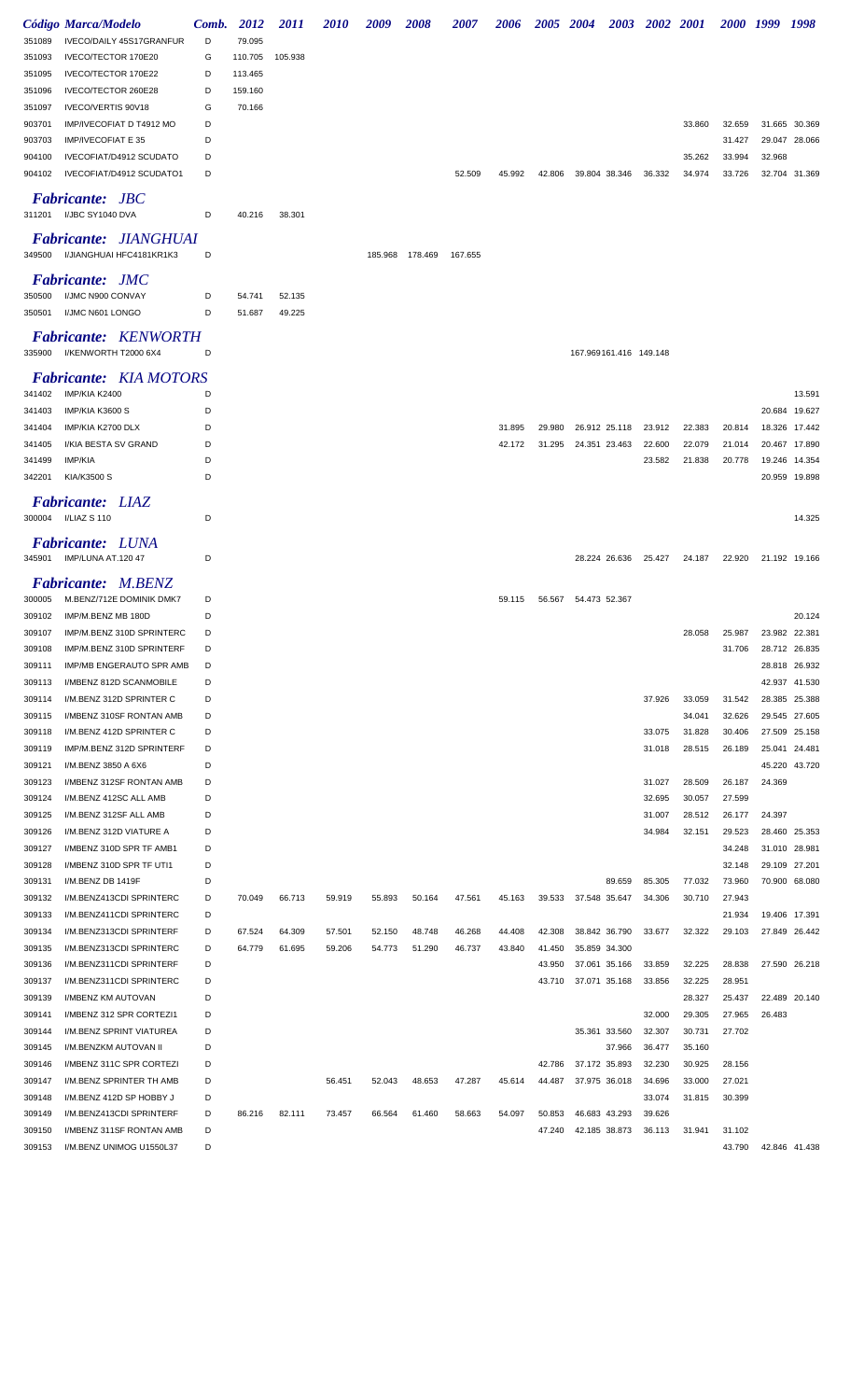|                  | Código Marca/Modelo                                | Comb. 2012 |         | <i>2011</i> | <i>2010</i> | 2009               | <i><b>2008</b></i> | <i><b>2007</b></i> | 2006    | <b>2005</b>                    | <b>2004</b>                    | <b>2003</b>   | 2002 2001               |                           | 2000 1999 |        | 1998          |
|------------------|----------------------------------------------------|------------|---------|-------------|-------------|--------------------|--------------------|--------------------|---------|--------------------------------|--------------------------------|---------------|-------------------------|---------------------------|-----------|--------|---------------|
| 309155           | I/M.BENZ 2628 P                                    | D          |         |             |             |                    |                    |                    |         |                                |                                |               | 133.031 127.801 123.213 |                           |           |        |               |
| 309158           | I/M.BENZ 2640 S                                    | D          |         |             |             |                    |                    |                    |         |                                |                                |               | 168.569 160.545 152.937 |                           |           |        |               |
| 309159           | I/M.BENZ313 CORTEZI2 AMB                           | D          | 78.133  | 74.413      | 66.701      | 62.483             | 56.040             | 52.879             | 48.750  | 46.584                         |                                | 43.266 41.766 |                         |                           |           |        |               |
| 309160           | I/M.BENZ 3343 S                                    | D          |         |             |             |                    |                    |                    |         |                                |                                | 98.295        | 94.684                  | 91.104                    |           |        |               |
| 309161           | I/M.BENZ 311SF ALTECHAMB                           | D          |         |             |             |                    |                    | 49.713             | 47.088  | 45.099                         |                                | 37.568 36.414 | 32.580                  |                           |           |        |               |
| 309162           | I/MBENZ 313SF RONTAN AMB                           | D          | 99.052  | 94.336      | 88.214      | 82.507             | 72.961             | 69.557             | 63.349  | 60.132                         |                                | 54.474 51.776 | 49.608                  |                           |           |        |               |
| 309163           | I/M.BENZ 4140K 8X4                                 | D          |         |             |             |                    |                    |                    |         |                                |                                |               | 152.837                 | 145.884 138.668           |           |        |               |
| 309164           | I/M.BENZ 1828 4X2                                  | D          |         |             |             |                    |                    |                    |         |                                |                                |               | 119.140                 | 115.176 111.028           |           |        |               |
| 309166           | I/M.BENZ413CDI SP HOBBY                            | D          |         |             |             |                    |                    |                    | 44.004  |                                | 38.530 36.587 34.743           |               | 33.419                  | 29.899                    | 28.798    |        |               |
| 309167           | I/M.BENZ 412D M SCHEIDC                            | D          |         |             |             |                    |                    |                    |         |                                |                                |               |                         | 28.038                    | 26.529    | 25.414 |               |
| 309168           | M.BENZ/4140 K                                      | D          |         |             |             |                    |                    |                    |         |                                | 163.632 151.472145.146         |               |                         |                           |           |        |               |
| 309169           | I/M.BENZ ACTROS 3331 6X4                           | D          |         |             |             |                    |                    |                    |         |                                |                                |               |                         | 151.172  145.333  139.443 |           |        |               |
| 309170           | I/M.BENZ ACTROS 2031 4X2                           | D          |         |             |             |                    |                    |                    |         |                                |                                |               | 132.969                 | 128.604                   | 123.951   |        |               |
| 309172           | I/M.BENZ 1323 3100                                 | D          |         |             |             |                    |                    |                    |         |                                |                                |               |                         | 53.280                    | 51.387    | 49.812 |               |
| 309174           | I/M.BENZ313SF VIDA AMB                             | D          |         |             |             | 57.255             | 52.398             | 49.276             | 46.860  | 44.244                         | 40.807                         |               |                         |                           |           |        |               |
| 309175           | I/M.BENZ REVESCAP AMB SR                           | D          | 72.019  | 68.590      | 61.215      | 55.001             | 50.322             | 47.311             | 45.024  | 42.505                         | 39.572                         |               |                         |                           |           |        |               |
| 309176           | I/M.BENZ REVESCAP A UTI                            | D          | 72.020  | 68.591      | 61.190      | 54.981             | 50.325             | 47.334             | 45.019  | 42.507                         | 38.820                         |               |                         |                           |           |        |               |
| 309178           | I/M.BENZ313SPR UNIVIDA A                           | D          |         | 68.267      | 65.729      | 59.061             | 54.026             | 50.804             | 48.339  | 45.637                         | 42.191                         |               |                         |                           |           |        |               |
| 309179           | I/M.BENZ SPRT ALTECH AMB                           | D          | 70.352  | 67.002      | 59.761      | 53.704             | 49.158             | 46.229             | 43.975  | 41.514                         | 37.608                         |               |                         |                           |           |        |               |
| 309182           | I/M.BENZ GREENCAR AMB 08                           | D          | 76.126  | 72.501      | 71.014      | 64.358             | 58.008             | 53.303             | 50.740  | 46.973                         |                                |               |                         |                           |           |        |               |
| 309183           | I/M.BENZ 313CDI DELTA A                            | D          |         |             |             | 61.506             | 55.121             | 52.023             | 47.973  | 45.847                         |                                |               |                         |                           |           |        |               |
| 309184           | I/M.BENZ SPRT PFISTER AM                           | D          | 77.880  | 74.172      | 68.500      | 64.541             | 58.217             | 53.509             | 50.929  |                                |                                |               |                         |                           |           |        |               |
| 309185           | I/M.BENZ SPTR MODIFICAR                            | D          | 81.095  | 77.233      | 69.198      | 64.864             | 58.157             | 54.880             | 50.569  | 48.346                         | 44.028                         |               |                         |                           |           |        |               |
| 309186           | I/M.BENZ313CDI S ANCAR A                           | D          |         |             |             |                    | 60.365             | 54.719             | 51.810  | 49.637                         |                                |               |                         |                           |           |        |               |
| 309187           | I/M.BENZ RIBEIRAUTO AMB                            | D          | 68.083  | 64.841      | 58.318      | 53.665             | 50.227             | 45.799             | 42.956  | 40.613                         | 38.518                         |               |                         |                           |           |        |               |
| 309188           | I/M.BENZ NIKS AMBULANCIA                           | D          |         |             | 61.787      | 55.495             | 50.808             | 47.751             | 45.452  | 42.916                         |                                |               |                         |                           |           |        |               |
| 309189           | I/M.BENZ313CDI MARIMAR A                           | D          | 77.935  | 74.223      | 66.531      | 62.362             | 55.875             | 52.751             | 48.619  | 46.485                         |                                |               |                         |                           |           |        |               |
| 309190           | I/M.BENZ 313SPRI JAEDI A                           | D          |         | 69.580      | 67.171      | 60.330             | 55.219             | 51.924             | 49.400  | 46.630                         |                                | 44.212 41.884 | 40.075                  | 38.319                    | 36.417    | 34.842 |               |
| 309191           | I/M.BENZ ACTOS 4140K 8X4                           | D          |         |             |             |                    |                    |                    | 249.150 |                                | 241.000 226.459                |               |                         |                           |           |        |               |
| 309192           | I/M.BENZ CDI SPRT THB UM                           | D          |         |             |             |                    |                    | 48.229             | 45.233  | 42.780                         |                                | 37.735        |                         |                           |           |        |               |
| 309193           | I/M.BENZ ACTROS 4144 K                             | D          |         |             |             | 363.024            | 343.192            | 326.301            | 313.149 |                                |                                |               |                         |                           |           |        |               |
| 309194           | I/M.BENZ CDI GCASA AMB1                            | D          |         |             |             | 59.853             | 54.758             | 51.484             | 48.984  |                                |                                |               |                         |                           |           |        |               |
| 309195           | I/M.BENZ ACTOS 4150K 8X4                           | D          |         |             |             | 317.531            | 300.161            | 288.147            |         | 276.016 261.359                |                                |               |                         |                           |           |        |               |
| 309199           | IMP/M.BENZ                                         | D          |         |             |             |                    |                    |                    |         |                                |                                | 45.922        | 45.048                  | 44.043                    | 42.897    |        | 42.007 40.617 |
| 309202           | I/MBENZ SPR MARIMAR POLI                           | D          |         |             | 62.490      | 58.880             | 55.034             |                    |         |                                |                                |               |                         |                           |           |        |               |
| 310102           | M.BENZ/712                                         | D          |         |             |             |                    |                    |                    |         |                                |                                |               |                         |                           |           |        | 45.798 42.047 |
| 310103           | M.BENZ/710                                         | D          | 81.562  | 77.679      | 70.319      | 66.364             | 64.764             | 60.775             | 57.748  | 55.482                         |                                | 53.176 51.682 | 49.969                  | 48.207                    | 46.107    | 44.479 | 42.647        |
| 310104           | M.BENZ/712 C                                       | D          |         |             |             |                    |                    |                    |         |                                |                                | 57.753 55.421 | 52.226                  | 48.997                    | 47.207    |        | 45.811 43.989 |
| 310105           | M.BENZ/710 TECAR PAS35                             | D          |         |             |             | 66.956             | 63.043             | 60.412             | 57.659  | 55.901                         |                                | 53.644 51.311 | 49.721                  | 48.220                    | 46.267    |        | 44.665 43.039 |
| 310106           | M.BENZ/712 C TECAR PAS35                           | D          |         |             |             |                    |                    |                    |         |                                |                                |               | 52.076                  | 48.872                    | 47.081    |        |               |
| 310107           | M.BENZ/710 TCT CD                                  | D          |         |             |             |                    |                    |                    |         |                                |                                |               | 48.937                  | 47.457                    | 45.549    |        |               |
| 310108           | M.BENZ/710 RHINUS 700                              | D          |         |             |             |                    |                    |                    | 57.611  | 55.866                         |                                | 53.616 51.273 | 49.644                  | 48.186                    | 46.211    |        |               |
| 310109           | M.BENZ/1944 S                                      | D          |         |             |             |                    |                    |                    | 171.169 |                                | 155.658 144.856138.394 125.844 |               |                         | 114.844                   |           |        |               |
| 310110           | M.BENZ/915C                                        | D          | 95.267  | 90.731      | 81.618      | 77.956             | 73.173             | 67.764             | 64.937  | 62.461                         |                                | 59.789 56.683 | 54.770                  | 53.681                    |           |        |               |
| 310111           | M.BENZ/715C                                        | D          |         |             | 73.228      | 69.443             | 65.004             | 61.609             | 54.685  | 52.255                         |                                | 47.475 45.380 | 43.981                  | 43.087                    |           |        |               |
| 310112           | M.BENZ/1420                                        | D          |         |             |             |                    |                    |                    | 80.471  | 74.052                         |                                | 69.661 67.811 | 62.105                  | 60.256                    | 57.115    |        |               |
| 310113           | M.BENZ/1728                                        | D          |         |             |             |                    |                    |                    |         | 117.661 110.733 102.283 99.563 |                                |               | 95.934                  |                           |           |        |               |
| 310114           | M.BENZ/2638                                        | D          |         |             |             |                    |                    |                    |         |                                |                                |               | 132.985127.822 123.232  |                           |           |        |               |
| 310115           | M.BENZ/2638 S                                      | D<br>D     |         |             |             |                    |                    |                    |         |                                |                                |               | 144.324138.677 133.724  |                           |           |        |               |
| 310116           | M.BENZ/1728 S<br>M.BENZ/712E RHINUS 700            | D          |         |             |             |                    |                    |                    |         | 116.796 110.951 102.588 98.236 |                                |               | 95.380<br>48.947        |                           |           |        |               |
| 310117           |                                                    |            |         |             |             |                    |                    | 59.489             | 56.767  | 55.053                         |                                | 52.828 50.508 |                         |                           |           |        |               |
| 310118           | M.BENZ/2540 S                                      | D          |         |             |             |                    |                    |                    |         |                                | 149.543 139.740135.815         |               |                         |                           |           |        |               |
| 310119           | M.BENZ/915 E SBB CF                                | D          |         | 87.219      | 82.922      | 79.227             | 74.348             | 68.858             | 65.919  | 63.441                         | 60.709                         |               |                         |                           |           |        |               |
| 310120           | M.BENZ/INDUSCAR ATILIS F                           | D          |         |             |             | 99.651             | 90.276             | 82.836             | 78.314  |                                | 75.492 71.600                  |               |                         |                           |           |        |               |
| 310121           | M.BENZ/712 E MIB BRUSK                             | D          | 144.080 | 137.219     | 123.492     |                    | 117.103 109.639    | 103.919            | 92.237  |                                |                                |               |                         |                           |           |        |               |
| 310123           | I/M.BENZ GREENCAR MC MO1                           | D          |         |             |             |                    | 57.332             | 54.092             | 49.858  |                                |                                |               |                         |                           |           |        |               |
| 310124           | M.BENZ/2726                                        | D          | 180.147 | 171.570     | 155.070     |                    | 146.672 142.672    | 132.201            |         |                                |                                |               |                         |                           |           |        |               |
| 310125           | M.BENZ/2726 K                                      | D          | 174.734 | 166.413     | 149.342     | 142.603            | 133.858            | 126.685            |         |                                |                                |               |                         |                           |           |        |               |
| 310126           | M.BENZ/712 BLINFORT                                | D          |         |             | 131.241     | 124.500            | 116.535            | 110.430            | 98.054  |                                |                                |               |                         |                           |           |        |               |
| 310127           | M.BENZ/2726 B                                      | D          | 170.723 | 162.594     | 146.009     | 139.389            | 130.835            | 123.778            |         |                                |                                |               |                         |                           |           |        |               |
| 310128           | M.BENZ/MULTIEIXO 27268X4<br>M.BENZ/712E NR LOFF 01 | D<br>D     | 201.511 | 191.915     | 172.267     | 164.472<br>105.195 | 154.343<br>95.312  | 87.401             |         |                                |                                |               |                         |                           |           |        |               |
| 310129           |                                                    | D          |         |             |             | 72.225             |                    |                    |         |                                |                                |               |                         |                           |           |        |               |
| 310130           | M.BENZ/710 NR LOFF 02                              | D          | 88.528  | 84.313      | 75.785      |                    |                    |                    |         |                                |                                |               |                         |                           |           |        |               |
| 310131           | M.BENZ/1728 TRUKAM CA                              | D          |         |             |             |                    |                    |                    |         |                                | 119.265 110.264105.637         |               |                         |                           |           |        |               |
| 310133           | M.BENZ/2726 RODOCAP                                |            |         |             | 166.026     | 158.511            | 148.805<br>79.046  |                    |         |                                |                                |               |                         |                           |           |        |               |
| 310136           | M.BENZ/BRACOFORTE 712ECM                           | D          |         |             |             |                    |                    |                    |         |                                |                                |               |                         |                           |           |        |               |
| 310137<br>310140 | M.BENZ/915C TOPLINE CD                             | D<br>G     | 104.444 | 99.471      | 94.956      |                    |                    |                    |         | 76.143                         |                                |               |                         |                           |           |        |               |
|                  | M.BENZ/710 DINGO CD                                |            |         |             | 75.542      |                    |                    |                    |         |                                |                                |               |                         |                           |           |        |               |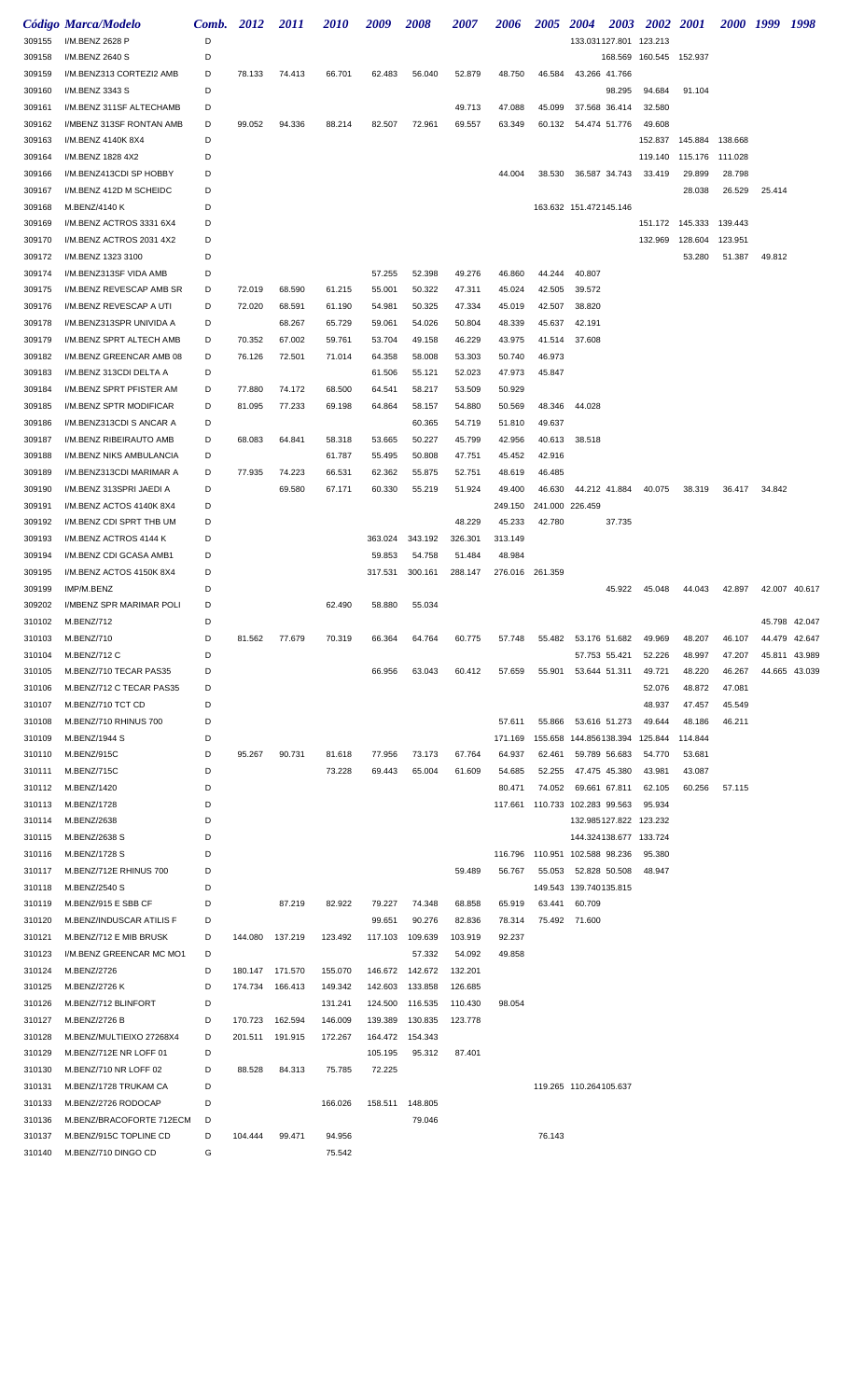|        | Código Marca/Modelo      | Comb. | 2012    | <i>2011</i> | <i><b>2010</b></i> | 2009    | 2008                                                        | <i><b>2007</b></i> | 2006                    | <b>2005</b>     | <b>2004</b>                      | 2003            | 2002 2001 |         | <i>2000</i> | 1999   | 1998            |
|--------|--------------------------|-------|---------|-------------|--------------------|---------|-------------------------------------------------------------|--------------------|-------------------------|-----------------|----------------------------------|-----------------|-----------|---------|-------------|--------|-----------------|
| 310143 | M.BENZ/915E BLINFORT     | G     | 94.031  | 89.982      |                    |         |                                                             |                    |                         |                 |                                  |                 |           |         |             |        |                 |
| 310144 | M.BENZ/ATRON 2729 B 6X4  | D     | 193.101 | 185.802     |                    |         |                                                             |                    |                         |                 |                                  |                 |           |         |             |        |                 |
|        | M.BENZ/ATRON 2729 6X4    | D     | 174.082 |             |                    |         |                                                             |                    |                         |                 |                                  |                 |           |         |             |        |                 |
| 310145 |                          | D     |         |             |                    |         |                                                             |                    |                         |                 |                                  |                 |           |         |             |        |                 |
| 310146 | M.BENZ/ATRON 2729 K 6X4  | D     | 182.267 | 173.153     |                    |         |                                                             |                    |                         |                 |                                  |                 |           |         |             |        |                 |
| 310147 | M.BENZ/ACCELO 815        |       | 90.261  | 85.747      |                    |         |                                                             |                    |                         |                 |                                  |                 |           |         |             |        |                 |
| 310148 | M.BENZ/ACCELO 1016       | D     | 100.060 | 95.056      |                    |         |                                                             |                    |                         |                 |                                  |                 |           |         |             |        |                 |
| 310149 | M.BENZ/ATRON 1319        | D     | 130.246 | 123.165     |                    |         |                                                             |                    |                         |                 |                                  |                 |           |         |             |        |                 |
| 310150 | M.BENZ/ATRON 2324        | D     | 168.079 |             |                    |         |                                                             |                    |                         |                 |                                  |                 |           |         |             |        |                 |
| 310153 | MBENZ/AC 1016 TOPLINE CE | D     | 102.201 |             |                    |         |                                                             |                    |                         |                 |                                  |                 |           |         |             |        |                 |
| 310193 | M.BENZ/710               | D     |         |             |                    |         |                                                             |                    |                         |                 |                                  |                 |           |         |             |        | 41.733          |
| 310199 | MERCEDES BENZ            | D     |         |             |                    |         |                                                             |                    |                         |                 | 49.496 47.714                    |                 | 46.814    | 45.746  | 44.557      | 43.628 | 42.206          |
| 310402 | M.BENZ/LS2638 PARTHENON  | D     |         |             |                    |         |                                                             |                    | 193.919                 |                 | 180.964 171.452161.397 153.561   |                 |           | 146.529 | 139.289     |        | 133.094 126.954 |
| 310600 | M.BENZ/2638 TRUCK GALEGO | D     |         |             |                    |         |                                                             |                    |                         |                 |                                  | 149.308 143.959 |           | 138.385 |             |        |                 |
| 310608 | M.BENZ/2831 TRUCK GALEGO | D     |         |             | 196.991            |         |                                                             |                    |                         |                 |                                  |                 |           |         |             |        |                 |
| 311005 | I/M.BENZ ACTROS 2546 LS  | D     | 322.414 | 286.840     | 281.183            | 261.707 |                                                             |                    |                         |                 |                                  |                 |           |         |             |        |                 |
| 311006 | I/M.BENZ ACTROS 2646 LS  | D     | 323.145 | 307.758     | 277.664            | 262.371 |                                                             |                    |                         |                 |                                  |                 |           |         |             |        |                 |
| 311007 | I/M.BENZ ACTROS2646S6X4  | D     | 305.924 | 291.356     | 281.935            |         |                                                             |                    |                         |                 |                                  |                 |           |         |             |        |                 |
| 311008 | I/M.BENZ ACTROS 2644 LS  | D     |         |             | 264.408            |         | 249.888 233.604                                             |                    |                         |                 |                                  |                 |           |         |             |        |                 |
| 311018 | I/M.BENZ ACTROS TRIEL    | D     | 332.993 | 317.136     |                    |         |                                                             |                    |                         |                 |                                  |                 |           |         |             |        |                 |
| 311024 | M.BENZ/ATEGO 2426        | D     | 154.986 | 147.236     |                    |         |                                                             |                    |                         |                 |                                  |                 |           |         |             |        |                 |
| 311025 | M.BENZ/AXOR 2036 S       | D     | 248.696 | 237.505     |                    |         |                                                             |                    |                         |                 |                                  |                 |           |         |             |        |                 |
| 311027 | M.BENZ/ATEGO 1419        | D     | 121.738 |             |                    |         |                                                             |                    |                         |                 |                                  |                 |           |         |             |        |                 |
| 311028 | M.BENZ/ATEGO 1726        | G     | 151.942 |             |                    |         |                                                             |                    |                         |                 |                                  |                 |           |         |             |        |                 |
| 311028 | M.BENZ/ATEGO 1726        | D     | 156.000 |             |                    |         |                                                             |                    |                         |                 |                                  |                 |           |         |             |        |                 |
| 311031 | M.BENZ/ACTROS 2646LS6X4  | D     | 346.976 | 331.362     |                    |         |                                                             |                    |                         |                 |                                  |                 |           |         |             |        |                 |
| 311037 | M.BENZ/ACTROS 4844K8X4   | G     | 478.596 |             |                    |         |                                                             |                    |                         |                 |                                  |                 |           |         |             |        |                 |
| 311038 | M.BENZ/ACTROS 2546LS     | D     | 300.405 | 287.470     |                    |         |                                                             |                    |                         |                 |                                  |                 |           |         |             |        |                 |
| 311045 | M.BENZ/ATEGO 1726 4X4    | G     | 159.539 |             |                    |         |                                                             |                    |                         |                 |                                  |                 |           |         |             |        |                 |
| 311403 | M.BENZ/L 1318 TOPLINE CE | D     | 108.121 | 102.972     | 98.069             | 93.400  | 88.952                                                      | 84.717             |                         |                 |                                  |                 |           |         |             |        |                 |
| 311499 | M.BENZ/L 1113            | D     |         |             |                    |         |                                                             |                    |                         |                 |                                  |                 |           |         | 64.445      |        | 62.396 59.979   |
| 311599 | M.BENZ/L 1313            | D     |         |             |                    |         |                                                             |                    |                         |                 |                                  | 89.111          | 86.369    | 83.681  | 80.632      | 78.206 | 74.719          |
| 311799 | M.BENZ/L 1513            | D     |         |             |                    |         |                                                             |                    |                         |                 |                                  | 93.033          | 90.207    | 87.338  | 84.178      |        | 81.672 77.996   |
|        | M.BENZ/L 608 D           | D     |         |             |                    |         |                                                             |                    |                         |                 |                                  |                 |           |         |             |        |                 |
| 312599 |                          |       |         |             |                    |         |                                                             |                    |                         |                 |                                  |                 |           |         | 47.015      | 46.038 | 44.510          |
| 313401 | M.BENZ/L 1218 R          | D     |         |             |                    |         |                                                             |                    |                         |                 |                                  | 76.396          | 72.783    | 68.318  | 65.753      |        | 63.637 61.150   |
| 313407 | M.BENZ/LK 1218 EL        | D     |         |             |                    |         |                                                             |                    |                         |                 |                                  |                 | 75.194    | 70.612  | 67.956      |        |                 |
| 313499 | M.BENZ/LK 1113           | D     |         |             |                    |         |                                                             |                    |                         |                 |                                  |                 | 71.358    | 67.020  | 64.472      |        | 62.373 59.966   |
| 314516 | M.BENZ/LS 1630 E         | D     |         |             |                    |         |                                                             |                    |                         |                 |                                  |                 |           |         |             |        | 86.159          |
| 314602 | M.BENZ/LS 1633           | D     |         |             |                    |         |                                                             |                    |                         |                 |                                  |                 |           |         |             |        | 80.065 75.923   |
| 320301 | M.BENZ/1114              | D     |         |             |                    |         |                                                             |                    |                         |                 |                                  |                 |           |         |             |        | 60.336          |
| 320601 | M.BENZ/1721 TOPLINE      | D     |         |             |                    |         |                                                             |                    |                         |                 |                                  |                 |           |         |             |        | 74.747          |
| 320603 | M.BENZ/1620 TOPLINE      | D     |         |             | 140.364            |         | 134.325  126.418  122.172  116.926  112.799  107.549102.312 |                    |                         |                 |                                  |                 | 98.276    | 95.103  | 91.227      | 88.147 | 84.504          |
| 320604 | M.BENZ/1720 TOPLINE      | D     |         |             |                    |         |                                                             |                    |                         |                 | 109.944 104.008 97.452           |                 | 89.650    | 86.215  | 82.448      | 79.741 | 76.458          |
| 320608 | M.BENZ/914 C TOPLINE     | D     |         |             |                    |         |                                                             |                    |                         |                 |                                  |                 |           |         | 56.627      | 54.609 | 51.802          |
| 324199 | M.BENZ/LPS 331           | D     |         |             |                    |         |                                                             |                    |                         |                 |                                  |                 | 53.640    | 51.330  | 49.120      | 47.004 | 44.980          |
| 326400 | M.BENZ/1318              | D     |         |             |                    |         |                                                             |                    |                         |                 | 79.868 71.134 68.001             |                 | 63.546    | 61.711  | 59.545      | 57.800 | 55.302          |
| 326499 | M.BENZ/L 1318            | D     |         |             |                    |         |                                                             |                    |                         |                 |                                  | 86.302          | 82.104    | 77.105  | 72.438      |        | 70.371 67.704   |
| 328300 | M.BENZ/AX0R 1933 S       | D     | 166.219 | 158.305     | 142.090            |         | 134.811 127.762                                             | 119.970            | 112.897                 | 106.624         | 99.079 94.203                    |                 |           |         |             |        |                 |
| 328301 | M.BENZ/AXOR 2533         | D     | 178.448 | 169.951     | 152.724            | 145.444 | 137.796                                                     | 132.109            | 126.482                 |                 | 120.706 108.777101.924           |                 |           |         |             |        |                 |
| 328302 | M.BENZ/AXOR 3344 K       | D     | 291.254 | 277.385     | 250.450            | 237.697 | 224.252                                                     | 215.842            | 206.039                 | 184.930 180.543 |                                  |                 |           |         |             |        |                 |
| 328303 | M.BENZ/AXOR 3344         | D     | 291.250 | 277.381     | 250.433            | 237.711 | 224.304                                                     | 215.802            | 206.004                 |                 | 185.213 179.096                  |                 |           |         |             |        |                 |
| 328304 | M.BENZ/AXOR 3340 K       | D     | 281.748 | 268.331     | 241.793            | 229.023 | 216.877                                                     | 208.186            | 198.884                 |                 | 188.119 174.573                  |                 |           |         |             |        |                 |
| 328305 | M.BENZ/AXOR 2040 S       | D     | 210.511 | 200.487     | 183.785            | 174.853 | 164.863                                                     | 155.096            | 147.982                 | 135.354 130.356 |                                  |                 |           |         |             |        |                 |
| 328306 | M.BENZ/AXOR 3340 S       | D     | 279.948 | 266.617     | 239.986            | 228.974 | 216.169                                                     | 207.727            | 198.314 176.866 170.053 |                 |                                  |                 |           |         |             |        |                 |
| 328307 | M.BENZ/AXOR 3344 S       | D     | 296.109 | 282.010     | 253.523            | 241.640 | 227.995                                                     | 218.776            | 208.625                 | 186.462 180.853 |                                  |                 |           |         |             |        |                 |
| 328308 | M.BENZ/AXOR 2035 S       | D     | 199.894 | 190.376     | 171.101            | 163.171 | 154.052                                                     | 148.691            | 139.853                 |                 |                                  |                 |           |         |             |        |                 |
| 328309 | M.BENZ/AXOR 2044 S       | D     | 231.484 | 220.461     | 198.127            | 188.394 | 178.231                                                     | 170.472            | 163.382                 |                 | 146.461  140.629135.662          |                 |           |         |             |        |                 |
| 328310 | M.BENZ/AXOR 3340         | D     | 281.785 | 268.366     | 241.684            | 228.991 | 216.827                                                     | 208.155            | 198.939                 |                 | 188.090 174.633                  |                 |           |         |             |        |                 |
| 328311 | M.BENZ/AXOR 2544 S       | D     | 230.639 | 219.657     | 197.406            | 189.098 | 180.241                                                     | 173.089            | 165.483                 |                 | 146.304 142.313                  |                 |           |         |             |        |                 |
| 328312 | M.BENZ/AXOR 2640 S       | D     | 249.422 | 237.546     | 214.557            | 205.139 | 179.390                                                     | 169.755            | 160.504                 | 144.719 139.721 |                                  |                 |           |         |             |        |                 |
| 328313 | M.BENZ/AXOR 2644 S       | D     | 265.785 | 253.128     | 227.686            | 214.050 | 195.526                                                     | 185.711            |                         |                 | 176.917  170.135  153.097149.201 |                 |           |         |             |        |                 |
| 328314 | M.BENZ/AXOR 2540 S       | D     | 232.865 | 221.777     | 199.941            | 190.529 | 177.340                                                     | 168.159            | 159.095                 |                 | 152.391 142.424135.492           |                 |           |         |             |        |                 |
|        |                          | D     |         |             |                    |         |                                                             |                    | 130.771                 |                 |                                  |                 |           |         |             |        |                 |
| 328315 | M.BENZ/AXOR 2828 K       |       |         |             |                    |         |                                                             |                    |                         | 120.634 114.377 |                                  |                 |           |         |             |        |                 |
| 328316 | M.BENZ/AXOR 2831         | D     | 197.596 | 188.186     | 169.344            | 160.585 | 151.514                                                     | 145.727            | 140.114 121.305 117.446 |                 |                                  |                 |           |         |             |        |                 |
| 328318 | M.BENZ/AXOR 4140 K       | D     | 303.920 | 289.448     | 260.168            | 247.588 | 234.155                                                     | 224.710            | 215.246                 | 198.029 193.329 |                                  |                 |           |         |             |        |                 |
| 328322 | M.BENZ/AXOR 4144 K       | D     | 374.990 | 357.134     | 321.625            | 305.442 | 288.548                                                     | 274.609            | 263.284                 | 235.839 228.102 |                                  |                 |           |         |             |        |                 |
| 328323 | M.BENZ/AXOR 2831 K       | D     | 197.580 | 188.171     | 169.342            | 160.492 | 151.484                                                     | 145.739            | 140.156                 | 133.464         |                                  |                 |           |         |             |        |                 |
| 328324 | M.BENZ/AXOR 2831 B       | D     |         |             | 169.758            | 160.869 | 151.735                                                     | 146.018            | 140.386                 | 131.846         |                                  |                 |           |         |             |        |                 |
| 328325 | M.BENZ/AXOR 2826         | D     | 195.380 | 186.077     | 171.872            | 157.397 | 148.555                                                     | 140.985            | 133.490 123.151         |                 |                                  |                 |           |         |             |        |                 |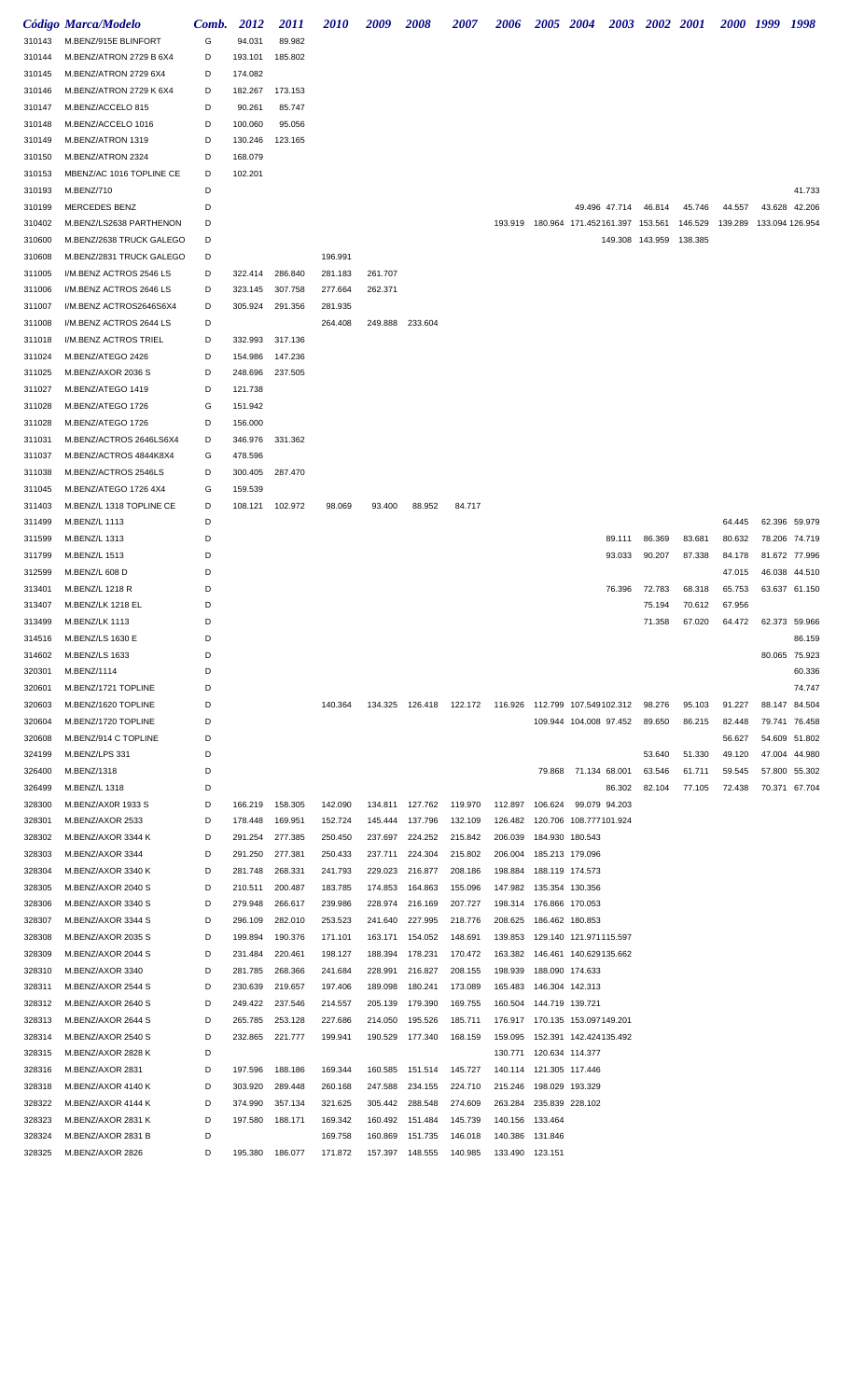|                  | Código Marca/Modelo                            | Comb.  | <b>2012</b> | <i>2011</i>        | <i>2010</i>        | 2009               | <i><b>2008</b></i> | <i><b>2007</b></i> | 2006                               | 2005 2004       |                                                                               | 2003 2002 2001                  |                  |         | 2000 1999 1998          |               |
|------------------|------------------------------------------------|--------|-------------|--------------------|--------------------|--------------------|--------------------|--------------------|------------------------------------|-----------------|-------------------------------------------------------------------------------|---------------------------------|------------------|---------|-------------------------|---------------|
| 328326           | M.BENZ/AXOR 2826 K                             | D      |             | 171.666            | 164.475            |                    | 150.616 142.117    | 134.925            | 127.763                            | 121.500 115.207 |                                                                               |                                 |                  |         |                         |               |
| 328327           | M.BENZ/AXOR 2826 B                             | D      |             |                    |                    |                    |                    | 142.792            | 135.219 128.815                    |                 |                                                                               |                                 |                  |         |                         |               |
| 328328           | MBENZ/MULTIEIXO 2831 8X4                       | D      | 218.131     | 207.745            | 194.231            |                    | 184.177 173.772    | 167.215            | 160.690                            |                 |                                                                               |                                 |                  |         |                         |               |
| 328329           | M.BENZ/MULTIEIXO 25338X4                       | D      |             |                    | 251.025            |                    |                    |                    |                                    |                 |                                                                               |                                 |                  |         |                         |               |
| 328330           | M.BENZ/AXOR LOC TRATOR                         | D      |             |                    | 150.036            |                    | 142.325 134.833    |                    | 126.672  119.213  112.520  106.750 |                 |                                                                               |                                 |                  |         |                         |               |
| 328332           | M.BENZ/AXOR 2831 MASTER                        | D      |             |                    | 171.647            | 162.683            | 153.435            |                    |                                    |                 |                                                                               |                                 |                  |         |                         |               |
| 328333           | I/M.BENZ ZOOMLION 3341                         | D      |             |                    |                    | 248.268            | 234.475            | 225.262            |                                    |                 |                                                                               |                                 |                  |         |                         |               |
| 328334           | M.BENZ/MULTIEIXO 2831 CM                       | D      |             |                    | 188.520            | 178.716            | 168.583            |                    |                                    |                 |                                                                               |                                 |                  |         |                         |               |
| 328335           | M.BENZ/MULTIEIXO 2726 CM                       | D      | 196.259     | 186.913<br>205.055 | 167.794            | 160.235            | 150.371            |                    |                                    |                 |                                                                               |                                 |                  |         |                         |               |
| 328336<br>328338 | M.BENZ/AXOR 2535 S<br>M.BENZ/AXOR2831 BAULERCT | D<br>D | 215.307     |                    | 183.795<br>178.261 | 175.205<br>168.979 | 164.965<br>159.483 |                    |                                    |                 |                                                                               |                                 |                  |         |                         |               |
| 328339           | M.BENZ/BRATEC AXOR 2831                        | D      |             |                    | 180.167            | 170.798            | 161.130            |                    |                                    |                 |                                                                               |                                 |                  |         |                         |               |
| 328341           | M.BENZ/AX2540 DALBOZA CA                       | D      |             |                    |                    | 238.436            |                    |                    |                                    |                 |                                                                               |                                 |                  |         |                         |               |
| 328342           | M.BENZ/3344S ROSSETTI CB                       | D      |             |                    | 302.025            | 283.863            | 266.831            | 250.796            |                                    |                 | 235.756 221.632 208.357195.816 184.063 172.808 162.350 152.589 143.724        |                                 |                  |         |                         |               |
| 328343           | M.BENZ/AXOR2640 RODOVALE                       | D      |             |                    | 239.201            | 212.407            | 202.311            |                    |                                    |                 |                                                                               |                                 |                  |         |                         |               |
| 328344           | MBENZ/AX1933 RODOEIXO CA                       | D      |             |                    |                    |                    |                    | 149.637            |                                    | 132.553         |                                                                               |                                 |                  |         |                         |               |
| 328345           | M.BENZ/AXOR 2535 THELIO                        | G      |             |                    | 214.616            |                    |                    |                    |                                    |                 |                                                                               |                                 |                  |         |                         |               |
| 328347           | M.BENZ/AXOR2831 MOURA CD                       | G      |             |                    | 186.303            |                    |                    |                    |                                    |                 |                                                                               |                                 |                  |         |                         |               |
| 328351           | M.BENZ/AXOR 2041 S                             | D      | 276.643     |                    |                    |                    |                    |                    |                                    |                 |                                                                               |                                 |                  |         |                         |               |
| 328351           | M.BENZ/AXOR 2041 S                             | G      | 276.643     | 260.044            |                    |                    |                    |                    |                                    |                 |                                                                               |                                 |                  |         |                         |               |
| 328352           | M.BENZ/ATEGO 1719                              | D      | 125.871     | 119.577            |                    |                    |                    |                    |                                    |                 |                                                                               |                                 |                  |         |                         |               |
| 328353           | M.BENZ/AXOR 2536 S                             | D      | 284.024     |                    |                    |                    |                    |                    |                                    |                 |                                                                               |                                 |                  |         |                         |               |
| 328355           | M.BENZ/ATEGO 2429                              | D      | 180.298     |                    |                    |                    |                    |                    |                                    |                 |                                                                               |                                 |                  |         |                         |               |
| 328356           | M.BENZ/ATRON 1635 S                            | D      | 202.046     | 189.840            |                    |                    |                    |                    |                                    |                 |                                                                               |                                 |                  |         |                         |               |
| 328360           | M.BENZ/ATEGO 1729 S                            | G<br>D | 169.771     | 163.490            |                    |                    |                    |                    |                                    |                 |                                                                               |                                 |                  |         |                         |               |
| 328524<br>330801 | M.BENZ/AXOR 2541 S<br>M.BENZ/LK 2635 6X4       | D      | 288.413     |                    |                    |                    |                    |                    |                                    |                 |                                                                               |                                 |                  |         | 108.341 102.342         |               |
| 330802           | M.BENZ/L 2638                                  | D      |             |                    |                    |                    |                    |                    | 166.754                            |                 | 155.431 132.857127.650 123.091 118.288 113.505 107.100 102.919                |                                 |                  |         |                         |               |
| 330803           | M.BENZ/LK 2638                                 | D      |             |                    |                    |                    | 182.507            | 172.753            | 163.085                            |                 | 152.065 129.936124.782 120.357 115.688 110.960                                |                                 |                  |         | 104.708 100.643         |               |
| 330804           | M.BENZ/LS 2638                                 | D      |             |                    |                    |                    |                    |                    | 178.698                            |                 | 166.788 157.927148.778 141.481                                                |                                 | 135.032          |         |                         |               |
| 330805           | M.BENZ/LK2638 ROSSETTI T                       | D      |             |                    |                    |                    |                    |                    |                                    |                 | 188.150 175.247162.108 155.611 147.292 137.260 130.542 126.715                |                                 |                  |         |                         |               |
| 330806           | M.BENZ/LK 2638 TRUKAM CT                       | D      |             |                    |                    |                    |                    |                    |                                    |                 |                                                                               |                                 |                  |         | 124.010 117.935 113.515 |               |
| 330807           | M.BENZ/TRUCKSREIS LS2638                       | D      |             |                    |                    |                    |                    |                    |                                    |                 |                                                                               | 156.638 148.923 142.151 135.165 |                  |         |                         |               |
| 330808           | M.BENZ/L 2638 TRUKAM CA                        | D      |             |                    |                    |                    |                    |                    |                                    |                 |                                                                               |                                 |                  |         | 119.918 113.166 108.696 |               |
| 330809           | M.BENZ/LS 2638 VERTRUCKS                       | G      |             |                    |                    |                    |                    |                    |                                    |                 | 174.568                                                                       |                                 |                  |         |                         |               |
| 330810           | M.BENZ/2638 LM CAMINHAO                        | D      |             |                    |                    |                    |                    |                    |                                    |                 | 133.028127.779 123.221                                                        |                                 |                  |         |                         |               |
| 330813           | M.BENZ/LK2638 SAOJOAO CM                       | D      |             |                    |                    |                    |                    |                    |                                    |                 | 151.251139.943 134.303                                                        |                                 |                  |         |                         |               |
| 330814           | M.BENZ/L2638 SAOJOAO CM                        | D      |             |                    |                    |                    |                    |                    |                                    |                 | 154.150                                                                       |                                 |                  |         |                         |               |
| 330815           | M.BENZ/LK 2638 SETEC TCT                       | D      |             |                    |                    |                    |                    |                    |                                    |                 |                                                                               |                                 |                  | 145.336 |                         |               |
| 330819           | M.BENZ/LK 2638 TRUKAM CA                       | D      |             |                    |                    |                    |                    |                    |                                    |                 | 164.628                                                                       |                                 |                  |         |                         |               |
| 330899<br>331001 | M.BENZ/LK 1520<br>M.BENZ/LS 2635 6X4           | D<br>D |             |                    |                    |                    |                    |                    |                                    |                 | 160.685148.607  137.920  127.857  117.901  109.405  100.830                   |                                 |                  |         | 112.698 107.460         |               |
| 331002           | M.BENZ/2635 PM1000TAO                          | D      |             |                    |                    |                    |                    | 231.722 219.439    |                                    |                 | 207.355  193.245  165.131158.670  152.991  147.030  135.424  125.158  116.072 |                                 |                  |         |                         |               |
| 331099           | M.BENZ/LS 1930                                 | D      |             |                    |                    |                    |                    |                    |                                    |                 |                                                                               |                                 |                  |         |                         | 89.622 84.945 |
| 333300           | M.BENZ/915 E MIB BRUSK                         | D      | 99.187      | 94.464             | 84.959             | 81.198             | 76.213             | 70.554             |                                    |                 |                                                                               |                                 |                  |         |                         |               |
| 333301           | M.BENZ/914                                     | D      |             |                    |                    |                    |                    |                    |                                    |                 |                                                                               |                                 | 47.340           | 45.975  |                         | 44.962 43.285 |
| 333302           | M.BENZ/914 C                                   | D      |             |                    |                    |                    |                    |                    |                                    |                 | 64.585 62.003                                                                 | 56.834                          | 55.057           | 52.978  |                         | 51.064 48.449 |
| 333399           | M.BENZ/912                                     | D      |             |                    |                    |                    |                    |                    |                                    |                 | 94.643                                                                        | 87.625                          | 80.795           | 74.282  | 68.885 63.151           |               |
| 334601           | M.BENZ/L 1214                                  | D      |             |                    |                    |                    |                    |                    |                                    |                 |                                                                               | 76.905                          | 72.211           | 69.455  |                         | 67.259 64.630 |
| 334603           | M.BENZ/1214                                    | D      |             |                    |                    |                    |                    |                    |                                    |                 |                                                                               |                                 |                  |         |                         | 58.566 56.609 |
| 334604           | M.BENZ/1218                                    | D      |             |                    |                    |                    |                    |                    |                                    |                 |                                                                               |                                 |                  |         |                         | 64.279 60.623 |
| 334605           | M.BENZ/1214 C                                  | D      |             |                    |                    |                    |                    |                    |                                    |                 |                                                                               |                                 |                  | 52.317  |                         | 50.524 47.834 |
| 334606           | M.BENZ/1214 K                                  | D      |             |                    |                    |                    |                    |                    |                                    |                 |                                                                               | 56.039                          | 53.414           | 50.659  |                         | 49.063 46.475 |
| 334607           | M.BENZ/1215 C                                  | D      |             |                    |                    |                    |                    |                    |                                    | 68.144          | 63.484 60.681                                                                 | 55.852                          | 53.399           | 51.498  |                         | 49.943 41.302 |
| 334608           | M.BENZ/1215 C TRUKAM CA                        | D      |             |                    |                    |                    |                    |                    |                                    |                 |                                                                               |                                 | 58.448           | 56.372  | 54.658                  |               |
| 334701           | M.BENZ/L 1218                                  | D<br>D |             |                    |                    |                    |                    | 99.126             |                                    |                 | 79.886 76.551                                                                 | 72.943                          | 68.485           | 65.867  |                         | 63.780 61.283 |
| 334702<br>334703 | M.BENZ/L 1218 EL<br>M.BENZ/L 1218 EL TH CBT1   | D      |             |                    |                    |                    |                    |                    | 93.643                             | 88.987          | 79.919 76.534<br>78.627                                                       | 72.952<br>74.884                | 68.477<br>70.320 | 65.889  |                         | 63.789 61.315 |
| 334801           | M.BENZ/L 1414                                  | D      |             |                    |                    |                    |                    |                    |                                    |                 | 114.524                                                                       | 106.324                         | 98.594           | 90.925  |                         | 84.345 77.721 |
| 334901           | M.BENZ/L 1418                                  | D      |             |                    |                    |                    |                    |                    |                                    |                 | 88.200                                                                        | 83.892                          | 78.809           | 74.019  |                         | 71.899 69.195 |
| 334902           | <b>M.BENZ/LK 1418</b>                          | D      |             |                    |                    |                    |                    |                    |                                    |                 |                                                                               |                                 |                  |         |                         | 69.322        |
| 334903           | M.BENZ/LAK 1418                                | D      |             |                    |                    |                    |                    |                    |                                    |                 | 90.651                                                                        |                                 |                  | 73.702  | 71.588 68.861           |               |
| 334904           | M.BENZ/LA 1418                                 | D      |             |                    |                    |                    |                    |                    |                                    |                 | 95.987 88.311                                                                 | 84.026                          | 78.931           | 74.145  |                         | 72.002 69.298 |
| 334905           | M.BENZ/L 1418 E                                | D      |             |                    |                    |                    |                    |                    |                                    |                 |                                                                               |                                 |                  |         |                         | 68.922        |
| 334907           | M.BENZ/L 1418 R                                | D      |             |                    |                    |                    |                    |                    |                                    |                 | 87.444                                                                        | 83.202                          | 78.160           | 73.392  |                         | 71.270 68.602 |
| 334908           | M.BENZ/LK 1418 R                               | D      |             |                    |                    |                    |                    |                    |                                    |                 |                                                                               |                                 | 78.378           | 73.626  |                         | 71.516 68.833 |
| 334909           | M.BENZ/1418 R                                  | D      |             |                    |                    |                    |                    |                    |                                    |                 | 88.338                                                                        | 84.008                          | 75.925           | 72.852  |                         | 69.835 67.055 |
| 334910           | M.BENZ/L 1418 EL                               | D      |             |                    |                    |                    |                    |                    |                                    |                 | 116.049 101.126 87.856                                                        | 83.577                          | 78.519           | 73.770  |                         | 71.634 68.920 |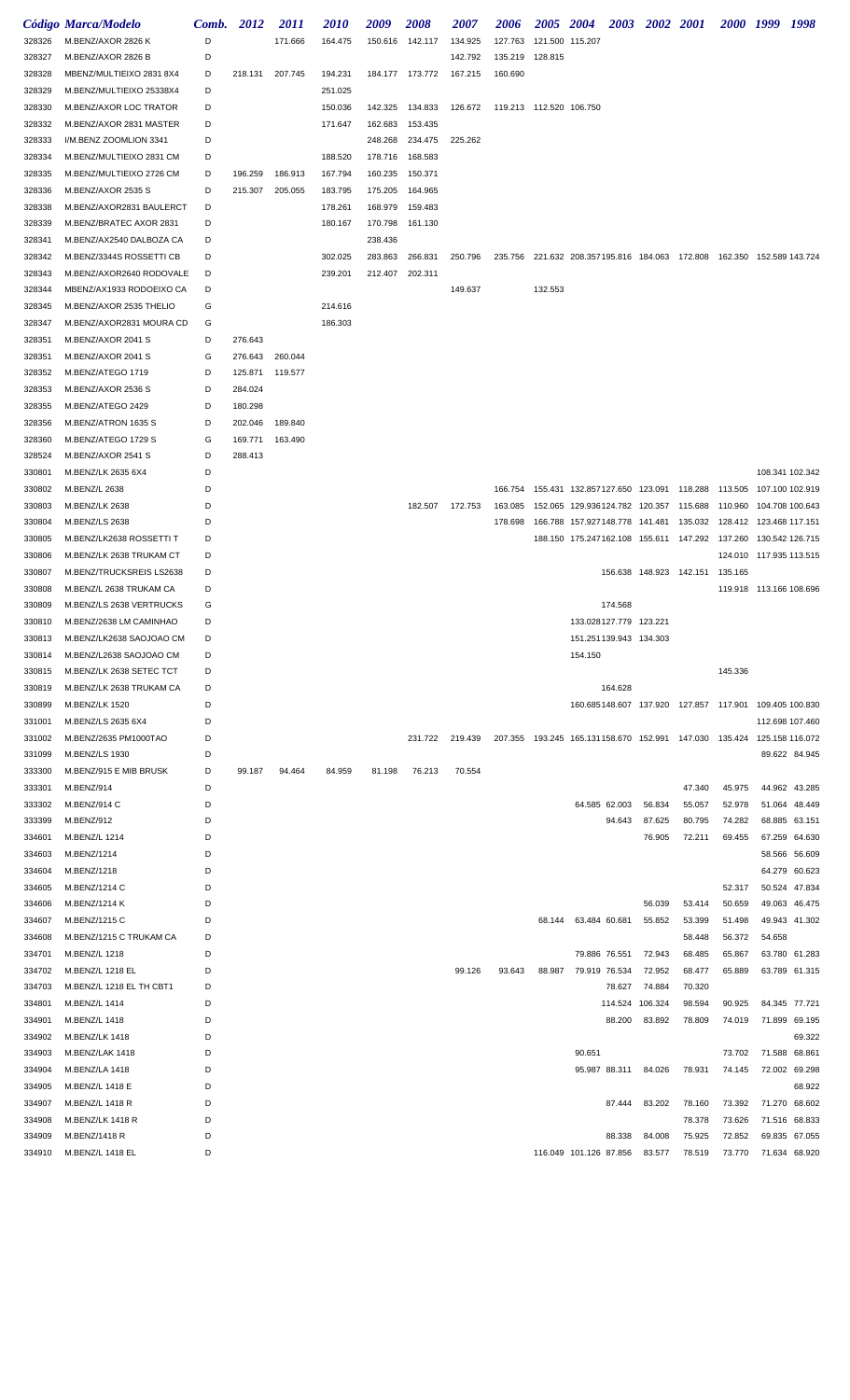|        | Código Marca/Modelo      | Comb. | 2012    | <i>2011</i> | <i>2010</i> | 2009    | 2008    | <i><b>2007</b></i> | 2006                                      | 2005    | <b>2004</b>                    | <b>2003</b> | <b>2002</b>                    | <b>2001</b>                                    | <i>2000</i>            | 1999            | 1998          |
|--------|--------------------------|-------|---------|-------------|-------------|---------|---------|--------------------|-------------------------------------------|---------|--------------------------------|-------------|--------------------------------|------------------------------------------------|------------------------|-----------------|---------------|
| 334911 | M.BENZ/L 1418 TOPLINE CE | D     |         |             |             |         |         |                    |                                           |         |                                |             |                                |                                                |                        |                 | 74.840        |
| 335001 | M.BENZ/L 1614            | D     |         |             |             |         |         |                    |                                           |         |                                |             | 132.459 122.941                | 114.018                                        | 105.089                |                 | 97.522 89.871 |
| 335003 | M.BENZ/L 1620            | D     | 149.602 | 142.478     | 127.837     | 122.395 | 115.162 | 111.278            | 106.517 102.774 93.978 89.757             |         |                                |             | 86.558                         | 83.367                                         | 79.885                 | 77.057          | 73.755        |
| 335101 | M.BENZ/L 1618            | D     |         |             |             |         |         |                    |                                           |         | 135.599125.458                 |             | 116.433                        | 107.917                                        | 99.552                 | 92.377          | 85.089        |
| 335103 | M.BENZ/LK 1620           | D     |         |             |             |         |         |                    |                                           | 99.793  | 90.912 86.836                  |             | 83.713                         | 80.657                                         | 77.314                 |                 | 74.551 71.360 |
| 335104 | M.BENZ/1618M             | D     |         |             |             |         |         |                    |                                           |         |                                |             |                                | 86.821                                         | 83.204                 |                 | 80.245 76.822 |
| 335105 | M.BENZ/LK 1620 ROSSETTI  | D     |         |             |             |         |         |                    |                                           |         | 91.276 87.109                  |             | 84.013                         | 80.955                                         | 77.606                 |                 | 74.813 71.633 |
| 335201 | M.BENZ/L 2225            | D     |         |             |             |         |         |                    |                                           |         |                                | 103.726     | 100.005                        | 96.400                                         | 92.389                 |                 | 89.043 85.276 |
| 335503 | M.BENZ/L1622             | D     |         |             |             |         |         | 109.038            | 103.023                                   | 99.036  | 91.826 85.039                  |             | 82.168                         | 80.129                                         | 76.302                 |                 | 67.113 61.551 |
| 335504 | M.BENZ/INDUSTREILER TRUK | D     |         |             |             |         |         |                    |                                           |         | 106.162 101.569 97.396         |             | 94.456                         | 91.266                                         |                        |                 |               |
| 335505 | M.BENZ/L1622 TOPLINE CE  | D     |         |             |             |         |         |                    |                                           |         |                                | 106.416     |                                |                                                |                        |                 |               |
| 335601 | M.BENZ/LS 1935           | D     |         |             |             |         |         |                    |                                           |         |                                |             | 182.490168.691 156.588         | 145.194 133.894 108.589 102.359                |                        |                 |               |
| 335603 | M.BENZ/1935 RODOKINHO CT | D     |         |             |             |         |         |                    |                                           |         | 135.239129.616 125.204         |             |                                |                                                |                        |                 |               |
| 335701 | M.BENZ/LS 1940           | D     |         |             |             |         |         |                    |                                           |         |                                |             |                                |                                                |                        |                 | 104.796       |
| 337001 | M.BENZ/L 1625            | D     |         |             |             |         |         |                    |                                           |         |                                |             |                                | 113.271 107.990 102.413                        |                        |                 | 97.732 92.577 |
| 337201 | M.BENZ/LS 1630           | D     |         |             |             |         |         |                    |                                           |         |                                |             |                                |                                                |                        |                 | 96.458 91.468 |
| 337202 | M.BENZ/1720 K            | D     |         |             |             |         |         |                    |                                           |         | 119.310 114.105106.937         |             | 98.331                         | 94.590                                         | 90.468                 |                 | 87.528 83.898 |
| 337203 | <b>M.BENZ/LS 1938</b>    | D     |         |             |             |         |         |                    | 159.381                                   |         | 129.016 122.868117.705 112.355 |             |                                | 108.720                                        | 104.506                |                 | 98.043 92.473 |
| 337204 | M.BENZ/L 1938            | D     |         |             |             |         |         |                    | 161.590                                   |         |                                |             |                                | 130.774 124.600119.354 113.921 110.214 105.921 |                        | 102.596         | 98.477        |
| 337205 | M.BENZ/LS 1632           | D     |         |             |             |         |         |                    |                                           |         | 117.117108.281                 |             | 94.235                         | 91.388                                         | 88.130                 |                 | 85.184 72.830 |
| 337207 | I/MERCEDES BENZ 1944     | D     |         |             |             |         |         |                    |                                           |         |                                |             | 138.977                        | 128.877 117.727                                |                        | 109.712 100.894 |               |
| 337209 | M.BENZ/1938 S            | D     |         |             |             |         |         | 171.625            | 159.861  150.305  139.190133.392  128.809 |         |                                |             |                                | 124.561                                        | 120.129                | 116.572 82.682  |               |
| 337210 | M.BENZ/1938              | D     |         |             |             |         |         |                    |                                           |         |                                |             | 123.326120.066 114.411 110.051 |                                                | 105.456                | 101.974         |               |
| 337211 | M.BENZ/LS 1634           | D     | 171.669 | 163.495     | 146.809     | 137.686 | 130.547 | 125.003            | 119.513                                   |         | 107.538 102.860 98.636         |             | 95.702                         | 92.432                                         | 87.627                 | 83.812          |               |
| 337212 | M.BENZ/ATEGO 1315        | D     |         |             | 97.100      | 91.522  | 86.438  | 81.519             | 78.129                                    | 72.954  | 68.329 63.650                  |             |                                |                                                |                        |                 |               |
| 337213 | M.BENZ/ATEGO 1418        | D     | 120.377 | 114.645     | 103.215     | 98.398  | 93.167  | 89.443             | 81.582                                    | 78.266  | 75.011 70.638                  |             |                                |                                                |                        |                 |               |
| 337214 | M.BENZ/ATEGO 1518        | D     | 122.628 | 116.789     | 104.902     | 100.016 | 94.701  | 90.005             | 85.176                                    | 78.337  | 73.988 69.845                  |             |                                |                                                |                        |                 |               |
| 337215 | M.BENZ/ATEGO 1718        | D     | 122.769 | 116.923     | 105.234     | 100.370 | 94.928  | 89.660             | 84.965                                    | 78.610  | 74.110 69.830                  |             |                                |                                                |                        |                 |               |
| 337216 | M.BENZ/ATEGO 1725        | D     | 135.779 | 129.314     | 116.661     | 110.915 | 104.763 | 97.934             | 93.867                                    | 86.819  | 81.176 76.821                  |             |                                |                                                |                        |                 |               |
| 337217 | I/M.BENZ ATEGO 1425F 4X2 | D     |         |             |             |         |         |                    |                                           |         |                                |             | 78.738                         | 75.448                                         | 72.409                 |                 |               |
| 337218 | I/M.BENZ ATEGO 823 4X2   | D     |         |             |             |         |         |                    |                                           |         |                                |             | 53.676                         | 52.009                                         | 50.025                 |                 |               |
| 337219 | M.BENZ/ATEGO 2425        | D     | 159.583 | 151.984     | 136.699     | 130.557 | 123.214 | 117.655            | 112.663                                   | 104.843 | 96.186 92.460                  |             |                                |                                                |                        |                 |               |
| 337220 | M.BENZ/L 1318            | D     | 111.459 | 106.153     | 95.383      | 90.319  | 85.170  | 81.972             | 75.650                                    | 71.191  | 68.363 65.951                  |             | 64.226                         | 62.505                                         | 60.514                 |                 | 57.891 55.006 |
| 337221 | M.BENZ/ATEGO 2428        | D     | 165.938 | 154.552     | 138.809     | 132.933 | 124.307 | 118.689            | 111.698                                   |         |                                |             |                                |                                                |                        |                 |               |
| 337222 | M.BENZ/ATEGO 1728 S      | D     | 154.566 | 147.206     | 132.606     | 126.897 | 119.943 | 113.998            | 105.112                                   |         |                                |             |                                |                                                |                        |                 |               |
| 337223 | M.BENZ/A2425 PMERECHIM82 | D     | 192.478 | 183.313     | 164.818     | 157.465 | 148.589 | 141.876            | 135.861                                   |         |                                |             |                                |                                                |                        |                 |               |
| 337224 | M.BENZ/ATEGO 2428 MASTER | D     | 193.196 | 183.997     | 165.297     | 158.281 | 148.026 | 141.319            | 125.911 119.971                           |         |                                |             |                                |                                                |                        |                 |               |
| 337225 | M.BENZ/ATEGO 2425 MASTER | D     | 192.290 | 183.133     | 164.697     | 157.304 | 148.477 | 141.773            | 135.727                                   |         |                                |             |                                |                                                |                        |                 |               |
| 337226 | M.BENZ/A2428 PMERECHIM82 | D     | 195.906 | 186.578     | 167.647     | 160.453 | 150.057 | 143.363            |                                           |         |                                |             |                                |                                                |                        |                 |               |
| 337227 | I/M.BENZ ACTRIS 4844 K   | D     | 403.458 | 384.246     | 345.269     | 328.590 | 305.218 |                    |                                           |         |                                |             |                                |                                                |                        |                 |               |
| 337228 | M.BENZ/MULTIEIXO 24258X4 | D     | 191.317 | 182.207     | 163.831     | 156.546 | 147.684 | 140.971            |                                           |         |                                |             |                                |                                                |                        |                 |               |
| 337231 | M.BENZ/A2425 TOPLINE CE  | D     | 174.761 | 166.439     | 149.662     | 142.972 | 134.962 | 128.825            | 123.383  114.845  108.896                 |         |                                |             |                                |                                                |                        |                 |               |
| 337237 | M.BENZ/A2428 CARMETAL8X2 | D     | 181.326 | 172.691     |             |         |         |                    |                                           |         |                                |             |                                |                                                |                        |                 |               |
| 337240 | M.BENZ/LS1634 VIR        | G     |         |             | 157.448     | 147.907 | 139.043 | 130.676            | 122.908  115.537  108.565102.091          |         |                                |             | 95.975                         | 90.216                                         | 84.806                 |                 | 79.715 74.900 |
| 337246 | M.BENZ/ATEG1725 MOURA CD | G     | 147.893 | 141.525     |             |         |         |                    |                                           |         |                                |             |                                |                                                |                        |                 |               |
| 337701 | M.BENZ/LS 1941           | D     |         |             |             |         |         |                    |                                           |         |                                |             |                                |                                                |                        |                 | 118.256       |
| 338401 | M.BENZ/L 2318            | D     |         |             |             |         |         |                    |                                           |         |                                |             |                                | 78.716                                         | 75.458                 |                 | 72.769 69.645 |
| 338402 | M.BENZ/LB 2318           | D     |         |             |             |         |         |                    |                                           |         |                                |             |                                |                                                | 75.466                 |                 | 72.755 69.654 |
| 338403 | M.BENZ/LK 2318           | D     |         |             |             |         |         |                    | 106.323 101.009                           |         | 88.740 84.718                  |             | 81.689                         | 78.724                                         | 75.461                 | 72.748          | 69.658        |
| 338501 | M.BENZ/L 2325            | D     |         |             |             |         |         |                    |                                           |         |                                |             |                                | 125.975 115.879                                |                        | 107.086 99.335  |               |
| 338502 | M.BENZ/LB 2325           | D     |         |             |             |         |         |                    |                                           |         |                                |             |                                |                                                | 115.862 107.080 99.330 |                 |               |
| 338503 | M.BENZ/LK 2325           | D     |         |             |             |         |         |                    |                                           |         |                                |             |                                |                                                | 115.836                | 107.106 99.338  |               |
| 338901 | M.BENZ/L 2314            | D     |         |             |             |         |         |                    |                                           |         |                                |             |                                | 131.365 121.841 112.997 104.206                |                        |                 | 96.725 89.092 |
| 338902 | M.BENZ/L 2635 6X4        | D     |         |             |             |         |         |                    |                                           |         |                                |             |                                |                                                | 125.654                | 108.619 102.662 |               |
| 339902 | M.BENZ/1718              | D     | 114.940 | 109.467     | 99.476      | 92.990  | 89.179  | 78.975             | 75.778                                    | 72.883  | 69.029 66.447                  |             | 63.426                         | 60.279                                         | 57.180                 |                 | 54.637 51.659 |
| 339903 | M.BENZ/1721              | D     |         |             |             |         |         |                    |                                           |         |                                |             |                                |                                                |                        |                 | 84.124 71.084 |
| 339904 | M.BENZ/1721 S            | D     |         |             |             |         |         |                    |                                           |         |                                |             |                                |                                                |                        |                 | 83.407 71.307 |
| 339906 | M.BENZ/1718 K            | D     |         |             |             |         |         |                    |                                           |         |                                |             | 90.246                         | 75.776                                         | 71.996                 |                 | 68.663 65.807 |
| 339907 | M.BENZ/1720              | D     |         |             |             |         |         |                    | 111.938 101.460 96.714 92.082             |         |                                |             | 84.531                         | 80.815                                         | 77.076                 |                 | 74.483 71.108 |
| 339908 | M.BENZ/1723              | D     |         |             |             |         |         |                    |                                           |         | 101.069 95.001                 |             | 88.037                         | 80.202                                         | 76.266                 | 73.561          | 69.442        |
| 339909 | M.BENZ/1723 S            | D     |         |             |             |         |         |                    |                                           |         |                                | 90.324      | 86.662                         | 78.758                                         | 75.637                 |                 | 72.558 69.793 |
| 339910 | M.BENZ/1718 A            | D     |         |             |             |         |         |                    |                                           |         |                                |             | 89.069                         | 85.632                                         | 82.365                 |                 | 77.146 69.212 |
| 339911 | M.BENZ/1723 G            | D     |         |             |             |         |         |                    |                                           |         | 90.926 86.596                  |             | 82.472                         | 78.545                                         | 75.408                 |                 | 72.363 69.601 |
| 339912 | M.BENZ/1718 M            | D     |         |             |             |         |         |                    | 110.653                                   | 102.294 | 92.495 87.464                  |             | 84.754                         | 81.439                                         | 73.107                 | 63.452          |               |
| 339913 | M.BENZ/1720 A            | D     |         |             |             |         | 169.577 | 160.250            | 150.136                                   |         | 141.980 124.697116.874         |             | 107.515                        | 103.334                                        | 98.850                 |                 |               |
| 339914 | M.BENZ/1718 TOPLINE      | D     | 119.750 | 114.048     | 102.906     | 97.133  | 89.910  | 85.362             | 80.823                                    | 77.013  | 73.029 69.190                  |             | 66.156                         | 63.236                                         | 60.156                 |                 | 57.527 54.628 |
| 339915 | M.BENZ/1723 TOPLINE      | D     |         |             |             |         |         |                    |                                           |         |                                |             |                                | 79.756                                         | 75.958                 |                 | 73.350 69.573 |
| 339916 | M.BENZ/1718 RANGEL       | D     |         |             | 97.919      |         |         |                    |                                           |         |                                |             |                                |                                                |                        |                 |               |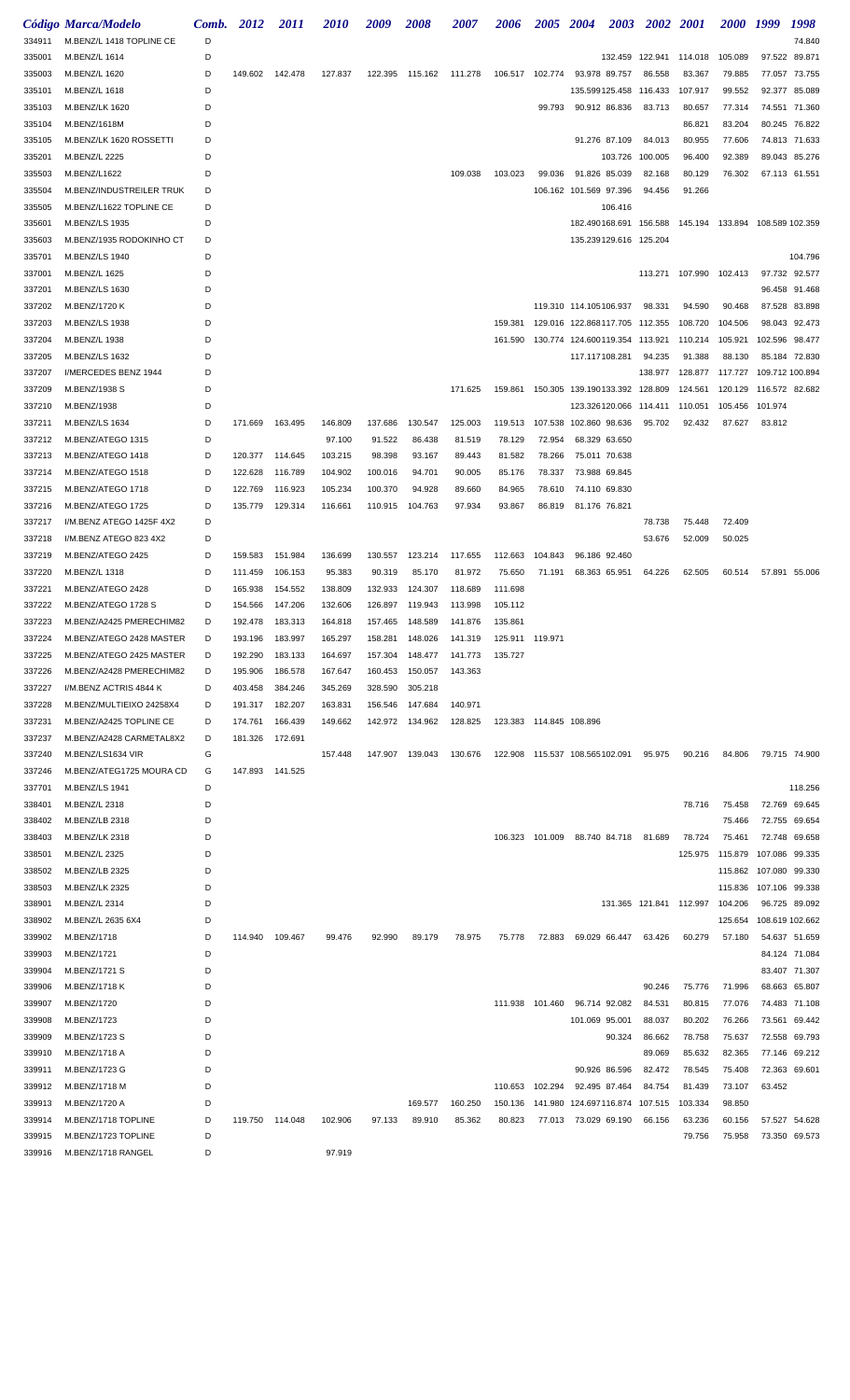|                  | Código Marca/Modelo                                 | Comb.  | 2012            | <i>2011</i> | <i>2010</i> | 2009    | 2008            | 2007    | 2006    | 2005 2004              |                        | <b>2003</b>   | 2002 2001        |                                                                 |                  | 2000 1999 | 1998          |
|------------------|-----------------------------------------------------|--------|-----------------|-------------|-------------|---------|-----------------|---------|---------|------------------------|------------------------|---------------|------------------|-----------------------------------------------------------------|------------------|-----------|---------------|
| 339917           | M.BENZ/1718 TOPLINE CD                              | D      |                 | 100.852     | 93.212      |         |                 |         |         |                        |                        |               |                  |                                                                 |                  |           |               |
| 340001           | M.BENZ/2414                                         | D      |                 |             |             |         |                 |         |         |                        |                        | 50.702 48.885 | 47.939           | 46.874                                                          | 45.662           |           | 44.695 43.228 |
| 340002           | M.BENZ/2418                                         | D      |                 |             |             |         |                 |         |         |                        |                        |               |                  |                                                                 | 104.639          |           | 90.308 85.668 |
| 340003           | M.BENZ/2423 B                                       | D      |                 |             | 139.997     | 128.458 | 121.569         | 115.409 | 110.910 | 103.288                |                        | 98.605 94.417 | 90.940           | 87.537                                                          | 84.374           | 81.734    | 68.688        |
| 340004           | M.BENZ/2423 K                                       | D      |                 |             | 140.001     |         | 128.453 121.508 | 115.404 |         | 110.893 103.273        |                        | 98.608 94.418 | 90.939           | 87.520                                                          | 84.359           |           | 81.727 67.283 |
| 340004           | M.BENZ/2423 K                                       | G      |                 |             |             |         |                 |         |         |                        |                        |               |                  |                                                                 | 71.231           |           |               |
| 340005           | M.BENZ/2428                                         | D      |                 |             |             |         |                 |         | 133.368 | 125.461 118.570107.099 |                        |               | 102.590          | 95.452                                                          | 90.037           |           |               |
| 340006           | M.BENZ/MULTIEIXO 2423 4E                            | D      |                 |             | 142.100     |         | 130.364 123.339 | 117.146 | 112.534 | 104.817 100.071 95.828 |                        |               | 92.267           |                                                                 |                  |           |               |
| 340008           | M.BENZ/MULTIEIXO 17288X2                            | D      |                 |             |             |         |                 |         | 140.380 |                        | 131.876 122.888113.770 |               |                  |                                                                 |                  |           |               |
| 340009           | M.BENZ/MULTIEIXO 24288X4                            | D      | 189.250         | 180.238     | 166.543     | 156.880 | 146.207         | 138.526 | 129.150 |                        | 121.467 114.844103.710 |               |                  |                                                                 |                  |           |               |
| 340010           | M.BENZ/MULTIEIXO 41448X4                            | D<br>D |                 |             | 357.331     | 339.399 | 320.776         | 305.019 | 292.570 | 260.695 247.152        |                        |               |                  |                                                                 |                  |           |               |
| 340011<br>340012 | M.BENZ/MULTIEIXO 2533 CM<br>M.BENZ/2423 ROSSETTI TR | D      |                 |             | 168.613     | 160.741 | 152.163         | 145.923 |         |                        |                        |               | 103.701          | 99.792                                                          | 96.250           |           |               |
| 346504           | I/M.BENZ SPRINTER ENGESI                            | D      |                 |             |             |         |                 |         |         |                        |                        |               |                  | 34.190                                                          | 30.798           | 29.777    |               |
| 346505           | I/M.BENZ 312D ENGESIG A                             | D      |                 |             |             |         |                 |         |         |                        |                        | 34.170 32.934 | 29.638           | 28.424                                                          | 27.463           | 24.439    |               |
| 346507           | I/M.BENZ SPRINTER ENGE A                            | D      | 70.674          | 67.309      | 60.557      | 55.714  | 52.132          | 47.537  |         |                        |                        |               |                  |                                                                 |                  |           |               |
| 346508           | I/M.BENZ CDI SPR TCA AMB                            | D      | 77.194          | 73.519      | 65.596      | 58.930  | 53.952          | 50.738  | 48.236  | 45.556                 |                        |               |                  | 37.347                                                          | 35.729           |           |               |
| 346509           | I/M.BENZ SPTR TECFORM TD                            | D      |                 | 72.162      |             |         |                 |         |         |                        |                        |               |                  |                                                                 |                  |           |               |
| 346510           | I/M.BENZ TRANSFORM AMB                              | D      | 89.114          | 84.871      | 80.832      | 74.030  | 69.685          | 66.769  |         |                        |                        |               |                  |                                                                 |                  |           |               |
| 346512           | I/M.BENZ SPRINTERNIKS MC                            | D      |                 |             |             |         | 53.586          | 48.863  | 45.829  |                        |                        |               |                  |                                                                 |                  |           |               |
| 346513           | I/M.BENZ313CDI CIRILO AM                            | D      |                 |             | 66.481      | 59.747  | 54.668          | 51.403  |         |                        |                        |               |                  |                                                                 |                  |           |               |
| 346514           | I/M.BENZ313CDI BOATA AMB                            | D      | 70.471          | 67.116      | 62.753      | 57.746  | 54.070          | 49.271  | 46.209  |                        |                        |               |                  |                                                                 |                  |           |               |
| 346515           | I/M.BENZ SPTR TECFORM EM                            | G      | 69.936          | 66.925      | 64.112      |         |                 |         |         |                        |                        |               |                  |                                                                 |                  |           |               |
| 346516           | I/MB SPRINTER ATHOS AMB                             | D      |                 |             |             | 58.812  | 55.022          | 50.166  |         |                        |                        |               |                  |                                                                 |                  |           |               |
| 346517           | I/MBENZ 313CDI REVES MIS                            | D      |                 |             | 65.734      | 59.043  | 54.047          | 50.823  | 48.344  |                        |                        |               |                  |                                                                 |                  |           |               |
| 346519           | I/M.BENZ 313 MARTICAR16M                            | D      |                 |             |             |         |                 |         |         | 44.881                 | 42.458 40.215          |               |                  |                                                                 |                  |           |               |
| 346520           | I/M.BENZ SPRINTER FLAZ 5                            | D      |                 | 69.243      | 65.660      |         |                 |         |         |                        |                        |               |                  |                                                                 |                  |           |               |
| 346521           | I/M.BENZ 313 MARIMAR FUN                            | D      |                 |             | 63.828      | 58.740  | 54.963          |         |         |                        |                        |               |                  |                                                                 |                  |           |               |
| 346523           | I/M.BENZ 313CDI ADAPTA A                            | D      | 70.678          | 67.312      | 60.185      | 54.579  |                 |         |         |                        |                        |               |                  |                                                                 |                  |           |               |
| 346525           | I/M.BENZ PICKUPECIA SPRI                            | D      | 71.863          | 68.442      |             |         |                 |         |         |                        |                        | 40.164        |                  |                                                                 |                  |           |               |
| 346526           | I/M.BENZ 313CDI TF AMB                              | G      | 70.817          | 67.768      |             |         |                 |         |         |                        |                        |               |                  |                                                                 |                  |           |               |
| 346527           | I/M.BENZ 515CDISPRINTERC                            | D      | 82.125          |             |             |         |                 |         |         |                        |                        |               |                  |                                                                 |                  |           |               |
| 346528           | I/M.BENZ 515CDISPRINTERF                            | D      | 80.643          |             |             |         |                 |         |         |                        |                        |               |                  |                                                                 |                  |           |               |
| 346529           | I/M.BENZ 415CDISPRINTERC                            | D      | 76.797          |             |             |         |                 |         |         |                        |                        |               |                  |                                                                 |                  |           |               |
| 346530           | I/M.BENZ 415CDISPRINTERF                            | D      | 84.064          |             |             |         |                 |         |         |                        |                        |               |                  |                                                                 |                  |           |               |
| 346537           | I/M.BENZ 415 MARIMAR AMB                            | D      | 78.284          |             |             |         |                 |         |         |                        |                        |               |                  |                                                                 |                  |           |               |
| 347701           | MBENZ/2423B LIEBHERR HTM                            | D      |                 |             |             |         |                 | 113.103 | 108.698 |                        |                        |               |                  | 101.242  96.627  92.537  89.100  85.774  82.663  80.114  61.788 |                  |           |               |
| 347800           | M.BENZ/710 CIOATO STEEL<br>I/M.BENZ 311 SPRT SITNEI | D      |                 |             |             |         |                 |         |         | 55.058                 |                        | 52.851 50.550 | 48.971           | 47.494                                                          | 45.560           | 43.997    | 42.376        |
| 348300<br>348301 | I/M.BENZ SPRT SITNEI MED                            | D<br>D | 72.378          | 68.932      | 61.522      | 55.267  | 50.571          | 47.554  | 45.243  | 41.832<br>42.723       | 39.363 36.273          |               |                  |                                                                 |                  |           |               |
| 348401           | M.BENZ/AUTO LIFE TROIA 3                            | D      |                 |             |             |         |                 |         | 108.549 | 102.520                | 97.472 93.197          |               |                  |                                                                 |                  |           |               |
| 348403           | M.BENZ/AUTO LIFE TROIA 2                            | D      |                 |             |             |         |                 |         | 94.247  | 90.667                 | 83.719                 |               |                  |                                                                 |                  |           |               |
| 348406           | M.BENZ/AUTO LIFE TROIAL1                            | D      |                 |             | 114.788     | 109.236 | 103.132         | 96.402  | 92.371  | 85.450                 |                        | 79.255 76.151 | 74.155           |                                                                 |                  |           |               |
| 348407           | M.BENZ/AUTO LIFE TROIAL2                            | D      | 136.213 129.727 |             | 117.011     | 111.316 | 105.077         | 98.259  | 94.137  | 87.082                 | 81.696 77.655          |               | 74.449           |                                                                 |                  |           |               |
| 348500           | M.BENZ/JOFEGE 2423 368X4                            | D      |                 |             |             | 132.200 | 125.026         | 118.819 | 114.141 |                        | 106.329 101.439 97.172 |               | 93.590           |                                                                 |                  |           |               |
| 348600           | M.BENZ/712 E BV VIGILAN                             | D      |                 |             |             |         |                 |         |         | 63.995                 |                        | 60.397 57.650 |                  |                                                                 |                  |           |               |
| 348700           | M.BENZ/712 E SBB CF                                 | D      | 123.673 117.785 |             | 108.830     | 99.676  | 90.270          | 82.842  | 78.306  | 72.334                 | 68.538                 |               |                  |                                                                 |                  |           |               |
| 348800           | M.BENZ/AMAL ALCATRAZ AB1                            | D      |                 |             | 80.250      | 76.669  | 71.971          | 66.653  | 63.829  | 61.423                 |                        | 58.768 55.752 | 52.331           |                                                                 |                  |           |               |
| 348801           | M.BENZ/AMAL ALCATRAZ AB3                            | D      |                 |             |             |         | 72.110          | 69.092  | 65.978  | 63.958                 |                        | 61.389 58.705 | 56.853           | 55.152                                                          | 52.916           |           | 51.094 49.214 |
| 348802           | M.BENZ/AMAL ALCATRAZ AB4                            | D      |                 |             |             | 111.035 | 104.830         | 99.503  | 94.991  |                        |                        |               |                  |                                                                 |                  |           |               |
| 349000           | M.BENZ/914C RHINUS 900                              | D      |                 |             |             |         |                 |         |         | 73.222                 | 67.506 64.861          |               | 58.408           | 56.557                                                          |                  |           |               |
| 349001           | M.BENZ/915E RHINUS 900                              | D      |                 |             |             |         |                 |         |         | 61.589                 |                        | 58.928 55.866 | 53.983           |                                                                 |                  |           |               |
| 350001           | M.BENZ/710 CHAVANTE BRUT                            | D      |                 |             |             |         |                 |         |         | 56.299                 |                        | 54.001 51.645 |                  |                                                                 |                  |           |               |
| 350002           | M.BENZ/712 CHAVANTE BRUT                            | D      |                 |             |             |         | 80.633          | 74.681  | 71.547  | 68.833                 |                        | 65.866 61.360 | 57.810           |                                                                 |                  |           |               |
| 903102           | M.BENZ/OH 1421 L                                    | D      |                 |             |             |         |                 |         |         |                        |                        |               |                  | 79.208                                                          | 72.816           | 62.122    |               |
| 903103           | M.BENZ/OH 1621 L                                    | D      |                 |             |             |         |                 |         |         |                        |                        | 82.593 76.328 | 72.839           | 70.204                                                          | 64.663           |           | 57.657 50.774 |
| 903105           | <b>M.BENZ/OF 1721</b>                               | D      |                 |             |             |         |                 |         |         |                        | 100.794 93.749         |               | 82.642           | 69.395                                                          | 63.872           | 61.197    | 53.586        |
| 903106           | M.BENZ/OF 1417                                      | D      |                 |             |             |         |                 |         |         |                        |                        | 89.779        | 83.638           | 65.098                                                          | 58.644           |           | 55.966 52.042 |
| 903106           | M.BENZ/OF 1417                                      | G      |                 |             |             |         |                 |         |         |                        |                        |               |                  | 64.725                                                          |                  |           |               |
| 903108           | M.BENZ/OH 1628 L                                    | D      |                 |             |             |         |                 |         |         |                        |                        |               | 117.647 110.376  | 81.399                                                          | 74.349           |           | 68.085 61.995 |
| 903110           | M.BENZ/OH 1420                                      | D      |                 |             |             |         |                 |         |         |                        |                        |               |                  |                                                                 |                  | 44.617    | 38.950        |
| 903111           | M.BENZ/OH 1621 LE                                   | D      |                 |             |             |         |                 |         |         |                        |                        |               | 92.134           | 69.317                                                          | 63.123           |           | 56.499 49.255 |
| 903113           | M.BENZ/LO 914                                       | D      |                 |             |             |         |                 |         |         |                        |                        | 81.718 75.362 | 69.628           | 60.738                                                          | 57.028           |           |               |
| 903114           | I/M.BENZ 412D M                                     | D<br>D |                 |             |             |         |                 |         |         |                        |                        |               |                  | 31.320                                                          | 29.918           | 27.977    |               |
| 903115<br>903121 | I/M.BENZ 412D C<br>M.BENZ/O 500 M 1725              | D      |                 |             |             |         |                 |         |         |                        |                        |               | 33.518<br>61.001 | 32.242<br>55.768                                                | 30.808<br>52.226 |           |               |
| 903124           | M.BENZ/O 400 RSD PL                                 | D      |                 |             |             |         |                 |         |         |                        | 149.683139.087         |               | 130.375          |                                                                 |                  |           |               |
| 903126           | M.BENZ/LO 814                                       | D      |                 |             |             |         |                 |         |         |                        |                        |               | 59.045           | 56.305                                                          | 53.400           |           | 50.562 46.750 |
|                  |                                                     |        |                 |             |             |         |                 |         |         |                        |                        |               |                  |                                                                 |                  |           |               |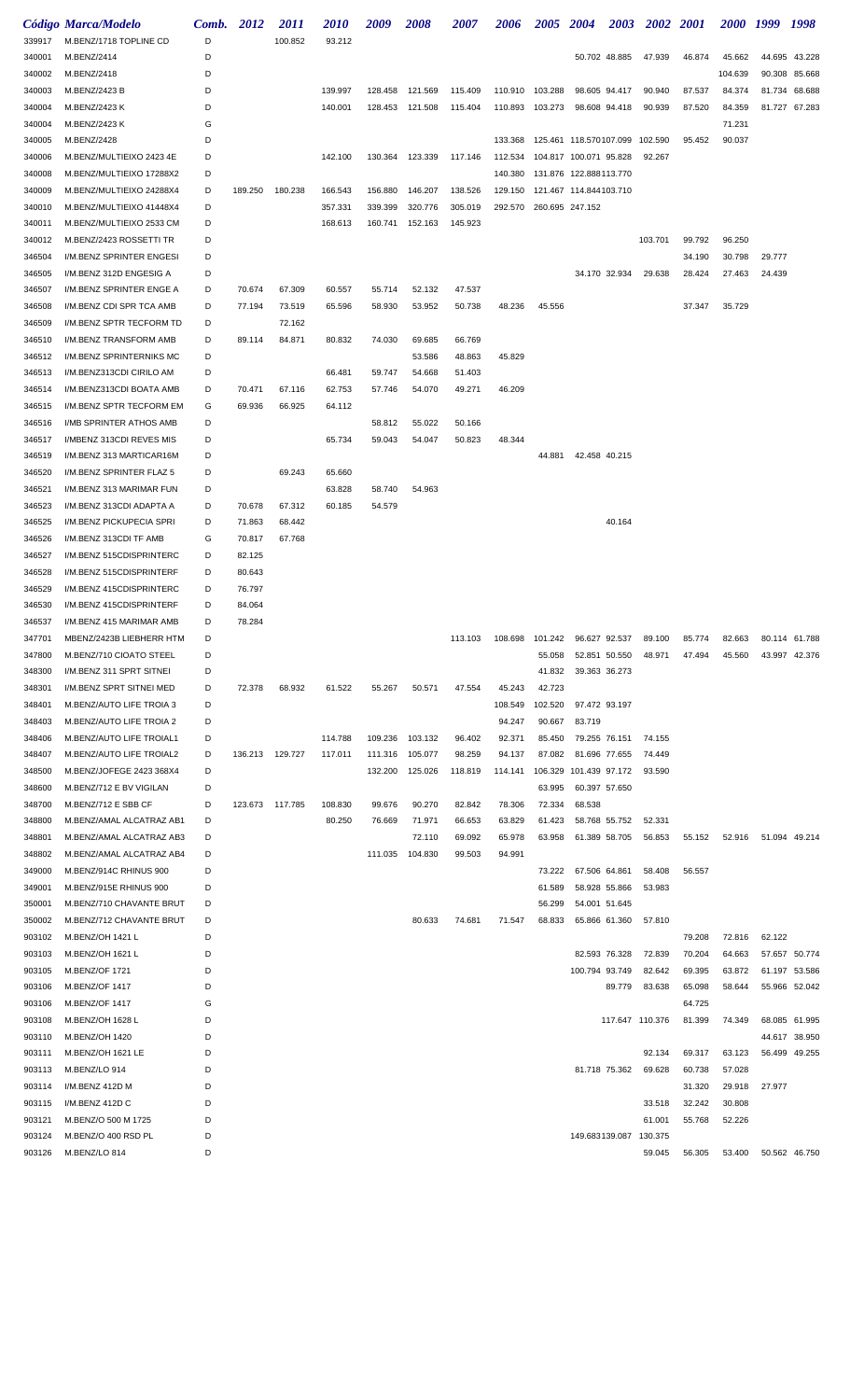|        | Código Marca/Modelo                                     | Comb. | 2012    | <i>2011</i> | <i>2010</i> | 2009    | 2008            | 2007    | 2006    | <b>2005</b> | <b>2004</b>            | <b>2003</b>   | 2002   | <i>2001</i> | <i><b>2000</b></i> | 1999          | 1998          |
|--------|---------------------------------------------------------|-------|---------|-------------|-------------|---------|-----------------|---------|---------|-------------|------------------------|---------------|--------|-------------|--------------------|---------------|---------------|
| 903127 | M.BENZ/LO 812                                           | D     | 114.754 | 109.290     | 100.973     | 95.106  | 88.673          | 83.990  | 79.323  | 75.396      | 71.309                 | 67.354        | 64.281 | 61.275      | 58.100             |               | 55.442 52.514 |
| 903128 | M.BENZ/LO 712                                           | D     |         |             |             |         |                 |         | 55.827  | 52.963      | 50.432                 |               |        |             |                    |               |               |
| 903132 | M.BENZ/OF 1722                                          | D     |         |             |             |         |                 |         |         |             |                        |               |        |             |                    |               | 79.919 76.325 |
| 903137 | M.BENZ/OF 1418                                          | D     |         |             |             |         | 143.716 133.981 | 126.922 | 119.866 |             | 113.127 108.036102.341 |               | 97.914 | 93.601      | 88.951             |               | 85.119 80.854 |
|        | <b>Fabricante: MACK</b>                                 |       |         |             |             |         |                 |         |         |             |                        |               |        |             |                    |               |               |
| 309200 | I/MACK RD 688 S                                         | D     |         |             |             |         |                 |         |         |             |                        | 72.123        | 62.449 | 59.101      |                    |               |               |
| 309201 | I/MACK MR688S TB130                                     | D     |         |             |             |         | 279.734         | 255.245 | 239.757 |             |                        |               |        |             |                    |               |               |
|        |                                                         |       |         |             |             |         |                 |         |         |             |                        |               |        |             |                    |               |               |
|        | <b>Fabricante: MAN</b>                                  |       |         |             |             |         |                 |         |         |             |                        |               |        |             |                    |               |               |
| 320523 | MAN/TGX 33.440 6X4 T                                    | D     |         |             | 284.747     |         |                 |         |         |             |                        |               |        |             |                    |               |               |
| 320524 | MAN/TGX 29.440 6X4 T                                    | D     | 284.482 |             |             |         |                 |         |         |             |                        |               |        |             |                    |               |               |
| 349326 | I/MAN TGS 26.480 6X4                                    | D     |         |             | 169.700     | 159.592 | 152.050         |         |         |             |                        |               |        |             |                    |               |               |
| 349340 | I/MAN TGX 33.540 6X4                                    | D     |         |             | 217.695     |         | 204.108 188.995 |         |         |             |                        |               |        |             |                    |               |               |
| 349348 | I/MAN TGX 28.440 6X4 T                                  | D     | 241.873 | 230.356     | 220.391     |         |                 |         |         |             |                        |               |        |             |                    |               |               |
| 349361 | MAN/TGX 33.440 6X4 T                                    | D     | 211.212 | 201.154     | 192.464     |         |                 |         |         |             |                        |               |        |             |                    |               |               |
| 349362 | MAN/TGX 28.440 6X4 T                                    | D     | 246.620 | 234.877     |             |         |                 |         |         |             |                        |               |        |             |                    |               |               |
|        | <b>Fabricante:</b>                                      |       |         |             |             |         |                 |         |         |             |                        |               |        |             |                    |               |               |
| 341799 | <i>MITSUBISHI</i><br>IMP/MMC                            | G     |         |             |             |         |                 |         |         |             |                        |               |        |             |                    |               | 18.115        |
| 341799 | <b>IMP/MMC</b>                                          | D     |         |             |             |         |                 |         |         |             |                        |               |        |             |                    |               | 19.607        |
|        |                                                         |       |         |             |             |         |                 |         |         |             |                        |               |        |             |                    |               |               |
|        | <b>Fabricante: MO</b>                                   |       |         |             |             |         |                 |         |         |             |                        |               |        |             |                    |               |               |
|        | 341000 I/MO PIERCE HUSKY 300                            | D     |         |             |             |         |                 |         |         |             | 169.868163.575 156.810 |               |        |             |                    |               |               |
|        |                                                         |       |         |             |             |         |                 |         |         |             |                        |               |        |             |                    |               |               |
|        | <b>Fabricante: MON</b><br>MON/PROTOTIPO                 |       |         |             |             |         |                 |         |         |             |                        |               |        |             |                    |               |               |
| 399999 |                                                         | D     |         |             |             |         |                 |         |         |             | 39.769 37.540          |               | 35.827 | 34.075      | 32.299             |               | 29.858 27.000 |
|        | <b>Fabricante: MOTOR-CASA</b>                           |       |         |             |             |         |                 |         |         |             |                        |               |        |             |                    |               |               |
| 310300 | MO/ECOSOL COMPEMB 06AP86                                | G     | 49.362  | 47.236      | 43.652      |         |                 |         |         |             |                        |               |        |             |                    |               |               |
| 310300 | MO/ECOSOL COMPEMB 06AP86                                | D     | 62.846  | 59.854      | 56.699      |         |                 |         |         |             |                        |               |        |             |                    |               |               |
|        |                                                         |       |         |             |             |         |                 |         |         |             |                        |               |        |             |                    |               |               |
|        | <b>Fabricante:</b> NAVISTAR                             | D     |         |             |             |         |                 |         |         |             |                        |               |        |             |                    |               | 55.447 51.573 |
| 308901 | I/NAVISTAR IN 4700 4X2                                  |       |         |             |             |         |                 |         |         |             |                        |               |        |             |                    |               |               |
| 308902 | IMP/NAVISTAR INT9800 6X4                                | D     |         |             |             |         |                 |         |         |             |                        |               |        |             | 70.221             |               | 65.277 61.230 |
| 308903 | I/NAVISTAR INT 2574 6X4                                 | D     |         |             |             |         |                 |         |         |             |                        |               |        |             |                    |               | 55.449 51.590 |
| 308904 | I/NAVISTAR INT 2674 6X4                                 | D     |         |             |             |         |                 |         |         |             |                        |               |        |             | 56.456             | 54.392 50.601 |               |
| 345701 | NAVISTAR/INTERN 4700 4X2                                | D     |         |             |             |         |                 |         |         |             | 69.894 65.005          |               | 60.182 | 59.102      | 54.951             | 52.936        | 49.237        |
| 345702 | NAVISTAR/INTERN 4900 4X2                                | D     |         |             |             |         |                 |         |         |             |                        |               | 68.034 | 64.300      | 62.218             |               | 58.739 53.903 |
| 345703 | NAVISTAR/INTERN 4900 6X4                                | D     |         |             |             |         |                 |         |         |             |                        |               | 71.748 | 67.196      | 63.533             |               | 60.388 57.125 |
| 345704 | NAVISTAR/INTERN 9800 6X4                                | D     |         |             |             |         |                 |         |         |             |                        |               | 95.394 | 91.065      | 85.690             | 82.905        |               |
| 345705 | NAVISTAR/INTERN 9200 4X2                                | D     |         |             |             |         |                 |         |         |             |                        |               |        | 81.506      | 77.137             |               | 71.688 67.254 |
| 345706 | NAVISTAR/INTERN 9200 6X4                                | D     |         |             |             |         |                 |         |         |             |                        |               |        | 88.276      | 84.522             |               | 79.226 75.712 |
| 345707 | NAVISTAR/INTERN 4900T4X2                                | D     |         |             |             |         |                 |         |         |             |                        |               |        | 63.215      | 61.174             | 57.750        |               |
|        | <b>Fabricante: NISSAN</b>                               |       |         |             |             |         |                 |         |         |             |                        |               |        |             |                    |               |               |
| 343599 | <b>IMP/NISSAN</b>                                       | D     |         |             |             |         |                 |         |         |             |                        |               |        |             |                    |               | 26.325 22.153 |
| 343599 | <b>IMP/NISSAN</b>                                       | G     |         |             |             |         |                 |         |         |             |                        |               |        |             |                    |               | 22.218 19.651 |
|        |                                                         |       |         |             |             |         |                 |         |         |             |                        |               |        |             |                    |               |               |
|        | <b>Fabricante: OSHKOSH</b><br>336099 IMP/OSHKOSH        | D     |         |             |             |         |                 |         |         |             |                        |               |        |             |                    |               |               |
|        |                                                         |       |         |             |             |         |                 |         |         |             |                        |               |        | 32.273      | 30.581             |               | 28.279 25.577 |
|        | <b>Fabricante: PETER</b>                                |       |         |             |             |         |                 |         |         |             |                        |               |        |             |                    |               |               |
| 334399 | <b>IMP/PETER BILT</b>                                   | D     |         |             |             |         |                 |         |         |             |                        |               |        |             |                    |               | 28.462 25.730 |
|        | <b>Fabricante: PEUGEOT</b>                              |       |         |             |             |         |                 |         |         |             |                        |               |        |             |                    |               |               |
| 347400 | PEUGEOT/BOXER FURG MTE                                  | D     |         |             |             |         |                 |         | 35.966  | 31.834      | 30.186 28.786          |               | 26.057 | 23.014      | 21.875             | 20.912        |               |
| 347401 | PEUGEOT/BOXER FURG MHVID                                | D     |         |             |             |         |                 |         |         | 32.173      | 30.507 29.093          |               |        |             |                    |               |               |
| 347600 | I/PEUGEOT BOXER FURG MTE                                | D     |         |             | 51.774      | 47.718  | 45.567          | 39.737  | 37.122  | 32.940      | 31.251 29.778          |               | 26.961 |             |                    |               |               |
|        |                                                         |       |         |             |             |         |                 |         |         |             |                        |               |        |             |                    |               |               |
|        | <b>Fabricante: PIONEIRA</b>                             |       |         |             |             |         |                 |         |         |             |                        |               |        |             |                    |               |               |
|        | 310800 PIONEIRA/COLPACT 2.0                             | D     |         |             | 120.316     |         |                 |         |         |             |                        |               |        |             |                    |               |               |
|        | <b>Fabricante: PUMA-ALFA</b>                            |       |         |             |             |         |                 |         |         |             |                        |               |        |             |                    |               |               |
|        | 337301 PUMA/4.T                                         | D     |         |             |             |         |                 |         |         |             |                        | 57.481 53.457 | 49.364 | 45.739      | 42.214             |               | 39.190 30.654 |
|        |                                                         |       |         |             |             |         |                 |         |         |             |                        |               |        |             |                    |               |               |
|        | <b>Fabricante: RANDON</b>                               |       |         |             |             |         |                 |         |         |             |                        |               |        |             |                    |               |               |
| 335802 | RANDON/RK 425                                           | D     |         |             |             |         |                 |         |         | 41.749      | 38.844 36.673          |               | 35.018 | 33.307      | 31.568             |               | 29.187 26.390 |
|        | <b>Fabricante: RENAULT</b>                              |       |         |             |             |         |                 |         |         |             |                        |               |        |             |                    |               |               |
| 344201 | <b>IMP/RENAULT TRAFIC FLC</b>                           | G     |         |             |             |         |                 |         |         |             |                        |               |        |             |                    |               | 14.252 13.244 |
| 344202 |                                                         | D     |         |             |             |         |                 |         |         |             |                        |               |        |             |                    |               | 22.414        |
|        | <b>IMP/RENAULT MASTER T35D</b><br>I/RENAULT MASTER T35L | D     |         |             |             |         |                 |         |         |             |                        |               |        |             |                    |               |               |
| 344203 |                                                         |       |         |             |             |         |                 |         |         |             | 37.247 34.798          |               |        |             |                    |               |               |
| 344204 | I/RENAULT MIDLUM 210 16                                 | G     |         |             |             |         |                 |         |         |             |                        | 22.047        | 19.239 | 18.397      |                    |               |               |
| 344207 | I/RENAULT MIDLUM 220 4X4                                | D     |         |             |             |         |                 | 138.822 | 128.160 | 119.611     |                        |               |        |             |                    |               |               |
| 344208 | I/RENAULT MIDLUM 220 4X2                                | D     |         |             |             |         |                 | 99.896  | 95.656  | 89.009      |                        |               |        |             |                    |               |               |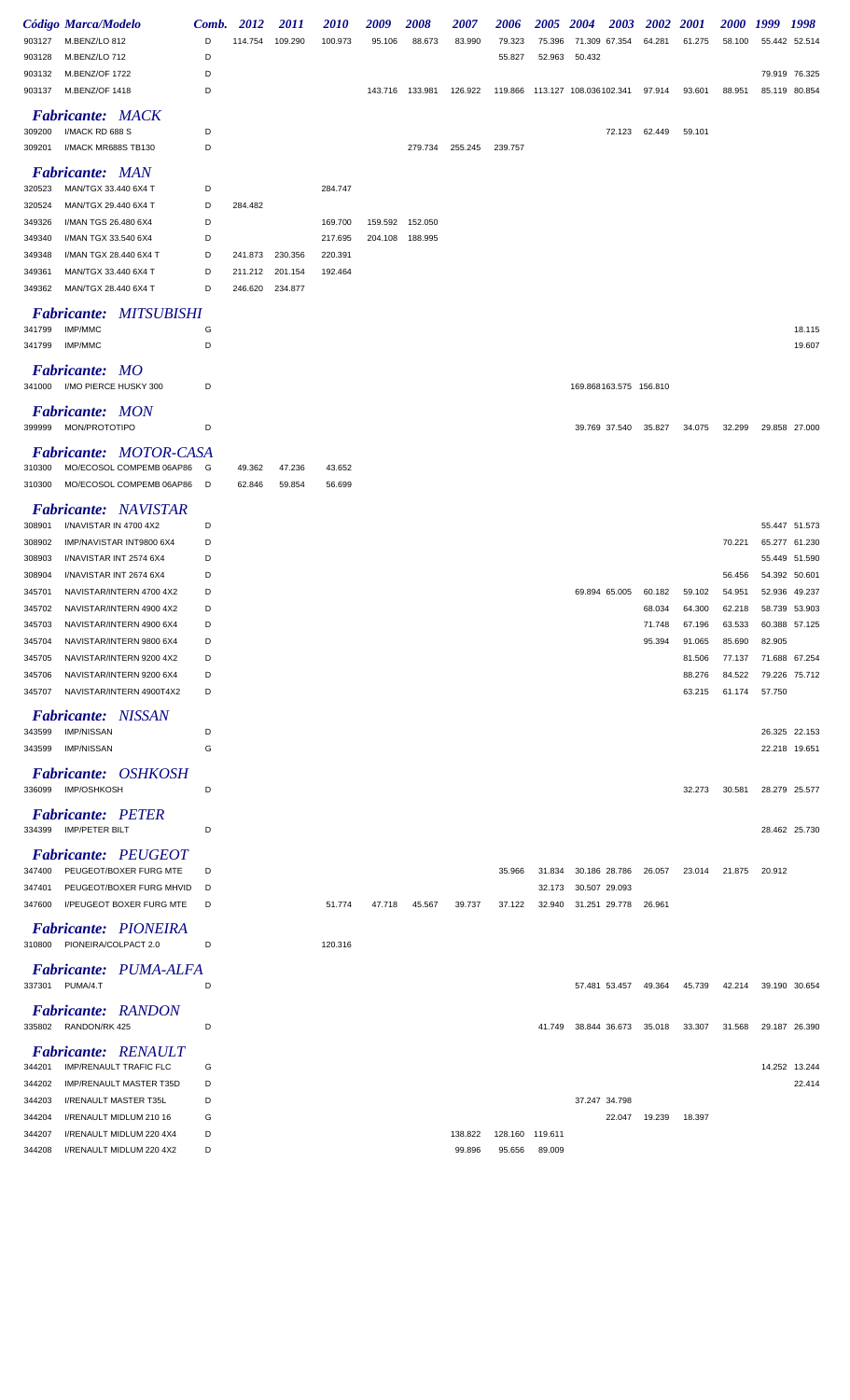|                  | Código Marca/Modelo                                  |        | Comb. 2012      | <i>2011</i>     | <i><b>2010</b></i> | 2009    | 2008               | <i><b>2007</b></i> | 2006                               | 2005 2004                 |                                                                               | 2003 2002 2001 |                                             |                                 | 2000 1999 1998 |                                    |
|------------------|------------------------------------------------------|--------|-----------------|-----------------|--------------------|---------|--------------------|--------------------|------------------------------------|---------------------------|-------------------------------------------------------------------------------|----------------|---------------------------------------------|---------------------------------|----------------|------------------------------------|
| 344209           | I/RENAULT MIDLUM 270 4X2                             | D      |                 |                 |                    |         |                    | 109.659            | 102.983                            | 98.794                    |                                                                               |                |                                             |                                 |                |                                    |
| 344210<br>344211 | I/RENAULT KERAX 420 4X4<br>I/RENAULT KERAX 420 6X6   | D<br>D |                 |                 |                    |         |                    | 210.074<br>227.532 | 190.672 172.078<br>206.468 186.427 |                           |                                                                               |                |                                             |                                 |                |                                    |
|                  |                                                      |        |                 |                 |                    |         |                    |                    |                                    |                           |                                                                               |                |                                             |                                 |                |                                    |
|                  | <b>Fabricante: SCANIA</b>                            |        |                 |                 |                    |         |                    |                    |                                    |                           |                                                                               |                |                                             |                                 |                |                                    |
| 309501           | IMP/SCANIA P93H 4X2 250                              | D      |                 |                 |                    |         |                    |                    |                                    |                           |                                                                               |                |                                             |                                 |                | 70.010                             |
| 309502           | IMP/SCANIA T113H4X2 360                              | D      |                 |                 |                    |         |                    |                    |                                    |                           |                                                                               |                |                                             |                                 |                | 120.943                            |
| 309503           | IMP/SCANIA P94DB4X2 260                              | D      |                 |                 |                    |         |                    |                    |                                    |                           |                                                                               |                |                                             |                                 |                | 79.213 73.816                      |
| 309504           | IMP/SCANIA P94DB6X2 260                              | D      |                 |                 |                    |         |                    |                    |                                    |                           |                                                                               |                |                                             |                                 |                | 81.536                             |
| 309505           | IMP/SCANIA P94CB6X4 260                              | D      |                 |                 |                    |         |                    |                    |                                    |                           |                                                                               |                |                                             |                                 |                | 90.003                             |
| 309506           | IMP/SCANIA P124CB6X4 360                             | D      |                 |                 |                    |         |                    |                    |                                    |                           |                                                                               |                |                                             | 129.589                         |                | 125.629 119.668                    |
| 309507           | IMP/SCANIA P124CA6X4 360                             | D      |                 |                 |                    |         |                    |                    |                                    |                           |                                                                               |                |                                             | 118.395 114.451 109.140         |                |                                    |
| 309508<br>309509 | IMP/SCANIA R124GA4X2 360<br>IMP/SCANIA R124GA6X4 360 | D<br>D |                 |                 |                    |         |                    |                    |                                    |                           |                                                                               |                |                                             |                                 |                | 123.076 117.088<br>113.083 107.761 |
| 309510           | IMP/SCANIA R124LA4X2 360                             | D      |                 |                 |                    |         |                    |                    |                                    |                           | 192.249  179.000  171.439163.612  158.114  151.935  145.505  141.577  134.041 |                |                                             |                                 |                |                                    |
| 309511           | IMP/SCANIA R124LA6X2 360                             | D      |                 |                 |                    |         |                    |                    |                                    |                           |                                                                               |                |                                             |                                 |                | 127.889                            |
| 309512           | IMP/SCANIA T124GA4X2 360                             | D      |                 |                 |                    |         |                    |                    |                                    |                           |                                                                               |                |                                             |                                 |                | 114.891 109.386                    |
| 309513           | IMP/SCANIA T124GA6X4 360                             | D      |                 |                 |                    |         |                    |                    |                                    |                           | 171.804  154.955  146.789140.662  135.616  130.707  125.471  120.966  114.493 |                |                                             |                                 |                |                                    |
| 309514           | IMP/SCANIA T124LA4X2 360                             | D      |                 |                 |                    |         |                    |                    |                                    |                           |                                                                               |                |                                             |                                 |                | 124.562                            |
| 309515           | IMP/SCANIA P94GA4X2 260                              | D      |                 |                 |                    |         |                    |                    |                                    |                           |                                                                               |                |                                             |                                 |                | 85.624                             |
| 309516           | IMP/SCANIA P94 ROLFO                                 | D      |                 |                 |                    |         |                    |                    |                                    |                           | 101.811 94.923                                                                | 88.240         | 83.064                                      | 80.707                          |                | 77.995 73.960                      |
| 309517           | SCANIA/R124 GA4X2NZ 420                              | D      |                 |                 |                    |         | 237.543            | 208.112            |                                    |                           | 191.571  174.082  167.793161.040  155.032                                     |                | 149.608                                     | 143.802                         |                | 138.875 131.093                    |
| 309518           | SCANIA/R124 GA6X4NZ 420                              | D      |                 |                 |                    | 244.652 | 223.192            | 211.984            |                                    |                           | 202.942 177.682 168.620162.964 156.549                                        |                |                                             | 150.862 145.185 140.657 134.150 |                |                                    |
| 309519           | SCANIA/R124 GB4X2NZ 420                              | D      |                 |                 |                    |         | 213.760            | 202.375            | 186.479                            |                           |                                                                               |                |                                             |                                 |                |                                    |
| 309520           | SCANIA/R124 LA4X2NA 420                              | D      |                 |                 |                    |         | 224.046            | 210.783            | 202.132                            |                           | 182.184 175.057166.646 160.700 154.333 148.185 143.014 136.670                |                |                                             |                                 |                |                                    |
| 309521           | SCANIA/R124 LA6X2NA 420                              | D      |                 |                 |                    |         | 238.975            | 229.541            |                                    |                           | 221.545 200.911 188.344182.230 175.374                                        |                |                                             | 166.771 159.504 154.136 146.234 |                |                                    |
| 309522           | SCANIA/T124 GA4X2NZ 420                              | D      |                 |                 |                    |         |                    |                    | 189.101                            |                           | 171.191  165.355157.530  150.848                                              |                | 145.264                                     | 140.044 135.490 129.033         |                |                                    |
| 309523           | SCANIA/T124 GA6X4NZ 420                              | D      |                 |                 |                    |         |                    |                    |                                    |                           | 190.454 171.851 163.586156.600 150.710 146.038                                |                |                                             | 139.639 135.433 128.227         |                |                                    |
| 309524           | SCANIA/T124 LA4X2NA 420                              | D      |                 |                 |                    |         |                    |                    |                                    |                           | 171.690165.012 157.959 152.076 146.875 142.165 135.654                        |                |                                             |                                 |                |                                    |
| 309526           | I/SCANIA P124CB8X4NZ 360                             | D      |                 |                 |                    |         |                    |                    |                                    |                           |                                                                               |                |                                             |                                 |                | 117.778 112.327                    |
| 309527           | I/SCANIA P94CB8X4NZ 260                              | D      |                 |                 |                    |         |                    |                    |                                    |                           |                                                                               |                |                                             |                                 |                | 94.655 90.055                      |
| 309528           | SCANIA/R124GB6X4NZ 360                               | D      |                 |                 |                    |         |                    |                    |                                    |                           | 172.422 165.153156.255 147.236 141.588                                        |                |                                             |                                 |                |                                    |
| 309530           | I/SCANIA R380LA4X2HNA                                | D      |                 |                 |                    |         |                    |                    |                                    |                           | 172.715164.849 159.339                                                        |                |                                             |                                 |                |                                    |
| 309531           | I/SCANIA R420LA6X2HNA                                | D      |                 |                 |                    |         |                    |                    |                                    |                           | 154.009146.592 141.418                                                        |                |                                             |                                 |                |                                    |
| 309532           | I/SCANIA R164GB8X4NZ 580                             | D      |                 |                 |                    |         |                    |                    |                                    |                           | 275.093 266.988256.886                                                        |                |                                             |                                 |                |                                    |
| 309533           | SCANIA/R164LA6X2NA 480                               | D      |                 |                 |                    |         |                    | 256.500            | 242.746 228.270                    |                           |                                                                               |                |                                             |                                 |                |                                    |
| 309535           | I/SCANIA R420LA6X4HNA                                | D      |                 |                 |                    |         |                    |                    |                                    |                           | 170.618 159.409155.417                                                        |                |                                             |                                 |                |                                    |
| 309538           | SCANIA/R124GA6X2NZ 420                               | D      |                 |                 |                    |         | 160.582            |                    |                                    |                           |                                                                               |                | 111.572                                     | 99.981                          | 91.300         |                                    |
| 309541           | I/SCANIA R500LA6X4MNA                                | D      |                 | 389.713 371.156 | 329.687            | 313.015 |                    |                    |                                    |                           |                                                                               |                |                                             |                                 |                |                                    |
| 309542           | I/SCANIA R420LA6X4HHZ                                | D      |                 |                 |                    |         |                    |                    |                                    |                           | 184.034  169.228  159.373154.452                                              |                |                                             |                                 |                |                                    |
| 309546           | I/SCANIA R420LA4X2HHZ                                | D      |                 |                 |                    |         |                    | 185.407            | 177.802                            |                           | 160.358 154.015                                                               |                |                                             |                                 |                |                                    |
| 309547           | SCANIA/R124GA6X4NZ 470                               | D<br>D |                 |                 |                    | 274.755 | 235.168            | 222.725<br>248.196 | 215.601<br>236.685                 | 194.449                   |                                                                               |                |                                             |                                 |                |                                    |
| 309548<br>309550 | SCANIA/R124GA4X2NZ 470<br>I/SCANIA R 480 LA6X4HNA    | D      |                 |                 |                    |         | 263.415<br>278.950 | 249.468            | 238.093                            | 223.319                   |                                                                               |                |                                             |                                 |                |                                    |
| 309551           | I/SCANIA BRONTO SF 135                               | D      |                 |                 |                    |         |                    |                    |                                    |                           | 78.615 75.793 70.947                                                          |                |                                             |                                 |                |                                    |
| 309552           | I/SCANIA G 420 LA6X4HNA                              | D      |                 |                 |                    |         | 229.743            | 209.520            | 199.828                            |                           |                                                                               |                |                                             |                                 |                |                                    |
| 309554           | I/SCANIA G 380 LA6X2MNA                              | D      |                 |                 |                    |         |                    | 219.698            |                                    |                           |                                                                               |                |                                             |                                 |                |                                    |
| 309555           | I/SCANIA G 480 LA6X2HNA                              | D      |                 |                 |                    |         | 261.830            | 239.897            | 228.790                            |                           |                                                                               |                |                                             |                                 |                |                                    |
| 309556           | I/SCANIA G 420 LA4X2HHZ                              | D      |                 |                 |                    |         | 223.157 208.640    | 198.652            |                                    |                           |                                                                               |                |                                             |                                 |                |                                    |
| 309557           | I/SCANIA P 270 CB6X4HNZ                              | D      |                 |                 |                    | 150.792 | 145.099            | 139.701            |                                    |                           |                                                                               |                |                                             |                                 |                |                                    |
| 309558           | SCANIA/G 420 B6X6                                    | D      | 365.232 347.841 |                 | 315.939            | 298.707 | 260.521            |                    |                                    |                           |                                                                               |                |                                             |                                 |                |                                    |
| 309560           | SCANIA/G 470 A8X4                                    | D      |                 |                 |                    |         | 414.949            |                    |                                    |                           |                                                                               |                |                                             |                                 |                |                                    |
| 309562           | I/SCANIA G 480 CB8X4ESZ                              | D      |                 |                 | 381.325            | 362.804 | 338.974            |                    |                                    |                           |                                                                               |                |                                             |                                 |                |                                    |
| 309564           | I/SCANIA G 480 LA6X4HSZ                              | D      |                 |                 |                    | 335.598 |                    |                    |                                    |                           |                                                                               |                |                                             |                                 |                |                                    |
| 309567           | I/SCANIA G 480 CA6X4ESZ                              | D      |                 |                 | 348.417            |         |                    |                    |                                    |                           |                                                                               |                |                                             |                                 |                |                                    |
| 309571           | SCANIA/G 440 B8X4 CS                                 | G      | 361.432         |                 |                    |         |                    |                    |                                    |                           |                                                                               |                |                                             |                                 |                |                                    |
| 309572           | SCANIA/G 440 A6X4 CS                                 | G      | 366.949         |                 |                    |         |                    |                    |                                    |                           |                                                                               |                |                                             |                                 |                |                                    |
| 309572           | SCANIA/G 440 A6X4 CS                                 | D      | 366.949         |                 |                    |         |                    |                    |                                    |                           |                                                                               |                |                                             |                                 |                |                                    |
| 309586           | SCANIA/G 400 B6X4 CS                                 | D      | 326.496         |                 |                    |         |                    |                    |                                    |                           |                                                                               |                |                                             |                                 |                |                                    |
| 309599           | <b>IMP/SCANIA-VABIS</b>                              | D      |                 |                 |                    |         |                    |                    |                                    |                           |                                                                               |                |                                             | 80.204                          |                | 76.200 69.650                      |
| 310401           | SCANIA/P124PARTHENON TRA                             | D      |                 |                 |                    |         |                    |                    |                                    |                           |                                                                               |                | 141.591  136.025  131.840  126.867  121.231 |                                 |                |                                    |
| 310602           | SCANIA/P124 TRUCK GALEGO                             | D      |                 |                 |                    |         |                    |                    |                                    | 157.066  149.378  144.809 |                                                                               |                |                                             |                                 |                |                                    |
| 315202           | SCANIA/R164GA6X4NZ 480                               | D      |                 |                 |                    |         | 261.794            | 236.024            |                                    |                           | 226.075 209.797 200.530192.406 183.794 176.190 137.350 126.691 115.105        |                |                                             |                                 |                |                                    |
| 315203           | SCANIA/R164GA4X2NZ 480                               | D      |                 |                 |                    |         | 244.775            | 230.863            |                                    |                           | 217.093 202.920 195.975185.555 179.389 168.396 147.466                        |                |                                             |                                 |                |                                    |
| 315204           | SCANIA/R164CA8X4NZ 480                               | D      |                 |                 |                    |         |                    | 282.634            |                                    |                           | 272.067 250.368 242.144232.995 223.664 216.229                                |                |                                             |                                 |                |                                    |
| 315205           | SCANIA/R164GA6X4NA 480                               | D      |                 |                 |                    |         | 274.126            | 247.225            | 236.826 219.751                    |                           |                                                                               |                |                                             |                                 |                |                                    |
| 315207           | SCANIA/R164GB6X4NZ 480                               | D      |                 |                 |                    |         |                    |                    |                                    | 230.911 214.164 204.811   |                                                                               |                |                                             |                                 |                |                                    |
| 315209           | SCANIA/R164CB6X4NZ580                                | D      |                 |                 |                    |         | 260.274            | 246.384            | 233.141                            |                           |                                                                               |                |                                             |                                 |                |                                    |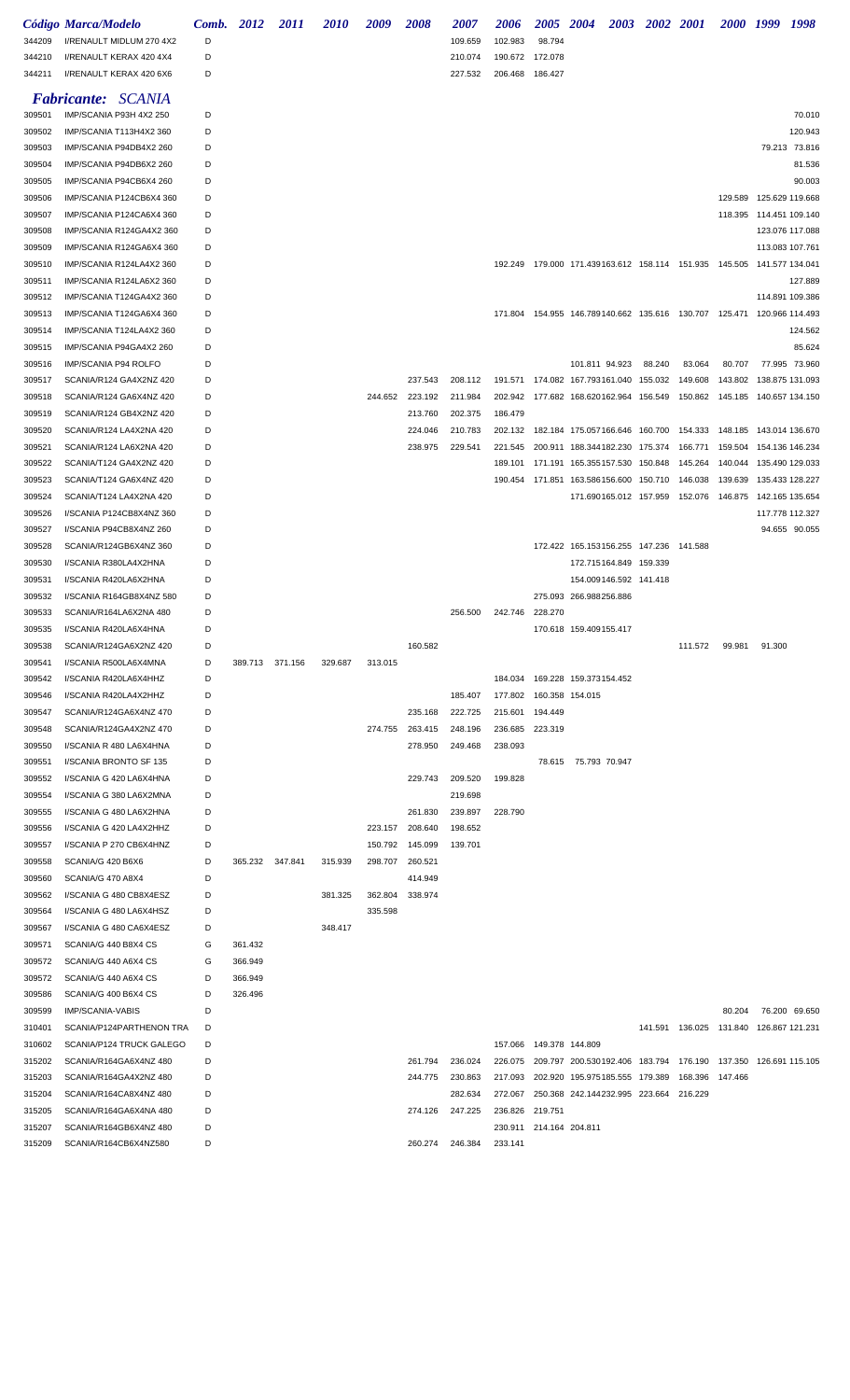|                  | Código Marca/Modelo                          | Comb.  | 2012               | 2011               | <i>2010</i>        | 2009               | 2008                    | <i><b>2007</b></i> | 2006    |         | 2005 2004 | <b>2003</b> | 2002 2001 |        |        | 2000 1999 1998 |               |
|------------------|----------------------------------------------|--------|--------------------|--------------------|--------------------|--------------------|-------------------------|--------------------|---------|---------|-----------|-------------|-----------|--------|--------|----------------|---------------|
| 315211           | SCANIA/R 420 A4X2                            | D      | 281.109            | 267.724            | 240.900            | 233.708            | 222.233                 | 202.327            | 190.867 |         |           |             |           |        |        |                |               |
| 315212           | SCANIA/R 470 A6X4                            | D      | 370.584            | 352.938            | 318.232            | 304.271            | 282.301                 | 218.745            | 212.749 | 205.385 |           |             |           |        |        |                |               |
| 315214           | SCANIA/G 420 A6X4                            | D      | 292.816            | 278.873            | 254.047            | 242.314            | 229.433                 | 216.128            |         |         |           |             |           |        |        |                |               |
| 315216           | SCANIA/G 440 A4X2                            | D      | 296.999            | 282.856            | 256.699            | 244.118            | 226.379                 | 215.383            |         |         |           |             |           |        |        |                |               |
| 315218           | SCANIA/G 420 B6X4                            | D      | 335.179            | 319.219            | 289.887            | 274.150            | 257.363                 | 243.701            |         |         |           |             |           |        |        |                |               |
| 315219           | SCANIA/G 420 B8X4                            | D      | 426.563            | 406.251            | 370.104            | 350.932            |                         |                    |         |         |           |             |           |        |        |                |               |
| 315220           | SCANIA/G 420 A6X2                            | D      | 276.017            | 262.873            | 239.501            | 228.970            | 217.387                 | 205.274            |         |         |           |             |           |        |        |                |               |
| 315222<br>315223 | SCANIA/R 580 A8X4<br>SCANIA/G 470 B8X4       | D<br>D | 420.138<br>428.141 | 400.132<br>407.753 | 371.536            | 354.200            | 331.781                 |                    |         |         |           |             |           |        |        |                |               |
| 315224           | SCANIA/G 470 B6X4                            | D      | 364.228            | 346.884            | 316.077            | 298.053            | 279.789                 | 265.023            |         |         |           |             |           |        |        |                |               |
| 315225           | SCANIA/G 470 A6X4                            | D      | 349.019            | 332.400            | 302.298            | 287.292            | 265.651                 | 253.211            |         |         |           |             |           |        |        |                |               |
| 315226           | SCANIA/G 470 A6X2                            | D      | 326.746            | 311.187            | 282.507            | 269.499            | 249.790                 | 237.699            |         |         |           |             |           |        |        |                |               |
| 315227           | SCANIA/R 440 A6X4                            | D      | 338.489            | 322.370            | 290.021            | 281.816            | 266.619                 | 248.657            |         |         |           |             |           |        |        |                |               |
| 315228           | SCANIA/R 440 A6X2                            | D      |                    |                    | 275.537            | 266.812            | 248.933                 |                    |         |         |           |             |           |        |        |                |               |
| 315229           | SCANIA/R 440 A4X2                            | D      | 321.197            | 305.902            | 274.967            | 266.342            | 248.370                 | 223.098            | 211.934 |         |           |             |           |        |        |                |               |
| 315230           | SCANIA/G 440 B8X4                            | D      | 444.198            | 423.046            | 385.481            | 364.852            |                         |                    |         |         |           |             |           |        |        |                |               |
| 315232           | SCANIA/G 440 A6X4                            | D      | 337.974            | 321.880            | 293.016            | 278.954            | 264.068                 | 249.400            |         |         |           |             |           |        |        |                |               |
| 315233           | SCANIA/G 440 A6X2                            | D      | 319.067            | 303.874            | 276.327            | 262.480            | 244.663                 | 232.234            |         |         |           |             |           |        |        |                |               |
| 315235           | SCANIA/G 420 B4X2                            | D      | 305.929            | 291.361            | 264.675            | 250.184            |                         |                    |         |         |           |             |           |        |        |                |               |
| 315239<br>315242 | SCANIA/G 380 A6X2<br>SCANIA/R 580 B6X4       | D<br>D | 268.974            | 256.166            | 232.618<br>839.600 | 222.117<br>815.458 | 206.637<br>761.491      | 187.561            | 178.817 |         |           |             |           |        |        |                |               |
| 315243           | SCANIA/R 580 A6X4                            | D      | 390.289            | 371.705            | 356.352            |                    |                         |                    |         |         |           |             |           |        |        |                |               |
| 315244           | SCANIA/R 500 A6X4                            | D      | 374.493            | 356.661            | 320.009            | 307.148            | 284.748                 | 254.815            | 242.143 |         |           |             |           |        |        |                |               |
| 315245           | SCANIA/R 500 A6X2                            | D      | 368.827            | 351.264            | 315.208            | 304.784            | 282.017                 | 267.286            |         |         |           |             |           |        |        |                |               |
| 315246           | SCANIA/R 500 A4X2                            | D      | 365.904            | 348.481            | 313.483            | 303.095            |                         |                    |         |         |           |             |           |        |        |                |               |
| 315247           | SCANIA/R 470 A6X2                            | D      | 371.845            | 354.139            | 327.016            | 313.937            | 293.867                 | 264.885            | 251.580 |         |           |             |           |        |        |                |               |
| 315248           | SCANIA/R 470 A4X2                            | D      | 326.873            | 311.308            | 278.837            | 268.075            | 250.003                 | 229.075            | 217.588 |         |           |             |           |        |        |                |               |
| 315249           | SCANIA/G 470 A4X2                            | D      | 303.183            | 288.746            | 262.239            | 250.209            | 233.440                 | 221.414            |         |         |           |             |           |        |        |                |               |
| 315250           | SCANIA/R 420 A6X4                            | D      | 340.176            | 323.978            | 291.213            | 284.403            | 263.277                 | 238.061            | 226.280 |         |           |             |           |        |        |                |               |
| 315251           | SCANIA/P 420 B8X4                            | D      | 389.937            | 371.369            | 313.764            | 301.234            | 294.471                 | 271.794            | 258.445 |         |           |             |           |        |        |                |               |
| 315253           | SCANIA/P 420 B6X4                            | D      | 303.683            | 289.222            | 245.452            | 237.138            | 232.848<br>205.257      | 224.733            | 213.643 |         |           |             |           |        |        |                |               |
| 315254<br>315255 | SCANIA/G 420 A4X2<br>SCANIA/P 420 A6X4       | D<br>D | 265.694<br>316.588 | 253.043<br>301.513 | 230.647<br>257.604 | 219.474<br>246.591 | 240.892                 | 195.844<br>233.090 | 186.769 |         |           |             |           |        |        |                |               |
| 315256           | SCANIA/R 380 A6X2                            | D      | 284.374            | 270.833            | 243.896            | 235.009            | 220.532                 |                    |         |         |           |             |           |        |        |                |               |
| 315257           | SCANIA/R 380 A4X2                            | D      | 282.688            | 269.227            | 241.513            | 232.668            |                         |                    |         |         |           |             |           |        |        |                |               |
| 315261           | SCANIA/G 380 A4X2                            | D      | 262.216            | 249.730            | 227.261            | 216.559            | 202.036                 | 185.389            | 176.746 |         |           |             |           |        |        |                |               |
| 315263           | SCANIA/P 340 A4X2                            | D      | 227.136            | 216.321            | 182.426            |                    | 173.186 167.658         | 156.622            | 148.871 |         |           |             |           |        |        |                |               |
| 315264           | SCANIA/P 340 A6X2                            | D      | 245.243            | 233.565            | 197.738            |                    | 183.302 181.617 173.847 |                    |         |         |           |             |           |        |        |                |               |
| 315265           | SCANIA/P 340 B4X2                            | D      | 216.301            | 206.001            | 173.788            | 164.909            |                         |                    |         |         |           |             |           |        |        |                |               |
| 315266           | SCANIA/P 340 B6X4                            | D      | 253.539            | 241.466            |                    |                    |                         |                    |         |         |           |             |           |        |        |                |               |
| 315268           | SCANIA/P 230 B4X2                            | D      |                    |                    |                    |                    | 142.392 140.943         | 133.544            |         |         |           |             |           |        |        |                |               |
| 315270           | SCANIA/P 270 A4X2                            | D      |                    |                    | 153.958            |                    | 147.931 144.341         | 139.250            |         |         |           |             |           |        |        |                |               |
| 315271<br>315272 | SCANIA/P 270 B4X2<br>SCANIA/P 270 B6X2       | D<br>D | 174.933            | 166.604            | 158.772            |                    | 152.252 151.037         |                    |         |         |           |             |           |        |        |                |               |
| 315273           | SCANIA/P 270 B6X4                            | D      | 184.180<br>235.654 | 175.410<br>224.433 | 167.880<br>189.502 | 164.461<br>180.938 | 163.866                 |                    |         |         |           |             |           |        |        |                |               |
| 315274           | SCANIA/P 310 A4X2                            | D      |                    | 170.467            | 162.350            | 156.570            | 152.863                 | 147.588            |         |         |           |             |           |        |        |                |               |
| 315279           | SCANIA/P 310 B6X4                            | D      | 221.942            | 211.373            | 183.857            | 177.043            | 172.251                 | 165.325            |         |         |           |             |           |        |        |                |               |
| 315280           | SCANIA/P 310 B8X4                            | D      | 265.714            | 253.062            | 215.309            | 208.919            | 206.505                 |                    |         |         |           |             |           |        |        |                |               |
| 315283           | SCANIA/R 580 B4X2                            | D      |                    |                    |                    |                    | 326.744                 |                    |         |         |           |             |           |        |        |                |               |
| 315285           | SCANIA/P 380 A6X2                            | D      | 256.165            | 243.967            |                    |                    |                         |                    |         |         |           |             |           |        |        |                |               |
| 315287           | SCANIA/R 420 TRUKAMCA                        | D      |                    |                    |                    | 271.752            | 258.381                 | 240.929            |         |         |           |             |           |        |        |                |               |
| 315288           | SCANIA/G 420 TRUKAM CA                       | D      |                    |                    |                    | 231.489            | 216.520                 | 206.219            |         |         |           |             |           |        |        |                |               |
| 315289           | SCANIA/P 420 ROSSETTI CB                     | D      |                    |                    |                    | 252.808            | 246.837                 | 238.088            |         |         |           |             |           |        |        |                |               |
| 315290           | I/SCANIA R 440 LA4X2HSZ                      | D      |                    |                    | 297.203            |                    | 285.302 267.496         |                    |         |         |           |             |           |        |        |                |               |
| 315292           | SCANIA/LOC G420 A6X4 TRA                     | D      |                    |                    |                    |                    |                         |                    |         |         | 284.066   |             |           |        |        |                |               |
| 315294<br>315296 | SCANIA/R 580 A6X2<br>SCANIA/R 470 DALBOZA CA | D<br>D | 368.691            | 351.134            | 335.962<br>322.650 |                    |                         |                    |         |         |           |             |           |        |        |                |               |
| 315297           | SCANIA/P 310 B8X2                            | D      | 257.814            | 245.538            |                    |                    |                         |                    |         |         |           |             |           |        |        |                |               |
| 315299           | <b>SCANIA</b>                                | D      |                    |                    |                    |                    |                         |                    |         |         |           | 69.755      | 64.883    | 63.177 | 60.424 |                | 57.408 52.469 |
| 315409           | SCANIA/G 440 B6X4 CS                         | G      | 311.467            |                    |                    |                    |                         |                    |         |         |           |             |           |        |        |                |               |
| 315417           | SCANIA/G 480 A6X4 CS                         | G      | 371.466            | 355.470            |                    |                    |                         |                    |         |         |           |             |           |        |        |                |               |
| 315417           | SCANIA/G 480 A6X4 CS                         | D      | 371.466            | 355.470            |                    |                    |                         |                    |         |         |           |             |           |        |        |                |               |
| 315426           | SCANIA/P 250 B6X2 CS                         | D      | 199.222            |                    |                    |                    |                         |                    |         |         |           |             |           |        |        |                |               |
| 315427           | SCANIA/P 250 B8X2 CS                         | G      | 235.377            |                    |                    |                    |                         |                    |         |         |           |             |           |        |        |                |               |
| 315432           | SCANIA/P 250 B4X2 CS                         | G      | 178.761            |                    |                    |                    |                         |                    |         |         |           |             |           |        |        |                |               |
| 315449           | SCANIA/P 310 B6X2 CS                         | G      | 213.051            |                    |                    |                    |                         |                    |         |         |           |             |           |        |        |                |               |
| 315451<br>315452 | SCANIA/P 310 B6X4 CS<br>SCANIA/P 310 B8X2 CS | D<br>D | 219.700<br>229.541 |                    |                    |                    |                         |                    |         |         |           |             |           |        |        |                |               |
|                  |                                              |        |                    |                    |                    |                    |                         |                    |         |         |           |             |           |        |        |                |               |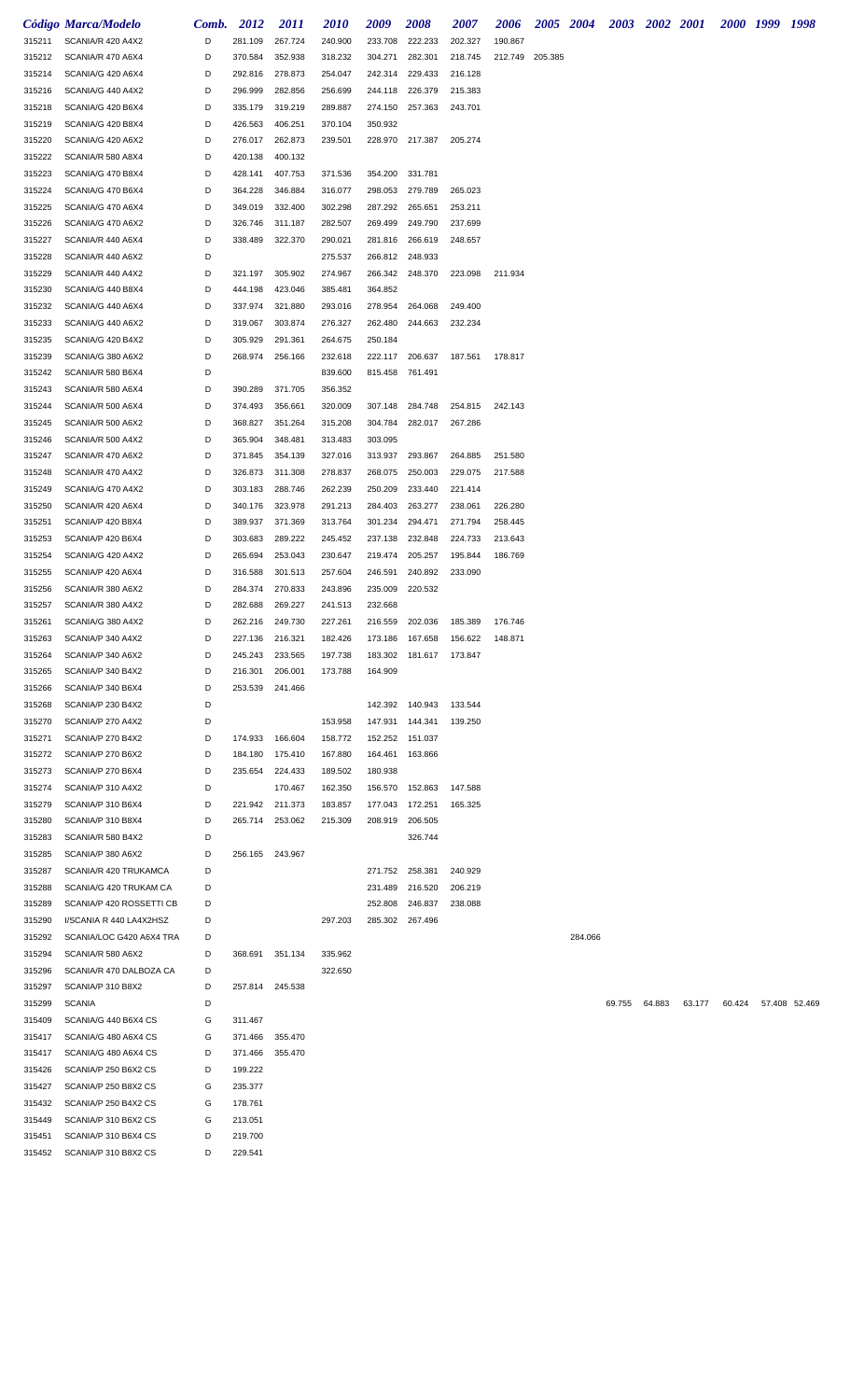| 315455           | Código Marca/Modelo<br>SCANIA/P 310 B8X4 CS     | Comb.<br>D | 2012<br>244.658 | <i>2011</i> | <i><b>2010</b></i> | 2009            | <i><b>2008</b></i>        | <i><b>2007</b></i> | 2006    | 2005 2004 |                                |        | 2003 2002 2001 |                           |        | 2000 1999 1998  |               |
|------------------|-------------------------------------------------|------------|-----------------|-------------|--------------------|-----------------|---------------------------|--------------------|---------|-----------|--------------------------------|--------|----------------|---------------------------|--------|-----------------|---------------|
| 315463           | SCANIA/P 360 B6X4 CS                            | D          | 272.337         |             |                    |                 |                           |                    |         |           |                                |        |                |                           |        |                 |               |
| 315485           | SCANIA/G 380 RODOVALE CA                        | D          |                 |             |                    |                 | 218.322                   |                    |         |           |                                |        |                |                           |        |                 |               |
| 315492           | SCANIA/G 360 A6X2                               | D          | 274.023         |             |                    |                 |                           |                    |         |           |                                |        |                |                           |        |                 |               |
| 315494           | SCANIA/G 360 A4X2                               | D          | 260.487         | 248.765     |                    |                 |                           |                    |         |           |                                |        |                |                           |        |                 |               |
| 315505           | SCANIA/G 400 A6X2                               | D          | 315.564         |             |                    |                 |                           |                    |         |           |                                |        |                |                           |        |                 |               |
| 315510           | SCANIA/G 400 A4X2                               | D          | 295.062         |             |                    |                 |                           |                    |         |           |                                |        |                |                           |        |                 |               |
| 315511           | SCANIA/G 400 A6X4                               | G          | 285.900         |             |                    |                 |                           |                    |         |           |                                |        |                |                           |        |                 |               |
| 315516           | SCANIA/G 400 B6X4                               | G          | 362.557         |             |                    |                 |                           |                    |         |           |                                |        |                |                           |        |                 |               |
| 315522           | SCANIA/G 440 A6X2                               | D          | 329.713         |             |                    |                 |                           |                    |         |           |                                |        |                |                           |        |                 |               |
| 315528           | SCANIA/G 440 A6X4                               | G          | 366.949         |             |                    |                 |                           |                    |         |           |                                |        |                |                           |        |                 |               |
| 315530           | SCANIA/G 440 B6X4                               | G          | 374.447         |             |                    |                 |                           |                    |         |           |                                |        |                |                           |        |                 |               |
| 315554           | SCANIA/R 620 A6X4                               | D          | 454.676         |             |                    |                 |                           |                    |         |           |                                |        |                |                           |        |                 |               |
| 315561           | SCANIA/R 560 A6X2                               | D          | 376.969         |             |                    |                 |                           |                    |         |           |                                |        |                |                           |        |                 |               |
| 315566           | SCANIA/R 560 A6X4                               | D          |                 | 385.415     |                    |                 |                           |                    |         |           |                                |        |                |                           |        |                 |               |
| 315580           | SCANIA/R 400 A4X2                               | D          | 295.062         | 281.785     |                    |                 |                           |                    |         |           |                                |        |                |                           |        |                 |               |
| 315581           | SCANIA/R 400 A6X2                               | D          | 312.413         | 298.354     |                    |                 |                           |                    |         |           |                                |        |                |                           |        |                 |               |
| 315583           | SCANIA/R 440 A6X2                               | D          | 316.849         | 302.591     |                    |                 |                           |                    |         |           |                                |        |                |                           |        |                 |               |
| 315586           | SCANIA/R 440 A4X2                               | D          | 294.650         |             |                    |                 |                           |                    |         |           |                                |        |                |                           |        |                 |               |
| 315591           | SCANIA/R 440 A6X4                               | D          | 358.862         | 342.714     |                    |                 |                           |                    |         |           |                                |        |                |                           |        |                 |               |
| 315597           | SCANIA/R 480 A6X2                               | D          | 325.048         |             |                    |                 |                           |                    |         |           |                                |        |                |                           |        |                 |               |
| 315598           | SCANIA/R 480 A6X4                               | D          | 361.119         | 344.869     |                    |                 |                           |                    |         |           |                                |        |                |                           |        |                 |               |
| 315611           | SCANIA/R 480 A4X2                               | D          | 260.039         |             |                    |                 |                           |                    |         |           |                                |        |                |                           |        |                 |               |
| 315625           | SCANIA/P 250 B8X2                               | D          | 235.377         |             |                    |                 |                           |                    |         |           |                                |        |                |                           |        |                 |               |
| 315628           | SCANIA/P 250 B6X2                               | D          | 199.222         |             |                    |                 |                           |                    |         |           |                                |        |                |                           |        |                 |               |
| 315630           | SCANIA/P 250 B4X2                               | D          | 178.761         |             |                    |                 |                           |                    |         |           |                                |        |                |                           |        |                 |               |
| 315651           | SCANIA/P 310 B8X4                               | D          | 265.714         |             |                    |                 |                           |                    |         |           |                                |        |                |                           |        |                 |               |
| 315652           | SCANIA/P 310 A4X2                               | D          | 214.555         |             |                    |                 |                           |                    |         |           |                                |        |                |                           |        |                 |               |
| 315652           | SCANIA/P 310 A4X2                               | G          | 214.555         |             |                    |                 |                           |                    |         |           |                                |        |                |                           |        |                 |               |
| 315655           | SCANIA/P 310 B8X2                               | D          | 240.606         |             |                    |                 |                           |                    |         |           |                                |        |                |                           |        |                 |               |
| 315660           | SCANIA/P 310 B6X2                               | D          | 213.051         |             |                    |                 |                           |                    |         |           |                                |        |                |                           |        |                 |               |
| 315663           | SCANIA/P 360 B6X4                               | D          | 269.986         |             |                    |                 |                           |                    |         |           |                                |        |                |                           |        |                 |               |
| 315669           | SCANIA/P 360 A6X2 4                             | D          | 259.283         |             |                    |                 |                           |                    |         |           |                                |        |                |                           |        |                 |               |
| 315672           | SCANIA/P 360 A6X2                               | D          | 259.283         |             |                    |                 |                           |                    |         |           |                                |        |                |                           |        |                 |               |
| 315674           | SCANIA/P 360 A4X2                               | D          | 223.062         |             |                    |                 |                           |                    |         |           |                                |        |                |                           |        |                 |               |
| 316399           | SCANIA/LKS 140                                  | D          | 143.304         | 136.480     | 121.193            |                 | 116.144  113.277  101.917 |                    | 96.083  | 91.320    | 75.868 70.735                  |        | 65.756         | 64.040                    | 61.233 | 58.194 53.166   |               |
| 316499           | SCANIA/LKS 141                                  | G          |                 |             |                    |                 |                           |                    |         |           |                                |        |                |                           |        | 72.062 68.959   |               |
| 316599           | SCANIA/LKT 140                                  | D          | 143.278         | 136.455     | 121.199            | 116.165 113.261 |                           | 101.960            | 96.087  | 91.294    | 75.879 70.703                  |        | 65.766         | 64.041                    | 61.231 | 58.205 53.185   |               |
| 317199           | SCANIA/LS 75                                    | G          |                 |             |                    |                 |                           |                    |         |           |                                |        |                |                           |        | 73.896 70.522   |               |
| 318502           | SCANIA/T112 H 4X2                               | D          |                 |             |                    |                 |                           |                    |         |           |                                |        |                |                           |        |                 | 108.149       |
| 336101           | SCANIA/T112 HW 4X2                              | D          |                 |             |                    |                 |                           |                    |         |           |                                |        |                |                           |        | 135.033 123.139 |               |
| 336212           | SCANIA/R 420 A6X2                               | D          | 287.214         | 273.538     | 252.573            | 242.402         | 232.951                   | 210.068            | 201.775 |           |                                |        |                |                           |        |                 |               |
| 336213           | SCANIA/R 420 A6X2 4                             | D          |                 |             | 287.288            |                 |                           |                    |         |           |                                |        |                |                           |        |                 |               |
| 340401           | SCANIA/T113 H                                   | D          |                 |             |                    |                 |                           |                    |         |           |                                |        |                |                           |        |                 | 67.935 62.052 |
| 340404           | SCANIA/T113 H 4X2 320                           | D          |                 |             |                    |                 |                           |                    |         |           |                                |        |                |                           |        | 131.008 110.279 |               |
| 340405           | SCANIA/T113 H 4X2 360                           | D<br>D     |                 |             |                    |                 |                           |                    |         |           |                                |        |                |                           |        | 169.904 120.990 |               |
| 340407           | SCANIA/T113 E 6X4 320                           | D          |                 |             |                    |                 |                           |                    |         |           |                                |        |                |                           |        |                 | 93.946        |
| 340408<br>340409 | SCANIA/T113 E 6X4 360<br>SCANIA/T113 HK 6X6 310 | D          |                 |             |                    |                 |                           |                    |         |           |                                |        |                |                           |        | 139.985 106.079 | 112.541       |
| 340411           | SCANIA/T113 HK 6X6 360                          | D          |                 |             |                    |                 |                           |                    |         |           |                                |        |                |                           |        |                 | 117.710       |
| 340414           | SCANIA/T113 H 6X2 360                           | D          |                 |             |                    |                 |                           |                    |         |           |                                |        |                |                           |        |                 | 108.942       |
| 340503           | SCANIA/R113 HK                                  | D          |                 |             |                    |                 |                           |                    |         |           |                                |        |                |                           |        |                 | 108.302       |
| 340505           | SCANIA/R113 H 4X2 320                           | D          |                 |             |                    |                 |                           |                    |         |           |                                |        |                |                           |        | 135.735 108.965 |               |
| 340506           | SCANIA/R113 H 4X2 360                           | D          |                 |             |                    |                 |                           |                    |         |           |                                |        |                |                           |        | 188.850 115.246 |               |
| 340507           | SCANIA/R113 E 6X4 310                           | D          |                 |             |                    |                 |                           |                    |         |           |                                |        |                |                           |        |                 | 90.900        |
| 340508           | SCANIA/R113 E 6X4 320                           | D          |                 |             |                    |                 |                           |                    |         |           |                                |        |                |                           |        |                 | 94.679        |
| 340509           | SCANIA/R113 E 6X4 360                           | D          |                 |             |                    |                 |                           |                    |         |           |                                |        |                |                           |        | 124.586 100.294 |               |
| 340510           | SCANIA/R113 H 6X2 310                           | D          |                 |             |                    |                 |                           |                    |         |           |                                |        |                |                           |        |                 | 110.468       |
| 340511           | SCANIA/R113 H 6X2 320                           | D          |                 |             |                    |                 |                           |                    |         |           |                                |        |                |                           |        |                 | 109.014       |
| 340512           | SCANIA/R113 H 6X2 360                           | D          |                 |             |                    |                 |                           |                    |         |           |                                |        |                |                           |        |                 | 133.108       |
| 340603           | SCANIA/T 143 H 4X2                              | D          |                 |             |                    |                 |                           |                    |         |           |                                |        |                |                           |        |                 | 168.602       |
| 344601           | SCANIA/P94 GA4X2NZ 260                          | D          |                 |             |                    |                 |                           |                    |         |           | 122.000114.390 108.342 101.974 |        |                |                           | 98.071 | 92.348 87.020   |               |
| 344602           | SCANIA/P94 GB4X2NZ 260                          | D          |                 |             |                    |                 |                           |                    |         |           | 105.960 99.162                 |        | 92.584         | 85.835                    | 82.449 | 79.691 74.204   |               |
| 344603           | SCANIA/P94 CB6X4NZ 260                          | D          |                 |             |                    |                 |                           |                    |         |           |                                | 98.162 | 92.920         | 89.474                    | 85.737 | 82.812 78.797   |               |
| 344604           | SCANIA/P94 DB4X2NZ 260                          | D          |                 |             |                    |                 |                           |                    |         |           | 110.153 104.530 97.851         |        | 91.349         | 84.685                    | 81.355 | 78.636 73.252   |               |
| 344605           | SCANIA/P94 DB6X2NA 260                          | D          |                 |             |                    |                 |                           |                    |         |           | 118.981 109.361105.801 102.305 |        |                | 99.160                    | 95.251 | 68.378 62.475   |               |
| 344606           | SCANIA/P94GA4X2NZ40 260                         | D          |                 |             |                    |                 |                           |                    |         |           | 123.658115.965 109.868         |        |                | 103.347                   | 99.359 | 93.603 88.250   |               |
| 344607           | SCANIA/P94 GA4X2NZ 220                          | D          |                 |             |                    |                 |                           |                    |         |           |                                |        |                | 111.449  104.853  100.848 |        |                 |               |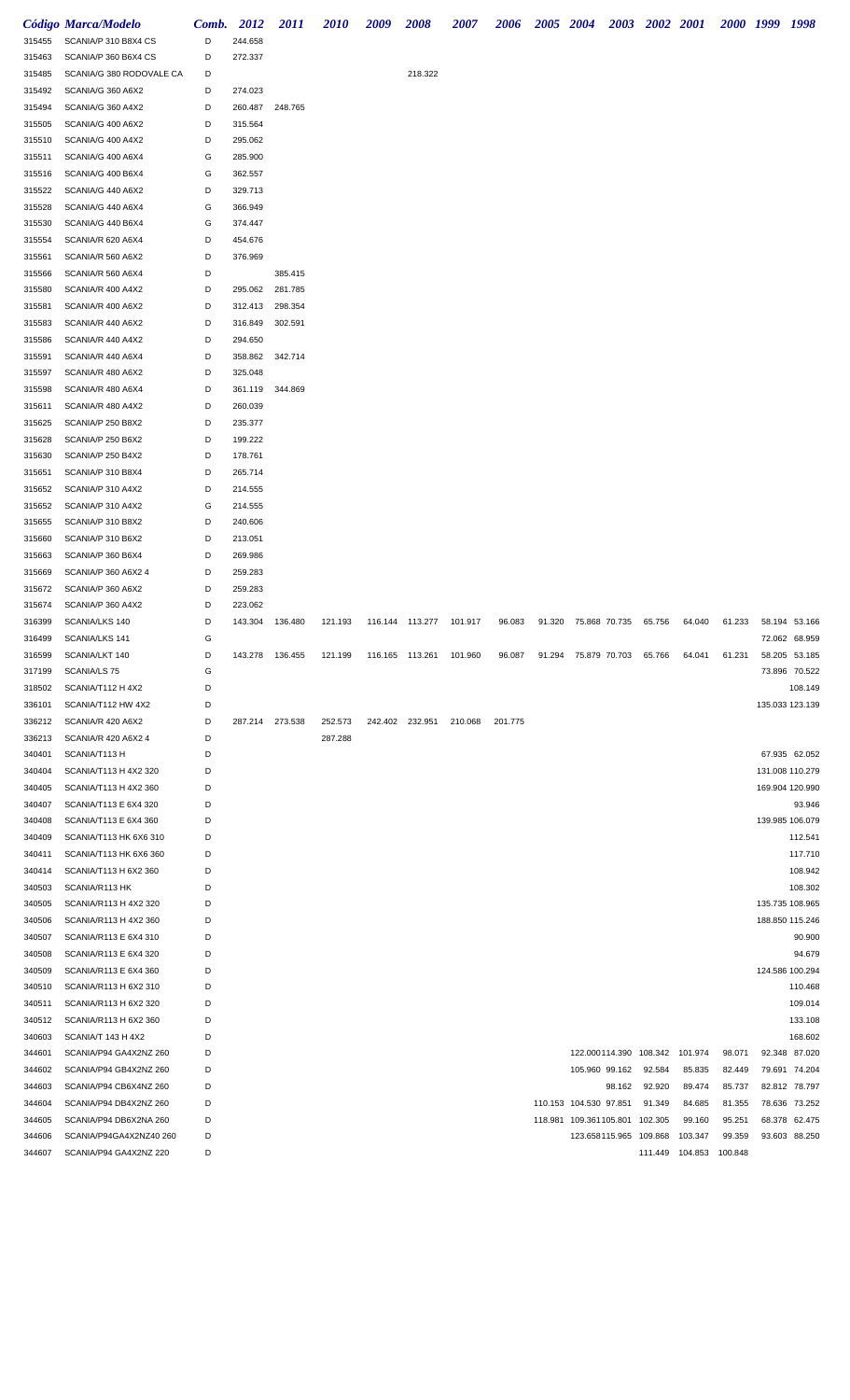|                  | Código Marca/Modelo                                | Comb. 2012 | 2011 | <i>2010</i> | 2009    | 2008                      | 2007                      | 2006                      | 2005            | <b>2004</b><br><b>2003</b>                                           | <b>2002</b>                     | <i>2001</i>     | <i>2000</i>               | 1999 1998                                                                     |
|------------------|----------------------------------------------------|------------|------|-------------|---------|---------------------------|---------------------------|---------------------------|-----------------|----------------------------------------------------------------------|---------------------------------|-----------------|---------------------------|-------------------------------------------------------------------------------|
| 344608           | SCANIA/P94CB6X4NZ 310                              | D          |      |             |         | 165.615                   | 157.269                   |                           |                 | 145.482  138.617  117.564110.694  104.449                            |                                 | 99.851          | 95.248                    | 91.553                                                                        |
| 344609           | SCANIA/P94GA4X2NZ 310                              | D          |      |             |         | 149.911                   | 139.711                   |                           |                 | 132.818  121.133  113.732107.660  101.444                            |                                 | 95.881          | 91.278                    | 85.416                                                                        |
| 344610           | SCANIA/P94DB4X2NZ 270                              | D          |      |             |         | 120.804                   | 116.495                   |                           |                 | 108.122 101.490 88.703 83.098                                        | 78.581                          | 73.696          | 70.321                    | 67.572                                                                        |
| 344611           | SCANIA/P94GA4X2NZ 270                              | D          |      |             |         | 146.203                   | 138.377                   |                           |                 | 130.449  115.732  111.064104.099                                     | 98.639                          | 92.821          | 89.263                    | 84.066                                                                        |
| 344612           | SCANIA/P94DB4X2NZ 220                              | D          |      |             |         |                           |                           |                           |                 | 100.486 93.635                                                       | 87.111                          | 81.966          | 79.999                    |                                                                               |
| 344613           | SCANIA/P94GA4X2NZ 300                              | D          |      |             |         |                           |                           |                           |                 | 136.311  128.240  122.087114.194  109.121                            |                                 |                 |                           |                                                                               |
| 344614           | SCANIA/P94DB6X2NA 270                              | D          |      |             |         | 137.477                   | 132.232                   |                           |                 | 122.795 115.754 108.672105.622                                       |                                 |                 |                           |                                                                               |
| 344615           | SCANIA/P94DB4X2NZ 230                              | D          |      |             |         | 118.406                   | 113.174                   |                           |                 | 106.636 100.830 94.588 91.321                                        |                                 |                 |                           |                                                                               |
| 344616           | SCANIA/P94CB6X4NZ 270                              | D          |      |             |         |                           | 158.178                   | 146.391                   | 119.610         |                                                                      |                                 |                 |                           |                                                                               |
| 344618           | SCANIA/P94GB4X2NZ 230                              | D          |      |             |         |                           |                           | 107.969                   | 97.360          | 94.825                                                               |                                 |                 |                           |                                                                               |
| 344622           | SCANIA/P94 ZAMBONI 6X2                             | D          |      |             |         |                           |                           | 146.906                   |                 |                                                                      |                                 |                 |                           |                                                                               |
| 344701           | SCANIA/P124 GA6X4NZ 360                            | D          |      |             |         |                           |                           | 154.033                   |                 |                                                                      |                                 |                 |                           | 146.806 142.295137.521 133.408 128.118 124.180 119.490 114.213                |
| 344702           | SCANIA/P124 GB6X4NZ 360                            | D          |      |             |         |                           |                           | 152.366                   |                 |                                                                      |                                 |                 |                           | 143.212 136.635127.931 123.258 119.080 114.379 110.492 105.378                |
| 344703           | SCANIA/P124 CA6X4NZ 360                            | D          |      |             |         |                           |                           | 158.795                   |                 |                                                                      |                                 |                 |                           | 148.896  141.989133.040  128.218  123.776  118.919  114.891  109.562          |
| 344704           | SCANIA/P124 CB6X4NZ 360                            | D          |      |             |         |                           | 161.046                   | 155.664                   |                 |                                                                      |                                 |                 |                           | 143.617 136.928130.315 125.416 120.868 114.166 110.718 105.491                |
| 344705           | SCANIA/P124GA4X2NZ 360                             | D          |      |             |         |                           |                           |                           |                 | 152.317  144.848  140.450135.636  131.618  126.388                   |                                 |                 |                           |                                                                               |
| 344706           | SCANIA/P124GA4X2NZ 420                             | D          |      |             |         |                           |                           |                           |                 |                                                                      | 138.437 134.258                 | 129.000 124.955 |                           |                                                                               |
| 344707           | SCANIA/P114GA6X2NA 320                             | D          |      |             |         |                           |                           |                           |                 |                                                                      |                                 |                 |                           | 97.956 93.261                                                                 |
| 344708           | SCANIA/P124CB8X4NZ 360                             | D          |      |             |         |                           |                           | 258.839                   |                 | 249.127 229.626223.049 214.501 209.139 177.848                       |                                 |                 |                           | 169.577                                                                       |
| 344709           | SCANIA/P124CB8X4TRAN 360                           | D          |      |             |         |                           |                           | 230.931                   |                 | 217.681 203.441197.771 191.598 183.833 174.951 165.234               |                                 |                 |                           |                                                                               |
| 344710           | SCANIA/P124CB6X4NZ 420                             | D          |      |             |         | 221.089                   | 204.199                   | 196.874                   |                 | 182.905 174.787165.946 159.331 153.105 142.800 111.764               |                                 |                 |                           |                                                                               |
| 344711           | SCANIA/P124LA6X2NA 420                             | D          |      |             |         |                           | 230.637                   | 188.561                   |                 |                                                                      |                                 |                 |                           | 179.340 173.848167.999 162.963 156.508 151.692 145.951 139.473                |
| 344712           | SCANIA/P124CA6X4NZ 420                             | D          |      |             |         | 218.066                   | 204.615                   | 194.508                   |                 |                                                                      |                                 |                 |                           | 180.623 170.774163.036 157.211 151.199 147.119 119.562 108.584                |
| 344713           | SCANIA/P124CB6X4NZ 400                             | D          |      |             |         |                           |                           | 188.037                   |                 | 174.850 167.049158.580 152.799 146.111                               |                                 |                 |                           |                                                                               |
| 344714           | SCANIA/P124CA6X4NZ 400                             | D          |      |             |         |                           |                           |                           |                 | 193.430  181.388  172.997  162.054  156.212  150.794                 |                                 |                 |                           |                                                                               |
| 344715           | SCANIA/P124 6X4 TCT MIBG                           | D          |      |             |         |                           |                           |                           |                 |                                                                      | 129.112 124.414 120.133 115.424 |                 |                           |                                                                               |
| 344716           | SCANIA/P124 6X4 TCT MIHD                           | D          |      |             |         |                           |                           |                           |                 |                                                                      | 136.193 131.029 126.301         |                 |                           |                                                                               |
| 344717           | SCANIA/P124CB8X4NZ 400                             | D          |      |             |         |                           |                           | 179.579                   |                 | 166.914 159.586151.371 145.942 139.550                               |                                 |                 |                           |                                                                               |
| 344718           | SCANIA/P124CB 8X4 NZ 420                           | D          |      |             |         | 196.501                   | 185.641                   | 176.955                   |                 | 166.980 159.730152.592 142.152 136.413                               |                                 |                 |                           |                                                                               |
| 344719           | SCANIA/P124GA6X4NZ 420                             | D          |      |             |         | 180.764                   | 170.373                   | 164.706                   |                 | 151.229 144.042137.833 132.713 128.639                               |                                 |                 |                           |                                                                               |
| 344720           | SCANIA/P124LA6X2NA 360                             | D          |      |             |         |                           |                           |                           |                 | 159.291  151.572  146.938141.943                                     |                                 |                 |                           |                                                                               |
| 344721           | SCANIA/R124CA6X4NZ 400                             | D          |      |             |         |                           |                           |                           |                 | 174.408159.789 154.308                                               |                                 |                 |                           |                                                                               |
| 344726           | I/SCANIA P124CB 4X4HZ                              | D          |      |             |         |                           |                           |                           |                 |                                                                      |                                 |                 | 132.976  127.661  123.353 |                                                                               |
| 344727           | SCANIA/P124GA4X2NZ 400                             | D          |      |             |         |                           |                           | 171.401  158.252  150.925 |                 |                                                                      |                                 |                 |                           |                                                                               |
| 344728           | SCANIA/P124LA4X2NA 400                             | D          |      |             |         |                           |                           | 196.702 181.705 173.241   |                 |                                                                      |                                 |                 |                           |                                                                               |
| 344729           | SCANIA/P124GA6X4NA 420                             | D          |      |             |         |                           | 232.776                   | 221.294 205.408 194.225   |                 |                                                                      |                                 |                 |                           |                                                                               |
| 344731           | SCANIA/P124CB6X6HZ 420                             | D.         |      |             |         |                           | 174.377  168.127  156.147 |                           |                 |                                                                      |                                 |                 |                           |                                                                               |
| 344733           | SCANIA/R124CB BJS TUCANO                           | D          |      |             |         | 200.254                   | 188.815                   | 180.237 165.705           |                 |                                                                      |                                 |                 |                           |                                                                               |
| 344734           | SCANIA/P124 RODOCAP 420                            | D          |      |             | 198.596 | 190.450                   | 166.740                   | 153.548                   |                 | 139.562 134.463129.070 124.245 119.944 115.259                       |                                 |                 |                           |                                                                               |
| 344736           | SCANIA/VIR P124 360 6X4                            | D          |      |             |         |                           |                           |                           |                 |                                                                      | 143.323 138.093 133.360         |                 |                           |                                                                               |
| 344739           | I/SCANIA P420 CB 4X4 HHZ                           | D          |      | 286.630     |         |                           |                           |                           |                 |                                                                      |                                 |                 |                           |                                                                               |
| 344742           | SCANIA/P124 MT 8X4                                 | D          |      |             |         |                           |                           |                           |                 |                                                                      |                                 | 184.938         |                           |                                                                               |
| 344801           | SCANIA/R114 GA4X2NZ 320                            | D          |      |             |         |                           |                           |                           |                 | 163.855152.844 141.430 130.635                                       |                                 |                 |                           |                                                                               |
| 344802           | SCANIA/R114 GA4X2NZ 360                            | D          |      |             |         |                           |                           |                           |                 |                                                                      |                                 |                 |                           | 138.103 119.984 112.547                                                       |
| 344803           | SCANIA/R114 GB4X2NZ 320                            | D          |      |             |         |                           |                           |                           |                 |                                                                      |                                 |                 |                           | 124.195 114.256 107.277                                                       |
| 344804           | SCANIA/R114 GB4X2NZ 360                            | D          |      |             |         |                           |                           |                           |                 |                                                                      |                                 |                 |                           | 123.844                                                                       |
| 344805           | SCANIA/R114GB4X2NZ 330                             | D          |      |             |         |                           | 177.620                   |                           |                 |                                                                      |                                 |                 |                           | 169.399  156.024  150.574144.364  139.246  133.622  128.890  117.633  101.904 |
| 344806           | SCANIA/R114GA4X2NZ 330                             | D          |      |             |         |                           |                           | 175.620                   |                 |                                                                      |                                 |                 |                           | 160.690 152.925145.247 137.856 131.822 126.077 121.696 100.508                |
| 344809           | SCANIA/R114GA4X2NZ 380                             | D          |      |             |         | 202.760                   | 182.688                   | 175.787                   | 165.862 161.829 |                                                                      |                                 |                 |                           |                                                                               |
| 344813           | SCANIA/R114LA4X2NA 380                             | D          |      |             |         | 198.737                   | 188.943                   | 172.164                   | 163.845         |                                                                      |                                 |                 |                           |                                                                               |
| 344814           | SCANIA/R114LA6X2NA 380                             | D          |      |             |         | 218.490                   | 205.113                   |                           |                 | 197.737  182.482  171.119165.172                                     |                                 |                 |                           |                                                                               |
| 344901           | SCANIA/R124 GA4X2NZ 400                            | D          |      |             |         |                           |                           |                           |                 |                                                                      |                                 |                 |                           | 187.382  172.406  166.461159.039  152.956  147.928  140.433  113.178  102.780 |
| 344902           | SCANIA/R124 GB4X2NZ 400                            | D          |      |             |         |                           | 201.372                   |                           |                 | 191.525  178.136  173.026164.829  156.754  152.524                   |                                 |                 |                           |                                                                               |
| 344903           | SCANIA/R124 GA6X4NZ 400                            | D          |      |             |         |                           |                           | 150.096                   |                 | 138.095 133.304127.412 122.487 118.449 114.437                       |                                 |                 |                           |                                                                               |
| 344904           | SCANIA/R124 LA4X2NA 400                            | D          |      |             |         |                           |                           | 206.756                   |                 | 185.966 177.510170.374 164.659 155.062 151.149                       |                                 |                 |                           |                                                                               |
| 344905           | SCANIA/R124 LA6X2NA 400                            | D          |      |             |         |                           |                           |                           |                 | 216.187  191.695  182.984173.556  167.101  160.814  153.435  149.329 |                                 |                 |                           |                                                                               |
| 344906           | SCANIA/R124 GA4X2NZ 360                            | D<br>D     |      |             |         | 199.537  191.272  180.276 |                           |                           |                 |                                                                      |                                 |                 |                           | 171.475  156.111  149.906144.736  139.835  135.113  130.060  125.619  119.569 |
| 344907           | SCANIA/R124 GA6X4NZ 360                            |            |      |             |         |                           |                           | 179.628                   |                 |                                                                      |                                 |                 |                           | 162.526 155.685147.244 138.749 133.415 128.629 124.048 118.218                |
| 344908           | SCANIA/R124 GB4X2NZ 360                            | D<br>D     |      |             |         |                           |                           |                           |                 | 161.955 154.818149.221 143.947 138.833 132.977 128.600               |                                 |                 |                           |                                                                               |
| 344909           | SCANIA/R124 LA4X2NA 360                            | D          |      |             |         |                           |                           |                           |                 |                                                                      |                                 |                 |                           | 159.369 154.029 147.967 141.753 137.935 130.543                               |
| 344910<br>344911 | SCANIA/R124 LA6X2NA 360<br>SCANIA/R124 GA6X4NA 420 | D          |      |             |         | 292.585                   | 277.785                   |                           |                 | 265.925 232.781 220.992213.615 205.085                               |                                 |                 |                           | 205.653  188.727  182.189173.290  166.808  161.079  154.854  149.604  143.223 |
| 344912           | SCANIA/R124GB6X4NZ 400                             | D          |      |             |         |                           |                           |                           |                 | 248.600 227.472 211.295200.416                                       |                                 |                 |                           |                                                                               |
| 344913           | SCANIA/R124CB8X4NZ 420                             | D          |      |             |         |                           | 266.192                   | 254.831                   |                 | 223.126 211.815204.686                                               |                                 |                 |                           |                                                                               |
| 344914           | SCANIA/R124CB6X4NZ 420                             | D          |      |             |         | 230.433                   | 218.784                   | 209.432                   |                 |                                                                      |                                 |                 |                           |                                                                               |
| 344915           | SCANIA/R124LA6X4NA 420                             | D          |      |             | 289.756 | 277.861                   | 262.586                   |                           |                 |                                                                      |                                 |                 |                           |                                                                               |
| 344918           | SCANIA/R124GB6X4NZ 420                             | D          |      |             |         |                           | 275.845                   | 264.071 231.197 219.483   |                 |                                                                      |                                 |                 |                           |                                                                               |
| 344921           | SCANIA/R124CB8X4NZ 470                             | D          |      |             |         | 297.648 281.335           |                           |                           |                 |                                                                      |                                 |                 |                           |                                                                               |
|                  |                                                    |            |      |             |         |                           |                           |                           |                 |                                                                      |                                 |                 |                           |                                                                               |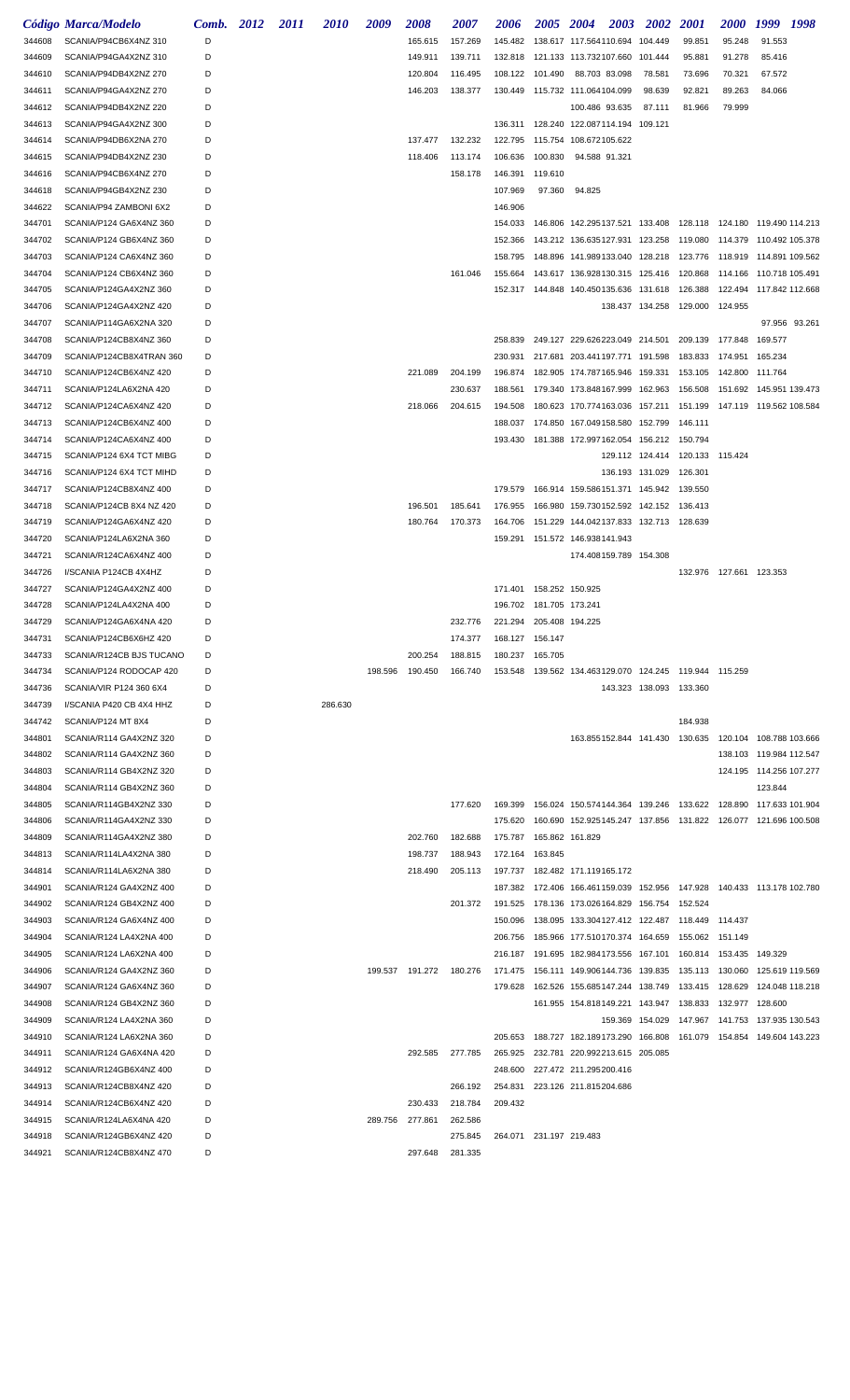|                  | Código Marca/Modelo                                | Comb. 2012 | <i>2011</i> | <i>2010</i> | 2009    | 2008    | <i><b>2007</b></i> | 2006               | 2005 2004       |                                | 2003 2002 2001                                     |                                                                      |                         | 2000 1999 1998           |         |
|------------------|----------------------------------------------------|------------|-------------|-------------|---------|---------|--------------------|--------------------|-----------------|--------------------------------|----------------------------------------------------|----------------------------------------------------------------------|-------------------------|--------------------------|---------|
| 344924           | SCANIA/R124LA6X2NA 470                             | D          |             |             | 272.625 | 261.469 | 246.448            | 234.962 221.675    |                 |                                |                                                    |                                                                      |                         |                          |         |
| 344927           | SCANIA/R124 RODOEIXO CA                            | D          |             |             |         |         |                    |                    |                 |                                | 172.219                                            |                                                                      |                         |                          |         |
| 345001           | SCANIA/T114 GA4X2NZ 320                            | D          |             |             |         |         |                    |                    |                 |                                |                                                    | 135.257  125.005  106.821  102.870  98.423                           |                         |                          |         |
| 345002           | SCANIA/T114 GA4X2NZ 360                            | D          |             |             |         |         |                    |                    |                 |                                |                                                    | 133.842 128.736 123.715 119.913 111.622                              |                         |                          |         |
| 345003           | SCANIA/T114 GB4X2NZ 320                            | D          |             |             |         |         |                    |                    |                 |                                |                                                    |                                                                      |                         | 117.117 110.497          |         |
| 345004           | SCANIA/T114 GB4X2NZ 360                            | D          |             |             |         |         |                    |                    |                 |                                |                                                    |                                                                      |                         | 118.866 113.159          |         |
| 345005           | SCANIA/T114GB4X2NZ 330                             | D          |             |             |         |         |                    | 172.069            |                 |                                |                                                    | 155.965 150.008143.995 138.257 132.773 127.500                       |                         |                          |         |
| 345006           | SCANIA/T114GA4X2NZ 330                             | D          |             |             |         |         |                    | 172.061            |                 |                                | 156.739 149.180143.056 136.452 130.225             |                                                                      | 124.825 120.595 97.003  |                          |         |
| 345101           | SCANIA/T124 GA4X2NZ 400                            | D          |             |             |         |         |                    | 191.382            |                 |                                | 171.699 165.614158.943 152.298 146.595             |                                                                      |                         |                          |         |
| 345102           | SCANIA/T124 GA6X4NZ 400                            | D          |             |             |         |         |                    |                    |                 |                                | 141.078135.410 129.740 124.869                     |                                                                      |                         |                          |         |
| 345103           | SCANIA/T124 LA4X2NA 400                            | D          |             |             |         |         |                    |                    |                 |                                | 164.614 157.552                                    | 151.887 147.213                                                      |                         |                          |         |
| 345104           | SCANIA/T124 GA4X2NZ 360                            | D<br>D     |             |             |         |         |                    | 177.225            |                 | 160.080 153.701148.513 142.921 |                                                    |                                                                      |                         |                          |         |
| 345105<br>345106 | SCANIA/T124 GA6X4NZ 360<br>SCANIA/T124 LA4X2NA 360 | D          |             |             |         |         |                    |                    |                 |                                |                                                    | 151.469  143.505137.510  132.538  127.791  122.692  118.242  111.882 | 137.318 133.124 126.534 |                          |         |
| 345107           | SCANIA/T124LA6X2NA 360                             | D          |             |             |         |         |                    |                    |                 | 178.672 169.513162.508 156.534 |                                                    | 150.526                                                              | 145.120                 |                          |         |
| 345108           | SCANIA/T124LA6X2NA 420                             | D          |             |             |         |         |                    |                    |                 |                                | 165.581159.140 152.281                             | 146.732  141.661  137.138                                            |                         |                          |         |
| 345109           | SCANIA/T124CA6X4NZ 420                             | D          |             |             |         |         |                    |                    |                 |                                |                                                    | 161.090 155.034 150.247 143.653                                      |                         |                          |         |
| 345110           | SCANIA/T124LA6X2NA 400                             | D          |             |             |         |         |                    |                    |                 |                                |                                                    | 211.009  188.140  181.911173.027  166.316  159.893  153.947          |                         |                          |         |
| 345111           | SCANIA/T124GB4X2NZ 360                             | D          |             |             |         |         |                    |                    |                 |                                |                                                    | 129.343  124.510  119.659  115.972  110.404                          |                         |                          |         |
| 345112           | SCANIA/T124GB4X2NZ 420                             | D          |             |             |         |         |                    | 193.825            |                 |                                |                                                    | 175.729 169.719161.743 154.852 149.134 143.791 139.143 132.442       |                         |                          |         |
| 345113           | SCANIA/T124GB4X2NZ 400                             | D          |             |             |         |         |                    |                    |                 |                                | 197.670  177.709  171.303164.456  157.615  151.682 |                                                                      |                         |                          |         |
| 345117           | SCANIA/T124GA6X2NZ 360                             | D          |             |             |         |         |                    |                    |                 |                                |                                                    |                                                                      | 127.890                 | 123.260 116.633          |         |
| 345201           | SCANIA/P114 CA6X4NZ 360                            | D          |             |             |         |         |                    |                    |                 |                                |                                                    | 137.324 126.817 116.700                                              |                         | 102.423 96.608           |         |
| 345202           | SCANIA/P114 CB6X4NZ 360                            | D          |             |             |         |         |                    |                    |                 |                                |                                                    | 117.414 111.046                                                      |                         | 98.393 92.858            |         |
| 345203           | SCANIA/P114GA4X2NZ 320                             | D          |             |             |         |         |                    |                    |                 |                                |                                                    |                                                                      | 105.544                 | 96.652 92.008            |         |
| 345204           | SCANIA/P114GA4X2NZ 360                             | D          |             |             |         |         |                    |                    |                 |                                | 115.858111.786 107.590 103.461                     |                                                                      | 99.494                  | 96.588 74.325            |         |
| 345205           | SCANIA/P114GA6X2NA 330                             | D          |             |             |         |         |                    | 133.504            |                 |                                | 127.444 123.693119.299 114.864 110.480             |                                                                      | 106.259                 | 103.142                  |         |
| 345206           | SCANIA/P114GA4X2NZ 330                             | D          |             |             |         |         |                    |                    |                 |                                | 132.005  125.748  122.036117.689  113.300  108.994 |                                                                      | 104.820                 | 101.728 81.240           |         |
| 345207           | SCANIA/P114CB8X4NZ 330                             | D          |             |             |         |         |                    |                    |                 |                                |                                                    | 102.117                                                              | 96.332                  | 88.869                   |         |
| 345208           | SCANIA/P114CB6X4NZ 330                             | D          |             |             |         |         |                    |                    |                 |                                | 146.346134.934 123.352 116.670                     |                                                                      |                         |                          |         |
| 345209           | SCANIA/P114GB4X2NZ 330                             | D          |             |             |         |         |                    |                    |                 |                                | 119.238 115.751111.657 107.490 103.341             |                                                                      | 99.411                  | 96.508                   |         |
| 345214           | SCANIA/P114CB8X4NZ 340                             | D          |             |             |         |         | 260.942            | 241.276            | 236.062         |                                |                                                    |                                                                      |                         |                          |         |
| 345217           | SCANIA/P114GA4X2NZ 380<br>SCANIA/P114GA4X2NZ 340   | D<br>D     |             |             |         |         |                    | 147.749            | 140.773 136.628 | 127.516 123.985118.775         |                                                    |                                                                      |                         |                          |         |
| 345221<br>345223 | SCANIA/P114GB4X2NZ 340                             | D          |             |             |         | 156.673 | 146.638<br>153.565 | 136.543<br>142.976 | 128.498         |                                |                                                    |                                                                      |                         |                          |         |
| 345224           | SCANIA/P114LA6X2NA 340                             | D          |             |             |         |         | 164.715            | 157.990 153.123    |                 |                                |                                                    |                                                                      |                         |                          |         |
| 347700           | SCANIA/P114 LIEBHERR HTM                           | D          |             |             |         |         |                    | 133.435            |                 | 127.424 123.664119.309 114.865 |                                                    | 108.648                                                              | 104.327                 | 100.796                  | 95.166  |
| 903301           | SCANIA/F94 HB4X2NZ 220                             | D          |             |             |         |         |                    |                    |                 |                                |                                                    | 77.478                                                               | 70.824                  | 65.019 58.608            |         |
| 903302           | SCANIA/F94 HB4X2NZ 310                             | D          |             |             |         |         |                    |                    |                 |                                |                                                    |                                                                      |                         | 60.682 54.975            |         |
| 903303           | SCANIA/L94 IB4X2NB 220                             | D          |             |             |         |         |                    |                    |                 |                                |                                                    |                                                                      |                         | 57.514 48.963            |         |
| 903304           | SCANIA/L94 IB4X2NB 310                             | D          |             |             |         |         |                    |                    |                 |                                |                                                    | 89.032                                                               | 78.161                  | 64.724 54.861            |         |
| 903305           | SCANIA/L94 UB4X2LB 220                             | D          |             |             |         |         |                    |                    |                 |                                |                                                    |                                                                      |                         | 58.809 54.043            |         |
| 903306           | SCANIA/L94 UB4X2LB 310                             | D          |             |             |         |         |                    |                    |                 |                                |                                                    | 76.525                                                               | 68.787                  | 62.675 57.192            |         |
| 903308           | SCANIA/K124EB4X2NI 420                             | D          |             |             |         |         |                    |                    |                 |                                |                                                    |                                                                      |                         | 98.890 87.871            |         |
| 903311           | SCANIA/K124IB4X2NB 360                             | D          |             |             |         |         |                    |                    |                 |                                |                                                    |                                                                      | 95.415                  | 90.744 82.603            |         |
| 903312           | SCANIA/K124IB4X2NB 420                             | D          |             |             |         |         |                    |                    |                 |                                |                                                    | 122.076                                                              | 112.588                 | 107.349                  |         |
| 903313           | SCANIA/K124EB6X2NI 360                             | D          |             |             |         |         |                    |                    |                 |                                |                                                    | 131.822                                                              | 125.078 116.820         |                          |         |
| 903314           | SCANIA/K124EB6X2NI 420                             | D          |             |             |         |         |                    |                    |                 |                                |                                                    | 151.504                                                              | 140.539                 | 132.733                  |         |
| 903315           | SCANIA/K124EB6X2LI 360                             | D          |             |             |         |         |                    |                    |                 |                                |                                                    | 130.790                                                              | 123.103 115.611         |                          |         |
| 903316           | SCANIA/K124EB6X2LI 420                             | D          |             |             |         |         |                    |                    |                 |                                |                                                    | 136.824                                                              | 126.992 120.636         |                          |         |
| 903317           | SCANIA/K124IB6X2NB 360                             | D<br>D     |             |             |         |         |                    |                    |                 |                                | 148.428141.192 134.696                             | 102.505<br>141.622 129.310                                           | 92.179                  | 85.645 77.038<br>123.782 |         |
| 903318<br>903319 | SCANIA/K124IB6X2NB 420<br>SCANIA/K124IB8X2NB 360   | D          |             |             |         |         |                    |                    |                 |                                |                                                    |                                                                      | 114.439                 | 104.172 96.372           |         |
| 903320           | SCANIA/K124IB8X2NB 420                             | D          |             |             |         |         |                    |                    |                 |                                |                                                    | 116.086                                                              | 106.259                 | 99.728                   |         |
| 903321           | SCANIA/F94HB4X2HZ 220                              | D          |             |             |         |         |                    |                    |                 |                                |                                                    | 76.826                                                               | 70.674                  | 65.115                   |         |
| 903322           | SCANIA/F94HB4X2HZ 310                              | D          |             |             |         |         |                    |                    |                 |                                | 109.816                                            | 84.187                                                               | 77.474                  | 71.321 64.309            |         |
| 903323           | SCANIA/K94IB4X2NB 310                              | D          |             |             |         |         |                    |                    |                 |                                | 161.931 112.849                                    |                                                                      | 102.974                 |                          |         |
| 903324           | SCANIA/L94UB6X2LB 260                              | D          |             |             |         |         |                    |                    |                 |                                |                                                    | 64.787                                                               | 58.379                  | 52.644 48.421            |         |
| 903325           | SCANIA/L94UB4X2LB 230                              | D          |             |             |         |         |                    |                    |                 |                                |                                                    | 84.494                                                               | 76.456                  | 68.959 62.666            |         |
| 903326           | SCANIA/L94IB4X2NB 230                              | D          |             |             |         |         |                    |                    |                 |                                | 129.302                                            | 99.753                                                               | 88.378                  | 72.934 61.728            |         |
| 903327           | SCANIA/L94IB6X2*4LB 260                            | D          |             |             |         |         |                    |                    |                 |                                | 92.754                                             | 72.173                                                               | 63.185                  | 52.099 44.519            |         |
| 903329           | SCANIA/L94UB6X2 4LB 260                            | D          |             |             |         |         |                    |                    |                 |                                |                                                    | 65.016                                                               | 58.781                  | 52.786 47.993            |         |
| 903330           | SCANIA/F94HB4X2NZ 260                              | D          |             |             |         |         |                    |                    |                 |                                | 109.710                                            | 84.251                                                               | 77.098                  | 71.283 64.474            |         |
| 903601           | IMP/SCANIA K124EB4X2N360                           | D          |             |             |         |         |                    |                    |                 |                                |                                                    |                                                                      |                         |                          | 130.325 |
| 903603           | IMP/SCANIA K124IB4X2 360                           | D          |             |             |         |         |                    |                    |                 |                                |                                                    | 109.707                                                              | 102.542                 | 97.018                   |         |
| 903604           | IMP/SCANIA K124IB4X2 420                           | D          |             |             |         |         |                    |                    |                 |                                |                                                    | 128.186 117.743 112.920                                              |                         |                          |         |
| 903605           | IMP/SCANIA K124EB6X2N360                           | D          |             |             |         |         |                    |                    |                 |                                |                                                    | 139.327                                                              | 131.129 122.443         |                          |         |
| 903606           | IMP/SCANIA K124EB6X2N420                           | D          |             |             |         |         |                    |                    |                 |                                |                                                    | 157.497  147.348  138.960                                            |                         |                          |         |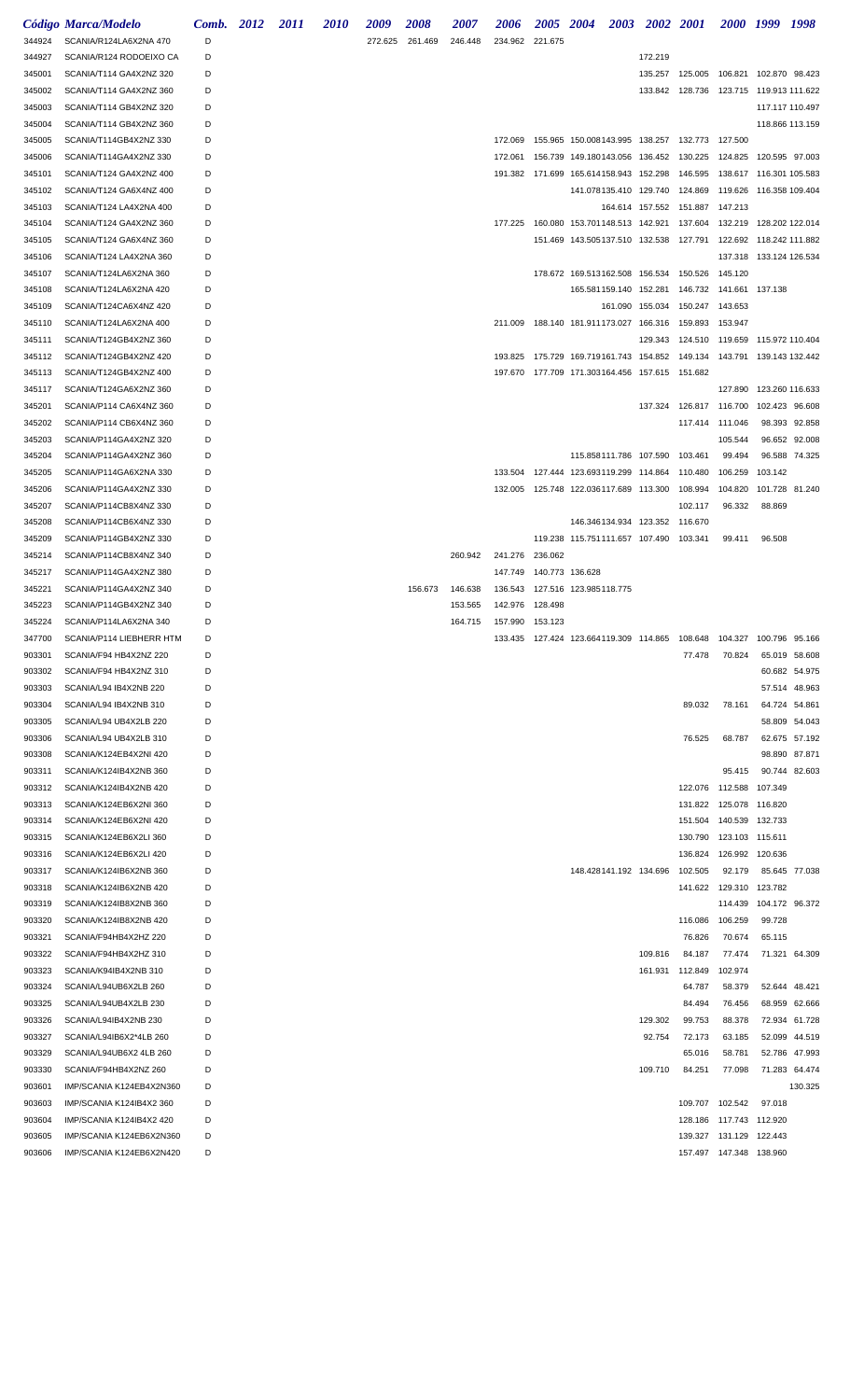|                  | Código Marca/Modelo                                    | Comb.  | 2012    | <i>2011</i> | <i>2010</i> | 2009            | <i><b>2008</b></i> | <i><b>2007</b></i> | <i><b>2006</b></i> | <b>2005</b> | <b>2004</b><br><b>2003</b>                                  | <b>2002</b> | <i>2001</i>      | <i><b>2000</b></i> | 1999 1998 |                                |
|------------------|--------------------------------------------------------|--------|---------|-------------|-------------|-----------------|--------------------|--------------------|--------------------|-------------|-------------------------------------------------------------|-------------|------------------|--------------------|-----------|--------------------------------|
| 903607           | IMP/SCANIA K124IB6X2 360                               | D      |         |             |             |                 |                    |                    |                    |             |                                                             |             | 104.843          | 93.699             | 85.944    |                                |
| 903608           | IMP/SCANIA K124IB6X2 420                               | D      |         |             |             |                 |                    |                    |                    |             |                                                             |             | 147.721          | 136.060            | 129.676   |                                |
| 903609           | IMP/SCANIA L94IB4X2 220                                | D      |         |             |             |                 |                    |                    |                    |             |                                                             |             | 96.972           | 86.114             |           | 70.726 59.570                  |
| 903610           | IMP/SCANIA L94IB4X2 310                                | D      |         |             |             |                 |                    |                    |                    |             |                                                             |             | 72.190           | 64.678             | 53.160    | 45.265                         |
| 903611<br>903612 | IMP/SCANIA L94UB4X2 220<br>IMP/SCANIA L94UB4X2 310     | D<br>D |         |             |             |                 |                    |                    |                    |             |                                                             |             | 80.596<br>80.907 | 71.725<br>72.554   | 65.690    | 59.911<br>65.068 59.734        |
| 903615           | IMP/SCANIA K124EB6X2L360                               | D      |         |             |             |                 |                    |                    |                    |             |                                                             |             | 138.234          | 129.964            | 120.290   |                                |
| 903616           | IMP/SCANIA K124EB6X2L420                               | D      |         |             |             |                 |                    |                    |                    |             |                                                             |             | 142.905          | 133.250            | 125.453   |                                |
| 903617           | I/SCANIA L94UB4X2LB 230                                | D      |         |             |             |                 |                    |                    |                    |             |                                                             |             | 90.284           | 81.265             |           | 74.053 67.114                  |
| 903618           | I/SCANIA L94IB4X2NB 230                                | D      |         |             |             |                 |                    |                    |                    |             |                                                             |             | 89.299           | 79.102             |           | 64.956 55.273                  |
|                  | <b>Fabricante: SINOTRUK</b>                            |        |         |             |             |                 |                    |                    |                    |             |                                                             |             |                  |                    |           |                                |
| 349400           | I/SINOTRUK HOWO 6X2 380                                | D      | 204.917 | 195.159     | 178.717     | 158.937         | 150.822            | 141.847            |                    |             |                                                             |             |                  |                    |           |                                |
| 349401           | I/SINOTRUK HOWO 6X4 380                                | D      | 242.137 | 230.607     | 207.448     | 185.846         | 184.054            |                    |                    |             |                                                             |             |                  |                    |           |                                |
| 349404           | I/CNHTC HOWO SINOTRUK 64                               | D      |         | 229.337     |             |                 |                    |                    |                    |             |                                                             |             |                  |                    |           |                                |
| 349200           | <b>Fabricante: TOR</b><br>I/TOR TRUCK TB130            | D      |         |             |             |                 | 315.729            | 299.735            | 284.791            |             |                                                             |             |                  |                    |           |                                |
|                  | <b>Fabricante: TRAMONTINI</b>                          |        |         |             |             |                 |                    |                    |                    |             |                                                             |             |                  |                    |           |                                |
| 342101<br>342102 | TRAMONTINI/CTT 1600B<br>TRAMONTINI/CTT 1600N           | D<br>D |         |             |             |                 |                    |                    |                    |             |                                                             |             |                  | 33.078             |           | 30.585 27.651<br>30.580 27.654 |
|                  |                                                        |        |         |             |             |                 |                    |                    |                    |             |                                                             |             |                  |                    |           |                                |
| 348902           | <b>Fabricante: TROLLER</b><br>TROLLER/PANTANAL HD S4CH | D      |         |             |             |                 |                    | 34.205             | 30.880             | 28.927      |                                                             |             |                  |                    |           |                                |
|                  | <b>Fabricante: TUTTO</b>                               |        |         |             |             |                 |                    |                    |                    |             |                                                             |             |                  |                    |           |                                |
|                  | 911801 TUTTO/RD 70                                     | G      |         |             |             |                 |                    |                    |                    |             |                                                             |             |                  |                    |           | 26.892 25.391                  |
|                  | <b>Fabricante:</b> URAL ZAM                            |        |         |             |             |                 |                    |                    |                    |             |                                                             |             |                  |                    |           |                                |
|                  | 390000 IMP/URAL ZAM YAMAZ                              | D      |         |             |             |                 |                    |                    |                    |             |                                                             |             |                  |                    |           | 29.167                         |
|                  | <i><b>Fabricante:</b></i><br><i>VOLKSWAGEN</i>         |        |         |             |             |                 |                    |                    |                    |             |                                                             |             |                  |                    |           |                                |
| 310400           | VW/35.300 PARTHENON                                    | D      |         |             | 176.689     |                 | 165.731 154.363    | 149.692            |                    |             | 142.054  133.286  126.203120.526  115.500  105.009  100.008 |             |                  |                    |           | 85.710 75.525                  |
| 310601           | VW/31.320 TRUCK GALEGO                                 | D      |         |             | 193.122     |                 |                    |                    |                    |             |                                                             |             |                  |                    |           |                                |
| 319602           | VW/PUMA 4.T                                            | D      |         |             |             |                 |                    |                    |                    |             |                                                             | 44.319      | 43.295           | 41.818             |           | 39.828 37.771                  |
| 319800           | VW/31.260CN PMERECHIM 84                               | D<br>D |         |             |             | 159.204         | 150.351            | 144.163            |                    |             |                                                             |             |                  |                    |           |                                |
| 319801<br>319804 | VW/31.260 E SETEC TCT<br>VW/18.310 T SETEC CM          | D      |         |             | 165.127     | 158.656 150.414 |                    |                    |                    |             | 94.352 90.280                                               | 87.278      |                  |                    |           |                                |
| 320099           | VW/6.90                                                | D      |         |             |             |                 |                    |                    |                    |             |                                                             |             | 42.656           | 41.198             |           | 39.206 37.201                  |
| 320281           | <b>VW/23.220 MOURA</b>                                 | D      |         |             |             |                 |                    |                    |                    |             | 100.753 96.759 94.001                                       | 89.977      | 87.022           |                    |           |                                |
| 320508           | VW/19.390 CTC 4X2                                      | D      | 177.346 | 168.901     |             |                 |                    |                    |                    |             |                                                             |             |                  |                    |           |                                |
| 320509           | VW/19.330 CTC 4X2                                      | D      | 164.351 | 156.525     |             |                 |                    |                    |                    |             |                                                             |             |                  |                    |           |                                |
| 320526           | VW/19.390 CTC 4X2                                      | D      | 222.350 |             |             |                 |                    |                    |                    |             |                                                             |             |                  |                    |           |                                |
| 326002           | VW/7.90 S                                              | D      |         |             |             |                 |                    |                    |                    |             |                                                             |             | 53.949           | 51.261             |           | 48.513 45.879                  |
| 326004           | VW/8.140                                               | D      |         |             |             |                 |                    |                    |                    |             |                                                             |             | 53.734           | 48.258             |           | 46.389 44.406                  |
| 326007           | VW/8.100                                               | D      |         |             |             |                 |                    |                    |                    |             |                                                             |             | 53.622           | 48.111             |           | 46.061 43.497                  |
| 326010           | <b>VW/8.150E INBRA BD</b>                              | D      | 90.227  | 85.932      | 78.450      | 74.676          |                    |                    |                    |             |                                                             |             |                  |                    |           |                                |
| 326099           | VW/7.90                                                | D<br>D |         |             |             |                 |                    |                    |                    |             |                                                             |             |                  | 59.314             |           | 54.628 50.232                  |
| 329301<br>329302 | VW/12.140 H<br>VW/12.140 T                             | D      |         |             |             |                 |                    |                    |                    |             |                                                             |             | 50.575           | 47.650             |           | 57.301 49.700<br>43.326 41.550 |
| 329303           | VW/12.170 BT                                           | D      |         |             |             |                 |                    |                    |                    |             | 63.177                                                      | 60.168      | 57.587           | 51.961             |           | 48.449 44.628                  |
| 329399           | VW/12.140                                              | D      |         |             |             |                 |                    |                    |                    |             |                                                             |             | 72.458           | 66.978             |           | 61.648 56.689                  |
| 329401           | VW/14.150                                              | D      |         |             |             |                 |                    |                    |                    |             |                                                             |             | 72.263           | 68.691             |           | 56.006 52.743                  |
| 329402           | VW/14.200                                              | D      |         |             |             |                 |                    |                    |                    |             |                                                             |             |                  |                    |           | 60.263 55.414                  |
| 329403           | VW/14.220                                              | D      |         |             |             |                 |                    |                    |                    |             |                                                             |             | 66.440           | 60.878             |           | 57.739 54.745                  |
| 329404           | VW/14.170 BT                                           | D      |         |             |             |                 |                    |                    |                    |             |                                                             |             | 42.306           | 40.843             |           | 38.880 36.905                  |
| 329499           | VW/14.140                                              | D      |         |             |             |                 |                    |                    |                    |             |                                                             |             |                  | 74.785             |           | 60.664 57.138                  |
| 329599           | VW/12.160                                              | D      |         |             |             |                 |                    |                    |                    |             |                                                             |             |                  |                    |           | 43.808                         |
| 331403           | VW/16.200                                              | D      |         |             |             |                 |                    |                    |                    |             | 89.352 84.805                                               | 80.782      | 77.304           | 69.045             |           | 66.164 63.335                  |
| 331404           | VW/8.150                                               | D<br>D | 87.319  | 83.162      | 73.866      | 71.098          | 66.610             | 63.836             | 60.469             | 57.984      | 55.820 53.453                                               | 51.646      | 49.887           | 47.555             |           | 45.688 43.757                  |
| 331405<br>331406 | VW/12.180<br>VW/14.180                                 | D      |         |             |             |                 |                    |                    |                    |             | 69.069 64.180                                               | 60.130      | 56.606<br>70.960 | 54.549<br>65.570   |           | 51.089 48.032<br>61.870 56.657 |
| 331407           | VW/8.120                                               | D      |         |             |             |                 |                    |                    | 57.116             | 54.416      | 52.023 49.535                                               | 47.813      | 46.512           | 44.943             |           | 40.166 36.149                  |
| 331408           | VW/13.150                                              | D      |         |             |             |                 |                    | 77.935             | 73.148             | 68.731      | 65.286 60.670                                               | 58.566      | 56.871           | 54.415             |           | 46.615 43.421                  |
| 331409           | VW/15.180                                              | D      |         |             |             |                 |                    | 84.164             | 79.917             | 75.849      | 72.818 69.724                                               | 66.983      | 65.035           | 62.032             |           | 53.996 50.288                  |
| 331410           | VW/17.300                                              | D      |         |             |             |                 |                    |                    |                    |             | 75.646 70.282                                               | 65.189      | 63.196           | 60.703             |           | 54.241 50.502                  |
| 331411           | VW/15.170                                              | D      |         |             |             |                 |                    |                    |                    |             |                                                             | 70.423      | 64.649           | 59.248             |           | 57.417 53.460                  |
| 331412           | VW/13.170                                              | D      |         |             |             |                 |                    |                    |                    |             |                                                             | 63.416      | 61.649           | 56.532             |           | 50.543 47.041                  |
| 331413           | VW/17.210 MOTOR MWM                                    | D      |         |             |             |                 |                    |                    | 92.194             | 85.100      | 81.488 78.585                                               | 73.976      | 68.374           | 65.011             | 60.301    |                                |
| 331414           | VW/17.210 MOTOR CUMMINS                                | D      |         |             |             |                 |                    | 99.087             | 92.219             | 85.104      | 81.522 78.571                                               | 73.962      | 68.354           | 65.017             |           | 60.495 56.323                  |
| 331415           | VW/13.180                                              | D      |         |             |             |                 |                    | 77.728             | 72.487             | 69.374      | 65.732 63.464                                               | 61.095      | 59.335           | 56.180             |           | 47.157 44.115                  |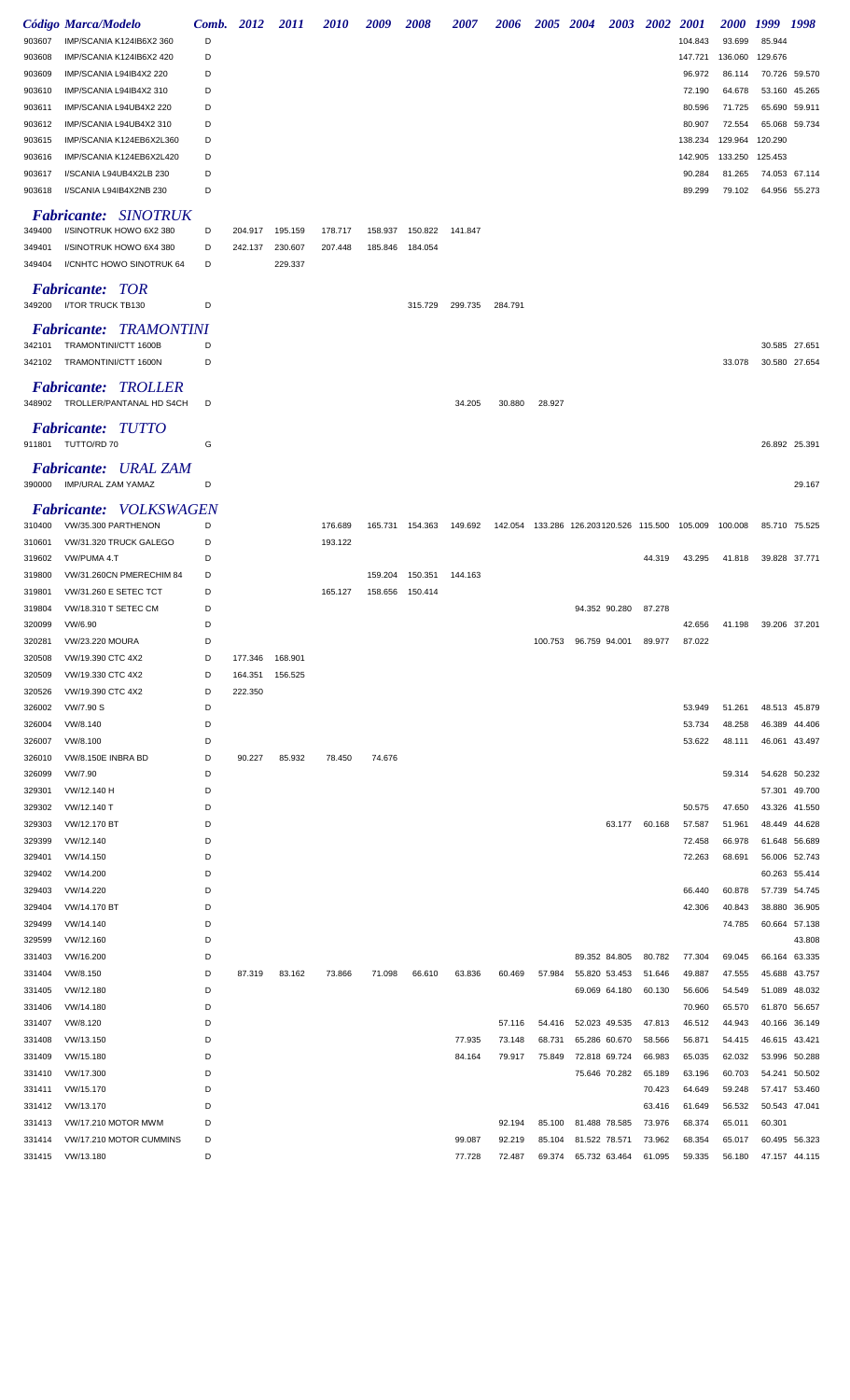|                  | Código Marca/Modelo                                  | Comb. 2012 |                 | 2011            | 2010               | 2009               | 2008                       | 2007               | 2006               | 2005 2004         |                      | 2003             | <b>2002</b>      | <i>2001</i>      | <b>2000</b>                    | 1999 1998 |               |
|------------------|------------------------------------------------------|------------|-----------------|-----------------|--------------------|--------------------|----------------------------|--------------------|--------------------|-------------------|----------------------|------------------|------------------|------------------|--------------------------------|-----------|---------------|
| 331416           | VW/40.300SC                                          | D          |                 |                 |                    |                    |                            |                    |                    |                   |                      |                  |                  | 77.884           | 75.206                         | 71.849    |               |
| 331417           | VW/17.220                                            | D          |                 |                 |                    |                    |                            | 101.752            | 95.894             | 91.649            |                      | 85.348 81.356    | 75.628           | 73.227           | 70.827                         |           | 62.704 58.400 |
| 331418           | VW/26.300                                            | D          |                 |                 |                    |                    |                            |                    |                    |                   |                      | 112.633          | 108.437          | 94.192           | 89.680                         | 87.616    |               |
| 331419           | VW/8.120 TECAR PAS 3500                              | D          |                 |                 |                    |                    |                            |                    |                    |                   |                      | 52.418 49.860    | 48.151           | 46.824           | 45.248                         | 40.640    |               |
| 331420           | VW/8.150 TECAR PAS 3500                              | D          |                 |                 |                    |                    |                            |                    | 60.450             | 57.993            | 55.819 53.471        |                  | 51.628           | 49.885           | 47.778                         | 43.461    |               |
| 331421           | VW/15.170 4X4                                        | D          |                 |                 |                    |                    |                            |                    |                    |                   |                      |                  |                  |                  | 59.400                         |           | 56.517 51.692 |
| 331422           | VW/15.180 4X4                                        | D          |                 |                 |                    | 94.744             | 90.019                     | 84.317             | 80.048             | 76.008            |                      | 72.986 69.875    | 67.110           | 65.155           |                                |           |               |
| 331423           | <b>VW/8.150VUC</b>                                   | D          | 87.901          | 83.715          | 74.505             | 71.904             | 67.479                     | 64.833             | 61.377             | 59.030            |                      | 56.820 54.420    | 52.564           | 50.790           | 48.613                         |           |               |
| 331424           | VW/17.210 EQUITRAN CH15                              | D<br>D     |                 |                 |                    |                    |                            |                    |                    |                   |                      | 78.629           | 74.049           | 68.407           | 65.052                         |           |               |
| 331425<br>331426 | VW/17.210 EQUITRAN CH20<br>VW/7.120                  | D          |                 |                 |                    |                    |                            |                    |                    |                   |                      | 78.626<br>51.395 | 74.020<br>46.577 | 68.411<br>43.322 | 65.052                         |           |               |
| 331427           | <b>VW/17.220 TRATOR</b>                              | D          |                 |                 |                    |                    |                            |                    | 96.849             | 92.640            |                      | 86.252 82.173    | 76.385           |                  |                                |           |               |
| 331428           | VW/8.150E-CUMMINS                                    | D          |                 |                 |                    |                    | 66.248                     | 63.520             | 60.157             | 57.689            |                      | 55.513 53.204    | 51.393           | 49.636           |                                |           |               |
| 331429           | VW/17.250 E                                          | D          | 144.902         | 138.003         | 122.468            | 117.936            | 109.464                    | 104.922            | 98.083             | 93.550            |                      | 86.564 82.445    | 70.745           | 63.911           |                                |           |               |
| 331430           | VW/15.170 E                                          | D          |                 |                 | 98.581             | 93.588             | 88.481                     | 84.682             | 80.437             | 76.270            |                      | 73.170 65.232    | 63.362           | 61.543           | 58.477                         |           |               |
| 331431           | <b>VW/17.250 E-TRATOR</b>                            | D          |                 |                 |                    |                    |                            | 105.882            | 98.941             | 94.389            |                      | 87.385 83.176    | 77.682           |                  |                                |           |               |
| 331432           | VW/17.210 TRATOR MWM                                 | D          |                 |                 |                    |                    |                            |                    | 92.585             | 85.474            | 81.843 78.883        |                  |                  |                  |                                |           |               |
| 331434           | VW/13.170 E                                          | D          |                 |                 |                    |                    |                            | 83.167             | 76.351             | 71.317            | 66.928 65.594        |                  | 63.991           |                  |                                |           |               |
| 331440           | VW/9.150E CUMMINS                                    | D          | 97.826          | 93.168          | 82.745             | 79.672             | 74.622                     | 71.498             | 67.726             | 64.984            | 62.526 59.914        |                  |                  |                  |                                |           |               |
| 331441           | VW/8.120 EURO3                                       | D          | 76.023          | 72.404          | 66.731             | 64.000             | 61.129                     | 59.120             | 55.841             | 53.203            | 50.873               |                  |                  |                  |                                |           |               |
| 331442           | VW/8.150E DELIVERY                                   | D          | 83.896          | 79.901          | 70.789             | 66.836             | 64.067                     | 62.144             | 59.008             | 55.468            | 52.009 49.503        |                  |                  |                  |                                |           |               |
| 331443           | VW/5.140E DELIVERY                                   | D          | 67.096          | 63.902          | 56.931             | 54.501             | 51.441                     | 49.798             | 47.364             | 44.971            | 40.876 38.894        |                  |                  |                  |                                |           |               |
| 331444           | VW/17.220 T.EURO3 WORKER<br>VW/26.220 EURO3 WORKER   | D<br>D     | 161.534         | 153.843         | 137.811            | 110.419<br>131.361 | 104.236<br>123.911         | 97.917<br>117.342  | 92.270<br>109.563  | 88.199<br>100.687 | 82.126               |                  |                  |                  |                                |           |               |
| 331446<br>331447 | VW/17.220 EURO3 WORKER                               | D          | 135.688         | 129.227         | 115.305            | 108.803            | 102.720                    | 96.491             | 90.897             | 86.920            |                      |                  |                  |                  |                                |           |               |
| 331448           | VW/24.220 EURO3 WORKER                               | D          | 149.500         | 142.382         | 126.736            | 118.750            | 113.949                    | 105.763            | 99.281             | 93.943            |                      |                  |                  |                  |                                |           |               |
| 331449           | VW/17.180 EURO3 WORKER                               | D          | 125.318         | 119.351         | 105.922            | 100.560            | 95.759                     | 90.126             | 80.158             | 75.857            |                      |                  |                  |                  |                                |           |               |
| 331450           | VW/13.180 EURO3 WORKER                               | D          | 108.942         | 103.755         | 92.359             | 86.888             | 81.449                     | 77.770             | 72.470             | 69.418            | 65.770               |                  |                  |                  |                                |           |               |
| 331451           | VW/15.180 EURO3 WORKER                               | D          | 117.526         | 111.930         | 99.363             | 94.593             | 89.822                     | 84.158             | 79.921             | 75.879            | 72.858 68.486        |                  | 64.242           | 60.457           |                                |           |               |
| 331452           | VW/31.320 CNC T 6X4                                  | D          | 183.457         | 174.721         |                    |                    | 154.899                    | 147.853            | 135.920            | 130.690           | 124.073              |                  |                  |                  |                                |           |               |
| 331453           | VW/9.150ODM EL SCHEID DE                             | D          |                 |                 |                    |                    |                            |                    | 72.394             | 67.290            | 63.880               |                  |                  |                  |                                |           |               |
| 331454           | VW/8.150E CIOATO STEEL                               | D          | 92.431          | 88.030          | 78.197             | 75.303             | 70.532                     | 67.576             | 63.997             |                   | 61.412 59.099 56.590 |                  |                  |                  |                                |           |               |
| 331455           | VW/17.250 CLC TRATOR                                 | D          | 145.300         | 138.382         | 127.142            | 120.704            | 114.092                    | 109.303            | 103.063            |                   |                      |                  |                  |                  |                                |           |               |
| 331456           | VW/17.250 CNC TRATOR                                 | D          | 146.968         | 139.970         | 128.580            | 122.086            | 115.379                    |                    |                    |                   |                      |                  |                  |                  |                                |           |               |
| 331457           | VW/31.370 CLM T 6X4                                  | D          | 219.383         | 208.937         | 185.746            | 176.044            | 162.196                    | 158.068            | 144.374            |                   |                      |                  |                  |                  |                                |           |               |
| 331458<br>331459 | VW/31.370 CNM T 6X4                                  | D          |                 | 186.334 177.461 |                    | 146.092            | 126.597                    | 121.392            | 113.963            |                   |                      |                  |                  |                  |                                |           |               |
| 331460           | VW/19.370 CLM T 4X2<br>VW/19.370 CNM T 4X2           | D          |                 |                 | 158.468            |                    | 132.827<br>122.181 116.298 | 121.719<br>108.403 | 116.959<br>98.132  |                   |                      |                  |                  |                  |                                |           |               |
| 331461           | VW/9.150 BLINFORT                                    | D          |                 |                 |                    |                    |                            |                    | 109.558            | 104.744 100.359   |                      |                  |                  |                  |                                |           |               |
| 331462           | VW/8.120 DUTRA CD                                    | D          | 95.505          | 90.957          | 83.810             | 80.358             | 76.789                     | 74.282             | 70.175             |                   |                      |                  |                  |                  |                                |           |               |
| 331463           | VW/MULTIEIXO 19320 PLAT                              | D          |                 |                 |                    | 147.215            | 140.128                    | 130.599            | 118.238            | 113.576           |                      |                  |                  |                  |                                |           |               |
| 331464           | VW/PM1000TAO CAM 3E                                  | D          |                 |                 |                    | 109.303            | 99.653                     | 96.888             | 91.604             | 82.953            |                      | 79.490 76.364    | 73.598           | 70.847           | 68.199                         |           | 62.458 59.226 |
| 331465           | VW/17.250 CL RODOEIXO CA                             | D          |                 |                 |                    |                    | 123.693                    | 118.393            | 111.688 106.159    |                   |                      |                  |                  |                  |                                |           |               |
| 331466           | VW/31370 ROSSETTI TR6X4                              | D          |                 |                 |                    | 185.547            | 170.674                    | 165.599            |                    |                   |                      |                  |                  |                  |                                |           |               |
| 331467           | VW/19370CNMT SAOJOAO CP                              | D          |                 |                 |                    | 151.719            | 137.938                    | 133.778            |                    |                   |                      |                  |                  |                  |                                |           |               |
| 331468           | VW/19320CNCTT SAOJOAO CP                             | D          |                 |                 |                    | 134.047            | 127.651                    | 118.909            | 107.654            | 101.918           |                      |                  |                  |                  |                                |           |               |
| 331470           | VW/17.300 TOPLINE CE                                 | D          | 134.126 127.739 |                 | 116.625            | 110.704            | 104.696                    | 100.234            | 94.020             | 88.993            | 84.524 80.424        |                  |                  |                  |                                |           |               |
| 331471           | VW/17250 PM1000TAO CT 2E                             | D          | 156.246         | 148.806         | 136.738            | 129.799            | 122.694                    | 117.449            | 110.876            | 104.927           |                      | 99.632 94.859    | 90.522           | 86.874           | 82.753                         |           | 78.512 74.426 |
| 331472           | VW/31.320 MASTER                                     | D          | 215.958         | 205.675         | 182.655            | 175.858            | 167.689                    |                    |                    |                   |                      |                  |                  |                  |                                |           |               |
| 331473           | VW/18.310 ROSSETTI CB                                | D<br>D     |                 |                 |                    |                    |                            |                    |                    | 97.911            |                      |                  |                  |                  | 78.088                         |           |               |
| 331474<br>331475 | VW/17.300 TOPLINE CE<br><b>VW/VIR 17250 CLC 6X2</b>  | D          |                 |                 | 131.402            | 123.964            | 117.391                    | 111.801            | 105.490            | 100.266           |                      |                  |                  | 81.300           |                                | 73.887    |               |
| 331476           | VW/15.180CNM SAOJOAO CM                              | D          | 130.169         | 123.971         | 110.058            | 104.766            | 99.515                     |                    |                    |                   |                      |                  |                  |                  |                                |           |               |
| 331478           | VW/18310 TITAN VIR 4X2                               | D          |                 |                 |                    |                    |                            |                    | 101.511            | 94.094            |                      | 89.532 84.953    | 81.572           | 78.276           |                                |           |               |
| 331479           | VW/VIR 19320 CLC TT 6X2                              | D          |                 |                 |                    |                    | 133.243 126.749            | 118.108            | 107.009            |                   |                      |                  |                  |                  |                                |           |               |
| 331482           | VW/5.140 MIB METROPOL BD                             | D          |                 |                 |                    |                    |                            | 52.502             | 49.937             | 47.418            | 45.041               |                  |                  |                  |                                |           |               |
| 331484           | VW/HIDRAULASER 17.250CLC                             | D          |                 |                 |                    |                    |                            | 112.385            | 106.003            | 100.348           |                      |                  |                  |                  |                                |           |               |
| 331485           | VW/8.150 E DELIVERY PLUS                             | D          | 89.864          | 85.585          | 76.033             | 72.651             |                            |                    |                    |                   |                      |                  |                  |                  |                                |           |               |
| 331486           | VW/9.150 E DELIVERY                                  | D          | 81.930          | 78.028          | 71.670             | 70.024             |                            |                    |                    |                   |                      |                  |                  |                  |                                |           |               |
| 331487           | VW/13.180 LM TRATOR                                  | D          |                 |                 |                    | 100.330            | 94.042                     | 89.798             |                    |                   |                      |                  |                  |                  |                                |           |               |
| 331490           | VW/18.310 CARMETAL CA                                | D          |                 |                 |                    |                    |                            |                    |                    |                   |                      | 93.164 88.396    | 84.936           |                  |                                |           |               |
| 331491           | VW/8.150E RANGEL CAM CD                              | D          |                 |                 | 76.420             | 72.164             | 69.165                     | 67.105             |                    |                   |                      |                  |                  |                  |                                |           |               |
| 331492           | VW/18.310 TRUKAM CA                                  | D          |                 |                 |                    |                    |                            |                    | 103.853            | 96.305            |                      | 91.591 86.928    | 83.503           | 80.135           |                                |           |               |
| 331495           | VW/19.320 CN RODOEIXO CA<br>VW/19.320 CL RODOEIXO CA | D<br>D     |                 |                 | 151.120<br>210.310 | 137.901            | 131.258<br>194.008         | 122.314            | 110.768<br>174.096 |                   |                      |                  |                  |                  |                                |           |               |
| 331496<br>331497 | VW/8.150 MORUMBICT                                   | D          |                 |                 | 90.264             | 200.709            |                            |                    |                    |                   |                      |                  |                  |                  |                                |           |               |
| 331498           | VW/13.180CNM MORUMBICT                               | D          | 127.323 121.260 |                 | 111.055            | 105.496            |                            |                    |                    |                   |                      |                  |                  |                  |                                |           |               |
| 331703           | VW/7.100                                             | D          |                 |                 |                    |                    |                            |                    |                    |                   |                      |                  | 58.561           |                  | 47.215  45.367  43.567  41.621 |           |               |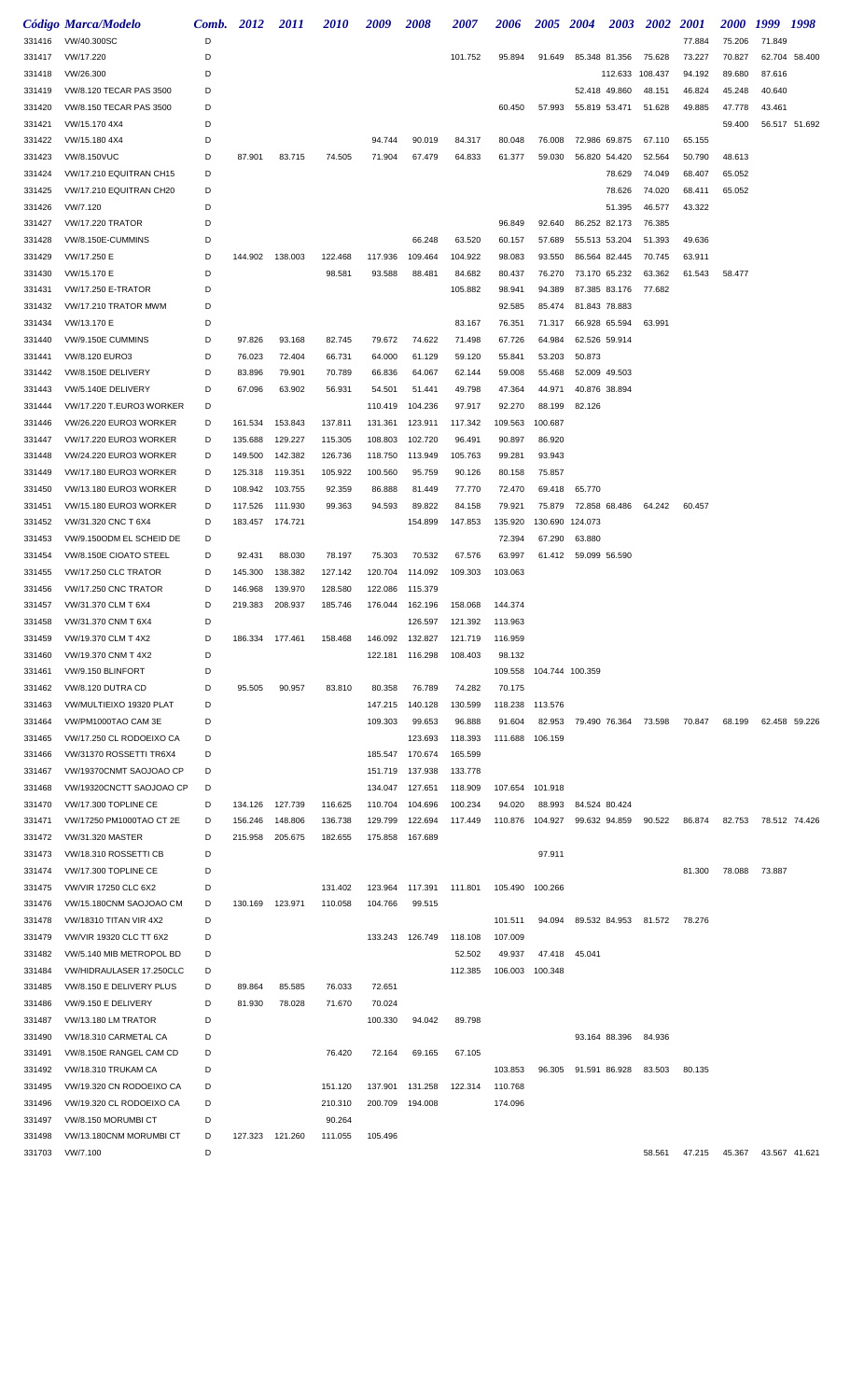|        | Código Marca/Modelo      | Comb.  | 2012            | <i>2011</i> | <i><b>2010</b></i> | 2009    | 2008                      | 2007    | 2006                           | <i><b>2005</b></i> | 2004                             | <b>2003</b> | 2002    | <i>2001</i>                                                 | <i><b>2000</b></i> | 1999   | 1998          |
|--------|--------------------------|--------|-----------------|-------------|--------------------|---------|---------------------------|---------|--------------------------------|--------------------|----------------------------------|-------------|---------|-------------------------------------------------------------|--------------------|--------|---------------|
| 331704 | VW/7.100 TECAR PAS 3500  | D      |                 |             |                    |         |                           |         |                                |                    |                                  |             | 50.685  | 47.063                                                      | 45.211             | 43.433 |               |
| 331705 | <b>VW/KM BETA JUNIOR</b> | D      |                 |             |                    |         | 51.756                    | 46.578  | 45.239                         | 43.140             | 41.973 41.796                    |             | 41.408  | 40.346                                                      | 39.072             |        |               |
| 331706 | VW/7.110                 | D      |                 |             |                    |         |                           |         | 67.485                         | 55.611             | 53.300 51.086                    |             | 49.417  | 48.460                                                      | 46.790             |        | 45.183 43.601 |
| 331799 | VW/7.110                 | D      |                 |             |                    |         |                           |         |                                |                    | 72.290 67.161                    |             | 62.192  | 49.102                                                      | 47.201             |        | 45.334 43.307 |
| 333099 | VW/11.140                | D      |                 |             |                    |         |                           |         |                                |                    |                                  | 62.739      | 59.753  | 57.175                                                      | 54.345             |        | 51.410 48.614 |
|        |                          |        |                 |             |                    |         |                           |         |                                |                    |                                  |             |         |                                                             |                    |        |               |
| 333599 | VW/14.210                | D      |                 |             |                    |         |                           |         |                                |                    |                                  |             |         |                                                             | 90.230             |        | 75.755 70.662 |
| 334101 | VW/16.210                | D      |                 |             |                    |         |                           |         |                                |                    |                                  |             |         |                                                             |                    |        | 62.994 60.144 |
| 334102 | VW/16.210 H              | D      |                 |             |                    |         |                           |         |                                |                    |                                  |             |         |                                                             |                    |        | 68.060 65.481 |
| 334103 | VW/16.220                | D      |                 |             |                    |         |                           |         |                                |                    |                                  |             |         | 90.278                                                      | 82.813             |        | 77.714 74.222 |
| 334104 | VW/16.170 BT             | D      |                 |             |                    |         |                           |         |                                |                    |                                  |             | 87.611  | 83.879                                                      | 68.391             |        | 63.211 59.828 |
| 334106 | VW/16.300                | D      |                 |             |                    |         |                           |         |                                |                    |                                  |             |         | 93.153                                                      | 81.753             |        | 77.310 73.248 |
| 334199 | VW/16.170                | D      |                 |             |                    |         |                           |         |                                |                    |                                  |             |         |                                                             | 81.350             |        | 57.854 55.641 |
| 339001 | <b>VW/L80</b>            | D      |                 |             |                    |         |                           |         |                                |                    |                                  |             |         |                                                             |                    |        | 44.589 41.004 |
| 339002 | VW/40.300                | D      |                 |             |                    |         |                           |         |                                |                    |                                  | 90.349      | 83.680  | 76.817                                                      | 74.194             |        | 70.894 65.311 |
| 339003 | VW/18.310                | D      |                 |             |                    |         |                           |         | 94.328                         | 87.468             | 83.192 78.937                    |             | 75.818  | 68.807                                                      | 60.693             |        |               |
| 339005 | VW/15.190                | D      |                 |             |                    |         |                           |         | 86.454                         | 80.265             | 77.321 73.685                    |             | 70.890  | 57.325                                                      | 55.237             |        |               |
| 339006 | VW/13.190                | D      |                 |             |                    |         |                           |         | 66.155                         | 63.331             | 60.004 57.925                    |             | 55.750  | 54.168                                                      | 51.291             |        |               |
| 339007 | VW/26.310                | D      |                 |             |                    |         |                           |         | 109.597                        | 102.087            | 95.164 91.641                    |             | 88.225  | 80.156                                                      | 67.966             |        |               |
| 339008 | VW/23.310                | D      |                 |             |                    |         |                           |         | 121.392                        |                    | 110.368 103.377 97.667           |             | 92.687  | 89.489                                                      |                    |        |               |
| 339009 | VW/17.310                | D      |                 |             |                    |         |                           |         | 87.255                         | 80.967             | 77.012 73.093                    |             | 69.751  | 65.258                                                      | 62.150             |        |               |
| 339010 | VW/23.220                | D      |                 |             |                    |         |                           | 122.547 | 114.664                        |                    | 107.642 100.112 95.283           |             | 90.676  | 83.215                                                      | 73.940             |        |               |
| 339011 | VW/26.220                | D      |                 |             |                    |         |                           | 118.408 | 110.595                        | 101.654            | 97.632 94.068                    |             | 90.827  | 84.693                                                      | 72.336             |        |               |
| 339012 | VW/23.210 MOTOR CUMMINS  | D      |                 |             |                    |         |                           |         | 103.712                        | 93.822             | 89.933 82.608                    |             | 79.472  | 76.713                                                      | 73.094             |        |               |
| 339013 | VW/23.210 MOTOR MWM      | D      |                 |             |                    |         |                           |         | 103.701                        | 93.843             | 89.892 82.614                    |             | 79.478  | 75.585                                                      | 73.330             |        |               |
| 339015 | VW/26.260                | D      |                 |             |                    |         |                           |         | 121.216                        |                    | 113.700 107.659102.868           |             | 98.575  | 94.990                                                      |                    |        |               |
| 339016 | VW/TUTTO 17.310 4E       | D      |                 |             |                    |         |                           |         |                                |                    |                                  | 79.041      | 75.422  | 71.532                                                      |                    |        |               |
| 339017 | VW/23.250 E              | D      |                 |             |                    |         |                           | 123.621 | 115.643 107.490 101.436 92.823 |                    |                                  |             | 89.735  |                                                             |                    |        |               |
| 339019 | <b>VW/26.310 TRATOR</b>  | D      |                 |             |                    |         |                           |         |                                |                    |                                  | 101.233     | 92.758  | 88.864                                                      |                    |        |               |
|        |                          |        |                 |             |                    |         |                           |         |                                |                    |                                  |             |         |                                                             |                    |        |               |
| 339030 | VW/MULTIEIXO 26260 8X4   | D      |                 |             | 199.452            |         | 181.209                   | 173.438 | 162.371                        |                    | 151.971 139.615128.273           |             | 124.294 |                                                             |                    |        |               |
| 339031 | <b>VW/18.310 TITAN</b>   | D      |                 |             |                    |         |                           | 103.380 | 94.352                         | 87.476             | 83.183 78.934                    |             | 75.831  |                                                             |                    |        |               |
| 339034 | VW/31.310                | D      |                 |             |                    |         | 139.158                   | 133.219 |                                |                    | 125.312  118.138  108.392104.690 |             |         |                                                             |                    |        |               |
| 339035 | VW/31.260                | D      |                 |             |                    |         |                           |         | 121.048                        |                    | 115.480 106.615102.204           |             |         |                                                             |                    |        |               |
| 339036 | VW/13.180 E              | D      |                 |             |                    |         | 81.439                    | 77.768  | 72.523                         | 69.418             | 65.799 63.474                    |             | 61.124  | 59.353                                                      | 56.209             |        |               |
| 339037 | VW/15.180 E              | D      |                 |             | 99.577             | 94.752  | 90.043                    | 84.338  | 80.069                         | 76.023             | 72.980 69.887                    |             |         |                                                             |                    |        |               |
| 339038 | VW/26.260 E              | D      | 176.457         | 168.055     | 147.506            | 138.363 | 128.864                   | 124.989 | 118.532                        | 111.269 105.347    |                                  |             |         |                                                             |                    |        |               |
| 339039 | VW/31.260 E              | D      | 174.618         | 166.303     | 147.880            | 141.569 | 133.689                   | 128.221 | 120.397 114.791 106.516        |                    |                                  |             |         |                                                             |                    |        |               |
| 339040 | VW/24.250 CNC 6X2        | D      | 165.121         | 157.258     | 139.979            |         | 133.513  125.310  121.566 |         | 114.535 106.614                |                    |                                  |             |         |                                                             |                    |        |               |
| 339041 | VW/24.250 CLC 6X2        | D      | 165.090         | 157.229     | 140.009            |         | 133.493 125.313           | 121.597 | 114.540  101.082               |                    | 97.301                           |             |         |                                                             |                    |        |               |
| 339042 | VW/17.250 CLC            | D      | 145.322         | 138.402     | 127.110            | 120.657 | 114.078                   | 109.230 | 103.094                        | 96.064             |                                  |             |         |                                                             |                    |        |               |
| 339043 | <b>VW/17.250 CNC</b>     | D      | 145.298         | 138.380     | 127.103            | 120.719 | 114.141                   | 109.252 | 103.073                        | 96.053             |                                  |             |         |                                                             |                    |        |               |
| 339044 | VW/24.250E WORKER 6X2    | D      | 142.263         | 135.489     | 134.870            | 126.362 | 119.537                   | 115.714 | 108.758                        | 99.477             | 96.014                           |             |         |                                                             |                    |        |               |
| 339047 | VW/19.320 CLC TT         | D      | 165.868         | 157.969     | 140.500            | 128.219 | 122.037                   | 113.727 | 102.954                        | 98.321             | 94.825                           |             |         |                                                             |                    |        |               |
| 339048 | VW/19.320 CNC TT         | D      | 165.862         | 157.964     | 140.511            | 128.161 | 122.045                   | 113.661 | 102.930                        | 98.885             |                                  |             |         |                                                             |                    |        |               |
| 339049 | VW/15180E TOPLINE        | D      |                 |             |                    |         |                           | 87.879  | 81.959                         | 75.819             |                                  |             |         |                                                             |                    |        |               |
| 339050 | VW/15.180 CLM            | D      | 128.902         | 122.764     | 109.476            | 105.243 | 97.470                    | 94.174  |                                |                    |                                  |             |         |                                                             |                    |        |               |
| 339051 | VW/15.180 CNM            | D      | 122.306         | 116.482     | 103.381            | 98.440  | 93.471                    | 87.623  | 83.188                         |                    | 78.960 75.812 72.569             |             | 69.710  | 67.675                                                      | 64.542             |        | 62.503 59.270 |
| 339052 | VW/13.180 CLM            | D      | 116.701         | 111.145     | 101.828            | 96.703  | 91.671                    | 85.254  | 80.864                         |                    |                                  |             |         |                                                             |                    |        |               |
| 339053 | VW/13.180 CNM            | D      | 116.701         | 111.145     | 101.773            | 96.687  | 91.699                    | 85.224  | 80.853                         | 71.901             |                                  |             |         |                                                             |                    |        |               |
| 339054 | VW/31.320 CLC 6X4        | D      | 207.754         | 197.861     | 175.777            | 169.213 | 161.295                   | 154.041 | 144.404                        |                    |                                  |             |         |                                                             |                    |        |               |
| 339055 | VW/31.320 CNC 6X4        | D      | 201.507         | 191.911     | 170.436            | 164.124 | 156.513                   | 149.341 | 134.624                        | 129.892            |                                  |             |         |                                                             |                    |        |               |
| 339056 | VW/BMB 17.250 CLC CM     | D      |                 |             |                    | 119.587 | 113.111                   | 108.267 | 102.178                        | 94.657             |                                  |             |         |                                                             |                    |        |               |
| 339058 | VW/25.360 CLM T 6X2      | D      |                 |             |                    | 175.470 | 155.850                   | 149.341 | 140.175 132.646                |                    |                                  |             |         |                                                             |                    |        |               |
| 339059 | VW/26.260 PMERECHIM 8X4  | D      | 210.024         | 200.023     | 182.667            | 173.339 | 163.895                   | 156.948 | 146.886                        |                    | 138.589 131.319124.938           |             |         |                                                             |                    |        |               |
| 339060 | VW/26.260E PMERECHIM 8X4 | D      | 232.216         | 215.015     | 186.129            | 172.891 | 162.135                   | 157.474 | 149.265                        | 140.336            |                                  |             |         |                                                             |                    |        |               |
| 339061 | VW/24.250C PMERECHIM 8X2 | D      | 165.038         | 157.179     | 139.862            | 132.655 | 125.544                   | 121.475 | 114.168                        | 109.680            |                                  |             |         |                                                             |                    |        |               |
| 339063 | VW/MULTIEIXO 24250 8X4   | D      | 180.769         | 172.161     | 153.123            | 145.244 | 137.456                   | 133.058 | 125.064                        | 120.144            |                                  |             |         |                                                             |                    |        |               |
| 339064 | VW/23.310 PMERECHIM 8X2  | D      |                 |             |                    |         |                           |         |                                |                    | 121.496 113.756107.477 101.991   |             |         |                                                             |                    |        |               |
| 339065 | VW/23.220 PMERECHIM 8X2  | D      |                 |             |                    |         |                           |         |                                |                    | 126.426  119.379  111.086105.661 |             |         |                                                             |                    |        |               |
| 339066 | VW/25.370 CLM T 6X2      | D      | 206.401 196.573 |             | 174.696            | 168.259 | 149.433                   | 143.118 | 134.291 127.062                |                    |                                  |             |         |                                                             |                    |        |               |
| 339067 | VW/25.370 CNM T 6X2      | D      |                 |             | 173.923            | 167.529 | 148.838                   | 146.881 |                                |                    |                                  |             |         |                                                             |                    |        |               |
|        |                          |        |                 |             |                    |         |                           |         |                                |                    |                                  |             |         |                                                             |                    |        |               |
| 339068 | VW/24.250E PMERECHIM 8X2 | D<br>D |                 |             |                    |         |                           |         | 115.532 111.660 108.026        |                    |                                  |             |         |                                                             |                    |        |               |
| 339070 | VW/31.370 CNM 6X4        |        | 218.805         | 208.385     | 184.950            | 174.828 | 160.778                   | 148.094 | 138.901                        |                    |                                  |             |         |                                                             |                    |        |               |
| 339075 | VW/26.260 CLM 6X4        | D      |                 |             | 152.700            | 144.897 | 137.045                   | 133.235 | 125.007                        |                    |                                  |             |         |                                                             |                    |        |               |
| 339076 | VW/31.260 CLM 6X4        | D      |                 |             |                    | 161.589 | 155.884                   | 152.299 |                                |                    |                                  |             |         | 142.907  135.234  128.483122.274  116.762  112.022  106.728 |                    |        |               |
| 339077 | VW/31.260 CNM 6X4        | D      | 183.336         | 174.606     | 155.207            | 148.607 | 140.330                   | 134.559 |                                |                    |                                  |             |         |                                                             |                    |        |               |
| 339078 | VW/31.320CN PMERECHIM 84 | D      | 236.176         | 224.930     | 199.771            | 192.402 | 183.449                   | 175.025 | 164.152                        |                    |                                  |             |         |                                                             |                    |        |               |
| 339079 | VW/26.260 CNM 6X4        | D      | 178.292         | 169.802     | 148.992            | 139.797 | 130.187                   | 126.263 |                                |                    |                                  |             |         |                                                             |                    |        |               |
| 339080 | VW/24.250CN PMERECHIM 82 | D      | 193.047         | 183.855     | 163.538            |         | 155.178 146.810           | 142.108 | 133.539 126.414                |                    |                                  |             |         |                                                             |                    |        |               |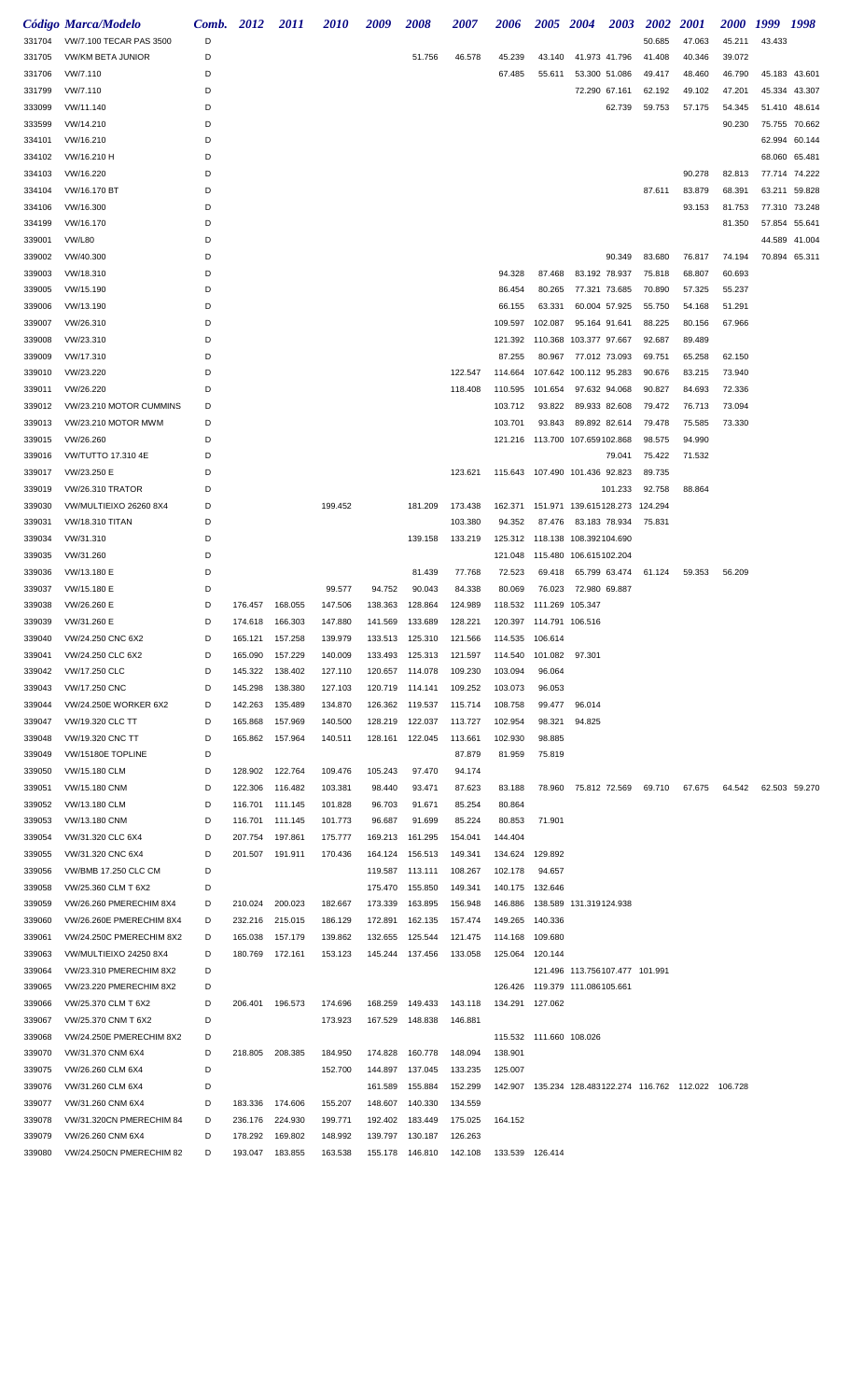|                  | Código Marca/Modelo                                     | <b>Comb.</b> 2012 |                 | <i>2011</i> | <i>2010</i> | 2009    | 2008             | <i><b>2007</b></i> | 2006               | <i><b>2005</b></i>            | <b>2004</b>     | <b>2003</b>            | 2002 2001                      |        | 2000 1999 |        | 1998          |
|------------------|---------------------------------------------------------|-------------------|-----------------|-------------|-------------|---------|------------------|--------------------|--------------------|-------------------------------|-----------------|------------------------|--------------------------------|--------|-----------|--------|---------------|
| 339082           | <b>VW/23.310 TRIEL ED</b>                               | D                 |                 |             |             |         |                  |                    | 119.397            | 115.653 108.300               |                 |                        |                                |        |           |        |               |
| 339083           | VW/MULTIEIXO 31320 8X4                                  | D                 |                 |             | 202.733     |         | 195.243 186.214  | 177.740            | 168.094            |                               |                 |                        |                                |        |           |        |               |
| 339084           | VW/18.310 PONTO15                                       | D                 |                 |             |             |         |                  |                    |                    | 97.372                        | 92.592 87.923   |                        | 84.435                         |        |           |        |               |
| 339085           | VW/18.310 TOPLINE                                       | D                 |                 |             |             |         |                  |                    | 99.635             | 92.383                        | 87.906 83.405   |                        | 80.118                         | 76.861 |           |        |               |
| 339086           | VW/25.320 CNC T 6X2                                     | D                 | 193.716 184.492 |             | 169.327     | 162.230 | 154.692          | 148.550            | 139.395            |                               |                 |                        |                                |        |           |        |               |
| 339087           | <b>VW/CHAPEMEC TRATOR</b>                               | D                 |                 |             |             |         |                  |                    |                    | 65.207                        |                 | 61.924 57.557          | 55.551                         | 53.963 | 51.627    |        |               |
| 339088           | VW/25.320 CLC T 6X2                                     | D<br>D            | 193.757         | 184.531     | 169.320     | 162.207 | 154.720          | 147.185            | 138.074<br>135.415 |                               |                 |                        |                                |        |           |        |               |
| 339089<br>339090 | <b>VW/24.250 MASTER</b><br>VW/17.310 PONTO15            | D                 | 195.217         | 185.921     | 165.479     | 157.896 | 148.172          | 143.771            |                    |                               |                 | 82.025 77.863 74.283   |                                |        |           |        |               |
| 339091           | VW/9.150ECE SBB CF                                      | D                 |                 |             | 85.539      | 80.961  | 77.480           | 72.098             | 68.235             | 63.424                        |                 |                        |                                |        |           |        |               |
| 339092           | VW/24.220E3 PMERECHIM 82                                | D                 |                 |             | 154.180     | 144.439 | 138.593          | 128.655            | 120.779            | 116.408                       |                 |                        |                                |        |           |        |               |
| 339093           | VW/BMB 31.320 CNC CM                                    | D                 | 193.782 184.555 |             | 163.651     | 157.224 | 143.008          | 137.288            |                    |                               |                 |                        |                                |        |           |        |               |
| 339094           | VW/BMB 19.320 CNC 6X2                                   | D                 |                 |             | 152.397     | 139.052 | 132.432          | 123.389            |                    | 115.985 108.963 102.479       |                 |                        |                                |        |           |        |               |
| 339095           | VW/BMB 19.320 CLC 6X2                                   | D                 |                 |             |             | 143.945 |                  |                    |                    |                               |                 |                        |                                |        |           |        |               |
| 339096           | VW/BMB 31.320 CLC CM                                    | D                 | 203.335         | 193.652     | 184.431     | 177.588 | 169.321          |                    |                    |                               |                 |                        |                                |        |           |        |               |
| 339097           | VW/23.250E PMERECHIM 8X2                                | D                 |                 |             |             |         |                  |                    |                    | 124.665 117.990 111.312       |                 |                        |                                |        |           |        |               |
| 339098           | VW/31.370CN PMERECHIM 84                                | D                 |                 |             | 203.808     | 192.605 | 177.146          | 171.818            |                    |                               |                 |                        |                                |        |           |        |               |
| 339099           | <b>VW/VOLKSWAGEN</b>                                    | D                 |                 |             |             | 54.745  | 51.702           | 50.038             | 47.569             | 45.188                        |                 | 43.899 41.732          | 40.761                         | 39.784 | 39.489    |        | 37.603 35.678 |
| 339201           | VW/24.220                                               | D                 |                 |             |             |         | 117.710          | 109.291            | 102.557            | 97.033                        | 92.191 87.707   |                        | 83.761                         | 80.353 | 76.568    | 72.668 | 68.867        |
| 339202           | VW/24.250                                               | D                 | 156.624         | 149.165     | 136.186     | 129.265 | 122.200          | 118.261            | 111.167            | 105.228                       | 99.921 95.149   |                        | 90.782                         | 87.135 | 83.017    |        | 78.768 74.665 |
| 339203           | <b>VW/TUTTO 24250 4E</b>                                | D                 |                 |             |             |         |                  |                    |                    |                               |                 | 119.437111.020 103.992 |                                | 99.759 | 95.001    |        |               |
| 339210           | VW/TRUCKSREIS 18310                                     | D                 |                 |             |             |         |                  |                    | 97.293             | 90.183                        | 85.791          |                        |                                |        |           |        |               |
| 339211           | VW/23.250 SPAZIO                                        | D                 |                 |             |             |         |                  |                    |                    | 133.331                       |                 |                        |                                |        |           |        |               |
| 339212           | <b>VW/18.310 MOURA</b>                                  | D                 |                 |             |             |         |                  |                    |                    |                               |                 | 93.987                 |                                |        |           |        |               |
| 339213           | <b>VW/24.220 MASTER</b>                                 | D                 | 159.100         | 151.524     | 134.888     | 126.395 |                  |                    |                    |                               |                 |                        |                                |        |           |        |               |
| 339214           | <b>VW/24.250 MOURA</b>                                  | D                 |                 | 136.892     |             |         |                  |                    |                    |                               |                 | 92.969 89.611          | 86.496                         |        |           |        |               |
| 339215           | VW/19.320 CNC PPL EXTEND                                | D                 |                 |             |             | 134.824 | 128.337          | 119.602            |                    |                               |                 |                        |                                |        |           |        |               |
| 339216           | VW/31.320 CN RODOEIXO CT                                | D                 |                 |             |             | 203.879 |                  |                    |                    |                               |                 |                        |                                |        |           |        |               |
| 339217           | VW/18.310 DALBOZA CA                                    | D                 |                 |             |             |         |                  |                    |                    | 90.719                        | 86.768          |                        |                                |        |           |        |               |
| 339220           | VW/23.250 E TOPLINE CE                                  | D                 |                 |             |             |         |                  |                    |                    | 112.536                       |                 |                        |                                |        |           |        |               |
| 339339           | VW/BMB 17.250 CLC 4X2                                   | D                 | 143.801 136.953 |             | 124.685     |         | 119.331 112.820  | 108.042            |                    |                               |                 |                        |                                |        |           |        |               |
| 340201           | VW/35.300                                               | D                 |                 |             |             |         |                  |                    |                    |                               |                 |                        | 125.978117.098 108.420 100.952 |        | 93.299    |        | 78.773 69.390 |
| 340202           | VW/35.300 H                                             | D                 |                 |             |             |         |                  |                    |                    |                               |                 |                        |                                |        | 93.379    |        | 78.781 69.400 |
| 340203           | VW/35.300 RODOEIXO CA                                   | D                 |                 |             |             |         |                  |                    |                    |                               |                 |                        |                                |        |           |        | 85.410        |
| 347703           | VW/24250 LIEBHERR HTM                                   | D                 | 157.631         | 150.125     | 133.804     |         | 127.187 120.588  | 116.999            | 109.982            |                               |                 |                        |                                |        |           |        |               |
| 347704           | VW/26220 LIEBHERR HTM                                   | D                 |                 |             |             |         |                  |                    |                    | 110.548 101.639 97.552 94.054 |                 |                        | 90.756                         | 85.711 | 72.372    |        |               |
| 347705           | VW/26260 LIEBHERR HTM                                   | D                 |                 |             |             |         |                  | 127.628            |                    |                               |                 |                        | 98.501                         | 94.161 |           |        |               |
| 348410           | VW/8150E AUTO LIFE TR 10                                | D                 | 136.159         | 129.676     | 115.189     |         | 110.880 103.882  | 99.568             |                    |                               |                 |                        |                                |        |           |        |               |
| 348412           | VW/8.150 MIB METROPOLIS                                 | D                 |                 | 91.087      | 85.898      |         |                  |                    |                    |                               |                 |                        |                                |        |           |        |               |
| 349300           | VW/BMB 25.320 CLC 8X2                                   | D                 |                 |             | 176.116     |         | 168.744 160.989  | 154.540            |                    |                               |                 |                        |                                |        |           |        |               |
| 349302           | VW/BMB 19.370 CLM 6X2                                   | D                 |                 |             | 172.147     |         | 158.605 144.208  |                    |                    |                               |                 |                        |                                |        |           |        |               |
| 349304           | VW/BMB 31.370 CLM CM                                    | D                 |                 |             | 204.416     |         | 186.778 173.631  |                    |                    |                               |                 |                        |                                |        |           |        |               |
| 349305           | VW/BMB 31.370 CNM CM                                    | D                 | 228.836         | 217.940     | 193.440     | 182.859 | 168.074          | 163.097            | 153.022            |                               |                 |                        |                                |        |           |        |               |
| 349306           | VW/BMB 25.370 CLM 8X2                                   | D                 | 224.571         | 213.877     | 190.070     |         | 183.102 162.565  |                    |                    |                               |                 |                        |                                |        |           |        |               |
| 349308           | <b>VW/BMB 13.180 CNM CM</b>                             | D                 | 127.301         | 121.239     | 111.048     |         | 105.515 100.048  | 92.958             |                    |                               |                 |                        |                                |        |           |        |               |
| 349309           | VW/BMB 25.320 CNC 6X2                                   | D                 | 205.281         | 195.506     | 179.425     |         | 171.878  163.908 | 157.459            |                    |                               |                 |                        |                                |        |           |        |               |
| 349311           | VW/BMB 17.250 CNC CM                                    | D<br>D            |                 |             | 145.163     |         | 97.934           |                    |                    |                               |                 |                        |                                |        |           |        |               |
| 349312<br>349314 | <b>VW/BMB 15.180 CNM CM</b><br><b>VW/BMB 17.250E CM</b> | D                 |                 |             | 110.011     | 105.701 | 125.310 118.490  | 113.424            |                    |                               |                 |                        |                                |        |           |        |               |
| 349317           | VW/BMB 26.260E 8X4                                      | D                 | 204.642 194.898 |             | 173.151     | 164.146 | 155.293          |                    |                    |                               |                 |                        |                                |        |           |        |               |
| 349318           | VW/BMB 24.250 CLC 8X2                                   | D                 | 182.453         | 173.765     | 154.618     |         | 147.497 138.462  |                    |                    |                               |                 |                        |                                |        |           |        |               |
| 349319           | VW/BMB 24.220 8X2                                       | D                 |                 |             | 131.829     |         | 123.491 118.511  |                    |                    |                               |                 |                        |                                |        |           |        |               |
| 349320           | VW/BMB 31.230 CNC 8X4                                   | D                 |                 | 175.882     | 168.639     |         | 161.454 152.444  |                    |                    |                               |                 |                        |                                |        |           |        |               |
| 349321           | VW/BMB 24.250 CNC 8X2                                   | D                 | 180.581         | 171.982     | 152.958     |         | 145.120 137.309  |                    |                    |                               |                 |                        |                                |        |           |        |               |
| 349322           | VW/BMB 26.260 CNM 8X4                                   | D                 | 186.050         | 177.190     | 171.435     | 163.523 | 154.607          |                    |                    |                               |                 |                        |                                |        |           |        |               |
| 349325           | VW/BMB 31.370 CNM 8X4                                   | D                 |                 |             | 213.411     | 188.121 | 173.084          | 168.528            |                    |                               |                 |                        |                                |        |           |        |               |
| 349329           | VW/24.250 CNC RODOPR 8X2                                | D                 | 184.326         | 175.549     | 156.269     | 149.060 |                  |                    |                    |                               |                 |                        |                                |        |           |        |               |
| 349333           | VW/17.320 CNC                                           | D                 | 167.686         | 159.701     | 142.070     | 135.483 |                  |                    |                    |                               |                 |                        |                                |        |           |        |               |
| 349335           | VW/24.320 CNC 6X2                                       | D                 | 176.441         | 168.040     | 149.696     | 142.709 | 135.247          |                    |                    |                               |                 |                        |                                |        |           |        |               |
| 349336           | VW/24.320 CLC 6X2                                       | D                 | 176.430         | 168.029     | 149.716     | 142.682 | 135.226          |                    |                    |                               |                 |                        |                                |        |           |        |               |
| 349337           | VW/17.320 CLC                                           | D                 | 167.691         | 159.706     | 142.038     | 135.470 |                  |                    |                    |                               |                 |                        |                                |        |           |        |               |
| 349341           | VW/24.250CNC CARMETAL8X2                                | D                 | 188.867         | 179.874     | 172.876     |         |                  |                    |                    |                               |                 |                        |                                |        |           |        |               |
| 349342           | VW/BMB 26.260 CNM CM                                    | D                 | 205.016         | 195.254     | 178.289     | 169.697 |                  |                    |                    |                               |                 |                        |                                |        |           |        |               |
| 349343           | <b>VW/19.320 MORAL</b>                                  | D                 |                 |             |             |         |                  | 119.617            | 108.332 102.484    |                               |                 |                        |                                |        |           |        |               |
| 349345           | <b>VW/17.220 TRUKAM CA</b>                              | D                 |                 |             |             |         |                  |                    |                    |                               |                 | 92.030                 | 85.547                         | 82.863 |           |        |               |
| 349346           | VW/18.310 TRUCK GALEGO                                  | D                 |                 |             |             |         |                  |                    |                    | 94.944                        | 89.377 84.494   |                        |                                |        |           |        |               |
| 349347           | VW/BMB 8.120 EURO III CM                                | D                 | 79.206          | 75.436      | 69.507      | 66.666  | 63.170           |                    |                    |                               |                 |                        |                                |        |           |        |               |
| 349351           | VW/17220 MORAL CP                                       | D                 |                 |             |             |         |                  |                    |                    |                               | 106.504 100.977 |                        |                                |        |           |        |               |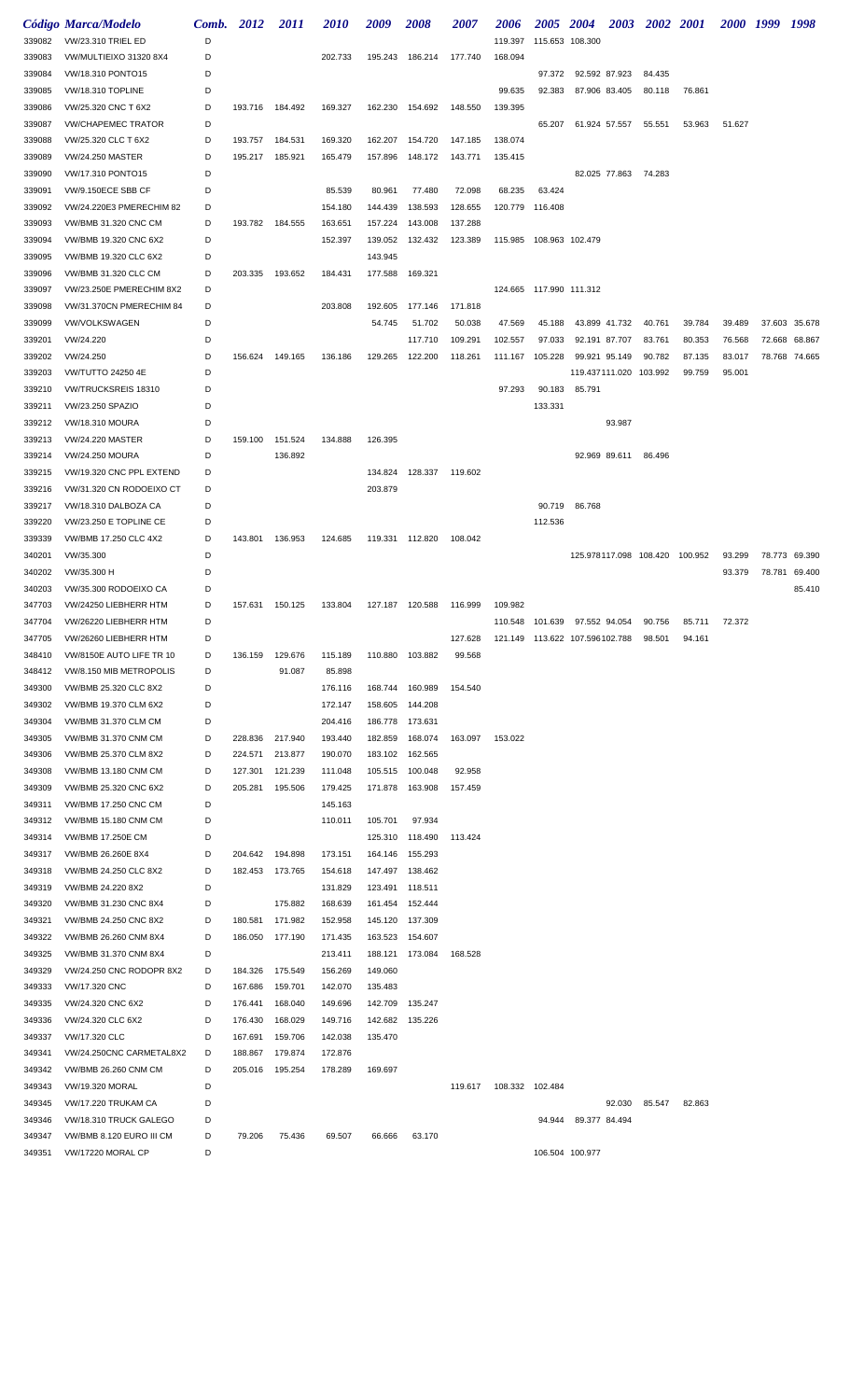|                  | Código Marca/Modelo                                 | Comb.  | 2012               | <i>2011</i>        | <i>2010</i>        | 2009               | <i><b>2008</b></i> | <i><b>2007</b></i> | <i><b>2006</b></i> | <i><b>2005</b></i> | <b>2004</b>            | 2003                   | 2002 2001                                          |                                                             | <i><b>2000</b></i>              | 1999                    | 1998            |
|------------------|-----------------------------------------------------|--------|--------------------|--------------------|--------------------|--------------------|--------------------|--------------------|--------------------|--------------------|------------------------|------------------------|----------------------------------------------------|-------------------------------------------------------------|---------------------------------|-------------------------|-----------------|
| 349352           | VW/26.370 CLM T 6X4                                 | D      | 229.296            | 218.377            | 207.457            |                    |                    |                    |                    |                    |                        |                        |                                                    |                                                             |                                 |                         |                 |
| 349353           | VW/26.370 CNM T 6X4                                 |        | D                  | 229.309            | 218.389            |                    |                    |                    |                    |                    |                        |                        |                                                    |                                                             |                                 |                         |                 |
| 349354           | VW/19320 SUPER TRUCK CP                             | G      | 171.093            | 162.946            |                    |                    |                    |                    |                    |                    |                        |                        |                                                    |                                                             |                                 |                         |                 |
| 349354           | VW/19320 SUPER TRUCK CP                             | D      |                    |                    |                    | 146.904            |                    |                    |                    |                    |                        |                        |                                                    |                                                             |                                 |                         |                 |
| 349359           | <b>VW/24.320 CNC BMB CM</b>                         | D      |                    |                    | 176.928            |                    |                    |                    |                    |                    |                        |                        |                                                    |                                                             |                                 |                         |                 |
| 903201           | VW/16.210 CO                                        | D      |                    |                    |                    | 78.465             | 74.177             | 70.980             | 66.438             | 62.730             |                        | 59.409 56.382          | 53.700                                             | 50.634                                                      | 42.552                          |                         | 38.110 31.777   |
| 903202           | VW/8.150OD                                          | D      |                    |                    |                    |                    |                    |                    |                    |                    |                        | 56.044 53.689          | 51.848                                             | 50.081                                                      | 47.956                          | 44.711                  |                 |
| 903203           | VW/8.140 CO                                         | D      |                    |                    |                    |                    |                    |                    |                    |                    |                        |                        |                                                    | 37.997                                                      | 35.642                          |                         | 32.076 28.195   |
| 903204           | VW/17.240OT                                         | D      |                    |                    |                    |                    |                    |                    |                    |                    |                        |                        | 76.729                                             | 74.337                                                      | 71.847                          |                         |                 |
| 903205           | VW/8.150CE                                          | D      | 87.543             | 83.375             | 74.205             | 71.621             | 67.201             | 64.572             | 61.140             | 58.799             |                        | 56.579 54.199          | 52.350                                             | 50.579                                                      | 48.423                          |                         |                 |
| 903206           | VW/17.210OD                                         | D      |                    |                    |                    |                    |                    |                    |                    |                    |                        | 81.835 78.887          | 74.299                                             | 68.629                                                      | 65.297                          |                         |                 |
| 903208           | VW/16.210OT                                         | D      |                    |                    |                    |                    |                    |                    |                    |                    |                        |                        |                                                    |                                                             |                                 |                         | 75.739 71.628   |
| 903209           | VW/9.150OD                                          | D      |                    |                    |                    |                    |                    |                    |                    |                    |                        | 43.852                 | 41.620                                             | 40.654                                                      | 39.263                          | 37.377                  |                 |
| 903222           | VW/17.210EOD                                        | D<br>D |                    |                    |                    |                    |                    | 67.350             | 59.955<br>218.235  | 56.725             |                        |                        |                                                    |                                                             |                                 |                         |                 |
| 903246<br>903248 | VW/18.310EOT<br>VW/15.190 EOD                       | D      |                    |                    |                    | 104.309            | 96.618             | 93.368             |                    | 205.978 196.135    |                        |                        |                                                    |                                                             |                                 |                         |                 |
| 903249           | VW/17.230 EOD                                       | D      | 167.174            | 162.293            | 148.170            | 140.696            | 133.000            | 126.154            | 119.482            |                    |                        |                        |                                                    |                                                             |                                 |                         |                 |
|                  |                                                     |        |                    |                    |                    |                    |                    |                    |                    |                    |                        |                        |                                                    |                                                             |                                 |                         |                 |
|                  | <b>Fabricante:</b> VOLVO                            |        |                    |                    |                    |                    |                    |                    |                    |                    |                        |                        |                                                    |                                                             |                                 |                         |                 |
| 309701           | IMP/VOLVO FH12 380 4X2                              | D      |                    |                    |                    |                    |                    |                    |                    |                    |                        |                        |                                                    |                                                             |                                 |                         | 124.978 119.510 |
| 309702           | IMP/VOLVO FH12 420 6X4                              | D      |                    |                    |                    |                    |                    |                    |                    |                    |                        |                        |                                                    |                                                             |                                 | 151.768 143.712 138.891 |                 |
| 309703<br>309704 | IMP/VOLVO FH12 420 4X2<br>IMP/VOLVO FH12 340 6X4    | D<br>D |                    |                    |                    |                    |                    |                    |                    |                    |                        |                        | 157.991  144.723  130.239121.134  117.401  113.612 |                                                             |                                 | 126.871 120.577 115.175 |                 |
| 309706           | IMP/VOLVO FH12 380 6X4                              | D      |                    |                    |                    |                    |                    |                    |                    |                    |                        |                        |                                                    |                                                             | 139.261 134.426                 | 126.320 119.546         |                 |
| 309707           | IMP/VOLVO WG64                                      | D      |                    |                    |                    |                    |                    |                    |                    |                    |                        |                        |                                                    |                                                             |                                 |                         | 106.347 96.739  |
| 309708           | I/VOLVO FM12 6X4R                                   | D      |                    |                    |                    |                    |                    |                    |                    |                    |                        |                        | 140.605                                            | 131.206 121.269                                             |                                 |                         |                 |
| 309709           | I/VOLVO FH12 4X2T                                   | D      |                    |                    |                    |                    |                    |                    |                    |                    |                        |                        |                                                    |                                                             | 137.753 127.640 124.274 118.822 |                         |                 |
| 309710           | I/VOLVO FM12 380 4X2T                               | D      |                    |                    |                    |                    |                    |                    |                    |                    |                        |                        |                                                    |                                                             |                                 | 114.119 111.078 106.192 |                 |
| 309711           | I/VOLVO FM10 320 4X2T                               | D      |                    |                    |                    |                    |                    |                    |                    |                    |                        |                        |                                                    |                                                             |                                 | 117.664 111.616 103.609 |                 |
| 309712           | I/VOLVO FM12 420 6X4R                               | D      |                    |                    |                    |                    |                    |                    |                    |                    |                        |                        |                                                    | 204.776  185.044  174.642161.283  150.716  142.034  134.916 |                                 |                         |                 |
| 309713           | I/VOLVO FM12 340 4X2T                               | D      |                    |                    |                    |                    |                    |                    |                    |                    |                        | 138.557128.916 124.907 |                                                    |                                                             |                                 |                         |                 |
| 309714           | I/VOLVO FE 42                                       | D      |                    |                    |                    |                    |                    |                    |                    |                    |                        |                        |                                                    |                                                             |                                 |                         | 89.860          |
| 309715           | I/VOLVO FM12 380 8X4R                               | D      |                    |                    |                    |                    |                    |                    |                    |                    |                        |                        | 154.698                                            | 144.398                                                     | 133.365                         |                         |                 |
| 309716           | I/VOLVO VHD 64B                                     | D      |                    |                    |                    |                    |                    |                    |                    |                    |                        |                        | 159.176                                            | 149.788 140.945                                             |                                 |                         |                 |
| 309717           | I/VOLVO FM12 420 8X4R                               | D      |                    |                    |                    |                    |                    |                    |                    |                    | 189.544 178.888165.175 |                        |                                                    |                                                             |                                 |                         |                 |
| 309718           | I/VOLVO FM 42 B3 CH-49                              | D      |                    |                    |                    |                    | 275.046            |                    |                    |                    |                        |                        |                                                    |                                                             |                                 |                         |                 |
| 309799           | <b>IMP/VOLVO</b>                                    | D      |                    |                    |                    |                    |                    |                    |                    |                    |                        |                        |                                                    |                                                             | 107.500 103.415                 |                         | 97.059 88.274   |
| 310403           | VOLVO/VM310PARTHENON TRA                            | D      |                    |                    |                    |                    |                    | 121.110            | 111.147 104.378    |                    |                        |                        |                                                    |                                                             |                                 |                         |                 |
| 310604           | <b>VOLVO/FM12 TRUCK GALEGO</b>                      | D<br>D |                    |                    |                    |                    |                    | 89.837             | 86.470             |                    |                        | 76.741 72.975          | 137.194 132.897 128.651<br>69.860                  |                                                             |                                 |                         |                 |
| 319100<br>319101 | VOLVO/VM17 210 4X2R<br>VOLVO/VM23 240 6X2R          | D      |                    |                    |                    |                    |                    | 111.840            | 106.516            | 80.341<br>101.063  |                        | 92.630 85.367          | 83.684                                             |                                                             |                                 |                         |                 |
| 319103           | VOLVO/VM17 240 4X2R                                 | D      |                    |                    |                    |                    |                    |                    | 106.610            | 99.101             |                        | 92.047 86.526          | 84.782                                             |                                                             |                                 |                         |                 |
| 319104           | VOLVO/VM23 210 6X2R                                 | D      |                    |                    |                    |                    |                    | 97.154             | 90.670             | 84.520             |                        | 80.232 76.793          | 74.630                                             |                                                             |                                 |                         |                 |
| 319108           | VOLVO/VM 4X2                                        | D      |                    |                    |                    |                    |                    |                    | 86.277             | 79.687             |                        | 76.951 73.198          |                                                    |                                                             |                                 |                         |                 |
| 319109           | VOLVO/VM 6X4                                        | D      |                    |                    |                    |                    |                    |                    |                    | 81.573             | 78.264 76.009          |                        |                                                    |                                                             |                                 |                         |                 |
| 319110           | VOLVO/VM                                            | D      |                    |                    |                    |                    |                    |                    | 86.296             | 79.685             |                        | 76.952 73.166          | 70.108                                             | 67.205                                                      | 64.076                          |                         | 61.848 58.470   |
| 319111           | VOLVO/VM 310 4X2T                                   | D      | 163.094            | 155.328            | 136.954            |                    | 128.276 117.683    | 111.557            | 102.951            | 94.736             | 92.851                 |                        |                                                    |                                                             |                                 |                         |                 |
| 319112           | VOLVO/VM 310 6X4R                                   | D      | 189.557            | 180.531            | 159.066            | 150.536            | 140.838            | 136.117            | 132.219            | 114.214 111.204    |                        |                        |                                                    |                                                             |                                 |                         |                 |
| 319113           | VOLVO/VM 260 6X4R                                   | D      | 171.556            | 163.386            | 143.962            | 135.805            | 130.926            | 126.066            | 122.944            |                    | 106.950 102.739        |                        |                                                    |                                                             |                                 |                         |                 |
| 319114           | VOLVO/VM 260 6X2R                                   | D      | 159.413            | 151.823            | 133.620            | 126.923            | 119.322            | 111.920            | 107.250            |                    | 97.245 95.988          |                        |                                                    |                                                             |                                 |                         |                 |
| 319115           | VOLVO/VM 260 4X2R                                   | D      | 137.089            | 130.561            | 114.660            | 108.431            | 103.824            | 97.991             | 92.980             |                    |                        |                        |                                                    |                                                             |                                 |                         |                 |
| 319116           | VOLVO/VM 210 6X2R                                   | D      |                    |                    |                    | 105.347            | 97.894             | 94.103             | 88.294             | 81.847             |                        |                        |                                                    |                                                             |                                 |                         |                 |
| 319117           | VOLVO/VM 210 4X2R                                   | D<br>D | 126.164            | 120.158            | 105.633            | 100.419            | 94.792             | 90.915             | 87.984             |                    | 81.260 78.469          |                        |                                                    |                                                             |                                 |                         |                 |
| 319118<br>319120 | VOLVO/VM 260 6X2 MASTER<br>VOLVO/MULTIEIXO VM260 ED | D      | 191.934<br>207.286 | 182.795<br>197.415 | 160.951<br>172.503 | 152.805<br>163.873 | 143.615<br>159.365 | 134.705<br>153.369 |                    |                    |                        |                        |                                                    |                                                             |                                 |                         |                 |
| 319121           | VOLVO/VM260 PMERECHIM 82                            | D      | 207.573            | 197.688            | 172.762            | 164.083            | 159.616            | 153.618            |                    |                    |                        |                        |                                                    |                                                             |                                 |                         |                 |
| 319122           | VOLVO/FM11 4X2T                                     | D      | 231.993            | 220.946            | 193.217            | 184.091            | 176.403            | 167.544            |                    |                    |                        |                        |                                                    |                                                             |                                 |                         |                 |
| 319123           | VOLVO/FM11 6X2T                                     | D      | 258.799            | 246.475            | 215.784            |                    | 205.372 201.108    | 191.059            |                    |                    |                        |                        |                                                    |                                                             |                                 |                         |                 |
| 319124           | VOLVO/MULTIEIXO VM260 CM                            | D      |                    |                    |                    |                    | 138.597 131.403    | 123.158            |                    |                    |                        |                        |                                                    |                                                             |                                 |                         |                 |
| 319125           | VOLVO/MULTIEIXO NL 10 CM                            | D      |                    |                    |                    |                    |                    |                    |                    |                    |                        |                        |                                                    |                                                             |                                 |                         | 134.149 116.439 |
| 319126           | VOLVO/VM 260 RODOPR 8X4                             | D      | 189.998            | 180.951            | 159.366            | 150.398            |                    |                    |                    |                    |                        |                        |                                                    |                                                             |                                 |                         |                 |
| 319127           | VOLVO/VM 4X2T                                       | D      | 136.736            | 130.225            | 114.500            |                    | 108.781 102.784    |                    |                    |                    |                        |                        |                                                    |                                                             |                                 |                         |                 |
| 319128           | VOLVO/FM370 4X2R                                    | D      | 222.253            | 211.670            |                    |                    |                    |                    |                    |                    |                        |                        |                                                    |                                                             |                                 |                         |                 |
| 319129           | VOLVO/FM370 6X4R                                    | D      | 252.833            | 240.795            |                    |                    |                    |                    |                    |                    |                        |                        |                                                    |                                                             |                                 |                         |                 |
| 319130           | VOLVO/VM 6X4R                                       | D      | 164.680            | 156.839            | 138.199            | 130.317            |                    |                    |                    |                    |                        |                        |                                                    |                                                             |                                 |                         |                 |
| 319131           | VOLVO/VM 6X2R                                       | D      | 153.526            | 146.215            | 128.703            | 122.228            |                    |                    |                    |                    |                        |                        |                                                    |                                                             |                                 |                         |                 |
| 319132           | VOLVO/VM 4X2R                                       | D      | 131.844            | 125.566            | 110.288            | 104.264            |                    |                    |                    |                    |                        |                        |                                                    |                                                             |                                 |                         |                 |
| 319134           | VOLVO/MULTIEIXO FM12 CM                             | D      |                    |                    |                    |                    |                    |                    |                    |                    |                        |                        | 191.763                                            |                                                             |                                 |                         |                 |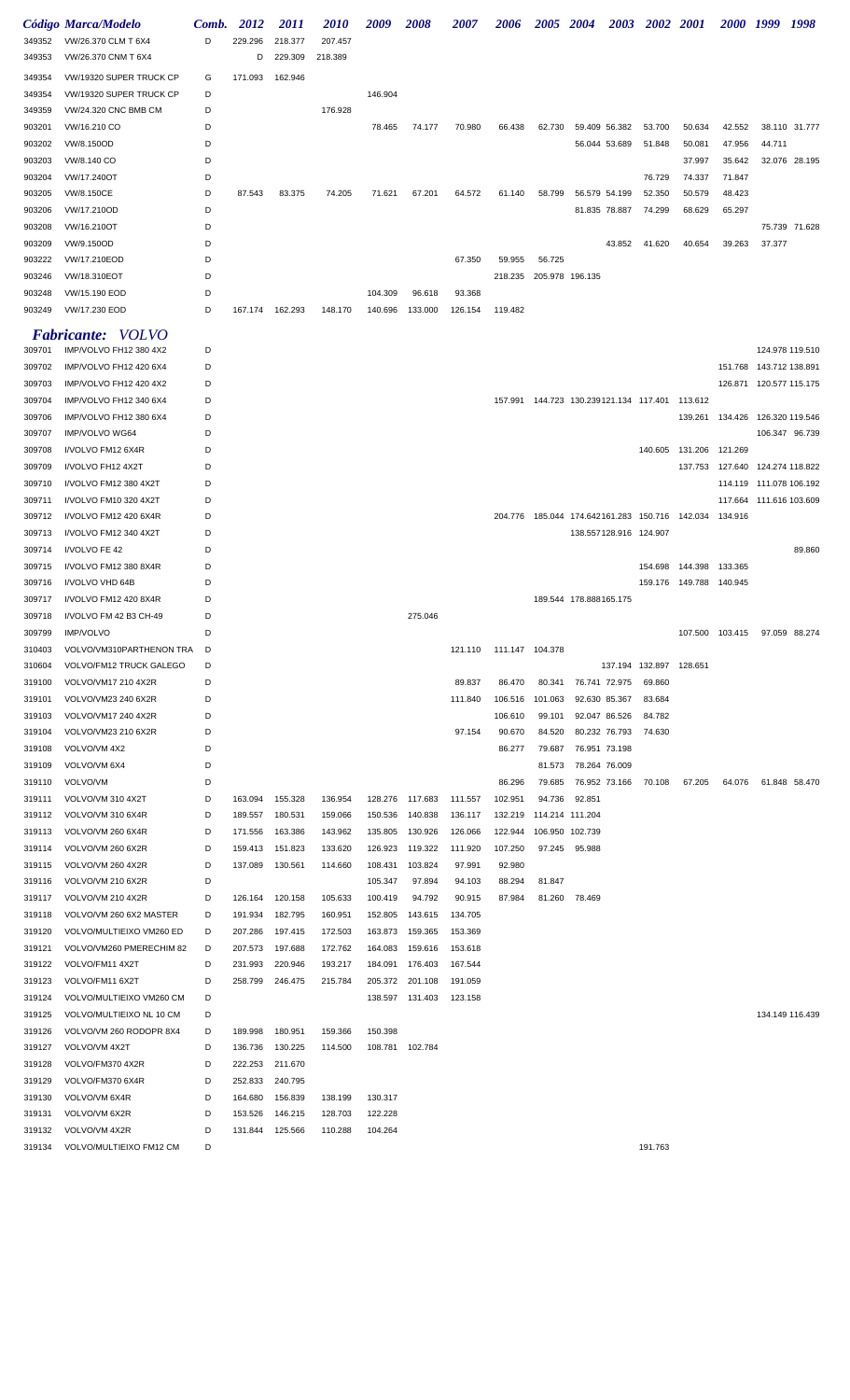|        | Código Marca/Modelo      | Comb. | 2012    | <i>2011</i> | <i>2010</i> | 2009            | 2008    | 2007    | 2006            | <b>2005</b>     | <b>2004</b><br>2003                                                    | <b>2002</b>             | <i>2001</i>     | <i><b>2000</b></i>             | 1999 | 1998          |
|--------|--------------------------|-------|---------|-------------|-------------|-----------------|---------|---------|-----------------|-----------------|------------------------------------------------------------------------|-------------------------|-----------------|--------------------------------|------|---------------|
| 319135 | VOLVO/VM 310 RODOPR PLAT | G     |         |             | 164.147     | 154.298         | 145.040 | 136.338 | 128.157         |                 | 120.468 113.240106.445 100.061                                         |                         | 94.055          | 88.412                         |      | 83.107 78.087 |
| 319137 | VOLVO/VM 270 6X2R        | D     | 140.217 | 135.117     |             |                 |         |         |                 |                 |                                                                        |                         |                 |                                |      |               |
| 319138 | VOLVO/VM 270 6X4R        | D     | 150.739 |             |             |                 |         |         |                 |                 |                                                                        |                         |                 |                                |      |               |
| 319139 | VOLVO/VM 270 4X2R        | D     | 142.478 |             |             |                 |         |         |                 |                 |                                                                        |                         |                 |                                |      |               |
| 319140 | VOLVO/VM 220 4X2R        | D     | 114.156 |             |             |                 |         |         |                 |                 |                                                                        |                         |                 |                                |      |               |
| 319141 | VOLVO/VM 220 6X2R        | D     | 152.080 |             |             |                 |         |         |                 |                 |                                                                        |                         |                 |                                |      |               |
| 319143 | VOLVO/VM 330 4X2T        | D     | 153.839 | 146.146     |             |                 |         |         |                 |                 |                                                                        |                         |                 |                                |      |               |
| 319144 | VOLVO/VM 330 6X4R        | D     | 184.757 |             |             |                 |         |         |                 |                 |                                                                        |                         |                 |                                |      |               |
| 319146 | VOLVO/FM370 6X4R         | G     | 275.845 |             |             |                 |         |         |                 |                 |                                                                        |                         |                 |                                |      |               |
| 319148 | VOLVO/VM330 6X2R         | D     | 181.441 |             |             |                 |         |         |                 |                 |                                                                        |                         |                 |                                |      |               |
| 319199 | <b>VOLVO</b>             | D     |         |             |             |                 |         |         |                 |                 |                                                                        |                         |                 | 118.675 114.126 107.125 97.464 |      |               |
| 319401 | VOLVO/FH12340 6X4R       | D     |         |             |             |                 |         |         | 183.300         |                 | 167.939 151.077140.646 136.195                                         |                         | 131.886         |                                |      |               |
| 319402 | VOLVO/FH12 380 6X4R      | D     |         |             |             |                 |         |         | 197.364         | 182.815 173.302 |                                                                        |                         |                 |                                |      |               |
| 319403 | VOLVO/FH12420 6X4R       | D     |         |             |             |                 |         | 197.313 | 191.094         |                 | 183.547 177.222164.328 151.278 138.772 131.581 124.592 111.662         |                         |                 |                                |      |               |
| 319404 | VOLVO/FH12340 4X2R       | D     |         |             |             |                 |         |         | 183.366         |                 | 167.903 151.071140.663 136.249                                         |                         | 131.878         |                                |      |               |
| 319405 | VOLVO/FH12380 4X2R       | D     |         |             |             |                 |         |         | 171.468         |                 | 158.803 152.901142.912 136.862                                         |                         | 130.348         |                                |      |               |
| 319406 | VOLVO/FH12420 4X2R       | D     |         |             |             |                 |         |         | 192.700         |                 | 168.669  161.034152.359  143.689  139.366                              |                         |                 | 129.967 123.547                |      |               |
| 319407 | VOLVO/NH12340 6X4R       | D     |         |             |             |                 |         |         |                 |                 |                                                                        |                         |                 |                                |      | 98.009 89.178 |
| 319408 | VOLVO/NH12380 6X4R       | D     |         |             |             |                 |         | 185.048 | 178.906         |                 | 170.698  166.009153.064  138.484                                       |                         | 130.704         |                                |      |               |
| 319409 | VOLVO/NH12420 6X4R       | D     |         |             |             |                 |         | 197.277 | 188.429         |                 | 181.657 176.625161.015 148.927 140.174 131.900 126.139                 |                         |                 |                                |      |               |
| 319410 | VOLVO/FH 6X2T            | D     |         |             | 200.923     | 189.932         | 182.200 | 172.950 | 170.483         | 159.485 148.770 |                                                                        |                         |                 |                                |      |               |
| 319411 | VOLVO/FH 4X2T            | D     |         |             |             |                 |         |         | 168,870         | 155.327 149.482 |                                                                        |                         |                 |                                |      |               |
| 319412 | VOLVO/FH 440 6X2T        | D     | 297.447 | 283.284     | 247.519     | 236.279         | 223.641 | 215.318 | 197.592 182.513 |                 |                                                                        |                         |                 |                                |      |               |
| 319413 | VOLVO/FH 400 4X2R        | D     |         |             | 198.692     | 187.919         | 180.214 |         |                 |                 |                                                                        |                         |                 |                                |      |               |
| 319414 | VOLVO/FH 400 4X2T        | D     | 258.513 | 246.203     | 215.895     | 205.915         | 186.093 | 175.729 | 164.128 151.050 |                 |                                                                        |                         |                 |                                |      |               |
| 319415 | VOLVO/FH 400 6X2T        | D     | 272.807 | 259.817     | 226.219     | 216.907         | 205.786 | 198.126 |                 |                 | 180.832  169.421  160.927153.049  147.220  142.677  136.320            |                         |                 |                                |      |               |
| 319416 | VOLVO/FH 400 6X4R        | D     |         |             |             | 231.160         | 220.711 | 212.227 | 195.091         | 181.807         |                                                                        |                         |                 |                                |      |               |
| 319417 | VOLVO/FH 400 6X4T        | D     | 296.534 | 282.414     | 246.997     | 236.171         | 225.528 | 216.858 | 197.845 186.719 |                 |                                                                        |                         |                 |                                |      |               |
| 319418 | VOLVO/FH 440 4X2R        | D     | 245.707 | 234.007     | 209.901     | 198.351         | 190.323 | 180.695 |                 |                 |                                                                        |                         |                 |                                |      |               |
| 319419 | VOLVO/FH 440 4X2T        | D     | 273.219 | 260.209     | 226.934     | 217.068         | 206.204 | 198.464 | 180.125         | 166.028         |                                                                        |                         |                 |                                |      |               |
| 319420 | VOLVO/FM 400 8X4R        | D     | 352.736 | 335.939     | 295.057     | 283.422         | 275.811 | 263.512 | 232.657         |                 |                                                                        |                         |                 |                                |      |               |
| 319421 | VOLVO/FH 440 6X4R        | D     | 315.482 | 300.459     | 261.939     | 250.854         | 237.972 | 228.589 | 207.902         | 197.090         |                                                                        |                         |                 |                                |      |               |
| 319422 | VOLVO/FH 440 6X4T        | D     | 306.863 | 292.251     | 254.906     | 243.996         | 231.452 | 222.404 |                 |                 | 204.427  195.400  185.650176.491                                       |                         |                 |                                |      |               |
| 319423 | VOLVO/FH 480 4X2T        | D     | 284.346 | 270.806     | 236.284     | 225.084         | 213.722 | 205.119 | 188.329         | 173.844         |                                                                        |                         |                 |                                |      |               |
| 319424 | VOLVO/FH 480 4X2R        | D     |         |             |             |                 |         | 181.254 | 176.915         |                 |                                                                        |                         |                 |                                |      |               |
| 319425 | VOLVO/FH 480 6X2T        | D     | 297.852 | 283.669     | 246.727     | 236.642 226.367 |         | 218.392 | 199.038 185.388 |                 |                                                                        |                         |                 |                                |      |               |
| 319426 | VOLVO/FH 480 6X4R        |       |         |             | 266.351     | 254.296         | 242.049 | 232.278 | 212.166         | 202.545         |                                                                        |                         |                 |                                |      |               |
| 319427 | VOLVO/FH 480 6X4T        | D     | 317.182 | 302.078     | 263.374     | 251.478         | 239.352 | 229.608 | 210.757 202.212 |                 |                                                                        |                         |                 |                                |      |               |
| 319428 | VOLVO/FH 520 4X2R        | D     |         |             |             |                 |         | 183.903 | 179.288         |                 |                                                                        |                         |                 |                                |      |               |
| 319429 | VOLVO/FH 520 4X2T        | D     | 290.786 | 276.940     | 241.190     | 229.863         | 218.803 | 211.033 | 189.180 177.433 |                 |                                                                        |                         |                 |                                |      |               |
| 319430 | VOLVO/FH 520 6X2T        | D     | 302.761 | 288.344     | 250.786     | 241.145         | 229.286 | 220.524 | 198.745 187.332 |                 |                                                                        |                         |                 |                                |      |               |
| 319431 | VOLVO/FH 520 6X4R        | D     | 333.947 | 318.045     | 277.681     | 264.986         | 253.384 | 243.301 | 220.184         | 207.867         |                                                                        |                         |                 |                                |      |               |
| 319432 | VOLVO/FH 520 6X4T        | D     | 320.884 | 305.604     | 266.935     | 254.689         | 243.447 | 233.729 |                 |                 | 213.282 204.314 192.055180.531 169.699 159.517 149.946 140.949 132.492 |                         |                 |                                |      |               |
| 319434 | VOLVO/FM 440 8X4R        | D     | 362.437 | 345.178     | 303.045     | 290.080         | 279.603 | 266.098 | 238.503         | 230.780         |                                                                        |                         |                 |                                |      |               |
| 319435 | VOLVO/FM 440 6X4R        | D     | 303.510 | 289.057     | 252.308     | 241.830         | 235.268 | 223.542 | 197.713 193.527 |                 |                                                                        |                         |                 |                                |      |               |
| 319436 | VOLVO/FM 480 8X4R        | D     | 373.254 | 355.481     | 311.691     | 296.925         | 288.244 | 275.242 | 244.204         | 232.598         |                                                                        |                         |                 |                                |      |               |
| 319437 | VOLVO/FM 480 6X4R        | D     | 316.576 | 301.502     | 263.981     | 251.400         | 245.641 | 234.254 | 207.436         | 202.505         |                                                                        |                         |                 |                                |      |               |
| 319439 | VOLVO/FM 480 6X4T        | D     | 307.762 | 293.106     | 256.746     | 244.411         | 238.917 | 227.776 | 204.098         | 199.040         |                                                                        |                         |                 |                                |      |               |
| 319442 | VOLVO/FM 440 6X4T        | D     | 303.492 | 289.040     | 252.202     | 241.820         | 235.244 | 223.534 | 198.932         | 190.848         |                                                                        |                         |                 |                                |      |               |
| 319445 | VOLVO/FM 400 6X4R        | D     | 299.966 | 285.682     | 247.891     | 232.927         | 224.981 | 211.042 | 186.758         | 182.170         |                                                                        |                         |                 |                                |      |               |
| 319446 | VOLVO/FM 400 6X4T        | D     | 291.129 | 277.267     | 240.643     | 226.183         | 218.445 | 204.851 | 190.900         |                 |                                                                        |                         |                 |                                |      |               |
| 319447 | VOLVO/FH12 ROSSETTI 4X2T | D     |         |             |             |                 |         |         |                 |                 | 171.035 164.594153.893                                                 |                         |                 |                                |      |               |
| 319448 | VOLVO/NH12 ROSSETTI 6X4B | D     |         |             |             |                 |         |         |                 |                 |                                                                        | 167.920 152.009 143.454 |                 |                                |      |               |
| 319449 | VOLVO/FH 520 RODOEIXO CA | D     |         |             |             | 254.686         | 242.282 | 233.034 |                 |                 |                                                                        |                         |                 |                                |      |               |
| 319450 | VOLVO/FH 400 TRUKAM CA   | D     | 275.017 | 261.921     | 229.690     | 219.078         | 198.007 | 186.878 |                 |                 |                                                                        |                         |                 |                                |      |               |
| 319451 | VOLVO/PM1000TAO 440 CAM  | D     | 303.349 | 288.904     | 252.621     | 241.445         | 229.538 | 220.464 |                 |                 | 210.559 197.734 187.816178.680 171.063 163.982 156.266 150.871 142.659 |                         |                 |                                |      |               |
| 319452 | VOLVO/FH12380 RODOEIXOCA | D     |         |             |             |                 |         |         |                 |                 |                                                                        |                         | 166.602 158.700 |                                |      |               |
| 319453 | VOLVO/FM480 TRUCK GALEGO | D     |         |             |             | 266.372         | 256.405 | 246.310 |                 |                 |                                                                        |                         |                 |                                |      |               |
| 319454 | VOLVO/FM440 RODOCAP CM   | D     |         |             |             |                 | 261.850 |         |                 |                 |                                                                        |                         |                 |                                |      |               |
| 319456 | VOLVO/FH520 ATDL         | D     |         |             |             |                 | 252.109 |         |                 |                 |                                                                        |                         |                 |                                |      |               |
| 319457 | I/VOLVO FH 520 6X4T      | D     | 342.992 | 326.659     |             |                 |         |         |                 |                 |                                                                        |                         |                 |                                |      |               |
| 319458 | I/VOLVO FH 440 6X4T      | D     | 318.128 | 302.980     |             |                 |         |         |                 |                 |                                                                        |                         |                 |                                |      |               |
| 319460 | VOLVO/FH12420 RODOCAP CM | D     |         |             |             |                 |         |         |                 |                 |                                                                        | 163.750                 |                 |                                |      |               |
| 319461 | VOLVO/FH 420 6X2T        | D     | 282.485 | 269.773     | 257.633     | 246.040         |         |         |                 |                 |                                                                        |                         |                 |                                |      |               |
| 319462 | VOLVO/FH 420 4X2T        | D     | 271.774 | 271.774     |             |                 |         |         |                 |                 |                                                                        |                         |                 |                                |      |               |
| 319464 | VOLVO/FH 460 6X4T        | D     | 323.871 | 309.296     | 295.378     | 282.086         |         |         |                 |                 |                                                                        |                         |                 |                                |      |               |
| 319465 | VOLVO/FH 460 6X2T        | D     | 309.912 | 294.416     |             |                 |         |         |                 |                 |                                                                        |                         |                 |                                |      |               |
| 319466 | VOLVO/FH 460 4X2T        | D     | 270.058 |             |             |                 |         |         |                 |                 |                                                                        |                         |                 |                                |      |               |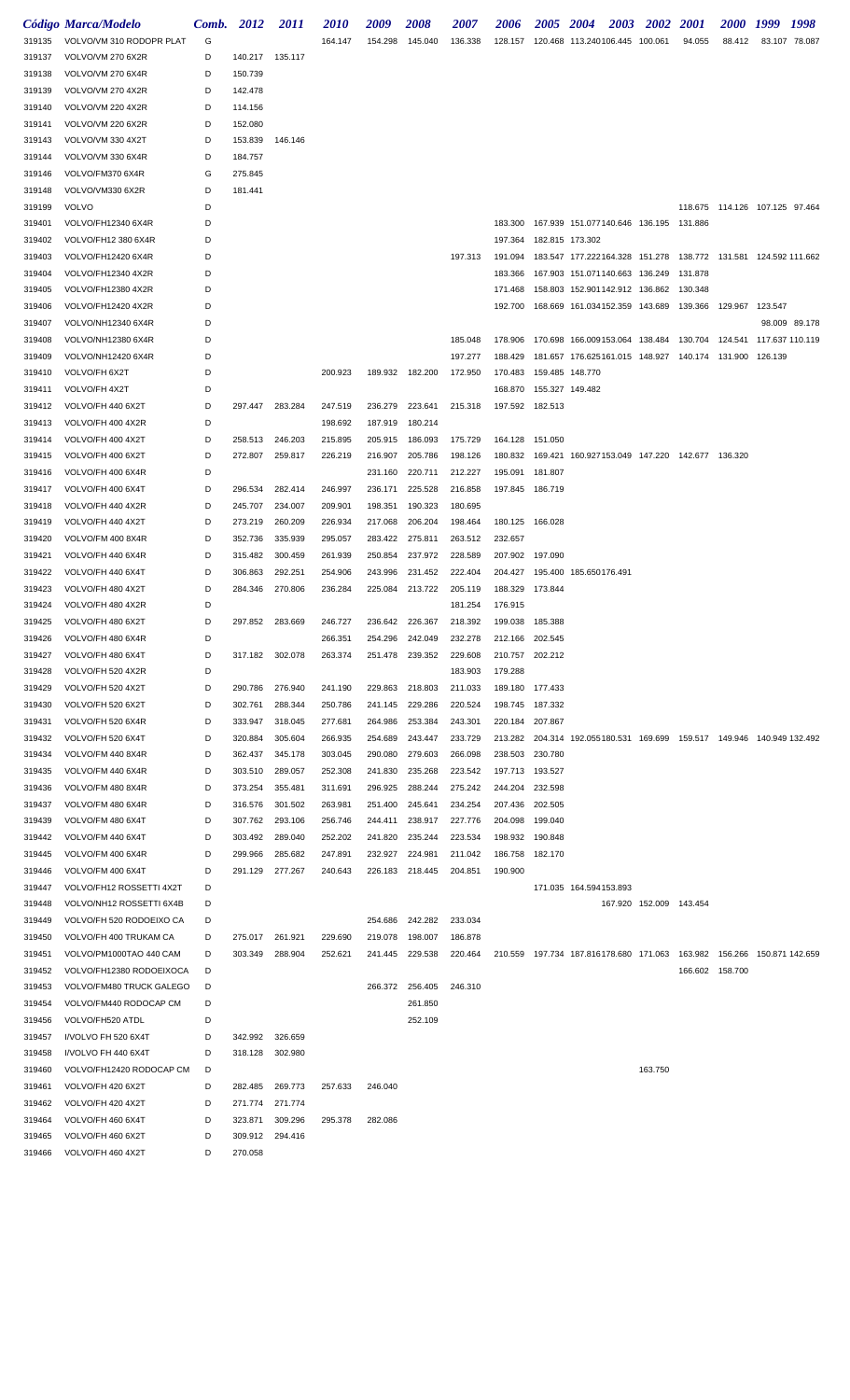|        | Código Marca/Modelo      | Comb. | 2012    | <i>2011</i> | <i>2010</i> | 2009    | 2008            | <i><b>2007</b></i> | <i><b>2006</b></i> | 2005 2004 |                                                                     | 2003 2002 2001                  |                                    |                           | 2000 1999 1998          |               |
|--------|--------------------------|-------|---------|-------------|-------------|---------|-----------------|--------------------|--------------------|-----------|---------------------------------------------------------------------|---------------------------------|------------------------------------|---------------------------|-------------------------|---------------|
| 319467 | VOLVO/FH 500 6X2T        | G     | 287.318 |             |             |         |                 |                    |                    |           |                                                                     |                                 |                                    |                           |                         |               |
| 319467 | VOLVO/FH 500 6X2T        | D     | 287.318 |             |             |         |                 |                    |                    |           |                                                                     |                                 |                                    |                           |                         |               |
| 319469 | VOLVO/FH 500 6X4T        | D     | 322.165 |             |             |         |                 |                    |                    |           |                                                                     |                                 |                                    |                           |                         |               |
| 319472 | VOLVO/FH 540 6X4T        | D     | 324.566 | 309.961     |             |         |                 |                    |                    |           |                                                                     |                                 |                                    |                           |                         |               |
| 319473 | VOLVO/FH 540 4X2T        | G     | 281.111 |             |             |         |                 |                    |                    |           |                                                                     |                                 |                                    |                           |                         |               |
| 319474 | VOLVO/FH 540 6X2T        | D     | 292.910 |             |             |         |                 |                    |                    |           |                                                                     |                                 |                                    |                           |                         |               |
| 319475 | VOLVO/FM 420 6X4R        | G     | 319.702 |             |             |         |                 |                    |                    |           |                                                                     |                                 |                                    |                           |                         |               |
| 319478 | VOLVO/FM 420 6X4T        | D     | 319.702 |             |             |         |                 |                    |                    |           |                                                                     |                                 |                                    |                           |                         |               |
| 319478 | VOLVO/FM 420 6X4T        | G     | 319.702 |             |             |         |                 |                    |                    |           |                                                                     |                                 |                                    |                           |                         |               |
| 319479 | VOLVO/FM 460 8X4R        | D     | 412.485 | 393.924     |             |         |                 |                    |                    |           |                                                                     |                                 |                                    |                           |                         |               |
| 319480 | VOLVO/FM 460 6X4T        | G     | 331.785 |             |             |         |                 |                    |                    |           |                                                                     |                                 |                                    |                           |                         |               |
| 319482 | VOLVO/FM 460 6X4R        | G     | 331.785 |             |             |         |                 |                    |                    |           |                                                                     |                                 |                                    |                           |                         |               |
| 319483 | VOLVO/FM 500 8X4R        | D     |         |             |             | 381.798 |                 |                    |                    |           |                                                                     |                                 |                                    |                           |                         |               |
| 319483 | VOLVO/FM 500 8X4R        | G     | 437.465 | 418.628     | 399.789     | 381.798 |                 |                    |                    |           |                                                                     |                                 |                                    |                           |                         |               |
| 319484 | VOLVO/FM 500 6X4T        | D     | 353.353 |             |             |         |                 |                    |                    |           |                                                                     |                                 |                                    |                           |                         |               |
| 319484 | VOLVO/FM 500 6X4T        | G     | 353.353 |             |             |         |                 |                    |                    |           |                                                                     |                                 |                                    |                           |                         |               |
| 319485 | VOLVO/FM 500 6X4R        | G     | 353.353 | 337.452     |             |         |                 |                    |                    |           |                                                                     |                                 |                                    |                           |                         |               |
| 319485 | VOLVO/FM 500 6X4R        | D     |         | 337.452     |             |         |                 |                    |                    |           |                                                                     |                                 |                                    |                           |                         |               |
| 319496 | VOLVO/FH 440 RODOVALE CA | D     | 290.331 | 277.829     |             |         |                 |                    |                    |           |                                                                     |                                 |                                    |                           |                         |               |
| 334405 | VOLVO/NL10 340 4X2       | D     |         |             |             |         |                 |                    |                    |           |                                                                     |                                 |                                    |                           |                         | 85.157 77.468 |
| 334406 | VOLVO/NL10 340 6X2       | D     |         |             |             |         |                 |                    |                    |           |                                                                     |                                 |                                    |                           | 117.674 108.667         |               |
| 334407 | VOLVO/NL10 340 6X4       | D     |         |             |             |         |                 |                    |                    |           |                                                                     |                                 |                                    | 109.782                   | 103.034 93.690          |               |
| 334408 | VOLVO/NL10 310 4X2       | D     |         |             |             |         |                 |                    |                    |           |                                                                     |                                 |                                    |                           | 118.150 110.960 100.903 |               |
| 334409 | VOLVO/NL10 310 6X4       | D     |         |             |             |         |                 |                    |                    |           |                                                                     |                                 |                                    |                           |                         | 91.373        |
| 334411 | VOLVO/NL10 320 4X2R EDC  | D     |         |             |             |         |                 |                    |                    |           |                                                                     |                                 |                                    |                           |                         | 84.677        |
|        | VOLVO/NL10 320 4X2T EDC  | D     |         |             |             |         |                 |                    |                    |           |                                                                     |                                 |                                    |                           |                         | 98.102 90.828 |
| 334412 |                          |       |         |             |             |         |                 |                    |                    |           |                                                                     |                                 |                                    |                           |                         |               |
| 334413 | VOLVO/NL10 320 6X4R EDC  | D     |         |             |             |         |                 |                    |                    |           |                                                                     |                                 |                                    | 113.774                   | 98.063                  | 90.816        |
| 334414 | VOLVO/NL10 320 6X4T EDC  | D     |         |             |             |         |                 |                    |                    |           |                                                                     |                                 |                                    |                           | 106.520 100.392         |               |
| 334415 | VOLVO/NL10 320 6X2T EDC  | D     |         |             |             |         |                 |                    |                    |           |                                                                     |                                 |                                    |                           |                         | 97.511        |
| 334416 | VOLVO/FM12340 6X4T       | D     |         |             |             |         |                 |                    | 170.107            |           | 155.850 140.173130.496 126.341                                      |                                 | 122.383                            |                           |                         |               |
| 334417 | VOLVO/FM12420 6X4T       | D     |         |             |             |         |                 | 206.348            |                    |           | 202.513 182.666 172.332159.165 148.680                              |                                 | 140.136  133.133  108.016  93.249  |                           |                         |               |
| 334418 | VOLVO/FM10320 6X4T       | D     |         |             |             |         |                 |                    |                    |           |                                                                     |                                 |                                    | 123.453  119.101  112.919 |                         |               |
| 334419 | VOLVO/FM12380 6X4T       | D     |         |             |             |         |                 | 198.153            | 191.971            |           | 181.749 170.737158.647 148.484                                      |                                 | 138.548                            | 127.968                   | 126.055 117.101         |               |
| 334420 | VOLVO/FM10320 4X2T       | D     |         |             |             |         |                 |                    |                    |           |                                                                     |                                 | 121.760                            | 117.506                   | 111.393 102.915         |               |
| 334501 | VOLVO/NL12 400           | D     |         |             |             |         |                 |                    |                    |           |                                                                     | 140.761 136.812 132.334 127.268 |                                    |                           | 119.482 108.702         |               |
| 334504 | VOLVO/NL12 360 4X2       | D     |         |             |             |         |                 |                    |                    |           |                                                                     |                                 |                                    |                           | 131.507 113.029 104.668 |               |
| 334505 | VOLVO/NL12 360 6X2       | D     |         |             |             |         |                 |                    |                    |           |                                                                     |                                 |                                    |                           |                         | 91.000        |
| 334507 | VOLVO/NL12 360 6X4       | D     |         |             |             |         |                 |                    |                    |           |                                                                     |                                 |                                    |                           |                         | 120.306       |
| 334510 | VOLVO/NL12 360 6X4R EDC  | D     |         |             |             |         |                 |                    |                    |           |                                                                     |                                 |                                    | 142.470                   | 138.317 130.373         |               |
| 334511 | VOLVO/NL12 360 6X4T EDC  | D     |         |             |             |         |                 |                    |                    |           |                                                                     |                                 |                                    | 142.487                   | 138.281 130.382         |               |
| 334512 | VOLVO/NL12 360 4X2R EDC  | D     |         |             |             |         |                 |                    |                    |           |                                                                     |                                 |                                    | 116.267                   |                         | 98.105 89.194 |
| 334513 | VOLVO/NL12 360 4X2T EDC  | G     |         |             |             |         |                 |                    |                    |           |                                                                     |                                 | 81.230                             | 77.881                    |                         | 73.214 65.686 |
| 334513 | VOLVO/NL12 360 4X2T EDC  | D     |         |             |             |         |                 |                    |                    |           |                                                                     |                                 | 112.845 107.257                    |                           |                         | 98.076 89.208 |
| 334514 | VOLVO/NL12 360 6X2T EDC  | D     |         |             |             |         |                 |                    |                    |           |                                                                     |                                 |                                    | 98.319                    |                         | 94.903 92.170 |
| 334515 | VOLVO/NL12 410 4X2R EDC  | D     |         |             |             |         |                 |                    |                    |           |                                                                     |                                 |                                    | 126.151                   | 118.162 108.333         |               |
| 334516 | VOLVO/NL12 410 4X2T EDC  | D     |         |             |             |         |                 |                    |                    |           |                                                                     |                                 |                                    |                           | 111.041 107.240 101.366 |               |
| 334517 | VOLVO/NL12 410 6X2T EDC  | D     |         |             |             |         |                 |                    |                    |           |                                                                     |                                 |                                    |                           | 126.596 118.515         |               |
| 334518 | VOLVO/NL12 410 6X4R EDC  | D     |         |             |             |         |                 |                    |                    |           |                                                                     |                                 |                                    | 91.457                    |                         | 85.863 78.108 |
| 334519 | VOLVO/NL12 410 6X4T EDC  | D     |         |             |             |         |                 |                    |                    |           |                                                                     |                                 |                                    | 88.296                    |                         | 85.243 80.594 |
| 334520 | VOLVO/FH12 380 4X2 T     | D     |         |             |             |         |                 |                    |                    |           | 163.719 157.653147.351 141.033 134.326 124.574                      |                                 |                                    |                           | 121.270 115.904         |               |
| 334521 | VOLVO/FH12 380 4X2 R     | D     |         |             |             |         |                 |                    |                    |           | 156.351146.168 139.922 133.273 123.524                              |                                 |                                    |                           |                         |               |
| 334522 | VOLVO/FH12 380 6X4 T     | D     |         |             |             |         |                 |                    | 150.195            |           | 139.110  133.932125.206  119.845  114.153  105.784  103.030  98.447 |                                 |                                    |                           |                         |               |
| 334523 | VOLVO/FH12 380 6X4 R     | D     |         |             |             |         |                 |                    |                    |           |                                                                     | 126.850 121.375 115.665 107.185 |                                    |                           | 104.383 99.730          |               |
| 334524 | VOLVO/NH12340 6X4T       | D     | 226.082 | 215.317     | 193.230     |         | 176.319 171.454 | 160.727            | 149.107            |           | 140.025 133.065126.781 123.247 119.203 114.722 107.699 97.934       |                                 |                                    |                           |                         |               |
| 334525 | VOLVO/NH12380 6X4T       | D     |         |             |             |         |                 | 185.092            | 178.887            |           | 170.716 165.964153.081 138.450 130.703 124.542 117.665 112.611      |                                 |                                    |                           |                         |               |
| 334526 | VOLVO/NH12420 6X4T       | D     |         |             |             |         |                 | 198.862            | 189.895            |           | 181.695 176.558160.932 148.965 140.118 131.902 126.174 109.363      |                                 |                                    |                           |                         |               |
| 334527 | VOLVO/FH12340 6X4T       | D     |         |             |             |         |                 |                    | 183.294            |           | 167.904 151.080140.663 136.199                                      |                                 | 131.879                            |                           |                         |               |
| 334528 | VOLVO/FH12380 6X4T       | D     |         |             |             |         |                 |                    | 150.110            |           | 139.124 133.900125.210 119.855 114.134 105.834 103.003 98.478       |                                 |                                    |                           |                         |               |
| 334529 | VOLVO/FH12420 6X4T       | D     |         |             |             |         |                 | 206.060            | 199.976            |           | 192.131 185.455171.999 158.349                                      |                                 | 145.325  137.700  130.380  113.665 |                           |                         |               |
| 334530 | VOLVO/FH12 340 4X2T      | D     |         |             |             |         |                 |                    |                    |           |                                                                     |                                 |                                    | 134.779 119.174 115.095   |                         |               |
| 334531 | VOLVO/FH12380 4X2T       | D     |         |             |             |         |                 | 190.664            | 174.657            |           | 161.822 155.754145.662 139.344 132.732 123.063 119.815 114.509      |                                 |                                    |                           |                         |               |
| 334532 | VOLVO/FH12420 4X2T       | D     |         |             |             |         |                 | 185.731            | 180.535            |           | 166.431 158.942150.306 141.694 137.496 128.206                      |                                 |                                    |                           | 121.882 107.900         |               |
| 334533 | VOLVO/NH12340 4X2T       | D     |         |             |             |         |                 | 159.312            | 135.992            |           | 127.661 121.349115.404 113.598 112.057 108.023 105.524 101.754      |                                 |                                    |                           |                         |               |
| 334534 | VOLVO/NH12380 4X2T       | D     |         |             |             |         |                 | 175.336            | 172.315            |           | 161.252 150.378135.861 124.061 115.901 110.682 105.358 102.554      |                                 |                                    |                           |                         |               |
| 334535 | VOLVO/NH12420 4X2T       | D     |         |             |             |         |                 | 189.286            | 180.719            |           | 174.362 166.140152.617 139.521 132.097 123.218 117.416 105.565      |                                 |                                    |                           |                         |               |
| 334536 | VOLVO/NH12420 4X2R       | D     |         |             |             |         |                 |                    | 198.055            |           | 179.941 168.362154.616 141.387 133.866 124.912 118.981              |                                 |                                    |                           |                         |               |
| 334537 | VOLVO/NH12340 4X2R       | D     | 226.076 | 215.311     | 193.215     |         | 176.349 171.453 | 160.733            | 149.156            |           | 140.004 133.082126.797 123.276 119.252 114.718 107.715 97.985       |                                 |                                    |                           |                         |               |
|        |                          |       |         |             |             |         |                 |                    |                    |           | 163.417 152.309137.634 125.696 117.353 112.129 106.748 100.174      |                                 |                                    |                           |                         |               |
| 334538 | VOLVO/NH12380 4X2R       | D     |         |             |             |         |                 |                    |                    |           |                                                                     |                                 |                                    |                           |                         |               |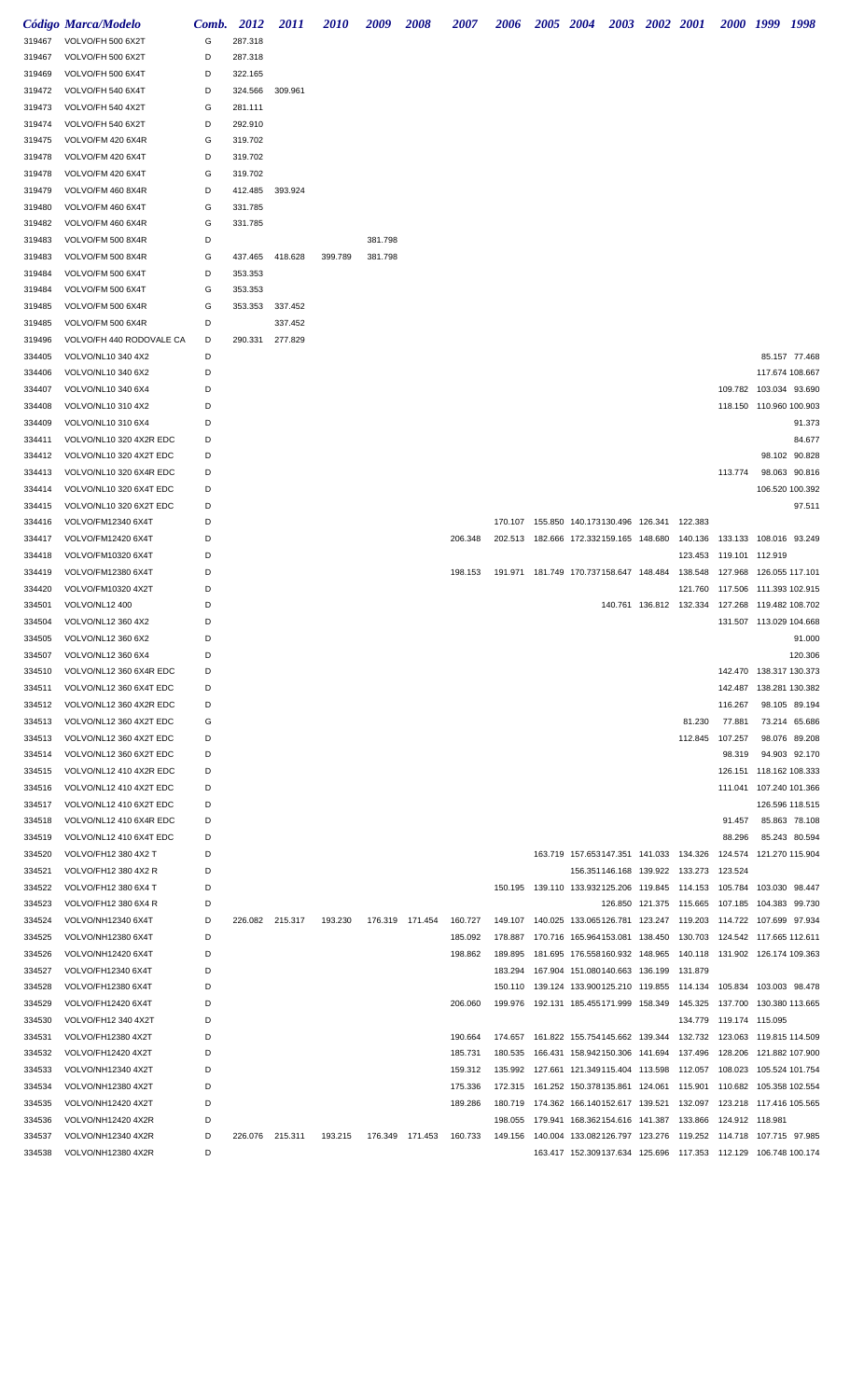|                  | Código Marca/Modelo                        | Comb. 2012 |         | <i>2011</i> | <i>2010</i> | 2009    | <i><b>2008</b></i> | <i><b>2007</b></i> | 2006                                      | 2005 | <b>2004</b>                               | <b>2003</b> | <b>2002</b>                                        | <b>2001</b>                                                                   | 2000 1999              |         | - 1998        |
|------------------|--------------------------------------------|------------|---------|-------------|-------------|---------|--------------------|--------------------|-------------------------------------------|------|-------------------------------------------|-------------|----------------------------------------------------|-------------------------------------------------------------------------------|------------------------|---------|---------------|
| 334539           | VOLVO/FM10320 6X4R                         | D          |         |             |             |         |                    |                    |                                           |      |                                           |             |                                                    | 121.817 117.467 111.406 103.067                                               |                        |         |               |
| 334540           | VOLVO/FM12380 6X4R                         | D          |         |             |             |         |                    | 197.750            |                                           |      |                                           |             |                                                    | 191.947  181.783  170.823158.594  148.467  138.547  127.988  107.410  93.012  |                        |         |               |
| 334541           | VOLVO/FM12420 6X4R                         | D          |         |             |             |         |                    | 206.528            |                                           |      | 202.477  182.609  172.340159.154  148.675 |             |                                                    |                                                                               |                        |         |               |
| 334542           | VOLVO/FM12340 6X4R                         | D          |         |             |             |         |                    |                    |                                           |      | 170.068  155.770  140.152130.503  126.368 |             |                                                    | 122.385                                                                       |                        |         |               |
| 334543           | VOLVO/FM10320 4X2R                         | D          |         |             |             |         |                    |                    |                                           |      |                                           |             |                                                    | 130.061  121.776  117.458  111.392                                            |                        |         |               |
| 334544           | VOLVO/FM12 340 4X2T                        | D          |         |             |             |         |                    | 172.058            | 167.177  152.815  137.517127.992  123.954 |      |                                           |             |                                                    | 119.988 111.609 109.775                                                       |                        |         |               |
| 334545           | VOLVO/FM12 340 4X2R                        | D          |         |             |             |         |                    |                    |                                           |      |                                           |             | 129.211 125.185                                    | 121.170                                                                       |                        |         |               |
| 334546           | VOLVO/FM10 6X4R SCHWING                    | D          |         |             |             |         |                    |                    |                                           |      |                                           |             |                                                    | 123.399 119.090 112.864                                                       |                        |         |               |
| 334547           | VOLVO/FM12 420 8X4R                        | D          |         |             |             |         |                    | 200.076            | 195.830  183.089  172.734                 |      |                                           |             |                                                    |                                                                               |                        |         |               |
| 334548           | VOLVO/NH12 460 4X2T                        | D          |         |             |             |         |                    |                    |                                           |      | 177.715  161.821  154.919148.703  141.394 |             |                                                    |                                                                               |                        |         |               |
| 334550           | VOLVO/FM 12 380 8x4R                       | D          |         |             |             |         |                    |                    |                                           |      |                                           |             | 163.905 151.239                                    | 139.290                                                                       |                        |         |               |
| 334551           | VOLVO/FH12 460 4X2T                        | D          |         |             |             |         |                    | 142.595            |                                           |      |                                           |             | 138.606  127.734  121.992115.397  108.823  105.559 |                                                                               |                        |         |               |
| 334552           | VOLVO/NH12 460 6X4T                        | D          |         |             |             |         |                    | 189.765            |                                           |      | 181.195 174.549 169.586157.480 145.743    |             |                                                    |                                                                               |                        |         |               |
| 334554<br>334564 | VOLVO/NH12 460 6X4R<br>VOLVO/FH12 460 4X2R | D<br>D     |         |             |             |         |                    | 205.401            | 196.303 180.649 171.012163.510 157.267    |      | 187.795169.865 162.839                    |             |                                                    |                                                                               |                        |         |               |
| 334565           | VOLVO/FH12 460 6X4T                        | D          |         |             |             |         |                    | 218.928            |                                           |      | 207.721 197.469 183.252171.992 167.390    |             |                                                    |                                                                               |                        |         |               |
| 334566           | VOLVO/FH12 460 6X4R                        | D          |         |             |             |         |                    | 237.814            |                                           |      | 229.408 218.118 202.432189.074 183.828    |             |                                                    |                                                                               |                        |         |               |
| 334567           | VOLVO/FM 6X4T                              | D          |         |             |             |         |                    |                    | 190.844 173.666 164.849                   |      |                                           |             |                                                    |                                                                               |                        |         |               |
| 334569           | VOLVO/FH12 380 6X2T                        | D          |         |             |             |         |                    | 181.532            |                                           |      |                                           |             |                                                    | 176.725  160.648  149.861142.338  135.548  129.551  121.777  114.470  107.569 |                        |         |               |
| 334570           | VOLVO/FH12 420 6X2T                        | D          |         |             |             |         |                    | 191.675            | 179.792  167.151  160.993153.987          |      |                                           |             |                                                    |                                                                               |                        |         |               |
| 334571           | VOLVO/FH12 460 6X2T                        | D          |         |             |             |         |                    | 211.339            | 195.307 185.341                           |      |                                           |             |                                                    |                                                                               |                        |         |               |
| 334573           | VOLVO/NH12 380 6X2T                        | D          |         |             |             |         |                    | 179.435            |                                           |      |                                           |             |                                                    | 174.146  162.003  155.311149.032  138.452  122.442  116.518  115.126  111.725 |                        |         |               |
| 334574           | VOLVO/NH12 420 6X2T                        | D          |         |             |             |         |                    | 173.889            | 169.202 159.635                           |      |                                           |             |                                                    |                                                                               |                        |         |               |
| 334576           | VOLVO/FH 6X4T                              | D          |         |             | 248.513     | 237.625 | 226.835            |                    |                                           |      |                                           |             |                                                    |                                                                               |                        |         |               |
| 334577           | VOLVO/FM 6X2T                              | D          |         |             | 213.755     | 203.776 | 199.153            |                    |                                           |      |                                           |             |                                                    |                                                                               |                        |         |               |
| 334578           | VOLVO/FM 6X4R                              | D          |         |             | 271.361     | 260.069 | 252.978            |                    |                                           |      |                                           |             |                                                    |                                                                               |                        |         |               |
| 334579           | VOLVO/FM12420 RODOCAP CM                   | D          |         |             |             |         |                    |                    |                                           |      |                                           |             | 182.409                                            |                                                                               |                        |         |               |
| 334582           | VOLVO/FM12 380 6X4R ATDL                   | D          |         |             |             |         |                    |                    |                                           |      |                                           |             | 189.997                                            |                                                                               |                        |         |               |
| 334583           | VOLVO/FH12 380 ATDL 6X4R                   | G          |         |             |             |         |                    |                    |                                           |      |                                           |             |                                                    |                                                                               |                        | 146.019 |               |
| 903501           | VOLVO/B10M URBANO 245EDC                   | D          |         |             |             |         |                    |                    |                                           |      |                                           |             |                                                    | 100.032                                                                       | 89.841                 | 84.923  |               |
| 903502           | VOLVO/B10M URBANO 285EDC                   | D          |         |             |             |         |                    |                    |                                           |      |                                           |             |                                                    | 96.962                                                                        | 86.599                 |         | 82.609 72.252 |
| 903505           | VOLVO/B7R 230                              | D          |         |             |             |         |                    |                    |                                           |      |                                           |             | 112.265                                            | 87.926                                                                        | 75.143                 |         | 71.726 64.256 |
| 903506           | VOLVO/B7R 285                              | D          |         |             |             |         |                    |                    |                                           |      |                                           |             | 122.731                                            | 95.859                                                                        | 82.017                 |         | 78.851 70.111 |
| 903507           | VOLVO/B10M 4X2 340EDC                      | D          |         |             |             |         |                    |                    |                                           |      |                                           |             |                                                    |                                                                               |                        |         | 79.049 69.922 |
| 903508           | VOLVO/B10M 6X2 340EDC                      | D          |         |             |             |         |                    |                    |                                           |      |                                           |             |                                                    | 136.599  122.409  115.132  93.937                                             |                        |         |               |
| 903510           | VOLVO/B10M BIART 285EDC                    | D          |         |             |             |         |                    |                    |                                           |      |                                           |             |                                                    |                                                                               |                        |         | 73.955 65.709 |
| 903512<br>903513 | VOLVO/B10M 310 4X2<br>VOLVO/B12B 400 6X2   | D<br>D     |         |             |             |         | 179.146 170.198    |                    |                                           |      |                                           |             |                                                    | 125.935  113.143  107.100  93.992                                             |                        |         |               |
| 903515           | VOLVO/B12B 360 4X2                         | D          |         |             |             |         |                    | 163.467            |                                           |      |                                           |             |                                                    | 133.240                                                                       | 120.528 112.775 98.373 |         |               |
| 903517           | VOLVO/B7F 230 4X2                          | D          |         |             |             |         |                    |                    |                                           |      |                                           |             | 112.584                                            | 87.860                                                                        | 75.390                 |         | 71.854 64.206 |
| 903518           | VOLVO/B7F 285 4X2                          | D          |         |             |             |         |                    |                    |                                           |      |                                           |             | 111.817                                            | 87.576                                                                        | 74.827                 |         | 71.780 64.693 |
| 903520           | VOLVO/B10R 6X2                             | D          |         |             |             |         |                    |                    |                                           |      |                                           |             | 158.235                                            | 122.583                                                                       | 107.784 101.292        |         |               |
| 903522           | VOLVO/B10M 4X2 GH10A                       | D          |         |             |             |         |                    |                    |                                           |      |                                           |             |                                                    | 118.962 106.923 101.081 88.991                                                |                        |         |               |
| 903523           | VOLVO/B10M 4X2 GH10B                       | D          |         |             |             |         |                    |                    |                                           |      |                                           |             |                                                    | 118.703                                                                       | 107.375 101.137 88.764 |         |               |
| 903524           | VOLVO/B7R 260 4X2                          | D          |         |             |             |         |                    |                    |                                           |      |                                           |             |                                                    | 88.859                                                                        | 76.257                 |         | 73.369 65.245 |
| 903801           | IMP/VOLVO B7R 230                          | D          |         |             |             |         |                    |                    |                                           |      |                                           |             |                                                    |                                                                               |                        |         | 77.246 69.139 |
| 903802           | IMP/VOLVO B7R 285                          | D          |         |             |             |         |                    |                    |                                           |      |                                           |             |                                                    |                                                                               |                        |         | 77.423 69.765 |
|                  | <b>Fabricante:</b><br>- VW                 |            |         |             |             |         |                    |                    |                                           |      |                                           |             |                                                    |                                                                               |                        |         |               |
| 314302           | VW/18.310 TITAN BIASI                      | D          |         |             |             |         |                    |                    |                                           |      | 96.029                                    |             |                                                    |                                                                               |                        |         |               |
| 320503           | VW/24.330 CRC 6X2                          | D          | 219.729 |             |             |         |                    |                    |                                           |      |                                           |             |                                                    |                                                                               |                        |         |               |
| 320504           | VW/25.390 CTC 6X2                          | D          | 252.038 |             |             |         |                    |                    |                                           |      |                                           |             |                                                    |                                                                               |                        |         |               |
| 320505           | VW/26.390 CTC 6X4                          | D          | 249.635 |             |             |         |                    |                    |                                           |      |                                           |             |                                                    |                                                                               |                        |         |               |
| 320506           | VW/26.280 CRM 6X4                          | D          | 188.684 |             |             |         |                    |                    |                                           |      |                                           |             |                                                    |                                                                               |                        |         |               |
| 320507           | VW/24.280 CRM 6X2                          | D          | 163.995 | 131.567     |             |         |                    |                    |                                           |      |                                           |             |                                                    |                                                                               |                        |         |               |
| 320510           | VW/8.160 DRC 4X2                           | D          | 84.673  | 82.521      |             |         |                    |                    |                                           |      |                                           |             |                                                    |                                                                               |                        |         |               |
| 320511           | VW/15.190 CRM 4X2                          | D          | 141.463 |             |             |         |                    |                    |                                           |      |                                           |             |                                                    |                                                                               |                        |         |               |
| 320512           | VW/5.150 DRC 4X2                           | D          | 72.054  |             |             |         |                    |                    |                                           |      |                                           |             |                                                    |                                                                               |                        |         |               |
| 320513           | VW/31.330 CRC 6X4                          | D          | 235.527 |             |             |         |                    |                    |                                           |      |                                           |             |                                                    |                                                                               |                        |         |               |
| 320514           | VW/9.160 DRC 4X2                           | D          | 89.408  | 85.151      |             |         |                    |                    |                                           |      |                                           |             |                                                    |                                                                               |                        |         |               |
| 320515           | VW/17.330 CRC 4X2                          | D          | 181.419 |             |             |         |                    |                    |                                           |      |                                           |             |                                                    |                                                                               |                        |         |               |
| 320517           | VW/17.190 CRM 4X2                          | D          | 150.627 |             |             |         |                    |                    |                                           |      |                                           |             |                                                    |                                                                               |                        |         |               |
| 320518           | VW/13.190 CRM 4X2                          | D          | 116.038 |             |             |         |                    |                    |                                           |      |                                           |             |                                                    |                                                                               |                        |         |               |
| 320520           | VW/24.280 CRM 6X2 4P                       | D          | 172.566 |             |             |         |                    |                    |                                           |      |                                           |             |                                                    |                                                                               |                        |         |               |
| 320521           | VW/13.190 CRM 4X2 4P                       | D          | 116.038 |             |             |         |                    |                    |                                           |      |                                           |             |                                                    |                                                                               |                        |         |               |
| 320522           | VW/17.280 CRM 4X2 4P                       | D          | 169.240 |             |             |         |                    |                    |                                           |      |                                           |             |                                                    |                                                                               |                        |         |               |
| 320525           | VW/25.390 CTC 6X2                          | D<br>D     | 252.038 |             |             |         |                    |                    |                                           |      |                                           |             |                                                    |                                                                               |                        |         |               |
| 320527           | VW/31.390 CRC 6X4                          |            | 243.191 |             |             |         |                    |                    |                                           |      |                                           |             |                                                    |                                                                               |                        |         |               |